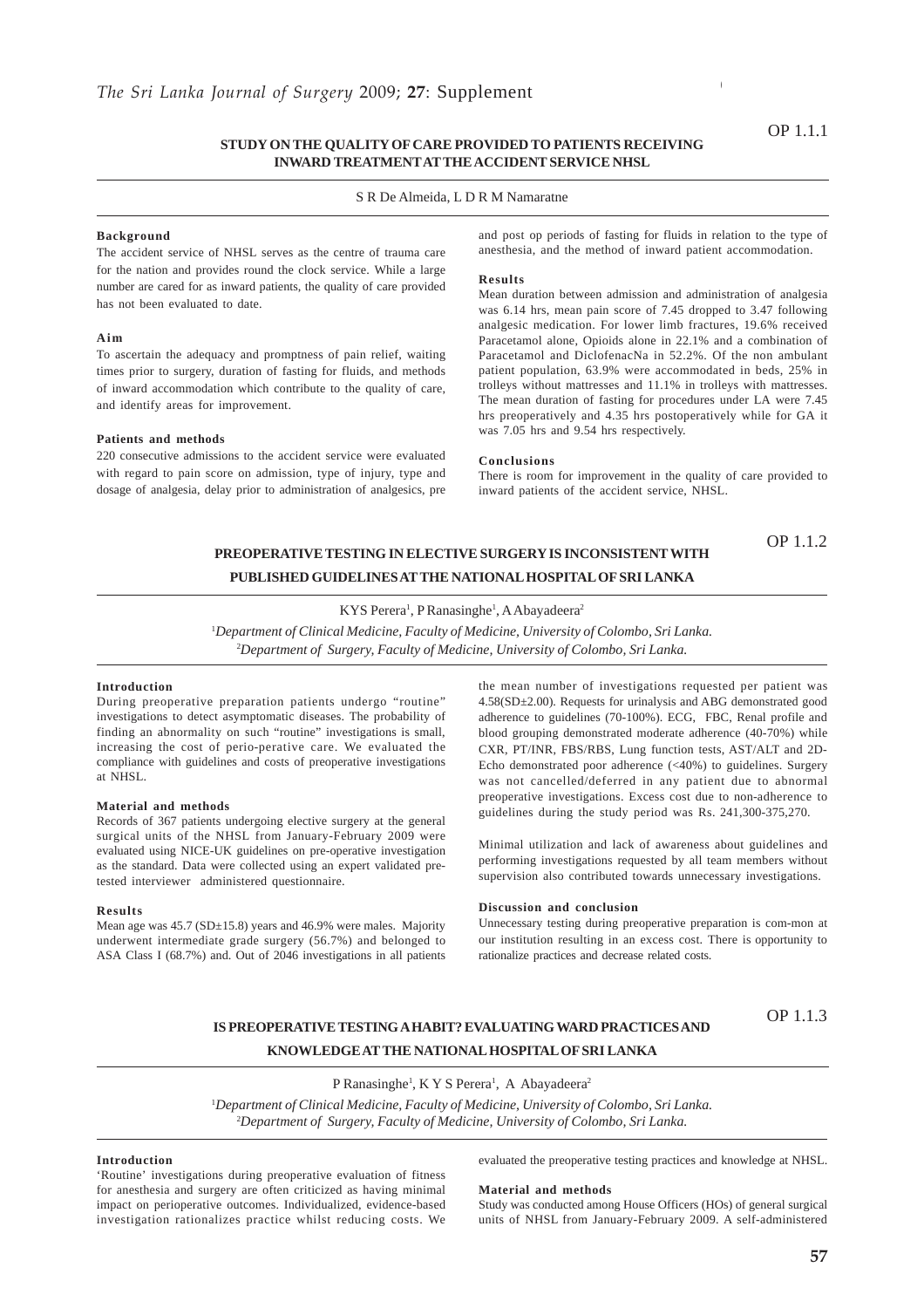### Abstracts, Annual Scientific Sessions of the College of Surgeons of Sri Lanka, 2009

questionnaire evaluated ward practices, knowledge on prices of investigations and abiliy to plan preoperative testing using ten general surgical case-scenarios (assessed using NICE-UK guidelines). HOs recorded ASA grade(AG), surgical grade(SG) and selected appropriate investigations from a list for each case-scenario. Each correct response was given one mark. Total marks per questionnaire for AG, SG and investigations; 10, 10, and 100.

### **Results**

Response rate was 83.3%. HOs decisions were based on past experience of similar patient, directives given by seniors or their clinical training. Utilization of guidelines was minimal. The investigations requested by all members of both surgical/anesthetist teams were done in most units. HOs were unaware about published guidelines on preoperative investigations.

Estimated prices of investigations by HOs were significantly different (p<0.001) from actual prices for ECG, PT/INR, FBS/ RBS, ABG, Renal profile, AST/ALT, Blood grouping and comparable for CXR, FBC, Urine analysis and 2D-Echo. Mean scores for the ten case-scenarios were unsatisfactory; AG 4.65 (SD±3.96), SG 2.85 (SD±2.81), investigations 47.4 (SD±12.46).

#### **Discussion and conclusion**

HOs habitually request investigations without individua-lizing or conforming to guidelines. Their knowledge on planning investigations and related costs was poor.

OP 1.1.4

## **AN AUDIT ON NEONATAL TRANSFERS TO A PAEDIATRIC SURGICAL UNIT – LADY RIDGEWAY HOSPITAL FOR CHILDREN**

S R Wijerathne, D T Kariyawasam, M Samarasinghe, R Dias

#### **Introduction**

Neonates with diverse surgical problems are transferred to LRH. The state of these neonates on arrival to LRH, play a vital role in their outcome.

#### **Materials and methods**

All the neonatal transfers that reached our unit from 01.01.08 to 31.10.08 were studied prospectively.

Indication for transfer, adequacy of management during the transfer and adequacy of information on the transfer form were studied.

#### **Results**

The total number of transfers was 54.

The commonest indication for transfer was intestinal obstruction (44.4%), second commonest being anorectal malformations (18.5%).

Twenty three (42.6%) of the transfers were from teaching hospitals.

Thirty one (57.4%) admissions reached our unit between 12 noon to 6 pm. The duration of transfer was more than 5 hours in 8  $(14.5\%)$ .

Thirteen (24.1%) were mildly dehydrated on admission and 2 (3.7%) neonates had moderate to severe dehydration. Five (9.3%) neonates were hypoglycemic and five (9.3%) were hyponatremic.

Out of 51 neonates who had cannulae, in 23, the cannulae were not properly splinted and in 5 the cannulae were out. The information on the transfer form was satisfactory only in 18 (33.3%) transfers.

In 26 (48.1%) of the transfers, the receiving unit was not informed prior to the transfer.

#### **Discussion and conclusions**

The need for transfers of neonates from teaching hospitals to LRH should be minimized. The care of the neonate during the transfer needs to be improved.

#### **KNOWLEDGE OF PARENTS REGARDING THEIR CHILD'S SURGICAL OPERATION** OP 1.1.5

S R Wijerathne, D T Kariyawasam, M Samarasinghe, R Dias *University Paediatric Surgical Unit, Lady Ridgeway Hospital for Children.*

#### **Introduction**

A considerable knowledge regarding the disease and its treatment among patients and their guardians is vital for informed decision making in clinical practice.

Our aim was to evaluate the knowledge of parents regarding their child's surgical operation and to identify factors affecting it.

### **Material and methods**

All the parents of children who were to undergo elective inguinal herniotomy or hypospadias repair in our unit from 01.10.08 to 31.10.08 were interviewed between preoperative consenting for surgery and the operation.

#### **Results**

The total number of participants were 68 (42 inguinal herniotomies and 26 hypospadias repairs). Sixty six (97%) participants were mothers.

Twenty one (50%) of the parents knew that a defect in the abdominal wall will be closed with a stitch in children undergoing

inguinal herniotomy while 21(80.8%) of the parents knew that the child will be on catheter after hypospadias repair.

Six (8.9%) did not know the type of anaesthesia that will be used even after consenting for general anaesthesia.

Thirty two (47.1%) got 0 marks for the answers for a set of questions to assess the knowledge on post operative complications.

While hospital doctors were the main source of knowledge (55=80.9%), parents of the other children who underwent the same procedure were also a considerable source (20=29.4%).

The education level or the occupation of the parents did not have a significant relationship with the level of knowledge.

### **Discussion and conclusions**

The knowledge among parents regarding their child's operation even after consent for surgery is inadequate. This highlights the need to improve the process of consenting patients and their parents prior to surgery.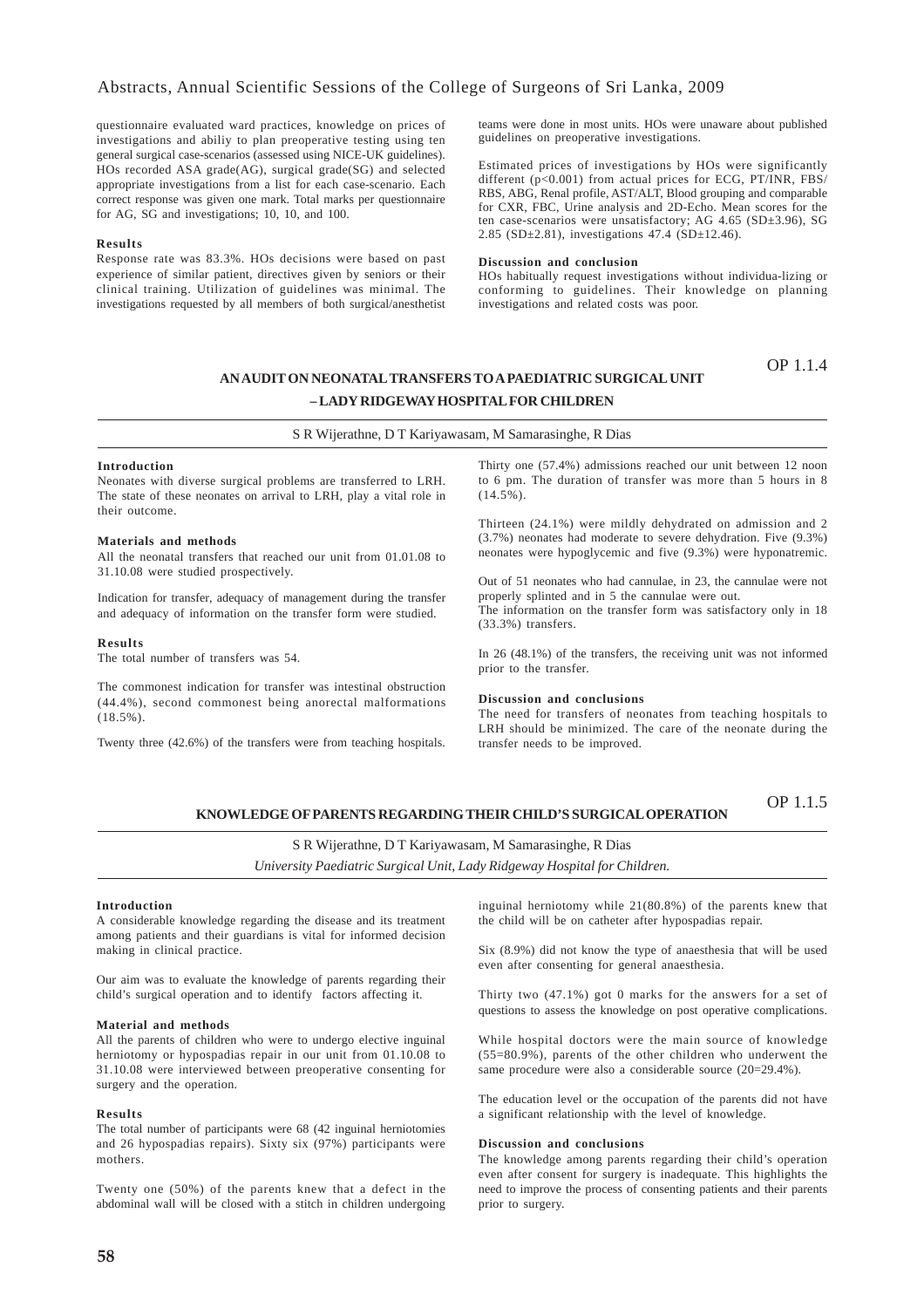### **ENDOSCOPIC RETROGRADE CHOLANGIO-PANCREATOGRAPHY, EXPERIENCE OF A GENERAL SURGICAL TEAM**

A S K Banagala, T Aravinthan, A S Liyanage, K J P K Garnage

*North Colombo Teaching Hospital Colombo, Sri Lanka.*

### **Introduction**

ERCP is not widely available in Sri Lanka, due primarily to a dearth of equipment. Our experience, as beginners, during a period of three years, is presented here.

### **Patients and methods**

Fifty two patients presenting with obstructive jaundice were investigated and forty four were subjected to ERCP. Sixteen (31%) patients had symptomatic gallstones and common bile duct calculi. Endoscopic sphincterotomy and balloon extraction of calculi was performed in all the patients but one, in whom retrieval of large calculi was attempted with a wire basket.

Twenty eight (53%) patients underwent ERCP for malignant biliary obstruction. Eight (15%) patients had surgically resectable tumours and underwent Whipple's pancreatoduodenectomy.

#### **Results**

Of the sixteen (100%) patients who underwent ERCP for ductal calculi, seven had successful sphincterotomy and balloon sweeping on the first attempt. Nine others had the Papilla pre cut with hot needle knife, and five of them had successful sphincterotomy and stone clearance on the second attempt (overall success 74%). Two were referred to experienced colleagues after failed second attempt. Two others had open exploration of the common bile duct later.

Of the thirty six (100%) patients with malignant obstructive jaundice, six were found to have extensive hilar or intrahepatic cholangiocarcinoma on cholangiography. Another eight patients had open biliary by-pass procedures due to failed ERCP. Fourteen (38%) patients had successful stenting of the malignant strictures within two attempts.

Overall, six (l 1.5%) patients had acute pancreatitis. Overall, three (5.7%) had cholangitis of whom one patient died (1.9%). Another patient had emergency laparotomy for duodenal perforation (1.9%).

#### **Discussion**

In expert hands an overall success rate of 80-90% is reported, while the incidence of complications stands at acute pancreatitis 3-5%, cholangitis 1%, haemorrhage 1-2%. The higher incidence of complications and the lower success rates of our series are indicative of an early learning curve.

### **ELECTIVE LAPAROSCOPIC SPLENECTOMY – A REVIEW**

OP 1.2.1

### K B Galketiya, A B Wickramanayake

*Department of Surgery, Faculty of Medicine, University of Peradeniya, Peradeniya, Sri Lanka*

#### **Introduction**

Splenectomy is done as an emergency procedure in trauma or as a routine procedure. Elective splenectomy is commonly done for haematological indications. In this situation there may be splenomegaly causing problems in dissection and organ retrieval. A review of feasibility, safety and outcome following laparoscopic splenectomy is important.

#### **Material and methods**

Results of elective laparoscopic splenectomies that were done from 2004 to 2009 were analyzed retrospectively. 5 ports including the camera port were used. The spleen was retrieved in a plastic bag through a minilaparotomy.

#### **Results**

A total number of 14 patients were analyzed. Three patients at the beginning of the series needed conversion to open procedure, all of them had splenomegaly. The subsequent patients  $(n=11)$  had idiopathic thrombocytopenic purpura (ITP) and the spleens were normal in size. Two patients needed laparotomy following splenectomy due to bleeding. Average time ranged from 2 to 4 hours. The size of the incision for minilaparotomy was about 4cm.

### **Discussions and conclusions**

Elective laparoscopic splenectomy was feasible for the normal sized spleen in our series. With experience it may become possible even for larger spleens. However a larger incision will be needed for retrieval of the spleen. A study is necessary to assess its role in the trauma situation.

### OP 1.2.2

### **A STUDY OF SURGEONS' PERCEPTION WITH REGARDS TO THE OCCURRENCE OF BILE DUCT INJURIES DURING LAPAROSCOPIC CHOLECYSTECTOMY**

Asiri Gunatilake, Percy Dias, Mohan Bannaheka, Bingumal Jayasundara, Mohan de Silva *University Surgical Unit, Colombo South Teaching Hospital, Sri Lanka.*

#### **Introduction**

Bile duct injury during laparoscopic cholecystectomy is a major complication which carries a significant morbidity and mortality. Many studies are available on the technical factors and physical, psychological and socioeconomic effects on patients. To the best of our knowledge there are no publications in English language on surgeons' perception and impact of such an injury on the surgeon.

### **Material and methods**

A questionnaire was sent to 120 board certified surgeons to be

returned anonymously. Questionnaire addressed the issues regarding con-tributory factors, degree of suspicion during surgery, need for conversion, sequence of events that followed, the emotional impact and whether the experience did affect the threshold for conversion when performing laparoscopic cholecystectomy.

#### **Results**

Response rate 34% (41), 95% (38) perform laparoscopic cholecystectomy. 47% (20) had experienced BDI. Three experienced more than one injury. 75% (15) suspected probability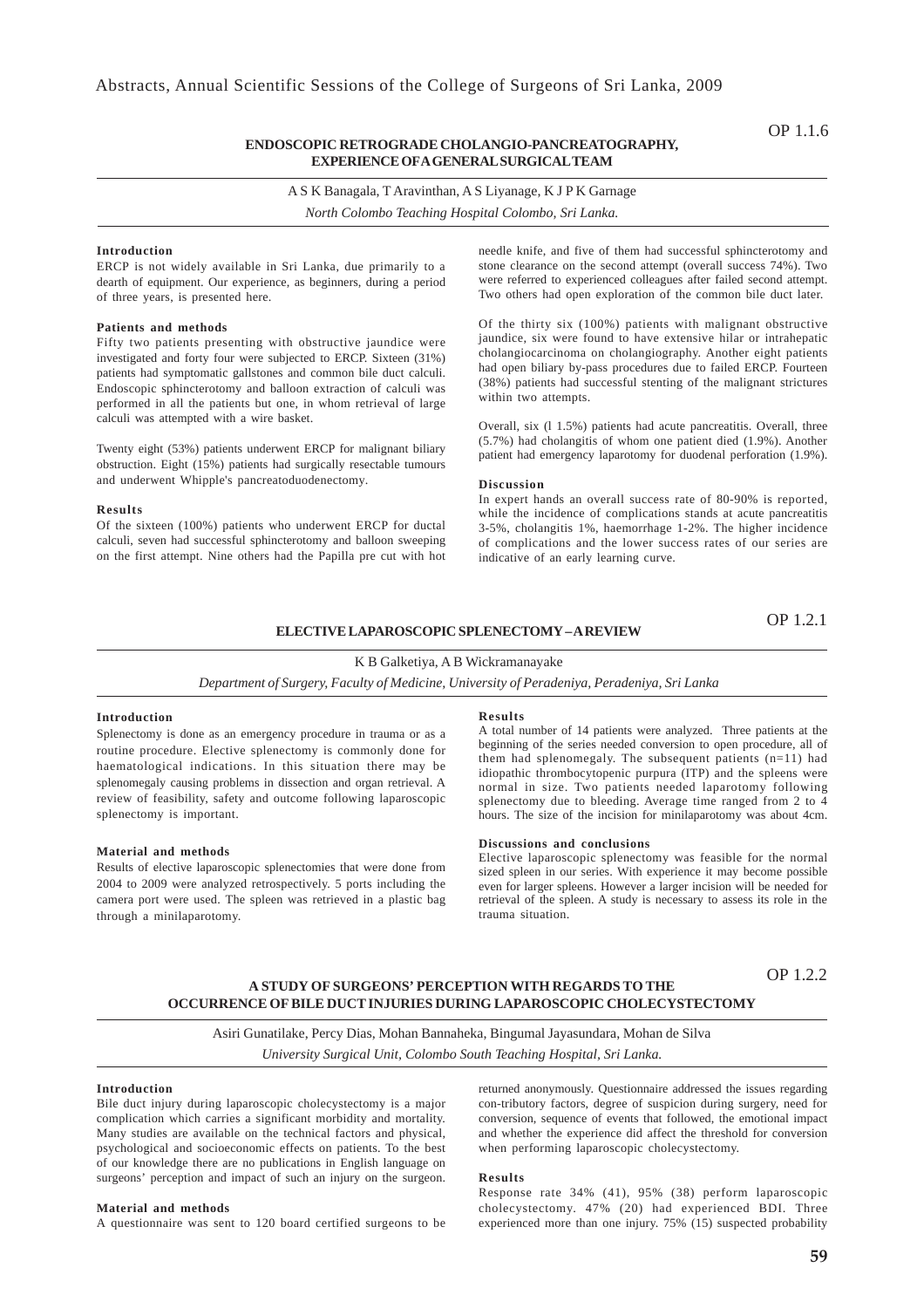### Abstracts, Annual Scientific Sessions of the College of Surgeons of Sri Lanka, 2009

during surgery and 93% (14) converted to open. Reasons for the injury as perceived by surgeons (a) technical difficulty( $S$ ) (b) unclear or abnormal anatomy (18) (c) initial structure thought to be cystic duct found to be wrong (6). 38% proceeded to perform hepaticojejunostomy. 56% (16) responded to the questions on psychological impact. 56% said injury affected them very much and 15% to an extreme amount. 56% (9) said that the injury did not alter the conversion threshold at all.

### **Discussion and conclusion**

Most surgeons who had suspicion of BD injury had converted the procedure and 1/3 were able to perform hepaticojejunostomy. Main contributory factors were unclear anatomy and wrong interpretation. Even though experience of the injury had a significant psychological impact on surgeons, in the majority it did not change the conversion threshold when performing laparoscopic cholecystectomy.

### **LAPAROSCOPIC ASSESSMENT OF CHRONIC RIF PAIN IN FEMALES**

OP 1.2.3

### S K Kumarage, R Siriwardana, M D S Renuka

#### **Introduction**

Management of chronic right iliac fossa (CRIF) pain is poorly documented in literature. This ongoing study is designed to assess the effectiveness of laparoscopy based protocol to manage chronic RIF pain.

### **Method**

CRIF pain was defined as 'pain persisting or recurring in Right lower abdomen over a period of six weeks or more, without an identifiable pathology'. The first line investigations performed were UFR, WBC, X ray KUB and USS of abdomen. Colonoscopy was done in all negative cases. With failure of initial investigations to come for diagnosis, laparoscopic assessment (with or without interventions) of the abdomen was offered (n=10, all females, median age 43 range 32-51. The patients were followed up at 2 weeks and 6 weeks to assess the response.

#### **Results**

The mean pain score was 4.5 (SD 1.0489 ). Median duration of symptoms was 7 months (Range 2-18 ). During surgery 6 (60%) had positive findings. Of that 3 (30%) had adhesions in the RIF and lower abdomen. Laparoscopic adhesiolysis was done in them. Two had congested appendices. One patient had a simple ovarian  $(4 \times$ 4cm) cyst which was drilled. Those with normal findings underwent appendicectomy. In 4 patients out of 6 who had positive findings at the laparoscopy, pain was improved (mean score 1) at 6 six weeks. One patient with normal appendix had improved symptoms.

### **Conclusion**

Laparoscopic assessment seems to have a role in CRIF pain, the commonest finding is adhesions. Place of appendicectomy needs to be evaluated with a larger sample.

#### OP 1.2.4 **LAPAROSCOPIC CHOLECYSTECTOMY – IS IT SAFE IN THE HANDS OF TRAINEES?**

F H D S Silva, T Wijeratne, A A Pathirana, H Ahamed, A Nazaar

*University Surgical Unit, Colombo South Teaching Hospital, Sri Lanka. Freemantle Hospital, Western Australia, Australia.*

### **Introduction**

Laparoscopic cholecystectomy (LC) is widely used to train keyhole surgical skills in many developed countries including Australia. Safety of LC in the hands of trainee surgeons is debated as there had been many studies in the past, which has highlighted increased perioperative complications during the learning curve of LC.

### **Material and methods**

A comparative study was conducted on consecutive LCs performed in a teaching hospital in Western Australia (both in elective and emergency settings). The number of GB perforations during surgery, open convertions, surgical complications and reasons for stay at the hospital for more than 4 days were analyzed. These results were compared with the level of training of the operator.

#### **Results**

Out of 280 operations, 209 (74.6%) were performed by Registrars (R), while 71 (25.4%) were done by Consultants/Senior Registrars (CS). Of the total gallbladder perforations, 54.2% and 45.8% occurred in the R and CS groups respectively (p=0.016). There were 12 open conversions:  $58.3\%$  (CS) and  $41.7\%$  (R) (p=0.007). Out of 15 complications related to the biliary track and surroundings 53.3% were present in surgeries performed by CS, whereas it was  $46.7\%$  in the R group (p=0.1). There were 4 other surgical complications, 3 of which were in the R group (p=0.987). No bile duct injuries were present in both groups.

### **Discussion and conclusion**

There were no statistically significant operative complications between patients operated by senior operators and trainees. LC can be recommended to be performed by trainees in this setting.

### **ROLE OF LAPAROSCOPY IN ABDOMINAL TRAUMA – INITIAL EXPERIENCE IN CASUALTY BLOCK, DHAKA MEDICAL COLLEGE HOSPITAL**

OP 1.2.5

## Salma Sultana, A B M Abdul Matin, Ekram Hossain Fahim, Shaheen Reza

*Casualty Block, Dhaka Medical College Hospital, Dhaka.*

### **Introduction**

Laparoscopy has become common place in general surgical practice. Although it has been increasingly utilized worldwide but in trauma setting minimally invasive surgery was not a practice in our country

till last year. We have started laparoscopy in abdominal trauma for the first time in Bangladesh since May 2008.

### **Objectives**

Objective of this study was to evaluate the role of laparoscopy in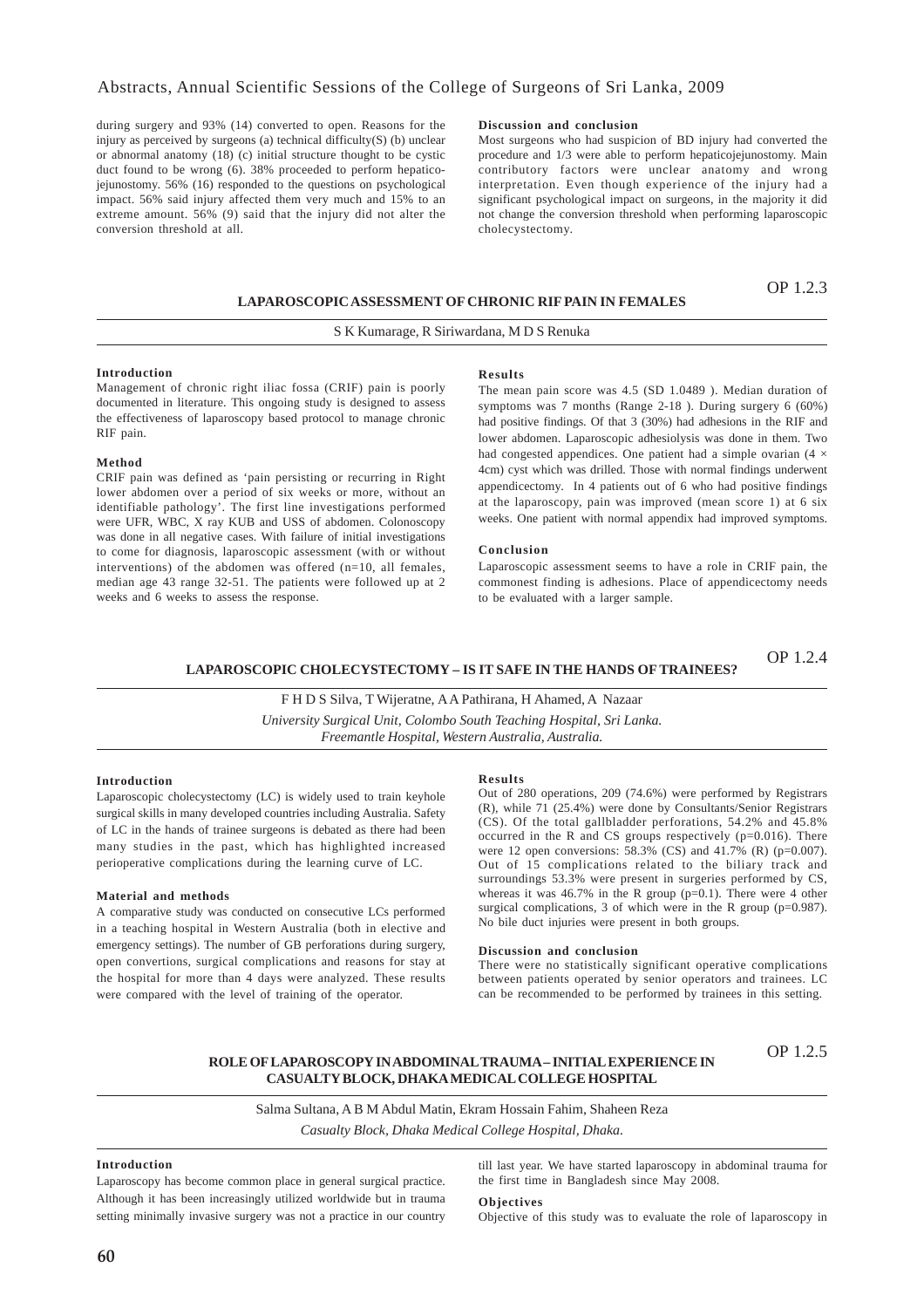abdominal trauma, both blunt and penetrating, in our setting in casualty block of Dhaka Medical College Hospital, Dhaka.

#### **Methods**

From May 2008 to April 2009, Seven hundred ten (710) patients with abdominal trauma was admitted. Patients were divided into three treatment groups: Non- laparotomy, immediate laparotomy and laparoscopy group.

### **Results**

Amongst 710 patients 262 patients were in non laparotomy group. In rest of the 448 patients, 432 patients underwent immediate laparotomy, and 16 patients under went laparoscopy. In Laprotomy group 412 were therapeutic and 20 were non therapeutic laparotomies. In laparoscopy group, 10 of them needed conversion to laparotomy.

Reevaluation of 20 non therapeutic laparotomies revealed that all 20 cases could have been benefited by laparoscopy.

#### **Conclusion**

In carefully selected, stable patients laparoscopy can reduce the rates of non therapeutic laparotomy, thus can reduce over all morbidity, length of hospital stay and treatment cost of the patient.

With more logistic support, training and expertise of surgeons, more therapeutic interventions could be done laparoscopically in trauma patients.

OP 1.2.6

### **LAPAROSCOPIC APPENDICECTOMY IN CHILDREN – BENEFITS OVER OPEN SURGERY**

### L P Nellihela

*Department of Paediatric Surgery, Sri Jayawardenapura General Hospital, Sri Lanka.*

### **Introduction**

Appendicectomy is the most common emergency surgical operation in children. The purpose of this study was to compare open (OA) versus laparoscopic appendicectomy (LA) in uncomplicated appendicitis.

### **Materials and methods**

Prospective analysis was made in all children over 2-year period that underwent appendicectomy and found 51 cases of uncomplicated appendicitis diagnosed on clinical ground and confirmed by histopathology. There was no selection of cases for laparoscopic appendicectomy. These children were divided in to two groups as open and laparoscopic based on the operative technique used for removal of the appendix. The parameters assessed were, the operative time, duration of postoperative stay, use of postoperative analgesia, and timing of initiation of feeds after surgery, postoperative complications and duration of postoperative stay.

### **Results**

There were 19 and 31 children in the laparoscopic and open appendicectomy groups, respectively. Conversion from laparoscopy to open technique was done in five children. Distribution of age, gender and pathology of appendicitis was similar for the two groups. With laparoscopic appendicectomy, the mean operative time was longer (118 vs. 32 minutes), and mean postoperative hospital stay 2.1 vs. 3.4 days. There was no significant difference between uses of post operative analgesia. Feeds were started earlier in LA group.  $(8 \text{ vs. } 24 \text{ hrs})$ . The average postoperative hospital stay was 2 days in LA Group and 3.2 days in OA Group. Two children develop sub acute intestinal obstruction at the very beginning of LA and two had wound infection after OA.

#### **Conclusions**

Laparoscopic approach carries longer operative time but shorter hospital stay. Less postoperative pain was not observed in LA group as in standard literature and may have attributed to learning curve.

### **EARLY OUTCOME OF STRESS URINARY INCONTINENCE TREATED WITH IMPROVISED MID URETHRAL SLINGS – A PILOT STUDY**

OP 1.3.1

## N D Perera, L N Seneviratne, J M N R K Jayasundare, S H K Jayasekera *Department of Urology, National Hospital of Sri Lanka.*

#### **Introduction**

Tension free vaginal or obturator tapes (TVT, TOT) used as mid urethral slings have gained popularity as the most widely used surgical treatment for stress urinary incontinence (SUII). With high cure rates over 90%. Relative minimally invasive nature of the procedure and short hospital stay with early return to normalcy has lead to wider usage of it. However the stumbling draw back is the high cost of such tape which is around Rs.  $60,000 - 120,000/$ =. This pilot study explores the possibility of use of an improvised sling using freely available mesh material instead of commercially available specific slings.

#### **Material and method**

From April 2006, 13 patients with stress urinary incontinence underwent mid urethral sling procedures using the improvised TOT/ TVTwhich was tailored from widely available standard poly propylene hernia mesh. Patients with failed incontinence surgery, severe vaginal prolapse, psychiatric disorders and neurogenic bladders were excluded. Standard technique of transvaginal placement of the improvised sling with reusable TVT and TOT needles (Herniamesh™; Italy) was carried out. Ethical clearance was obtained from local hospital ethical committee. The outcome of

surgery was assessed subjectively (pad wetting) and objectively with simple urodynamics at regular intervals and cure was defined when patient did not experience incontinence with moderate or heavy stress without urodyanamic obstruction.

### **Results**

Median age was 51 years (range 40-67). Average symptom duration was 64 months.TOT in 11 and TVT in 2 patients were performed. Bladder perforation or urinary retention were not encountered. Median follow up was 19 months. All patients were cured from SUI. Out of 8 patients who had mixed symptoms 4 were cured while the rest were improved from the irritative symptoms. Duration of symptoms or the body mass index was not directly related to the outcome.

### **Conclusion**

Improvised midurethral slings are safe, cheap and feasible and these mid term results encourage use of it especially in the public sector where financial restraints are encountered. There is huge cost saving involved which is much desirable to a developing country. The present study could be used as evidence in medico legal implications which could arise in using alternative biomaterial in standard procedures.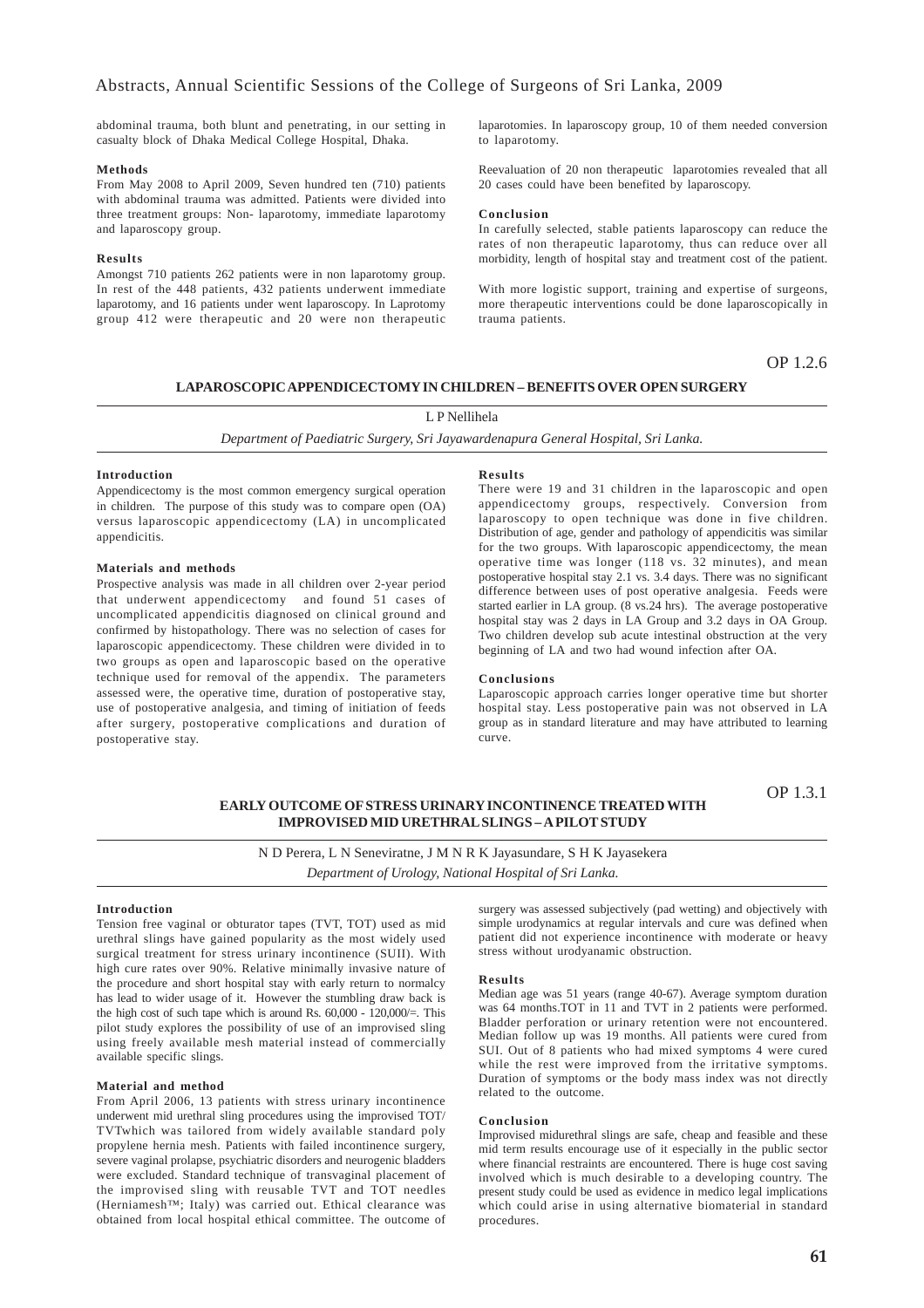### **DO WE NEED COMPLEX URODYNAMICS? – A COMPARATIVE ANALYSIS OF CLINICAL AND CYSTOMETROGRAPHIC DIAGNOSIS OF LOWER URINARY TRACT DYSFUNCTION**

J M N R K Jayasundare, L N Senevirathne, N D Perera, L H A S H K Jayasekara

*Urology and Transplant Unit, National Hospital of Sri Lanka.*

### **Introduction**

Cystometrography (CMG) which is a major component of it plays a key role in diagnosing bladder dysfunction especially when the clinical diagnosis is in doubt. The present study attempts to evaluate the correlation between the clinical diagnosis and urodynamic outcome of patients with lower urinary tract symptoms with bladder dysfunction. Second objective was to find out the necessity of further more complex urodynamic studies.

### **Method**

Forty two CMG and pressure flow studies were performed on a selected group of patients whose clinical diagnosis was in doubt or needed further confirmation before surgical treatment. Clinical diagnosis was made by consultant or senior urological registrar on clinical features and simple urodynamics (eg; post void residue and uroflowmetry). The urodynamic study was performed with Dyna 10 digital urodynamic machine. Post urodynamic diagnosis was compared with clinical diagnosis to see whether clinical diagnosis was (a) confirmed, (b) changed or (c) remained inconclusive requiring further investigations.

### **Results**

The mean age of the patient was 32 (range 09-68) and 66.6% were male and 33.3% female. The CMG study confirmed the clinical diagnosis in 50% of the patients. Clinical diagnosis was changed in 13 (31%) and 8 (19%) inconclusive diagnosis after CMG. Due to inaccurate clinical diagnosis 06 were on unnecessary bladder relaxation while five of them required bladder relaxant but were not on treatment. Two were unnecessarily on self catheterization. Out of 8 who had inconclusive diagnosis five patients had features of detrusor sphincter dyssynergia which needed further conformation with electro-myography. Hence 92% of time urodynamic diagnosis was reached by CMG alone without the need of further studies.

### **Conclusion**

Pure clinical diagnosis in complex lower tract dysfunction is not accurate and CMG solves most of the doubts in these situations without the need to resort to more complex studies especially before making crucial surgical intervention.

OP 1.3.3

### **URETHROPLASTY FOR TRAUMATIC URETHRAL STRICTURES – IS IT THE BEST CHOICE?**

L N Seneviratne, J M N R K Jayasundare, P D S Kavirathne, N D Perera *Department of Urology, National Hospital of Sri Lanka.*

### **Introduction**

Poorly managed traumatic urethral strictures in male could have a devastating effect on the quality of life. Except for a minority of thin mucosal strictures majority of urethral strictures and disruptions will benefit from anastomotic or substitution. Urethroplasty data is sparse regarding the outcome of these procedures as few centers will have a reasonable case load.

### **Material and method**

48 patients who underwent urethroplasty for post traumatic urethral strictures from May 2005 to May 2009 were analyzed and followed upto date. Patient outcomes were assessed subjectively and objectively at clinic interviews, based on simple urodynamics, contrast studies and urethroscopy. Urethroplasty technique was anastomotic or substitution using buccal mucosa or penile skin flap.

### **Results**

All patients were males, between 14 and 71 years. 33(68%) trauma inflicted were by road traffic accidents (pelvic fractures - 20),  $12(25%)$  due falls,  $2(4%)$  due gunshot injury and  $1(2%)$  due to sport injury. Before the surgery patients were on supra pubic catheter for a median duration of 30 months. Preoperatively 27 had UDL and 8 optical urethrotomy. After surgery the median follow up was

23 months. Surgical success was defined as absence of bothersome obstructive lower urinary tract symptoms, satisfactory urine flow, and no evidence of significant radiological or endoscopic stricture at the last review.

None of the patients developed significant donor or recipient site morbidity. Average hospital stay was 5 days.

|           |              | No | Partial<br>failure | Total<br>failure | <b>Success</b> |
|-----------|--------------|----|--------------------|------------------|----------------|
| Anterior  | Anastomotic  | 34 |                    |                  | 76%            |
|           | Buccal graft | 6  |                    | $\theta$         | 83.3%          |
| Posterior | Anastomotic  | 6  |                    | $\theta$         | 66%            |
|           | Pull through | 2  |                    |                  | 50%            |

### **Conclusion**

Our study affirms that urethroplasty gives one stop satisfactory results with occasional need for an additional procedure. While excision of the fibrous tissue and anastomosis remains as the best method for posterior urethral strictures, buccal mucosal substitution extends a satisfactory outcome to all anterior urethral strictures.

### **TRAUMA TO MALE EXTERNAL GENITALIA – A PREVENTABLE INJURY**

OP 1.3.4

A B M Salma Sultana, Abdul Matin, Mohiuddin Matubbar

### *Dhaka Medical College Hospital.*

Trauma to male external genitalia is one of the common surgical emergencies in developing society of a country like Bangladesh. Purpose of this study was to evaluate the causes and patterns of injury, their management and outcome.

This study was conducted in the Casualty Department of Dhaka Medical College Hospital on 144 patients of penoscrotal injury admitted during the period from June 2007 to May 2008. Data was collected in a pre-designed data sheet and evaluated in respect to the objectives.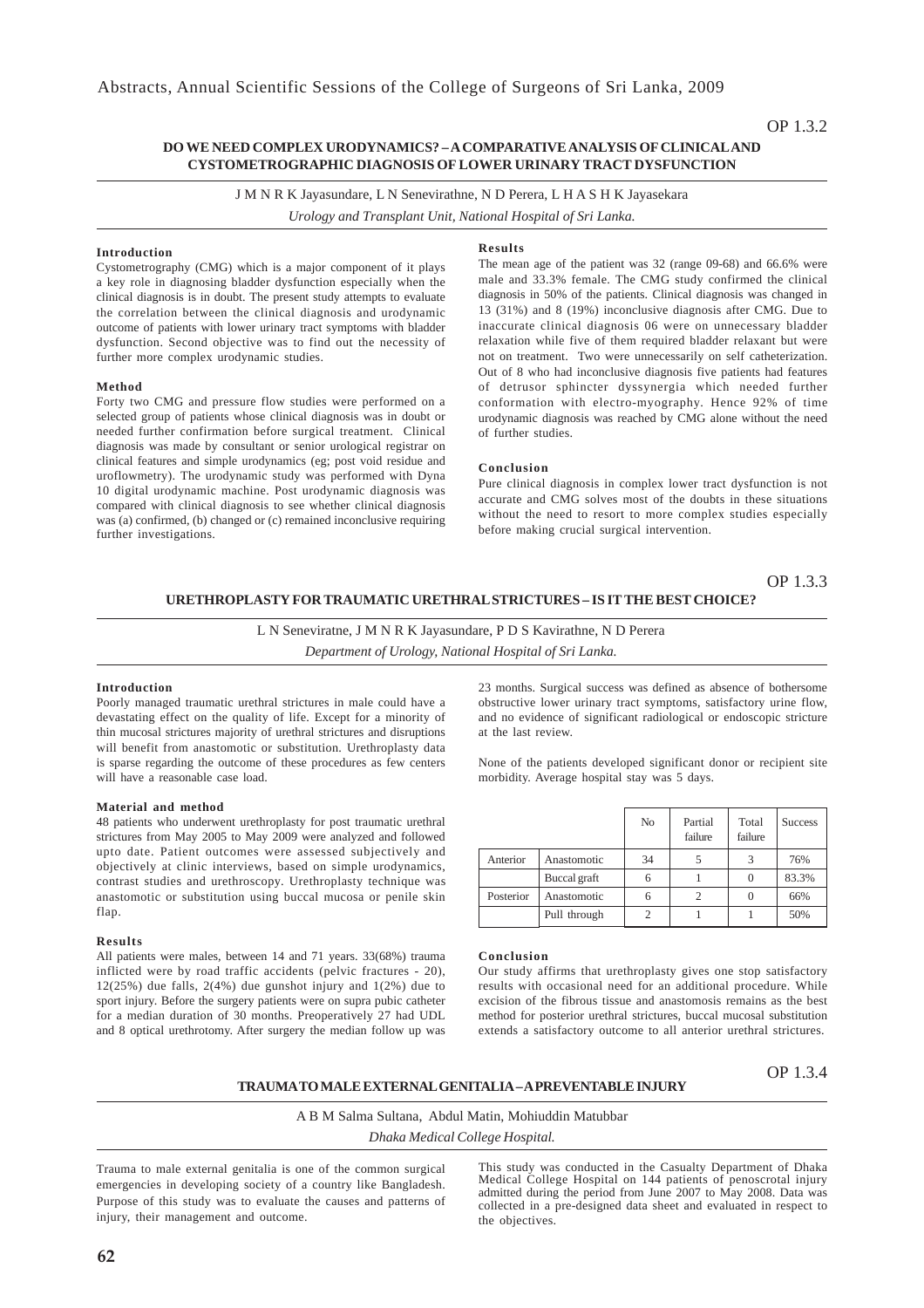Among 144 patients age range was from 10 to 65 years. Highest incidence was in 10-20 years age group (47.91%). About 63.88% of the patients were from urban and 36.11% of the patients were from rural area. Most common mode of injury was entanglement of loose clothes in rolling machines or rickshaw (65.97%). Combined penoscrotal injury was the most common variety (43.75%), isolated scrotal (28.47%) and isolated penile (27.77%). There was urethral injury in 8.33% and testicular injury in 3.47%.

Of all the cases, 60% was managed by primary closure. Commonest complication was wound infection (25%). Most severe disabilities were loss of penis (4.86%) and bilateral testicular loss (1.38%). None of them had associated life threatening injury.

Penoscrotal injury was preventable in most of the cases. Simple awareness and education regarding loose clothes at work or at play can prevent majority of the trauma to male external genitalia.

### OP 1.3.5

### **LAPAROSCOPIC NEPHRECTOMY – INITIAL EXPERIENCE IN A SINGLE UROLOGY UNIT IN SRI LANKA**

### N D Perera, J M N R K Jayasundare, L N Senevirathne, P D S Kawirathna

*Department of Urology and Transplantation, National Hospital of Sri Lanka.*

### **Introduction**

Laparoscopic nephrectomy is an exciting minimally invasive development in urology. Laparoscopic urology service was introduced to Sri Lanka since 2005 with a rather short training exposure of the operator (NDP) in a single tertiary urology unit. Aim of the study is to compare the outcome with international results.

#### **Method**

Forty five consecutive laparoscopic total nephrectomies performed from the 31st of December 2005 to 1st of May 2009. A data collection was performed by retrospective review of clinical notes and patient interview to obtain demographic data, operative information, conversion rate, blood transfusion, complication and post operative hospital stay. Complication and conversion rate were compared after dividing the patients in to two groups as first 20 and last 25 to assess the learning curve.

### **Results**

Laparoscopic nephrectomy was attempted in 45 patients and successfully completed in 38 patients (84.5%). Conversion rate was 15.5%. Mean operating time was 170.4 minutes. Only 4 patients required blood transfusion (8.8%). Overall complication rate was

15.5%. Eleven percent was minor port site infections. Median hospital stay was 3 days. In last 25 patients only 3 patients (12%) were converted while blood transfusion rate and complication rate were 4 and 12% respectively. Mean operating time has reduced from 208 min to 151 min for the last 25 cases. While median post operative stay has reduced to 3 days from 5 days for 1st 20 cases. These results were compared well with the international results. Our conversion rate is 15.5% compared 16% in other centers. In last 25 operative time and blood transfusion rate are lower in our experience (operative time >min 170 vs. 260 min and blood transfusion 8.8% vs. 15%). Median hospital stay is similar (3 days) while complication rate also remain equal (15.5% vs 16%). Results are excitingly good after initial learning curve experience.

#### **Conclusion**

 International studies have shown that laparoscopic skills evolve with a slow and steady learning curve requiring 100 cases before adequate confidence developed. Analyzing of the result shows that even after a short training period outcome and leaning curve are compatible with experience of other centers. Exposure to such a large number (100) may not be necessary for an experienced surgeon.

OP 1.3.6

## **MINIMALLY INVASIVE TREATMENT OF RENAL CALCULI – INITIAL EXPERIENCE OF SINGLE OPERATOR PERCUTANEOUS NEPHROSTOLITHOTOMY (PCNL) – WHEN COULD YOU BE CALLED AN EXPERT?**

N D Perera, L N Seneviratne, J M N R K Jayasundare, S H K Jayasekera *Department of Urology, National Hospital of Sri Lanka.*

#### **Introduction**

Percutaneous nephrostolithotomy (PCNL) is the treatment of choice for large renal stones and stone in poorly draining calyces. Procedure is carried out by a team of radiologist and a urologist. Data is sparse regarding the out come when the procedure is single handedly done by the urologist. Current study evaluates the outcome and the learning curve of initial experience in Sri Lanka at a tertiary urology unit, so that some kind of guidance can be laid down for the trainee.

### **Materials and method**

156 consecutive PCNLs were done from May 2003 to May 2009. The procedure was carried out under general anaesthesia. Percutaneous access was made by the urologist or senior registrars with image intensifier guidance. Stone fragmentation was done using intracorporeal pneumatic lithotripter. Patients were followed up at a special "Stone Clinic" and retrospective data collection was done.

### **Results**

There were 151 patients between the ages of 19 to 76 with a mean of 44.8. There were 115 males and 36 females. PCNL was done on the right side in 91, left side in 60 and bilaterally in 5. Commonest presentation was loin pain 86 (55%), followed by haematuria 38 (24.3%), infection 20 (12.8%). 15 (9.6%) patients were asymptomatic. The mean stone size was 23mm (11-44mm). These stones were 77 pelvic, 36 complex, 21 staghorns, 19 solitary calyceal and 3 in the pelvi ureteric junction. Post operatively nephrostomy tube was clamped on median of 2 days and removed in 3 days. Average hospital stay was 4.2 (2-19) days. Out come was assessed where patients were arranged into 4 consecutive groups.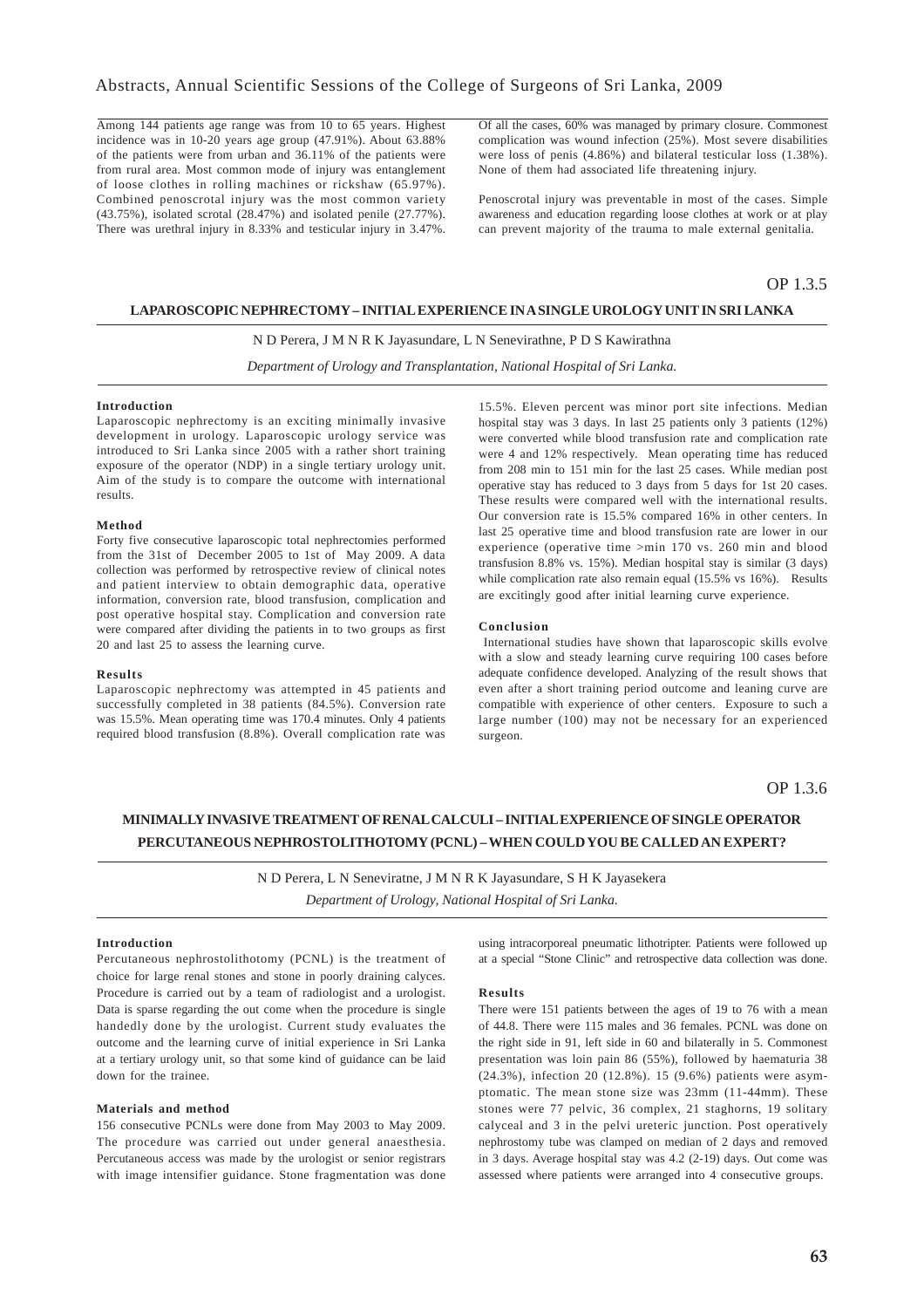### Abstracts, Annual Scientific Sessions of the College of Surgeons of Sri Lanka, 2009

|                           | $G1(N=40)$ | G $2(N=40)$  | G $3(N=39)$    | $G \ 4(N=37)$ | Total         |
|---------------------------|------------|--------------|----------------|---------------|---------------|
| Successful clearance      | 14         | 30           | 36             | 35            | 115           |
| Symptom relieved          | 34         | 37           | 34             | 37            | 142           |
| Death                     |            | $\Omega$     | $\Omega$       |               | $\mathcal{L}$ |
| Nephrectomy               | ◠          |              | $\Omega$       |               | 3             |
| Conversion                | 6          |              | $\overline{0}$ |               | 9             |
| Septicemia/Shock          | ◠          | $\bigcap$    | $\Omega$       |               |               |
| <b>Blood Transfusions</b> | 11         | $\mathbf{r}$ | $\bigcap$      | 5             | 25            |
| Pyrexia                   | 10         | 10           | 12             | 14            | 56            |
| Prolong drain             | 24         | 12           | 8              | 5             | 49            |
| Haematuria                | 16         | $\mathbf{r}$ | 3              |               | 30            |
| Ureteric obstruction      | h          |              | 3              |               | 14            |

#### **Conclusion**

Single operator PCNL is safe and an effective method to treat renal stones and essential skills could be acquired by all urologists

with an acceptable complication rate. The initial period of the learning curve (first 40) should be essentially done under supervision under a mentorship to minimize high rates of complications.

### OP 1.4.1

### **IATROGENIC ANAL SPHINCTER INJURY CAUSED BY SURGERY FOR RECURRENT FISTULA-IN-ANO**

H K Wirithamulla, D Subasinghe, D N Samarasekera *University Surgical Unit, National Hospital of Sri Lanka.*

#### **Introduction**

Recurrent fistula-in-ano is a relatively uncommon surgical condition. In addition, repeated surgical procedures may lead to injury to the anal sphincter mechanism resulting in anal incontinence and poor quality of life. The aim of our study was to assess the prevalence of iatrogenic anal sphincter injury in patients who presented with recurrent fistula-in-ano to a single surgical unit in a tertiary referral center.

#### **Materials and methods**

Forty six patients who presented with recurrent fistula-in-ano over a period of 2 years were included in the study. Anatomical and functional integrity of the anal sphincter was objectively assessed using endoscopic ultrasound (EUS) and anorectal pressure (ARP) studies.

#### **Results**

In the 46 patients recruited for the study, 24 (52.17%) patients had

poor resting anal sphincter tone, 3 (8.69%) had poor squeeze pressures, 6 (13.04%) had both resting and squeeze pressure impairment. Thirteen (28.26%) patients had normal resting and squeeze pressures. Endoscopic ultrasound detected no anatomical sphincter defect in 23(50%) patients. Of the remaining 23 patients, 16 (34.8%) had defects in the internal anal sphincter (IAS), 2 (4.3%) had defects in the external anal sphincter (EAS) and 5 (10.9%) had defects in both.

### **Discussion and conclusion**

Our study showed a significant anatomical and functional anal sphincter derangement in patients who under went repeated surgery. Therefore, we recommend that surgery for recurrent fistulae-in-ano to be carried out in specialized centers by surgeons trained in handling complex cases.

OP 1.4.2

### **CORRELATION OF PRE SURGICAL EVENTS AND THE RATE OF COMPLICATIONS IN ACUTE APPENDICITIS**

S R Wijerathne, M Samarasinghe, R Dias *University Paediatric Surgical Unit, Lady Ridgeway Hospital for Children*.

#### **Introduction**

Acute appendicitis has a diverse pattern of presentation. Therefore, diagnosis and subsequent treatment might be delayed leading to complications.

We aim to discuss the events that occur between onset of symptoms and the surgery, including patient related and first contact medical officer related delays in presentation if there are any.

### **Material and methods**

All patients who underwent appendicectomy at LRH from 15.04.09 to 30.06.09 were prospectively studied.

#### **Results**

The total number was 29.

The number of complicated patients were 19 (65.5%), which included 11(57.9%) with perforation with local peritonitis, 6 (31.6%) with appendicular abscess or mass and 2 (10.5%) with gangrenous appendix.

Twenty one (72.4%) patients have initially presented to a general practitioners' clinic, 4 (13.8%) to government dispen-saries, 3 (10.3%) to LRH-OPD and 1(3.4%) to a base hospital.

The duration of symptoms prior to the initial presentation ranged from 0.5 hours to 48 hours, the mean being 11.7 hours. This didn't have a significant relationship with the rate of complications.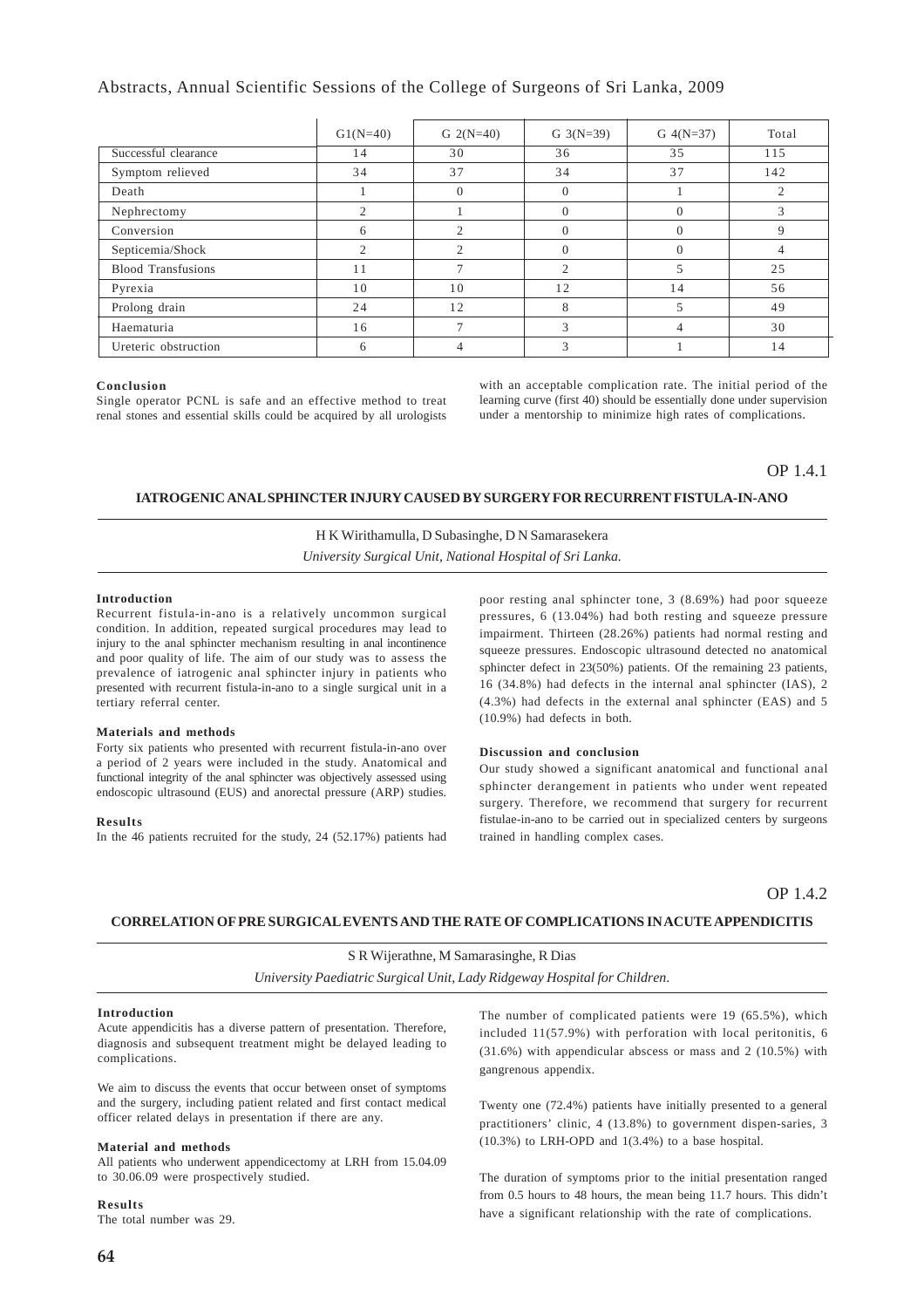The duration between the visit to first contact medical officer and admission to LRH ranged from 20 minutes to 168 hours, with a mean of 34 hours. This time duration had a significant relationship with the rate of complications.

The management by the first contact medical officer also had a

significant relationship with the rate of complications, regardless of the presenting symptoms.

### **Discussion and conclusions**

In this study, the factor that mainly leads to complications is the delay that occurs between the visit to first contact medical officer and the admission to LRH.

### OP 1.4.3

OP 1.4.4

### **THE ROLE OF FLEXIBLE SIGMOIDOSCOPY IN THE EVALUATION OF BLEEDING PER RECTUM**

### A S A Abeyewardene, R S Hendahewa, D N Samarasekera

### **Introduction**

Routine flexible sigmoidoscopy is standard in patients presenting with fresh painless bleeding per rectum, even if an obvious cause is seen on proctoscopy. This is to prevent a synchronous proximal pathology such as carcinoma, polyp or diverticular disease going undetected. However routine flexible sigmoidoscopy has led to many negative sigmoidoscopies.

#### **Method**

A retrospective analysis of 409 consecutive patients presenting with painless fresh bleeding per rectum over a period of 2 years to a single surgical clinic in a tertiary care hospital was carried out. All the patients underwent digital rectal examination, proctoscopy and flexible sigmoidoscopy.

#### **Results**

Mean age at presentation was 50 (range,14- 93)years. 129 of them were <40 years of age, while 280 were >40 years of age. Male:female = 1.6:1. 349 patients had haemorrhoids only. 16 patients had malignant lesions, while 8 had a benign lesion (i.e.polyps,ulcers). 24 patients had inflam-matory bowel disease and 2 had diverticular disease 3 patients had polyps as well as haemorrhoids while 1 patient had a benign rectal ulcer and haemorrhoids. All patients who had haemorrhoids as well as another pathology were >40 years.

#### **Conclusions**

Our study shows that flexible sigmoidoscopy is of value only in those over the age of 40 years. Those who are less than 40 years who are diagnosed to have a lesion on clinical examination and proctoscopy may be treated for the same without further endoscopy.

### *TERMINALIA CHEBULA* **(ARALU) AS AN ALTERNATIVE BOWEL PREPARATION TECHNIQUE FOR COLONOSCOPY**

### R C Siriwardana, R Wijesooriya, S K Kumarage, K I Deen *University Surgical Unit, Department of Surgery, Teaching Hospital Ragama.*

#### **Introduction**

Polyethylene glycol (PEG) is the standard bowel preparation for colonoscopy. The ingestion of 3-4 liters is poorly tolerated by some and the cost is a limiting factor in local practice. *Terminalia chebula* (TC) based preparations are being used in 'Ayurvedic' medicine as purgatives. This pilot study was designed to assess the feasibility of using TC as an alternative.

### **Methods**

Two tablets of TC were administered to 25 randomly selected volunteers (median age 52 years, range 28-67, males 64%) undergoing colonoscopy. The quality of bowel preparation was assessed according to the Toronto bowel preparation scale. Intestinal colics, nausea and patient satisfaction were assessed using a 10 point visual analogue scale. Results were compared with 25 patients prepared with PEG.

#### **Results**

PEG had a higher frequency of motions (TC;10 vs. PEG;15, P=0.001), higher incidence of nausea and vomiting (TC;8%, PEG;52%, p=0.002) and poorer patient satisfaction compared with patients having TC (total score 8.19 vs. 9.62,  $p<0.001$ ). The recto sigmoid and left colon had comparable bowel preparation in both groups (scores 0 and 1, 72% vs. 82%, p=0.64). The right colon had better clarity with PEG. An acceptable visibility (mean score, PEG; 7.2  $+/-4.45$ , TC:5.5 $+/-3.93$ , p=0.159) was achieved in both groups. The fluid content was significantly higher in the PEG group. Caecal intubation rates were similar in both groups (PEG and TC; 24).

### **Conclusion**

TC offers better patient satisfaction and tolerance. However endoscopic clarity of the right colon is less. TC is an useful alternative low cost bowel preparation.

### OP 1.4.5

### **FOUR QUADRANT CLASSIFICATION OF FISTULA-IN-ANO: DOES THE VARIABLE DISTRIBUTION OF ANAL GLANDS PLAY A ROLE IN THE OCCURRENCE OF FISTULA-IN-ANO IN THE PERINEUM?**

V Abeysuriya, D Subasinghe, D N Samarasekera, L S S Salgado *Department of Anatomy, Faculty of Medicine, Ragama. Department of Surgery, Faculty of Medicine, Colombo.*

### **Introduction**

Our study was to assess the variability of the occurrence of the fistula-in-ano in the perineum by a new classification and its association with the distribution of the anal glands.

### **Methodology**

Individually blinded two-phase study was performed. In the first phase, a retrospective study was performed in patients, with primary fistulae. The perineum was divided in to right upper and lower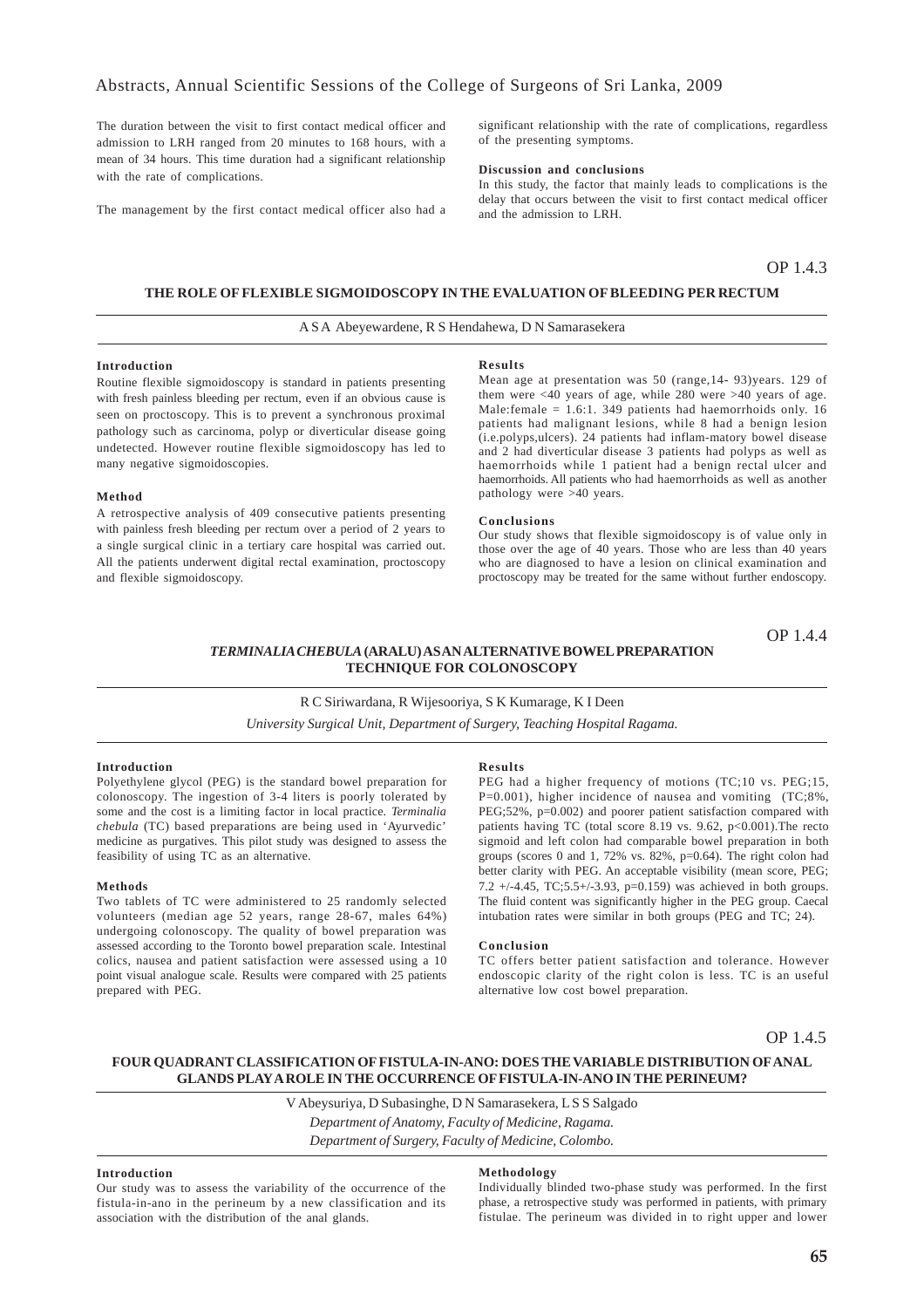### Abstracts, Annual Scientific Sessions of the College of Surgeons of Sri Lanka, 2009

(RU, RL), left upper and lower (LU, LL) quadrants in the lithotomy position. Considering the site of the external, internal openings and the pathway of the fistulous tract, as a single entity, the fistulae were classified in to quadrants. In the second phase, using 10 human cadaveric anal specimens, two full thickness tissue samples, 5 mm above and below the dentate line, were taken from the each quadrant of the anus. The volume fractions (Vv) of the anal glands of each quadrant were obtained, by using the stereological estimation of coherent double lattice test system.

#### **Results**

There were 39 consecutive patients with a mean age of 43.8 (range 20-65) years, (M=31). The new classification showed that the distribution of fistulae was, 43% (17/39) in RL, followed by LL, RU, and LU with 22.4% (9/39), 12.2% (5/39), 8.2% (3/39) respectively. 14.2% (5/39) of fistulae were in more than one quadrant. The Vv of the anal glands of the histological specimens, showed that, the RL quadrant was having a significantly a higher volume fraction of the anal glands, [RL- 0.65, LL- 0.34, RU- 0.26 and LU-0.23 (Vv of RL Vs. LL, P- 0.002, RL Vs. RU and LU, P-0.001 each)].

#### **Conclusions**

The study showed objectively that there is a greater density of anal glands in the RL in the anus and this may be the most likely reason for the majority of the fistulae to occur in this region.

OP 1.4.6

### **CLINICAL, ENDOSCOPIC AND HISTOLOGICAL CHARACTERISTICS AND MANAGEMENT OF INFLAMMATORY BOWEL DISEASE – EXPERIENCE OF THE NATIONAL HOSPITAL OF SRI LANKA (NHSL)**

D Subasinghe, N M M Navarathna, D N Samarasekera

*University Surgical Unit, National Hospital of Sri Lanka.*

#### **Introduction**

Inflammatory bowel disease (IBD) include ulcerative colitis (UC) and Crohn's disease (CD) which are chronic inflammatory conditions affecting the gastrointestinal tract. The data indicate that the incidence of IBD is rising in most of the developing world. The objective of this study was to investigate the clinical and colonoscopic characteristics and the histological extent of the disease at first presentation to a single tertiary hospital (NHSL).

#### **Methods**

Patients diagnosed with IBD attending gastroenterology clinics during the 1980-2009 were included, and their clinical and endoscopic profiles were analyzed.

### **Results**

There were 184 patients (101 females, UC 83.2%, n=153). Mean

age was 44.5 (range 20-78) years. The mean duration of IBD was 8.17 (range 1 to 28) years. 33.7% (n=62) of patients had disease for more than 10 years. Based on histology, the extent of UC was, distal in 34.6%, left sided in 38.6%, near total in 8.5% and pancolitis in 18.3%. The majority (87.5%, n=161) were managed on medications alone. Only 23 (12.5%) underwent surgery. Presenting complaint of the majority (73.7%) of UC patients was blood and mucous diarrhoea, where as the majority (48.3%) of CD patients complained of left sided abdominal pain. A total of 46.5% patients had at least a one extra intestinal manifestation.

#### **Conclusions**

The majority with UC had distal colitis and majority were managed on medications alone. The majority of patients with Crohn's disease underwent surgery. This shows that the long term follow up IBD patients is important to detect and manage complications.

OP 1.5.1

### **THE RESULTS OF DIGITAL REPLANTATIONS – SINGLE UNIT EXPERIENCE**

Gayan Ekanayake, K Karunadasa, D Dissanayake, T Beneragama, D Perera *Plastic Surgery Unit, National Hospital of Sri Lanka.*

#### **Objectives**

We retrospectively evaluated replantations performed for digital amputations. Success rate was measured against the type of injury. The cosmetic and functional evaluation was also performed.

#### **Methods**

The study included 12 patients (11 males, 1 female; mean age 29 years; range 2 to 52 years) who underwent replantations distal to the distal interphalangeal joint for a total of 98 amputations. According to the Tamai classification, there were 3 zone 1 and 9 zone 2 amputations. Arterial anastomosis was accomplished after bone fixation, and venous anastomosis and nerve repair were performed whenever possible. When venous anastomosis was not possible or in case of venous insufficiency, venous decompression was performed with heparinized gauze placed on the bleeding finger tip. Functional results and the degree of patients' satisfaction with the cosmetic outcome were evaluated. The mean follow-up was 5 months for successful replants (range 4 to 7 months).

### **Results**

Replantation was successful in 5 amputations (42%) and unsuccessful in 7 cases (58 %). In successful cases, cosmetic results were satisfactory due to the preservation of the nail and finger length. Functional results were satisfactory in cases in thumbs and those in which the distal interphal-angeal joint could be preserved. Replantations for zone 1 ampu-tations (67%) yielded better results than those performed for zone 2 amputations (33%). Sharp cuts showed a better (67%) success rate than crush (20%) or avulsions (50%).

### **Conclusion**

Despite technical difficulties, replantations for distal finger amputations can provide satisfactory functional and cosmetic results. Also sharp cut injuries have a better outcome.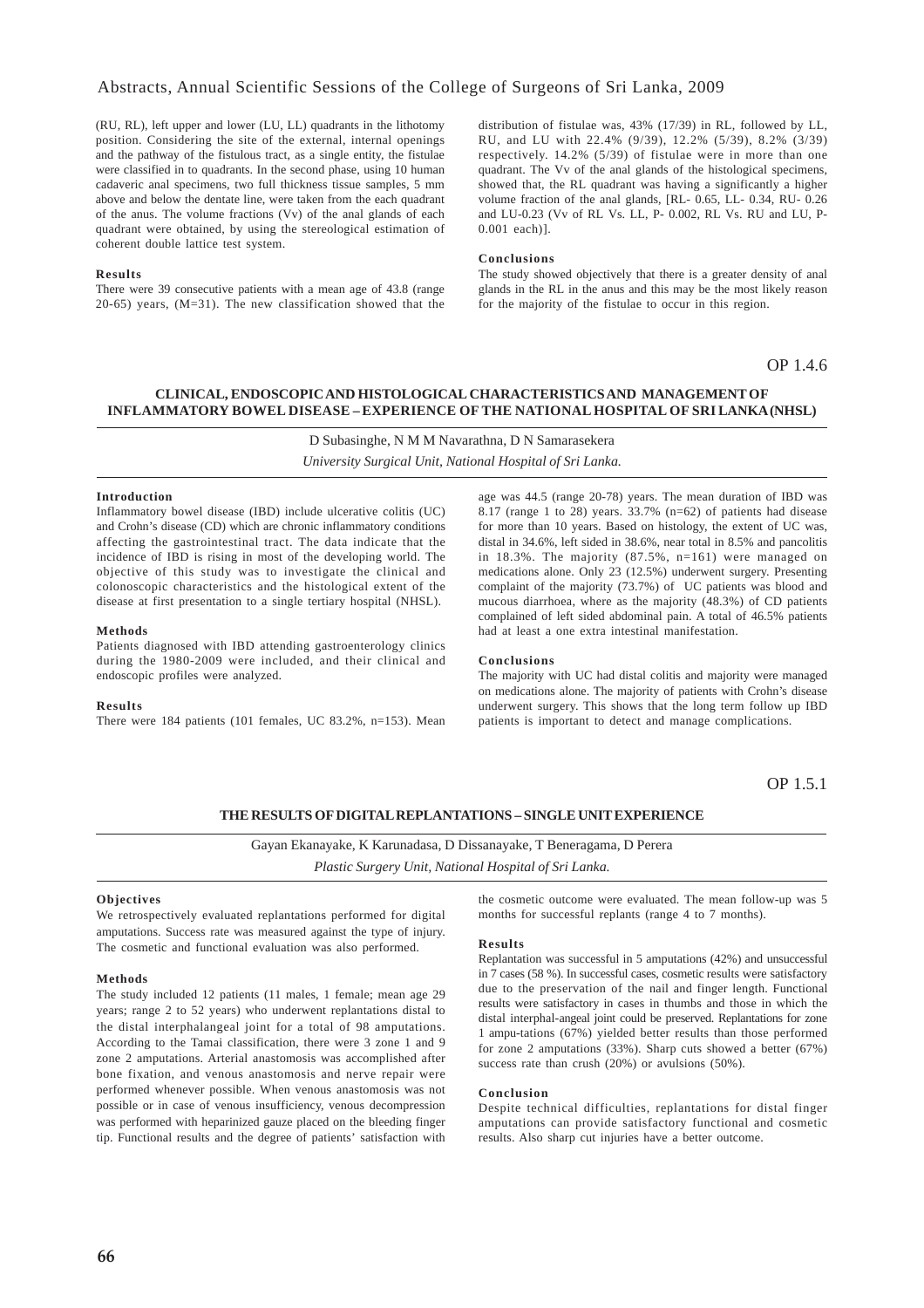### **MANAGEMENT AND REHABILITATION OF HAND BURNS, EVALUATION OF AESTHETIC AND FUNCTIONAL OUTCOME OF HUNDRED CONSECUTIVE HAND BURNS**

M K P Karunadasa, K A C K Kannangara, C Perera

*Burns and Reconstructive Surgical Unit, National Hospital of Sri Lanka.*

### **Introduction**

Hand burns are major burns though they represent only 2-3% of the total body surface.The aesthetic and functional outcome is important in successful reintegration of a burn survivor in to society. Neglected hand burns lead to disabling deformities. The treatment protocol is conservative management for superficial and partial thickness burns, early tangential excision and autologous split skin grafting for deep burns. Aggressive occu-pational and physical therapy is commenced from the onset. Multidisciplinary approach is used in the management.

#### **Material and methods**

We present the outcome results of hundred consecutive hand burns managed by the Burns and Reconstructive Surgical Unit of National Hospital. This includes 45 males (61%) and 31 females (39%). Young patients between 21to 30 years represent 53% of burns. Dominant hand involvement was seen in 65% of the burns, and 80%

were accidental. The dorsum was burnt in 77%. Range of motion, presence of contracture, and scar status according to Vancouver scale was monitored in the follow up.

### **Results**

Follow up period range from 2 months to 1 year. Full range of motion was achieved in 91% of hands. Contractures were observed in 8%. All the patients were independent in activities of daily living on discharge.

#### **Conclusion**

Early aggressive surgical intervention, meticulous dressings and a multidisciplinary approach are essential for the management of hand burns. Using our protocol it was possible to achieve functional independence and aesthetic outcomes with minimal need for secondary reconstruction.

### OP 1.5.3

### **THE USE OF CONVENTIONAL PLASTIC SURGICAL OPTIONS FOR COMPLEX MAJOR SOFT TISSUE DEFECTS ASSOCIATED WITH COMPOUND COMMINUTED FRACTURES OF SACRUM**

Gayan Ekanayake, K Karunadasa, D Perera *Plastic Surgery Unit, National Hospital of Sri Lanka.*

#### **Introduction**

The severe sacral injuries due to shrapnel and gunshots are associated with neural and bowel injuries. This unique entity is further complicated when they presented late for soft tissue reconstruction. This is a consecutive case series of five patients due to battle related trauma. All are males of average age of 20 years. The major cause is sharpnel injury following motar blasts. One patient was due to a gunshot injury. All had gaping wounds over the buttocks, exposing rectum -4 (80%) sacral fracture site -5 (100%) exposing corda equine -1 (20%). Every patient was treated initially by defunctioning colostomy.

#### **Method**

The average time of delay in presentation was 7 days. All had culture positive probable colonization. The large soft tissue defects were needed flap cover. The main flap design used was fasciocutaneous V-> Y advancement (60%). Two (40%) were treated with modified transposition flaps.

One required additional pedicled gracillis muscle flap for filling the cavity. The additional procedures needed includes repair of rectum (40%), closure of rectal stumps (20%).

### **Results**

Two patients with transposition flaps had to undergo re-grafting due to partial graft loss. Both became infected with MRSA. Two patients who underwent V->Y plasty developed mucus fistulae.

### **Conclusion**

This unique entity can be reconstructed by conventional plastic surgical techniques adapted to suite the area. However, early referral to a tertiary centre may reduce the bowel related complications and post flap morbidity.

OP 1.5.4

### **OUTCOME FOLLOWING NERVE TRANSFER TO THE ELBOW FLEXORS IN ADULT TRAUMATIC BRACHIAL PLEXUS ROOT AVULSION INJURY**

S S Wijemanne, D Perera, D Dissanayake, T Beneragama *Plastic and Reconstructive Surgical Unit, National Hospital of Sri Lanka.*

### **Introduction**

Loss of biceps muscle function is a significant disability after brachial plexus root avulsion injury and restoration of elbow flexion is the top priority. Using nerve transfers appear to be effective and has physiological advantages for reducing regeneration distance. The aim of this study was to evaluate the outcome following restoration of elbow flexors by means of neurotization.

#### **Material and methods**

Fourteen patients between the ages of 23 and 42 years with brachial plexus trauma had reparative surgery within 2 to 11 months of their injuries, Out of which 9 had upper plexus avulsions for which 5 underwent median nerve fascicle transfer. Four patients with upper root avulsion and 4 with global injury, intercoastal nerve transfers were done. One patient with pan plexus injury underwent phrenic nerve transfer. The data was analysed for a period of 1.5 years post operatively.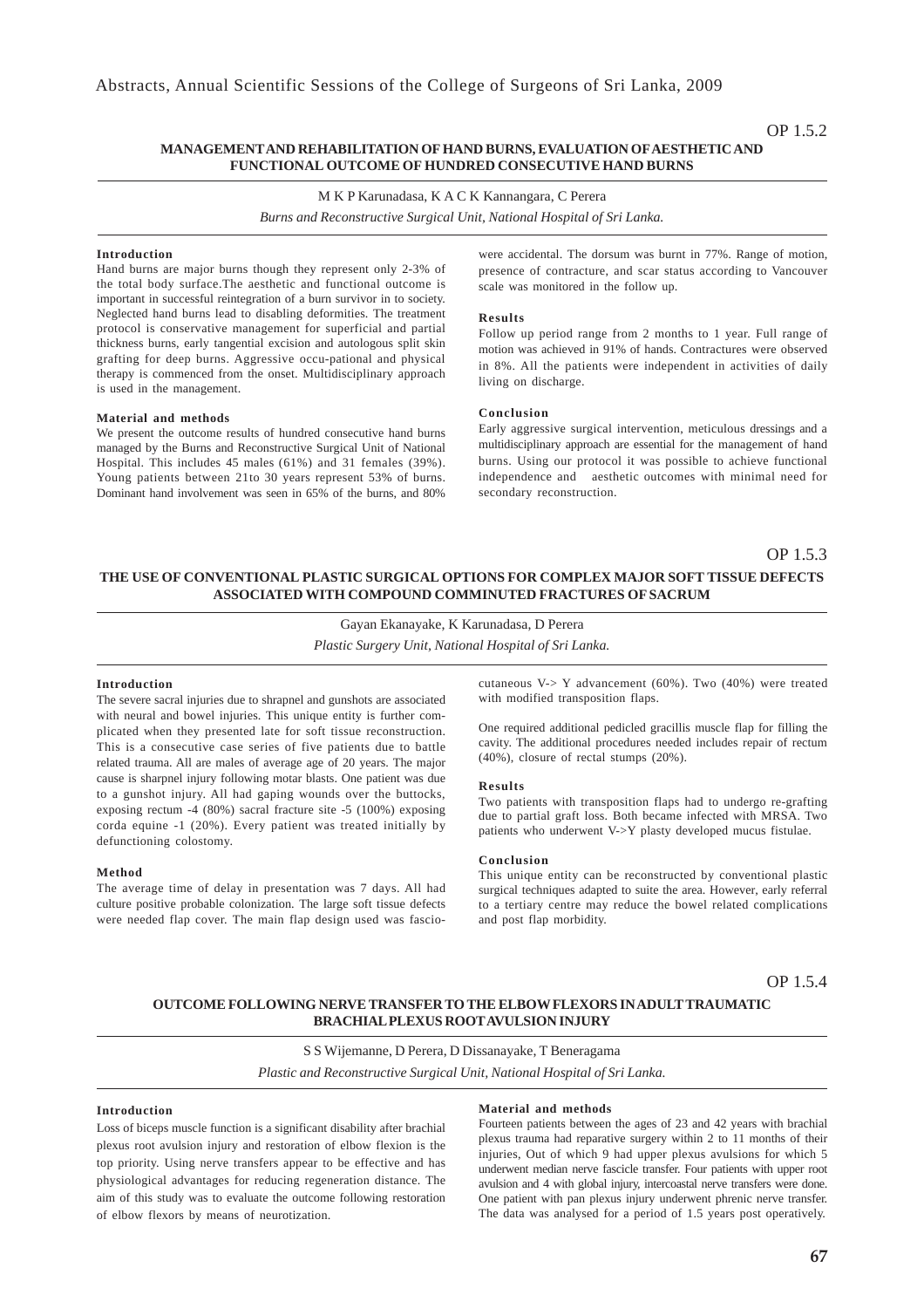### **Results**

In those with intercostal nerve transfer  $(n=8)$ , 3 (38%) patients showed grade 1 biceps activity after 1.5 years. None from this group showed any useful flexion of elbow during this period. Patients with median nerve fascicle transfer with or without ulnar nerve fascicle transfer showed grade 4 elbow flexion within one year post operatively in 60% of patients.

### **Conclusion**

The reanimation of elbow function in root avulsion injury with single intercostal nerve neurotization is disap-pointingly low. Median nerve fascicle transfer resulted in a significant improvement in biceps muscle function with an acceptable level of morbidity and should be considered in upper root (C5, C6) avulsion injury.

OP 1.5.5

### **ACID BURNS; AN EPIDEMIOLOGICAL STUDY FROM THE BURNS AND RECONSTRUCTIVE SURGICAL UNIT OF NATIONAL HOSPITAL, SRI LANKA**

M K P Karunadasa, V Kanagaratnum, G H U P Wijerathne, K A C K Kannangara, C Perera

*Burns and Reconstructive Surgical Unit, National Hospital, Sri Lanka.*

#### **Introduction**

Acid burns cause a non thermal trauma with higher prevalence in developing countries. Acid causes dena-turation of skin proteins and produces systemic effects due to absorption. These burns are potentially lethal if they involve a significant proportion of the body surface. Management and rehabilitation requires a multidisciplinary approach to prevent deformity and disability.

### **Material and method**

A retrospective review was performed analyzing patient records of the Burns and Reconstructive Surgical Unit, over 18 months. We received 66 acid burn patients which is 6% of the total number of patients during the period.

#### **Results**

The age range was 12 - 60 years while 58.4% of the patients were

between 20-39 years, and male to female ratio was 3:1. Majority (75%) were the victims of homicidal acid assault while 24% were due to accidents. The type of acid was known only in 39 % of patients, the commonest being formic acid. The average total body surface area burnt was 14.4% in acid assaults and 1.6% in accidental acid exposure. The commonly involved areas were the face and head (70%), chest (50%), upper limbs (48%) in acid assault while the hand was the commonly (27%) burnt area in accidental exposure. The mortality was 3%. Tangential excision and grafting was required in 25%. Only 22% were attending rehabilitation.

#### **Conclusion**

Acid burns in Sri Lanka commonly occur due to assaults with a distinctive pattern of involvement. Majority is managed without skin grafting, and demonstrates poor compliance with rehabilitation.

OP 1.5.6

### **PROPELLER FLAP – A PERFORATOR FLAP FOR DIFFERING PRESENTATIONS OF POST BURN AXILLARY CONTRACTURE**

### Gayan Ekanayake, Chandini Perera

*Burns Unit, National Hospital of Sri Lanka.*

### **Introduction**

Severe axillary burns can cause significant morbidity of upper limb due to scarring. It limits activities of daily living such as eating, bathing and combing hair. The surgical options of releasing the axilla are limited when a thick contracture involves one or both axillary folds and extend to the shoulder back and breast regions. However, the dome of the axilla often escapes burn due to its location. Using this valuable skin of axilla, a perforator flap (propeller) has been used for management of complex burn contractures.

#### **Method**

The six recent cases prospectively analyzed are unique since they have different causes, indications, timing of surgery and associated pathologies concerned. After undergoing the flap these patients were prospectively assessed on flap viability, immediate post surgical complications, functional outcome, cosmetic appearance, post graduate trainee's learning curve.

### **Observations**

Out of six different cases none had flap necrosis or flap loss due to infection. Four (67%) had excellent functional outcome and 2 (33%) had fair short term mobility (One with previous grafting and one with frozen shoulder). Five gained the natural contour of the folds. The trainee was able to independently perform the surgery after four cases.

### **Conclusion**

The propeller flap is a reliable and versatile option in releasing axillary contractures. It has remarkable survival ability yet gives exceptional good functional and cosmetic outcome in addition to having a short learning curve. Thus it can be recommended to areas with high volume of cases and limited follow up facilities for rehabilitation in addition to the ease of training.

OP 1.6.1

### **SIGNIFICANCE OF POLE TEST PRESSURE (PTP) VS ANKLE CUFF PRESSURE (ACP) IN THE ASSESSMENT OF LOWER EXTREMITY ISCHAEMIA IN DIABETIC (DM) AND NON-DIABETIC (NDM) PATIENTS**

### R Gnanajothy, A Yatawatta, M R N Cassim, S M Wijerathna

### **Introduction**

PTP may be a reliable alternative to the standard ACP measurements which tend to be misleadingly high in diabetics with limb ischaemia.

### **Method**

Thirty one consecutive patients (21 DM, 10 NDM) with critically ischaemic limbs were studied. 29 DM legs were compared with 11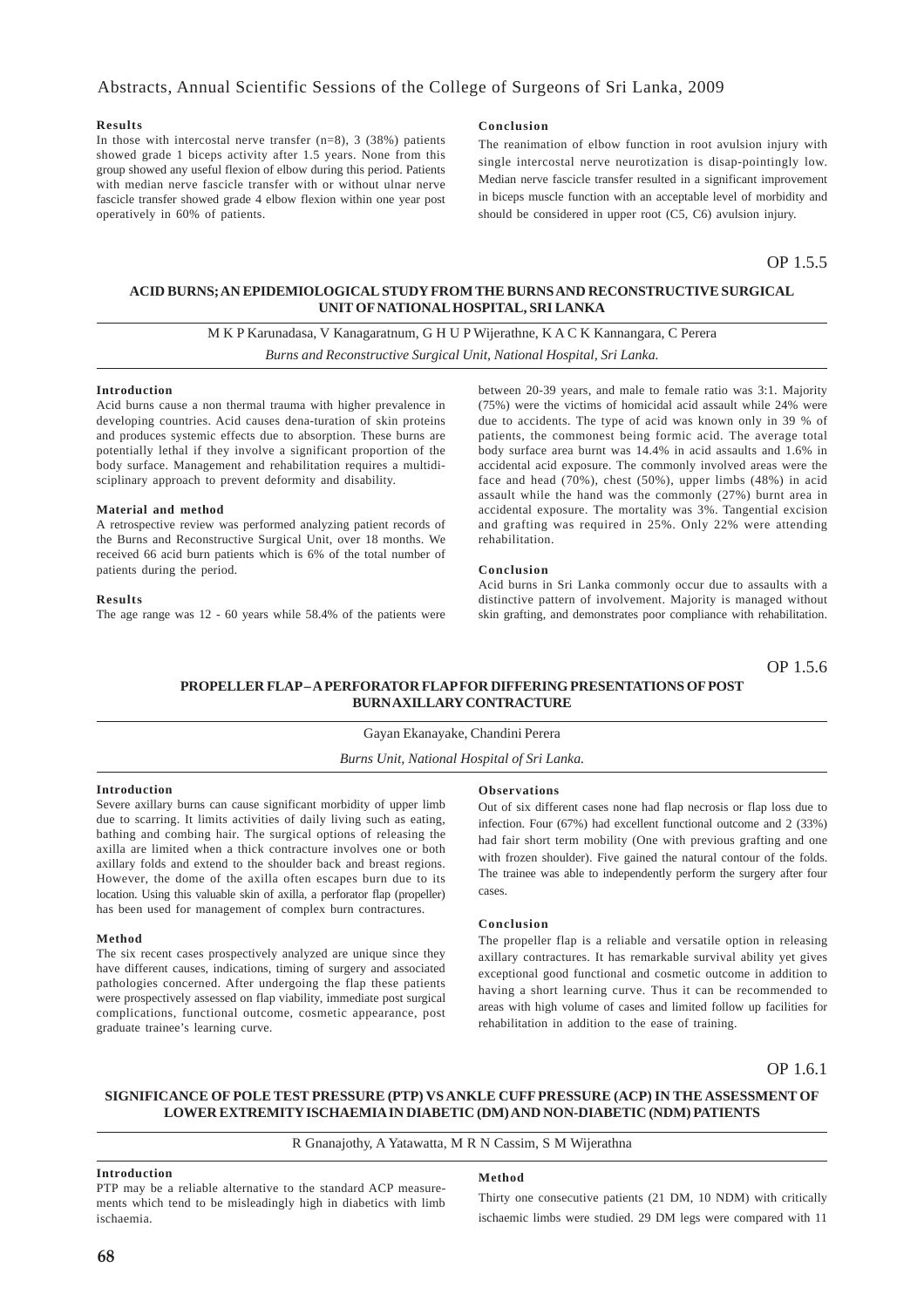NDM legs. The PTP was the vertical height (cm) from the supine resting surface at which the Doppler signal in foot vessels disappeared on leg elevation. Pressure in mm Hg was derived by \*0.76. ACP was measured using the arm cuff applied just above the ankle. All limbs had ACP and PTPs measured 30 minutes apart during rest.

### **Results**

In diabetics ACP [mean ACP: 109.62 (SD52.60) v PTP: 39.32  $(SD12.5)$ , p<.0.001] was significantly greater and their correlation coefficient was  $0.367$  (p= $0.06$ ).

In non-diabetics too ACP [mean ACP: 54.16 (SD31.05) v PTP:

29.94(SD23.57), p<0.006] was significantly greater and the correlation coefficient was 0.927 ( $p = 0.008$ ).

Interestingly ACPs are significantly more in diabetics compared with non diabetics  $(109.62 \text{ v } 54.16, \text{ p} = 0.031)$  while PTPs are similar in diabetics and non diabetics  $(39.32 \text{ v } 29.94, \text{ p=0.2})$  with a similar clinical severity of ischaemia. Furthermore, ACPs are significantly greater than PTPs in both diabetics and non diabetics (diabetics p<0.001, non-diabetics p<0.006).

#### **Conclusion**

ACPs are increased in diabetics despite critical ischaemia. PTPs are similarly low in diabetics and non diabetics and correlate with the clinical state in a consistent fashion.

### OP 1.6.2

### **THE ECONOMIC AND HEALTH CARE IMPACT OF CHRONIC VENOUS ULCERS – IS THIS THE WAY FORWARD?**

A Yatawatta, R Gnanajothy, S Sriskantha, C Weerasinghe, M R N Cassim, S M Wijerathna

### **Introduction**

Chronic venous ulceration (CVU) secondary to superficial venous reflux is common. Current unit practice is to heal the ulcer prior to sapheno-femoral ligation and stripping (SFL) to reduce wound complications. Outpatient strapping of venous ulcers is the standard practice. We studied the financial strain and the efficacy of this treatment modality in our patients.

### **Methodology**

50 consecutive patients attending strapping clinic for chronic venous ulcers were selected. Data collection via a questionnaire was done to ascertain the economic impact of strapping, compliance and effectiveness on ulcer healing.

#### **Results**

24 males and 26 females were selected. Mean duration of the ulcer

was 37.5 months (Median 4 years) with the maximum duration being 20 years. A patient has to travel on average 27 km to attend the strapping clinic. Most patients had to devote the whole day. The cost of a single visit per patient was Rs. 389 to the patient and Rs. 318 to the hospital (excluding staff salaries). 10 patients (20%) had lost jobs due to frequent leave, inability to stand and unpleasantness. Strapping was done weekly in 61% while the rest had fortnightly.  $63.2\%$  patients admitted for removing and reapplying dressing at home. 90% were unhappy of the rate of wound healing. 24% had previous surgical intervention while 28% had sclerotherapy.

#### **Conclusions**

CVU management as strapping is costly to the patient and the hospital. Patient compliance remains poor and overall ulcer cure rates are low.

### OP 1.63

### **REPAIRING INJURIES AT THE ORIGIN OF THE PROFUNDA FEMORIS ARTERY WITH A GRAFT FROM THE CEPHALIC VEIN; A NOVEL APPROACH**

K M K Somaratne *Army Base Hospital, Palaly.*

### **Introduction**

During the last stages of the humanitarian operations of Sri Lanka Armed forces against the terrorists of the LITE, the incidence of vascular injuries among military causalities was quite high. This was presumably due to the intense close quarter fighting that took place.

We present the results of 05 cases of vascular injuries at the origin of Profunda Femoris Artey (PFA) repaired in a novel method hitherto not described.

### **Methods**

In the traditional method the PFA and SFA had to be repaired separately with grafts which in turn are to be joined with an end to side anastomosis. Instead of this we used a graft from cephalic vein (CV) at the cubital fossa where it gives off the sizable branch called

vena mediana cubiti (VMC). Part of the cephalic vein with this branch and part of the basilic vein (BV) with which the VMC joins was harvested. The CV was reversed and anastomosed with the SFA, and the VMC with the basilic vein was anastomosed to the PFA.

#### **Results**

All 05 anastomoses gave successful results with palpable distal pulses.

### **Conclusions**

With the method we describe an injury at the origin of PFA can be repaired with 03 anastomoses which saves the time of a difficult end to side anastomosis. This method was quite useful in war surgery where the time factor is important.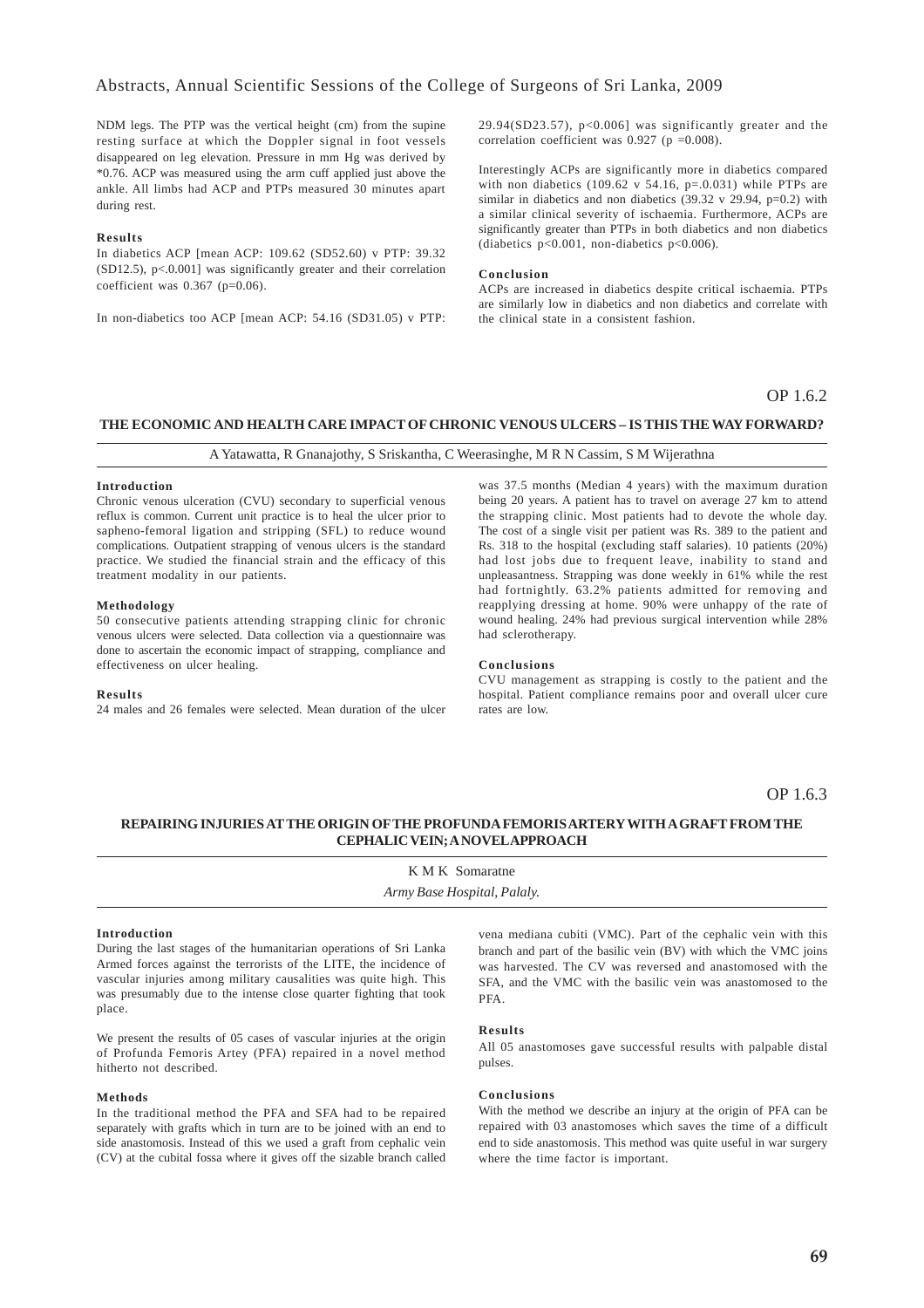### **WHERE EXACTLY IS THE FEMORAL PULSE FELT? – A CADAVERIC STUDY FOR THE SURFACE MARKING OF THE FEMORAL ARTERY**

G A L Niroshana, K P N G Ranasinghe, B C M Wimalachandra, B Balagobi, D J Anthony, RW Jayasekara *Department of Anatomy, Faculty of Medicine, University of Colombo, Sri Lanka.*

### **Introduction**

Current teaching is that the femoral artery is surface marked at the mid inguinal point (MIP). We feel that this description is incomplete because our experience with cadaver dissections has shown that the MIP is above the inguinal ligament (IL) whereas the femoral artery (FA) commences at the IL. High puncture of the artery during invasive procedures can result in retroperitoneal haematomas, as the artery is difficult to compress without the support of the head of the femur. Therefore the purpose of this study is to clarify the exact location of the commencement of the FA.

#### **Material and methods**

Fifty one inguinal regions were dissected (30 male, 21 female) and the distance from the anterior superior iliac spine (ASIS) to the pubic turbercle (PT), pubic symphysis (PS), external iliac artery (EIA), and FA were measured in millimeters using a calibrated metal

Vernier caliper. The position of the MIP in relation to the IL was also recorded. The statistical comparisons were done using the paired t- test, carried out with SPSS, version 15.

#### **Results**

In all 51 inguinal regions we dissected, the MIP was located above the IL. In a single plane the position of the EIA and the MIP are statistically different landmarks (p<0.001). The FA and MIL are also statistically different landmarks (p<0.001).

#### **Conclusions**

The FA is not found at the MIP or MIL. It lies at a mean distance of 6.3 mm medial to the MIL and the EIA which continues as the FA, lies 7.1mm lateral to the MIP. Therefore the artery lies between these two landmarks. Thus the current teaching to describe the femoral artery at the mid inguinal point is incorrect.

OP 1.6.5

### **TRANS-FEMORAL AND TRANS-TIBIAL AMPUTATIONS AMONGST CHRONIC ARTERIAL OCCLUSIVE DISEASE PATIENTS – A RETROSPECTIVE ANALYSIS OF PREDICTIVE FACTORS**

A Yatawatta, T Gunarathna, C Weerasinghe, M R N Cassim, S M Wijerthna

### **Introduction**

Chronic occlusive arterial disease (COAD) is a leading cause of major amputations of the lower limb. Whether diabetes mellitus, sepsis, hypertension and smoking were independent risk factors for a major amputation was analyzed.

#### **Methodology**

Patients undergoing major lower limb amputations for COAD from 2006 to March 2009 were selected from a prospective computerized database.

#### **Results**

367 limbs presented with COAD of which 66 (18%) required amputation. 31 (8%) had trans-femoral and 35 (10%) trans-tibial amputations. 80% of TF amputees had aorto-iliac and fem-pop segmental disease and 57% of TT amputees had diseased distal tibial vessels. 43% of healed TT amputees had absent popliteal pulses. 16 (24%) amputations (9/31 of TF and 7/35 of TT) were due to bypass graft failure.

amputation. Diabetes led to amputation with RR-1.6, OR-1.71,  $p<0.05$  and Sepsis contributed with RR-4.28, OR-6.26,  $p<0.001$ . The association with hypertension (RR-1.23, OR-1.33, p>0.05) and smoking (RR-1.17, OR-1.24, p>.0.05) were not statistically significant.

Diabetes also had more significant association with TT amputation than TF amputation (RR-3.22, OR-3.42,  $p<0.01$ ) 5 patients with severe sepsis were revascularized successfully but 2 went on to have a major amputation due to ascending sepsis.

### **Conclusion**

Diabetes and sepsis are independent risk factors for major amputations while hypertension and smoking are not. Diabetes is significantly associated with TT amputation. Trans-tibial amputation can be performed even in supra popliteal COAD.

OP 1.6.6

### **RESULTS OF 54 VASCULAR REPAIRS DONE ON MILITARY CASUALTIES AT ARMY BASE HOSPITAL, PALALY AND MILITARY HOSPITAL, ANURADHAPURA**

K M K Somaratne, H M T W Seneviratne, K J Senanayake, R M U K Rajapakse, W H U D Wijeratne

*Army Base Hospital, Palaly, Teaching Hospital Karapitiya, University of Rajarata Mihintale, Medical Corps, Sri Lanka Army.*

#### **Introduction**

During the last stages of humanitarian operations of Sri Lanka Armed Forces against terrorists of the LTTE, incidence of vascular injuries among military casualties was quite high. This was presumably due to the intense close quarter fighting that took place. We intend to present the results of such 54 vascular injuries managed at military surgical installations from 22nd January 2009 to 16th May 2009.

#### **Injuries and treatment**

There were a total of 18 upper limb vessel injuries (axillary artery-05, brachial artery - 13), single case of subclavian artery injury and total of 35 lower limb vessel injuries (CFA-03, origin of PFA- 05, SFA-15, popliteal artery-09, popliteal trifurcation- 03). All vascular injuries were repaired with RSVBG. Fasciotomy was done for presenting delays more than 4 hours. Pre operative cooling of the limb with ice bags was done for delays more than 5hrs. The vascular repairs were done without fixation of fractures.

Diabetes and sepsis were found to be independent risk factors for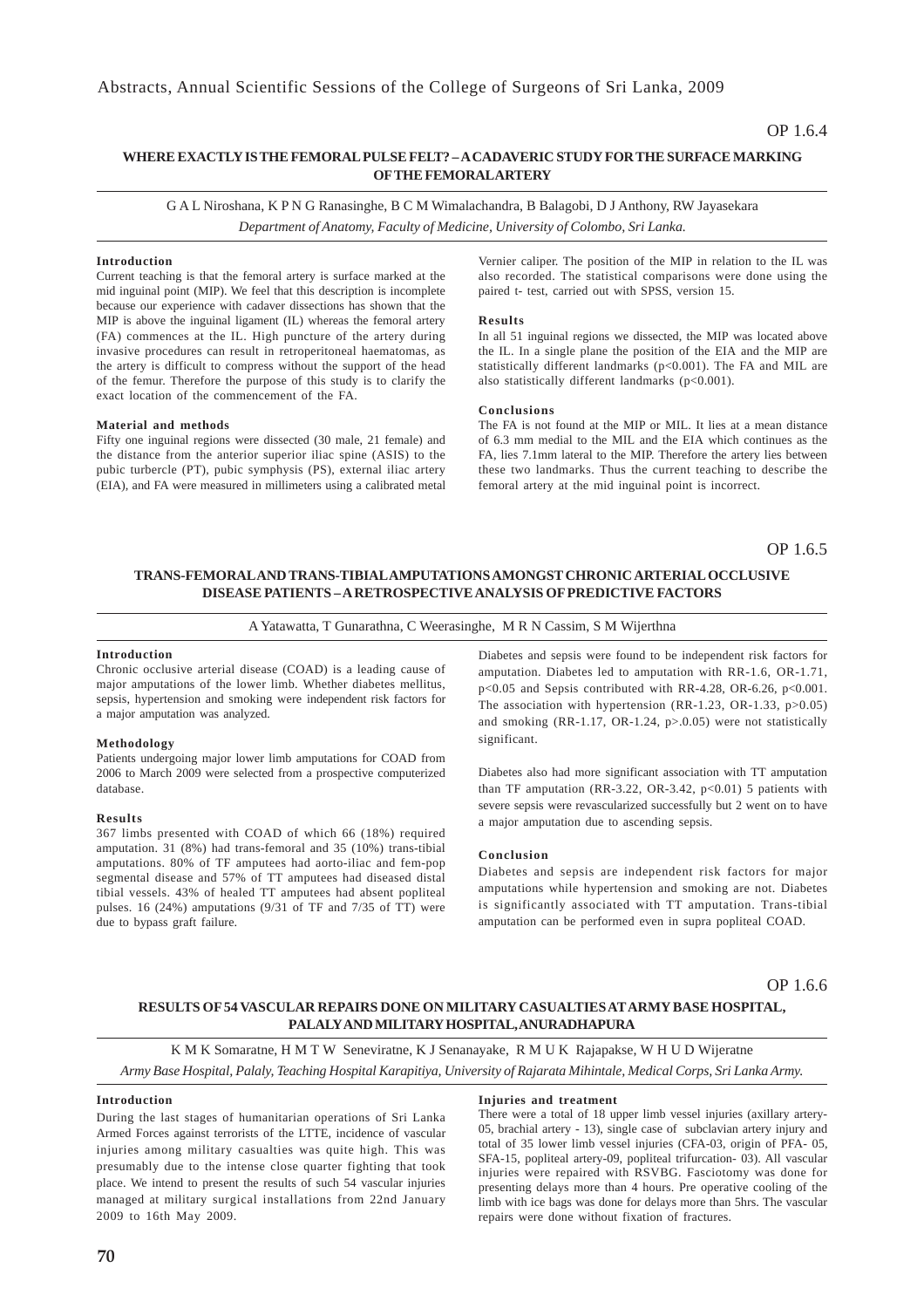### **Results**

Fifty three (53) out of 54 vascular repairs had palpable distal pulses after the completion of anastomoses. In one case of SFA repair pulse reappeared only after 8 hours of heparinization (yet had good distal saturation throughout). One SFA repair was readmitted after 12 days with a pus collection and thrombosis of the graft.

### **Discussion**

Ninety eight percent (98%) success was achieved in vascular repairs done at military field hospitals with very much limited expertise instruments and under the pressure of heavy casualty influx. Doing vascular repairs without fixation of fractures was a deviation from the standard practice necessitated by the circumstances.

OP 2.1.1

### **ONE STAGE TRANSANAL PULLTHROUGH FOR HIRSCHSPRUNG'S DISEASE – SYLHET MAG OSMANI MEDICAL COLLEGE HOSPITAL EXPERIENCE**

Nurul Alam

*Associate Professor, Department of Paediatric Surgery, Sylhet MAG Osmani Medical College.*

### **Introduction**

Transanal pullthrough is the latest development in the concept of minimally invasive surgery for treatment of Hirschsprung's disease (HPD). Transanal mucosectomy was practiced for many years in conventional and during laparoscopy assisted endorectal pullthrough for HPD. De la Torre-Mondragon and Ortega-Salgado reported in 1998 the one stage endorectal pullthrough procedure without the use of a defunctioning colostomy. The mucosectomy, colectomy, pullthrough are performed transanally and neither laparotomy nor laparoscopy are required. The technique is easy to learn with no visible scar, a short hospital stay, low incidence of postoperative compli-cations and is well accepted by surgeons and parents. It also avoids the multiple stages of operations and the morbidity of stomas of conventional pullthrough procedures, shortens the postoperative need for medication and duration of hospital stay. Over the next years, one stage transanal operations became increasingly popular and proof to be the best method for young infants with rectosigmoidal aganglionosis, as about 85% of patients have this form of Hirschsprungs' disease. This prospective study was designed to evaluate the safety and efficacy of single stage transanal pullthrough in the management of HPD in our perspective.

#### **Patients and methods**

Thirty three children ( 25 boys, 8 girls) with Hirschsprungs' disease underwent transanal pullthrough procedure at department of Paediatric Surgery of Sylhet MAG Osmani Medical College between March, 2008 to March, 2009. Their ages ranged from 15 days to 2 years. Most of the patients had a well-defined transition at or distal to midsigmoid colon and presence of residual barium on preoperative contrast enema and proven tissue diagnosis of Hirschsprungs' disease. Patients who could not be successfully decompressed by rectal irrigation were considered not suitable for

one stage transanall pullthrough. The ranges of follow up period was from 1 month to 14 months. These patients were evaluated with regard to age, sex, diagnostic tools, length of aganglionic segment, intraoperative details and post operative functional results and complications.

#### **Results**

Highest number of patients were neonates (15, 45.5%). The aganglionic segments were confined to rectum in 6 patients and involved rectosigmoid in 27. Operating time was 60 -120 minutes. The length of resected bowel was 15-45 cm. There was no need of conversion to laparotomy in any of the patients. Postoperative complications were found in 8 (24.24%). Transient perianal excoriation occurred in 3 (9.09%) patients. Three patients had anastomotic stricture that necessitated dilatation. Postoperative enterocolitis occurred in 1 patient who need hospitalization and colonic decompression and antibiotic without any recurrent attacks till now. Fecal soiling and frequent accidents still occur in 1, who showed a steady improve-ment in continence status. There was no mortality in our series.

#### **Conclusions**

The one stage operation is an economic approach because it reduces the number of operations and the length of hospital stay. It is very practical for children in developing countries and may also reduce the level of psychological stress for parents and children by reducing the number of operations and operations without any external scar marks. This operation can also avoid ostomy related complications. One stage transanal pullthrough is both feasible and safe with very minimum complications in properly selected children with rectosigmoid HPD. The technique is easily learned and is associated with excellent clinical results.

OP 2.1.2

### **ASSOCIATION OF** *HELICOBACTER PYLORI* **INFECTION WITH GASTRIC CARCINOMA**

### M A Majid, T I M A Faruq, A B M Bayezid Hossain

*Dhaka, Bangladesh.*

This is a cross-sectional study on 140 gastric neoplasm subjects diagnosed by upper gastrointestinal endoscopy. The commonest site of cancer was the antrum of stomach (52.86%), followed by the antrum and body (32.86%) and only body region (12.14%). Histology revealed adenocarcinoma in all patients. The association of *Helicobacter pylori* with gastric cancer was studied by rapid

urease test, serology and histology by Giemsa stain. The possitivity of *H. Pylori* determined by serology in 70 patients (50%) was significantly higher than those determined by histology in 22 patients (15.71%) only. No significant association between H. pylori infection and gastric cancer was observed unlike in the western countries.

### OP 2.1.3

### **DELAY IN THE DIAGNOSIS OF OESOPHAGEAL CARCINOMA – EXPERIENCE OF A SINGLE UNIT**

D Subasinghe, D N Samarasekera

*University Surgical Unit, National Hospital of Sri Lanka.*

### **Introduction**

Main objective was to analyze the time delay between onset of symptoms and histological diagnosis in oesophageal cancer.

Subsidiary objective was to analyse the relationship between the time delay and stage of the disease at the time of definitive treatment.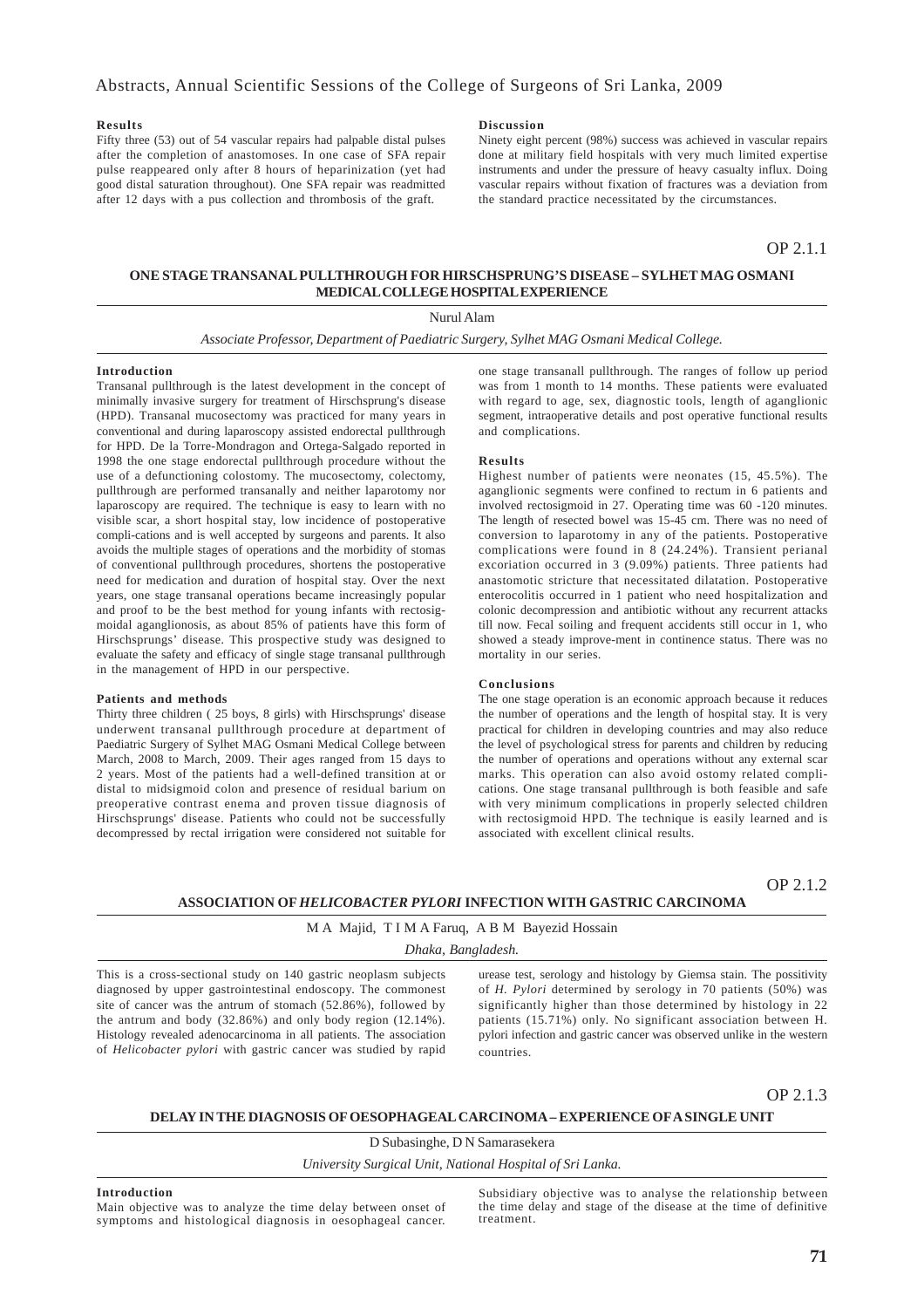### **Study design, setting and methods**

A prospective analysis of patients with oesophageal cancer presenting to a single unit over a period of 24 months was performed. Interval from the onset of symptoms to histological diagnosis and stage at presentation was analyzed.

### **Results**

There were 48 patients (male=26) with a median age of 59.5 (range 43-84) years. First symptom was progressive dysphagia in all patients. Subsidiary symptoms were, weight loss in 83.3% (n=40), abdominal/chest pain in 10 (20.8%), regurgitation in 14 (29.2%), odynophagia in 3 (6.2%), abdominal discomfort in two (3%) and dyspepsia in two (3%). Mean delay from the appearance of the first symptoms to end point was 14.9 weeks (range 3-37weeks). Total delay was due to, patient delay in (82%), endoscopy delay in (7%) and delay in histological diagnosis in  $(11\%)$ 

#### **Conclusions**

As the majority (82%) in our study showed a patient delay, a community education program may help in early presentation to the hospital. However there is also a notable delay in endoscopy and histology (15%) services mainly due to a shortage of endoscopy units and qualified histopathologists in the state sector.

### OP 2.1.4

### **NEOADJUVANT THERAPY FOR OESOPHAGEAL CANCER – THE SRI LANKAN EXPERIENCE**

### N R P Perera, I Y Amarasinghe, R S Manathunga

### **Introduction**

Oesophageal cancer is a deadly disease, with a limited potential for cure. Neoadjuvant treatment for oesophageal cancer had been attempted since 1981. Current international NCCN guidelines recommend multimodality neoadjuvant therapy as an accepted treatment method for oesophageal cancer.

### **Design, setting and methods**

An analytical study was conducted on 20 patients, undergone oesophagectomy in a single unit at National Cancer Institute, Maharagama, during a period of 17 months from 01/01/2008.

#### **Results**

During the study period 20 patients underwent oesophagectomy, 18 (90%) had transhiatal and 2 (10%) had radical (Three field) surgery. The median age was 62.5years and male to female ratio

was 7:3. Fifty percent of the patients received neoadjuvant therapy (60% chemotherapy and 40% chemo-radiotherapy) and the other group had primary surgery. Tumor response to neoadjuvant therapy was shown in 80% of cases, both by imaging and histopathology. Complete remission (pathological assessment) of the primary was seen in 3 cases (30%). 4 patients (40%) who received neoadjuvant therapy had post operative complications [anastamotic leaks 2 (20%), atrial fibrillation 1 (10%) and platinum neuropathy 1  $(10\%)$ ].

### **Conclusions**

Neoadjuvant therapy offers significant down-staging of oesophageal tumor enabling comprehensive oesophageal surgery both palliative (transhiatal) and radical. Pathologically complete remission can be obtained. Post operative complications of neoadjuvant therapy have been observed but did not preclude surgery.

OP 2.1.5

### **UPPER GASTROINTESTINAL ENDOSCOPY (UGIE) – IS IT USED APPROPRIATELY?**

### G G R A Ariyasinghe, T Wijeyratne, P K K Ekanayaka, V C Halahakoon *University Surgical Unit, Peradeniya, Sri Lanka.*

#### **Introduction**

The appropriateness of the indications for UGIE is crucial in improving cost-effectiveness and providing better patient care. We studied the appropriateness of the usage of UGIE in a tertiary care referral hospital in Sri Lanka.

#### **Material and methods**

We retrospectively analyzed indications and findings in UGIE of consecutive 175 patients from January to May 2009 at Teaching Hospital, Peradeniya.

#### **Results**

Ninety three (53.2%) were males. The age ranged from 6 to 92 years (mean - 56.6 years). Commonest indication was upper abdominal pain (67, 34.2%), followed by dysphagia (39, 19.8%), haemetemesis (19, 9.7%), melaena (18, 9.2%) and dyspepsia (7, 3.6%). A mixed presentation was seen in patients with upper abdominal pain, dysphagia and haemetemesis in; 17 (25%), 7

(17.9%) and 8 (44.4%) respectively. Positive results were seen in 129 (76.4%) patients. Commonest finding was hiatal hernia (50, 27%), followed by gastritis (41, 22%) and ulcers (32,17.9%). Out of the common presentations 43 (64%) patients with upper abdominal pain, 32 (82%) with dysphagia and 17 (94.4%) with haemetemesis had positive results. We biopsied 44 (26%) patients with 27 (61.3%) revealing pathologies.

### **Discussion and conclusions**

A Higher portion of patients with haemetemesis and dysphagia shows positive results. Even though comparatively a lesser percentage with upper abdominal pain had shown positive results, significance of the percentage justify the usage of UGIE in that group as well. The appropriateness of referring indications were in agreement with the guidelines of the American Society for Gastrointestinal Endoscopy (ASGA) and Gastro-enteroiogical Society of Australia (GESA) for UGIE.

OP 2.1.6

### **NON OPERATIVE VERSUS OPERATIVE METHOD OF TREATMENT FOR THE ACUTE APPENDICITIS**

W A K Weerawardena, P D J Edirisooriya, R W Gamage

*General Hospital, Polonnaruwa.*

### **Introduction**

The efficacy of antibiotics as the sole therapeutic agent for the management of acute appendicitis was assessed.

### **Materials and method**

A retrospective analysis of 91 cases of acute appendicitis were done at surgical unit B at the General Hospital, Polonnaruwa during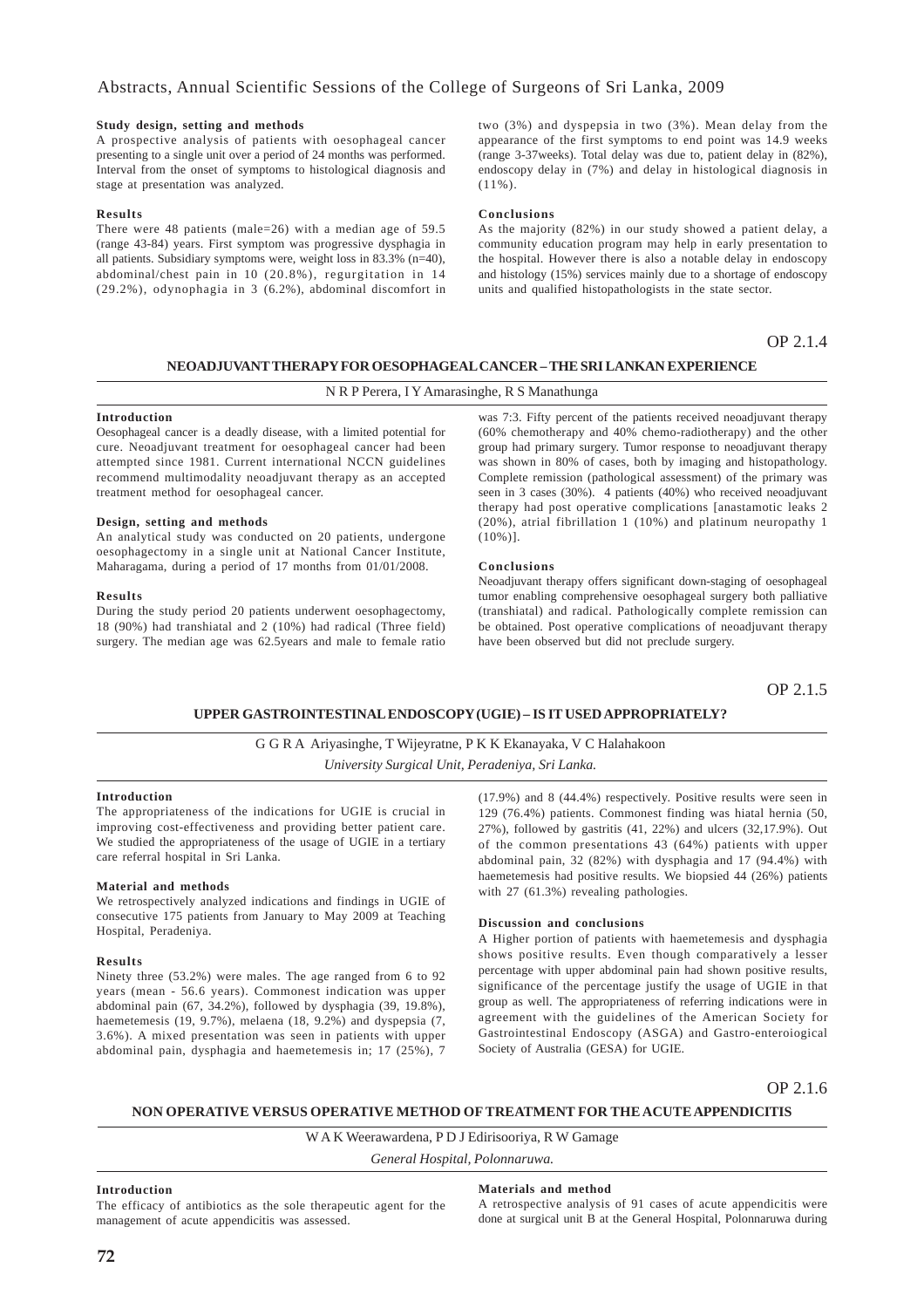the period of January 2008 to December 2008. Acute appendicitis was diagnosed with the help of modified Alverado score. All the patients in our study group were initially treated with intravenous cefuroxime and metronidazole and closely observed. Whenever there is no improvement surgical exploration of appendix were done.

#### **Results**

There were 49 (54%) males and 42 (46%) females in our study group. There were 82 (90%) adults and 9 (10%) children. In our study 57 (63%) patients were successfully treated with antibiotics alone and 34 (37%) underwent appendectomy. We observed when

modified Alverado score became high, the number of patients undergoing appendicectomy were increased. 73 (80%) patients have admitted within 3 days of onset of symptoms while 18 (20%) presented after 3 days. All the appendicectomy histological specimens showed various degrees of features of acute appendicitis.

#### **Conclusion**

Significant proportion of patients with acute appendicitis can be treated with non operative method. Negative appendicectomy rate which is 20% in some studies can be reduced with the early use of antibiotic and thereby unnecessary appendicectomy can be avoided.

OP 2.2.1

### **THE OUTCOME OF LARGE (> 5CM) HEPATOCELLULAR CARCINOMA (HCC) (BCLC TYPE B) IN PATIENTS WITH ALCOHOLIC AND CRYPTOGENIC CIRRHOSIS, TREATED WITH TRANSARTERIAL CHEMOEMBOLIZATION (TACE)**

N M M Navarathne, V Abeysuriya, A N Wijewardane *National Hospital of Sri Lanka.*

### **Introduction**

This study investigated the outcome of HCC (BCLC type B, Child's grade B) associated with alcoholic (ACP) and cryptogenic cirrhosis (CCP) patients, treated with TACE.

#### **Methods**

43 cirrhotic patients [Alcoholic - 25, (M: 27, mean age 62+/-9.7 SEM years, Cryptogenic - 18, (M: 16, mean age 65  $+/-$  5.6 SEM years) with unresectable HCC (BCLC type B) who underwent single /or multiple course of TACE, were retrospectively analyzed. Results: 97% had lesions in the right lobe of the liver. The median tumor size was, 6.5cm (range 5.1cm to 9cm). During routine screening 44.4% ACP were having HCC and rest presented with, right hypochondrial pain (22.2%), abdominal swelling (3.7%), loss of weight and appetite (3.7%) and presence of epigastric lump (3.7%). Seventy eight percent (78%) had radiological evidence of hepatomegaly. Following TACE, 62% had no complications, 29.6% had fever. Encephalopathy or liver failure was found in

3.7% each. In the CCP group, 35% were diagnosed as having HCC during routine screening while others presented as, right hypocohndrial pain (40%), abdominal swelling (10%) and presence of epigastric lump (5%). 85% had evidence of radiological hepatomegaly. Following TACE, 60% had no complications. 30% had fever.

Two groups were matched in age and BMI. Among the ACP, the mean survival was 12.1 +/- 3.6 SEM months, while CCP, had a mean survival of 15.3  $\pm$ /- 6.2SEM months, (P = 0.04). In the ACP, the cumulative 6 months, 1-year and 2-year survival rates were 63.6%, 13.9%, and 3.2%, respectively. Whereas in the CCP, had 74.6%, 16.9%, and 4.2%, respectively.

### **Conclusions**

TACE is an effective therapeutic option for HCC; the prognosis of the patients with associated alcoholic cirrhosis is poor.

OP 2.2.2

### **LAPAROSCOPIC DONOR NEPHRECTOMY – AN INITIAL EXPERIENCE**

Balbir S Verma, Javaindra Fernando, Surjith Somiah, Dinesh Sinnaduray, Anil Weerasinghe *Apollo Hospital, Colombo, Sri Lanka.*

### **Introduction**

Laparoscopic donor nephrectomy was introduced in 1995. Since then it has contributed to the increase of living donors for kidney transplant worldwide. The initial safety fears of this procedure have been overcome. In many centers, the laparoscopy is the method of choice for kidney harvesting from a living donor. Results of laparoscopic donor nephrectomy for transplant has not been presented or published in Sri Lanka before.

### **Methodology**

Donors for renal transplant managed by the authors between December 2008 and May 2009 were considered for laparoscopic left kidney harvest. Following ethical clearance and informed consent, surgery was performed. Possibility of conversion was mentioned. Data was prospectively recorded.

#### **Results**

Ten patients are included in the study. Of them two underwent

open donor nephrectomy for reasons of difficult anatomy (one had an overhanging spleen, other had multiple renal vessels). One patient was converted to open method as the tail of the pancreas was difficult to retract. Seven completed the procedure laparoscopically and the left kidney was removed through a small incision below the "belt line". Mean operative time was 299 minutes (200- 320), mean warm ischaemia time was 290 seconds (240-320). Morbidities were minor. No delayed graft function, rejection or mortality.

### **Conclusion**

The safety of this procedure is well established from this study matching those of the international contemporary experience. The operative time is prolonged compared to the open procedure. This was expected in the initial phase of a learning curve of any laparoscopic procedure. Fortunately this small sample was devoid of any major problems.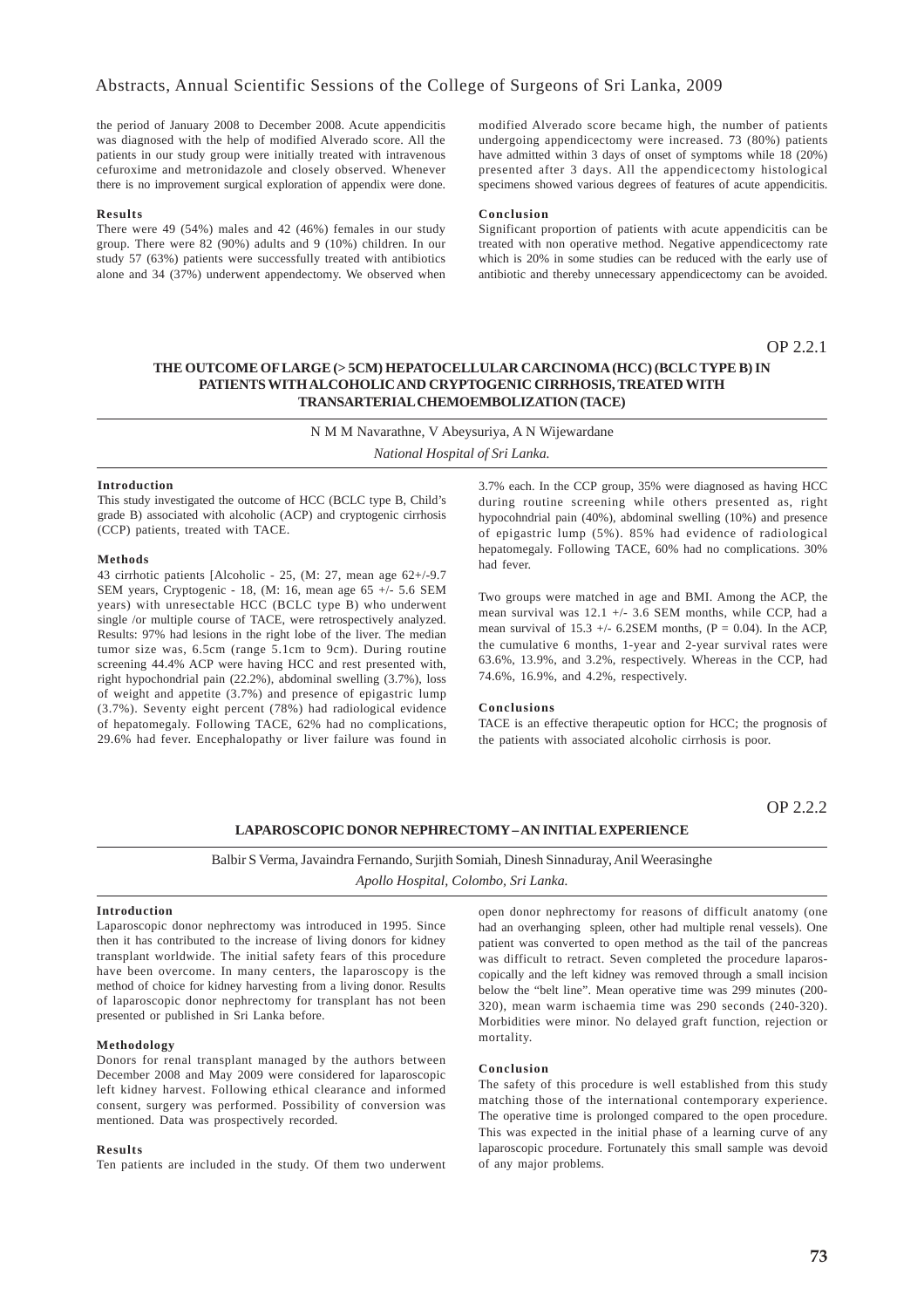### **SINGLE CENTRE EXPERIENCE IN LAPAROSCOPIC DONOR NEPHRECTOMY INCLUDING LAPAROSCOPIC RIGHT DONOR NEPHRECTOMY AND LAPAROSCOPIC DONOR NEPHRECTOMY WITH COMPLEX VASCULATURE**

Balasubramaniam Indrajit, Arthur Vasilaras, John Boulas, Deborah Verran, Richard Allen

### **Introduction**

Laparoscopic donor nephrectomy has revolutionized the field of renal transplantation and has become the preferred method in many leading transplant centers. Adequate vessel length and sufficient surgical exposure are main concerns in regard to right laparoscopic donor nephrectomies. Technical complexity and warm ischaemic time are main concerns in regard to multiple renal vessels. This study is a review of single institution five year experience with laparoscopic donor nephrectomy detailing clinical outcomes including comparison of right vs. left laparoscopic donor nephrectomies and single vs. multiple vessel lap donor nephrectomies.

### **Material and methods**

This is a retrospective study reviewing the results of 141 consecutive cases performed between February 2004 and June 2008. We performed 112 cases laparoscopically and 29 cases by open approach. In the laparoscopic approach 87 were left kidneys with 25 being right. 13 kidneys harvested laparoscopically contained multiple vessels with balance 96 having single artery and vein. We analyse and compare the donor and recipient outcomes including complications at these different settings.

### **Results**

All 112 laparoscopic nephrectomies were procured and transplanted successfully with zero conversion. There was no significant difference in the outcome or complication when comparing laparoscopic to open approach for donor nephrectomy. There was no significant difference in outcome and complication on comparing right vs. left and single vs. multiple vessel laparoscopic donor nephrectomies during this period.

### **Discussion and conclusions**

Laparoscopic donor nephrectomy has remained safe, less invasive and effective technique for renal allograft procurement.

Right laparoscopic donor nephrectomy can be safely performed giving equal outcome to that of left donor nephrectomy. Kidneys with multiple renal arteries can be successfully harvested with good outcome subject to proper preoperative imaging and planning.

OP 2.2.4

### **PREDICTORS OF OUTCOME AFTER RADICAL CYSTECTOMY FOR CARCINOMA OF THE BLADDER – SINGLE TERTIARY REFERRAL CENTER EXPERIENCE**

L N Seneviratne, J M N R K Jayasundare, P D S Kavirathne, N D Perera

*Department of Urology, National Hospital of Sri Lanka.*

### **Introduction**

Carcinoma of the bladder is the commonest urological malignancy encountered in Sri Lanka. Muscle invasive carcinoma is associated with poor 5 year survival if timely surgical intervention is not carried out. During a period of 3 years out of 209 new patients with bladder tumours, 80 were diagnosed as pT2 (muscle invasive) tumours. The aim of the current study was to evaluate different prognostic factors that will influence the outcome and the survival of patients undergoing radical cystectomy and urinary diversion as there is no local data.

### **Material and methods**

38 patients underwent cystectomy during June 2006 to June 2009. Data were gathered by clinic interview and records obtained from the unit data base. Prognosis was assessed by the effect of the tumour stage, histological grade, lymph node status and upper tract involvement.

#### **Results**

Mean patient age was 54 (range 32-75 years) with 32 males and 6 females. 30 patients underwent radical cystectomy, bilateral pelvic lymphadenectomy and urinary diversion in the form of ileal loop (25), Mainz II pouch (4) and orthotopic neobladder (1). Palliative cystectomy was done 3, Salvage Cystectomy 4 and 1 partial cystectomy. 6 patients underwent nephrourectomy due to synchronous or metachronus lesions. There were 5 perioperative deaths. At a mean follow up of 19 months 74 % were alive. The out come was assessed according to the following criteria.

|              |                | No. | Early deaths   | Late deaths      | Median survival |
|--------------|----------------|-----|----------------|------------------|-----------------|
| Stage        | T1             | 6   | $\overline{c}$ |                  | 25m             |
|              | T <sub>2</sub> | 10  |                |                  | 25m             |
|              | T <sub>3</sub> | 9   |                | $\overline{0}$   | 20m             |
|              | T <sub>4</sub> | 6   |                |                  | 11m             |
| Histology    | <b>TCC</b>     | 22  | $\overline{2}$ |                  | 23m             |
|              | Squmous        | 6   | $\overline{2}$ |                  | 19m             |
|              | Adeno          | 2   |                | $\mathbf{0}$     | 3m              |
|              | Sarcoma        |     | $\Omega$       |                  | 18m             |
| Grade        | High           | 24  | 3              | $\mathfrak{2}$   | 19m             |
|              | Low            | 7   | $\overline{2}$ | $\mathfrak{2}$   | 26m             |
| Nodal status | Positive       | 9   | $\overline{c}$ | $\overline{c}$   | 15m             |
|              | Negative       | 19  | 3              | $\mathfrak{2}$   | 15m             |
| Upper tract  | No             | 13  |                |                  | 24m             |
| Dilatation   | Unilateral     | 8   | $\overline{c}$ | $\boldsymbol{0}$ | 20m             |
|              | Bilateral      | 13  | $\overline{c}$ | 3                | 13m             |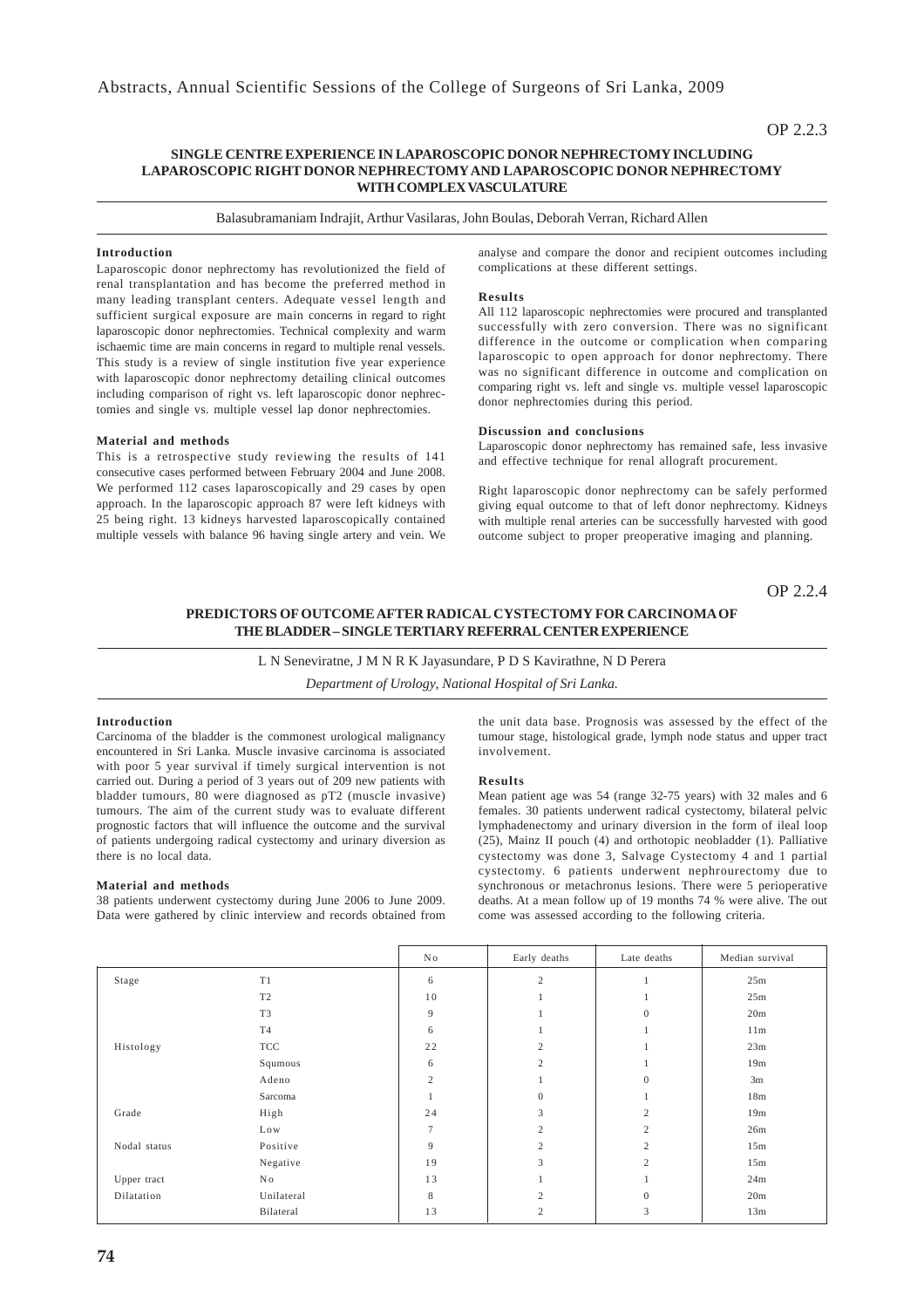#### **Conclusion**

Present study affirms that high stage, positive lymph nodes, high nuclear grade and obstructive uropathy are associated with poor survival while the diversion method does not affect the

outcome. These adverse factors should be emphasized during patient selection, counseling, customizing the follow-up regime and deciding on the adjuvant therapy.

OP 2.2.5

### **MANAGEMENT OF COLO-VESICAL FISTULAE – A SINGLE CENTRE EXPERIENCE**

### R A Y Rupasinghe, S K Chandrasekera, A A Pathirana, M M De Silva

*University Surgical Unit, Colombo South Teaching Hospital.*

### **Objectives**

A retrospective review of 10 consecutive cases of colovesical fistulae treated by us, with regards to the methods of diagnosis, operative technique, morbidity and short term outcomes is presented.

#### **Results**

The mean age was 57 years (52-69) with equal number of males and females. Five presented with UTI, two of whom had faecaluria. Other presentations included haematuria (n=2), pneumaturia (n=2), external sinus due to ruptured pelvic abscess  $(n=1)$ , multiple chronic discharging perianal sinuses with UTI (n=1).

CT confirmed fistulation and a mass in 8 patients. Flexible lower alimentary endoscopy failed in 50% (n=5) and was inconclusive in the remaining. Diagnosis was confirmed by cystoscopy in all.

Four patients had colo-rectal malignancy. Three had diverticular disease. There were one case each of concurrent diverticulosis and sigmoid malignancy, pelvic endometriosis, and benign uncertain pathology (ileao vesical fistula).

Seven patients underwent sigmoid colectomy and partial cystectomy. One had ileal resection and partial cystectomy. Of these, upper urinary reconstruction was needed in 6 with transverse uretero ureterostomy  $(n=1)$  and left ureteric reimplantation  $(n=5)$ . One underwent radical cystectomy, ileal loop diversion and low anterior resection. One had a pelvic exenteration, transverse colostomy and a uretero-colic anastomosis. Defunctioning colostomy/ ileostomy was performed in two before the definite procedure and in four patients during definitive surgery. The exact nature of surgery and reconstruction could be decided only during surgery in all patients. All patients were operated jointly with colorectal and urological expertise.

Morbidities included surgical site infection (n=6), adhesive small intestinal obstruction requiring laparotomy (n=2), urine leak from upper end of the ileal conduit (n=1). One patient succumbed to pulmonary embolism following DVT at 6 weeks postoperatively.

### **Conclusion**

The treatment of colovesical fistulae requires diverse operative techniques which in many instances are decided intraoperatively. The significant morbidity and the need for intra operative decision making emphasizes the need for careful counselling and consenting of these patients.

OP 2.2.6

### **OUTCOME OF RADICAL NEPHRECTOMY FOR MALIGNANT RENAL TUMOURS IN SRI LANKA; SHORT TERM AND INTERMEDIATE FOLLOW UP – ARE WE DIFFERENT FROM THE WEST?**

L N Seneviratne, J M N R K Jayasundare, S H K Jayasekera, N D Perera *Department of Urology, National Hospital of Sri Lanka.*

### **Introduction**

Renal tumors are the third ranking urological tumour and accepted treatment for the loco regional disease is radical nephrectomy. Western literature emphasis on the gloomy overall out come with 51%-88% of 5 year survival and 30% recurrence after surgery even if they were apparently organ confined at the time of operation. As there are no published local data, the aim of the study was to analyze the out come of radical nephrectomy in a Sri Lankan cohort with the intermediate follow-up results to compare with Western figures.

### **Material and method**

53 consecutive patients who underwent radical nephrectomy from April 2003 to May 2009 were analyzed by studying data base of the Uro-oncology Clinic and patient follow up. Data gathered include demography, tumour details, surgical outcome morbidity and mortality. All were followed for a median duration of 27 months for local recurrence and metastatic disease.

### **Results**

There were 38 males and 15 females. Age range was 13 to 82 years with median of 54. Commonest presentation was haematuria in 17

(32%) and loin pain in 14 (26%). None presented as a mass lesion and only 2 (3%) presented as a incidentaloma. Fever was noted in 5 (9%) with high ESR in 3. The disease was predominantly on the left side 33 (62%). Histologicaly 37 were clear cell carcinoma, 9 was papillary type. The tumour size varied from 2.5cm to 15cm in size. Of the 46 patients with RCC T1-14, T2-13, T3a-10, T3b-7, T4-2. Furman grading was I-7, II- 3, III-23, IV-1. Perioperative deaths were 1. Median follow up was 27 months. During the follow up there were only 2 deaths. Median disease free survival was 26 months. None developed clinically or radiologically detectable post treatment local or metastatic disease up to now.

### **Conclusion**

The symptomatology at presentation were different to the West. The trend to detect incidental small tumors  $( $4cm$ )$  which is on the rise in the West is not apparent in the local set up. There were no post operative local recurrence or metastatic disease even after 2 years of follow up which raise the question of dealing with renal cancer with a different biological behavior compared to the West. This should stimulate the enthusiasm for larger scale national data based analytical studies on this fact.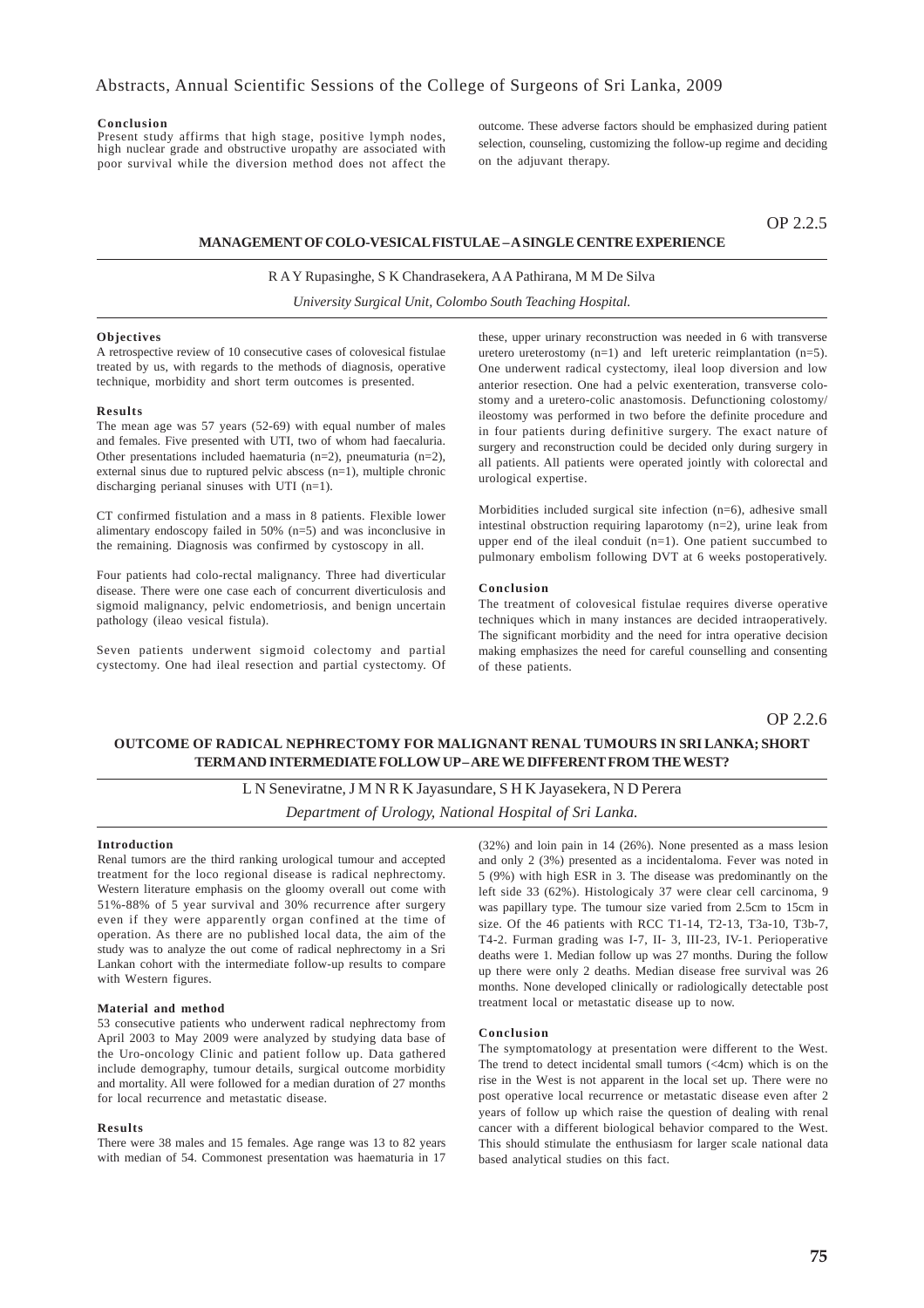### **OUTCOME OF HEPATIC RESECTION FOR COLORECTAL METASTASES**

### A A Pathirana, T Wijeratne, R P N Samarasekara, W M L Werahera

*University Surgical Unit, Colombo South Teaching Hospital, Sri Lanka.*

### **Background**

Liver is the commonest site of metastasis in colorectal carcinoma. When operable, resection is the treatment of choice in these patients. Five year survival after resection is reported as 45-55%.

#### **Method**

A retrospective study was conducted on 17 patients who underwent hepatic resection following colorectal metastases in a tertiary care center from 2002 and 2009. Type of resection, histological margins, outcome and survival (Kaplan-Meir method) were analyzed.

### **Results**

Mean age was 50.8 years (range 25-66), with a median follow up of 18 months. (7 days -6 years) CT imaging prior to surgery showed multiple liver lesions in 5. Except one patient who had a synchronous resection of the metastatic deposit, all others received neo-adjuvant chemotherapy prior to hepatectomy. Nine patients underwent resection of 3 or more anatomical segments (major hepatectomy) while seven and two had anatomical resections (segementectomy, bi-segmentectomy) and non-anatomical wedge resections respectively. One patient had a positive resection margin (R1) in whom the segmental portal vein was involved. Post-op chemotherapy was given to 41.66% of cases. There were neither significant morbidities nor 30 day mortalities. Projected 5 year survival was 76%.

### **Conclusion**

Hepatectomy for colorectal metastases has a satisfactory outcome. Survival figures in this group are comparable to that in published series.

OP 2.3.2

### **PATTERN OF ABDOMINAL ORGAN INJURY AND NEGATIVE CELIOTOMIES IN WAR VICTIMS**

Keerthi Rajapaksha, Dhammika Sirisena, Anura Wijesinghe, Nuraj Dissanayaka *National Hospital, Colombo; Teaching Hospital, Anuradhapura; General Hospital, Trincomalee.*

#### **Introduction**

Abdominal trauma is a common surgical encounter in war victims. Specific pattern of organ injuries are seen. Negative celiotomies are not uncommon. Aim of this study was to identify the pattern of organ injury and incidence of negative celiotomies in war victims.

### **Method**

A retrospective analysis of 50 patients underwent laparotomy following high velocity penetrating trauma at surgical unit B Teaching Hospital, Anuradhapura during 6 month period commencing 14th April 2008 was done. Patients were categorized in to 3 groups; Group A (86%) injuries encountered requiring surgical repair (true positive), group B (2%) positive operative finding at laporotomy requiring no surgical repair (non therapeutic celiotomy), group C (12%) no visceral injuries at exploration (true negatives). Group A further analyzed to identify the pattern of organ injury.

16 (32%) patients had single organ damage. 2 organs were injured in 20 patients. 7 patients had more than 3 organ damage. 5 was the maximum number of organs injured.

#### **Results**

| Organ                       | Number         | Percentage     |
|-----------------------------|----------------|----------------|
| Stomach                     | 4              | 8              |
| Duodenum                    | 4              | 8              |
| Small intestine             | 16             | 32             |
| Colon and rectum            | 21             | 42             |
| Gallbladder and cystic duct | $\overline{c}$ | 4              |
| Kidney                      | $\overline{7}$ | 14             |
| Ureter                      |                | $\overline{c}$ |
| Bladder                     | 6              | 12             |
| Liver                       | 7              | 14             |
| Spleen                      | 5              | 10             |

### **Conclusion**

Large bowel and rectum was the most commonly injured organ. Small bowel is the 2nd commonest organ to injure in our study, but it is the most common injured organ in most of the studies. Multiple (>3) organ is not common in this cohort. Negative celiotomy rate in our study is acceptable as the open revision is a safe strategy in suspected cases of firearm injuries.

OP 2.3.3

### **STUDY OF PATTERN OF UNILATERAL HAND INJURIES PRESENTING TO A SURGICAL UNIT IN A PERIPHERAL HOSPITAL**

### Joel Dharshan Arudchelvam, Mahanama Gunasekera

### **Introduction**

Hand injuries are one of the most common causes of admission to surgical wards and result in significant morbidity. Most are preventable.

#### **Objective**

To study the causes and pattern of hand injuries presenting to a single surgical unit in a peripheral hospital.

### **Methods and material**

This is a prospective cross sectional descriptive study. Consecutive

patients admitted to a surgical unit were included in the study over two months period. Patients who had injuries to both hands and patients with only hand abrasions were excluded.

### **Results**

A total of 51 patients were included in the study. Most of them were males (90.1%). The age distribution was between 13 to 68 years with a mean age of 36.9 years. 58.8% of the injuries were occupational. Out of occupational injuries most injuries (36.7%)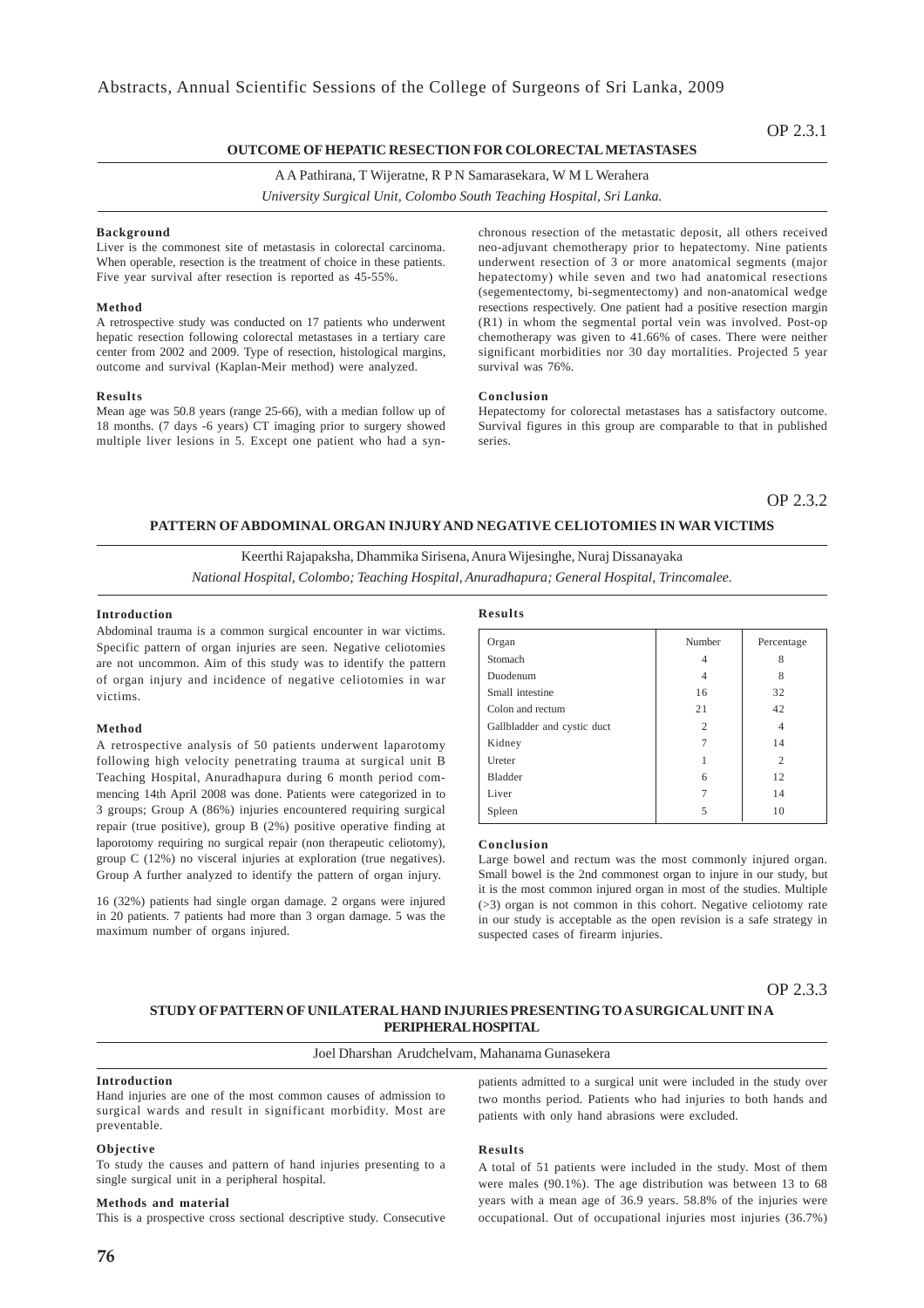were due to unguarded machinery e.g. Powered saw used for wood cutting .Other common mechanism of occupational injuries was crush by heavy objects. 70.0% had fractures,16.6% had tendon injuries. In occupational injuries 44.0% had injury to dominant hand. In females common cause of hand injuries was home accident (fall, knife cut etc.).

### **Conclusion**

Occupational hand injuries are common and potentially preventable. It occurs in productive age group resulting in significant morbidity, loss earning capacity and economic burden to the country. Strict implementation of safety measures at work places would prevent large number of injuries and cost for the country.

OP 2.3.4

### **INCIDENCE OF PAINFUL AND NONPAINFUL PHANTOM AND STUMP SENSATIONS IN ACUTE TRAUMATIC AMPUTEES**

W J R Gunasiri, D S Liyanarachchi, M I C Perera *National Hospital, Colombo, Sri Lanka.*

**Introduction**

Different opinions exist regarding the true incidence of phantom limb pain and other associated post amputation phenomena. Recognizing and understanding these phenomena would assist in the rehabilitation of amputees.

### **Material and methods**

Fifty lower limb amputees and five upper limb amputees participated in the study. All were army soldiers who had undergone traumatic amputations.

Incidence and clinical picture of nonpainful and painful phantom limb sensations as well as stump pain was studied 1 day, 5 days, 7 days and 14 days after amputation. An interviewer administered questionnaire was used to assess the site, date, extension and cause of the amputation; preamputation pain and presence or absence of phantom limb pain, phantom sensations and stump pain.

#### **Results**

Preamputation pain was present in all patients. After amputation, 89.1% of patients (49) had phantom limb sensations on the 1st postoperative day. It increased up to 94.5% by day 5; thereafter remaining static throughout the study period. Eighty four percent of lower limb amputees complained of pain in the phantom limb, shooting out through the big toe. Itching, squeezing, warmth and tingling sensations were less common. All patients who had phantom limbs felt the whole length of the limb. Stump pain was present in all on day 1, but had a decreasing course in 53 patients by day 14.

#### **Discussion and conclusions**

Nearly all of the traumatic amputees feel phantom sensations in the immediate post operative period. Most of the patients experience painful phantom phenomena, in addition to stump pain. The findings are comparable to results obtained in international studies.

OP 2.3.5

### **ASSESSMENT OF BLOOD LOSS IN LIPOSUCTION**

#### C C Miranda, D A Perera, T S Beneragama

### **Introduction**

Liposuction is one of the most commonly performed cosmetic surgical procedures, in which subcutaneous fat is surgically aspirated via a cannula attached to a vacuum pump. Historically, the main concern was the blood loss associated with the procedure. New techniques and the use of wetting solutions containing epinephrine have dramatically reduced this complication. With the tumescent technique the blood loss is about 1% of the total aspirate volume. In our hospital the technique involves the use of solutions containing 1:1,000,000 epinephrine and power assisted liposuction.

#### **Method**

We assessed blood loss in 22 patients undergoing moderate to large volume liposuction by measuring the haemoglobin concentration

in the liquid portion of the liposuction aspirate, and compared it to blood losses reported in other series. The volume of whole blood in the liquid portion of the aspirate was calculated using the patients' preoperative haemoglobin concentration.

#### **Results**

The mean volume aspirated was 3122 ml and the mean blood loss as a percentage of the total volume aspirated was calculated to be 2.33% of the aspirated volume.

### **Conclusion**

We concluded that the liposuction technique used for these patients is associated with reduced blood loss and compares favourably with other series.

OP 2.3.6

### **MELANOMA – WE NEED TO PAY MORE ATTENTION TO LESS COMMON MALIGNANCIES TOO**

Keerthi Rajapaksha, Naomal Perera, Udaya Samarajeewa, Indranee Amarasinghe, Rasitha Manathunga *National Hospital, Colombo, Provincial General Hospital, Badulla, Cancer Hospital, Maharagama.*

#### **Introduction**

Incidence of melanoma is increasing amongst the white skin population. If identified early it can be cured. However data on dark skin population is limited. Purpose of this study was to assess the 1 type of presentation 2 clinical stage of the disease at presentation in patients with malignant melanoma in Sri Lanka.

#### **Method**

Multi-centre retrospective analysis of patients treated at the Provincial General Hospital, Badulla during March 2005-December 2008 and Cancer Institute, Maharagama during January-December 2006 was done. Ulceration, bleeding, itching and clinically palpable lymph nodes were considered as clinical features of advanced disease. Some of the data was compared with the published literature in the West.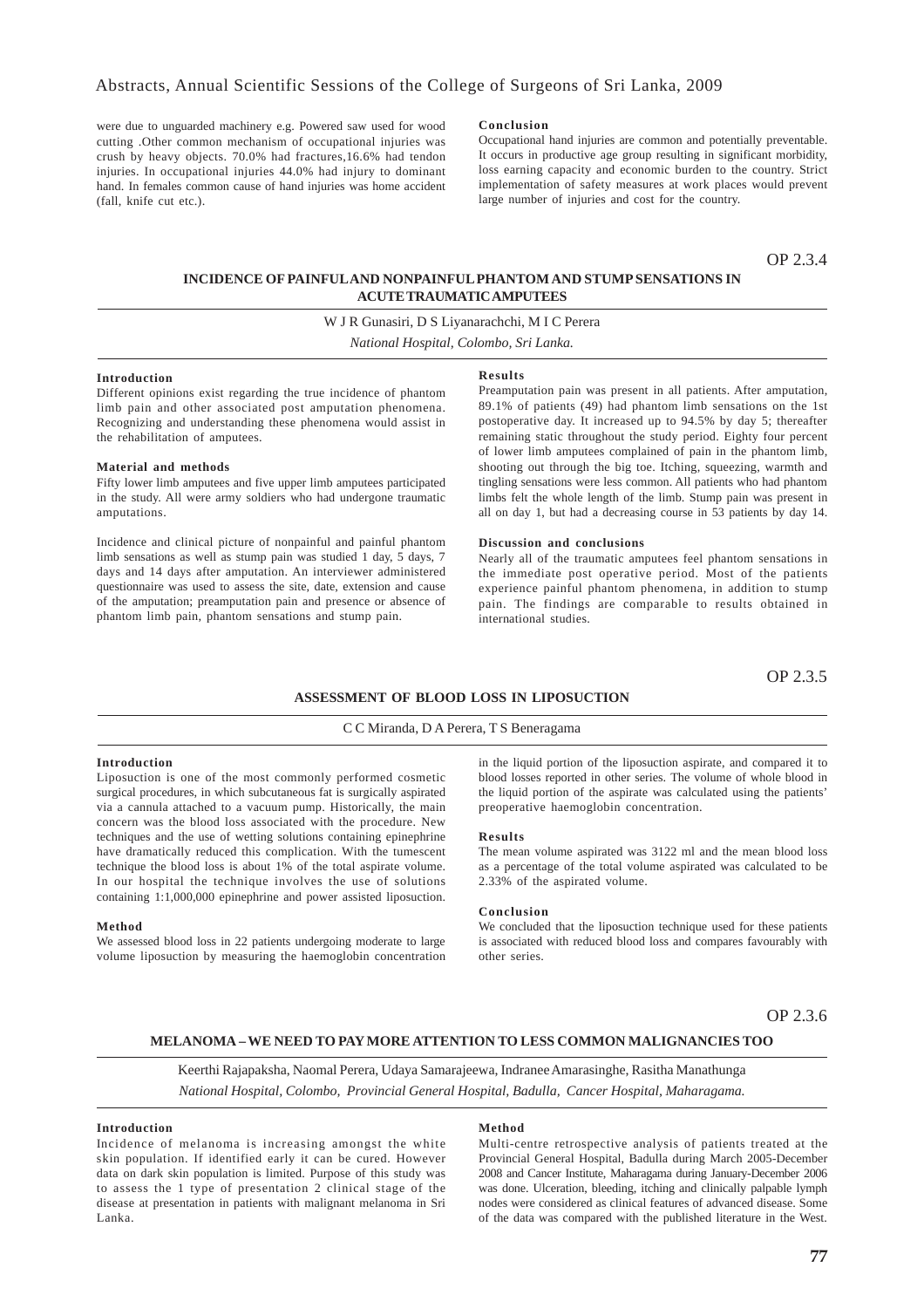### **Results**

26 patients were treated during this period. 26.9% of the patients were below 40 years and 76.9% of them were 25-64 years. Mean age was 53 years. Lower limb was the primary site in 69.2% of the group. Non healing ulcer was the commonest mode of presentation (50%). 57.6% of the patients had symptoms of advanced disease at presentation with 26.9% not seeking treatment until one year.

### **Conclusion**

Melanoma tends to affect younger population with lower limb been the primary site among the Sri Lankans compared to the fair skin populations. Late presentation was common which affect the prognosis. Early detection which is useful for cutaneous melanomas can be achieved through health education.

### OP 2.4.1

### **LAPAROSCOPIC APPENDICECTOMY – A SINGLE CENTRE EXPERIENCE FROM BANGLADESH**

## J Akhtar *Rangpur Medical College Hospital.*

Acute appendicitis is the most common cause of acute abdomen in young appendicectomy is one of the commonest (1%) procedures in general mortality of open appendicectomy is <1/lac and morbidity is >5-8% main wound infection, delayed diagnosis and treatment. Laparoscopy offers early treatment with least morbidity. In 1982, Kurt Semm performed first laparoscopic appendicectomy, but still not attained the popularity of large cholecystectomy. Now most of the Surgeons con-sidered laparoscopic appendix is the standard approach irrespective of its anatomical and pathological types.

This retrospective study was carried out to evaluate the advantage, common difficulties and outcome of the procedures of laparoscopic appendicectomy. Was conducted from June 2006 to September 2008 in the Department of Surgery, Rajshahi Medical College Hospital, and private clinics at Rangpur. In laparoscopic appendicectomy to uniformity in placement of trocars and techniques. I used 3 ports (umbilical suprapubic 5mm and right iliac fossa 3 or 5mm) two handed technique and cases single port (umbilical 10mm) technique. After completion of procedure soaked gauze was used to touch the appendicular stump. Operative thoroughly irrigated with normal saline and drain tube kept through the lateral – pelvis in some cases.

Total 237 cases were done, age of the patients varied from 7-60 years. Showed that female had slightly higher incidence (129 female and 1 conversion to open appendicectomy done in 3 cases due to dense adhesion. Obvious appendicular lump, appendicular abscess burst appendix excluded study. Average time was 40 - 60 minutes in initial 100 and difficult cases,  $1a - 25 - 30$  minutes. Average hospital stay was 24 - 48 hours. Minor umbilical infection found in 7%. All other patients outcome was satisfactory, no more incisional hernia (till now), no re-laparoscopy or no postoperative laparoscopy required. Postoperative complications, pain and discomfort was less – appendicectomy. Hospital stay was also less and returns to work within 10 -12 days.

At present laparoscopic approach is superior to open method in treating appendicitis. Benefits have to be balanced with marginal increase in cost. International consensus leaning towards laparoscopic appendecectomy treatment of choice for appendicitis. In conclusion laparoscopic appendicectomy be gold standard treatment for appendicitis in near future.

OP 2.4.2

### **A POSITIVE RESECTION MARGIN IS THE MOST IMPORTANT FACTOR AFFECTING LOCAL RECURRENCE OF RECTAL CARCINOMA IN PATIENTS NOT RECEIVING NEOADJUVANT THERAPY**

### B K Dassanayake, K I Deen, S Samita, J Hevawisenthi, R Deen, N S A Wickramasinghe

*Faculty of Medicine, University of Kelaniya; Board of Study of Biostatistics, Postgraduate Institute of Agriculture, University of Peradeniya, Sri Lanka.*

### **Introduction**

We assessed risk factors associated with recurrence of rectal cancer in patients not receiving neoadjuvant therapy.

#### **Method**

A case-control study of 234 patients (112 male, mean age 57 years) with rectal carcinoma between 1996 and 2008. Those undergoing neoadjuvant therapy or followed up for less than 3 years were excluded. 21 patients with recurrence (cases) and 78 without recurrence (controls) were selected. Univariate and multivariate analysis was undertaken for several variables.

### **Results**

Significant associations (Chi Square test) were found for nodal stage ( $p=0.027$ ), metastasis ( $p=0.009$ ), adjuvant chemotherapy  $(p=0.039)$ , positive resection margin  $(p=0.018)$  and for host lymphoid response (p=0.017) (Fishers Exact test). Age, gender, site, T-stage, surgery type, adjuvant radiotherapy, CEA levels, tumor type, differentiation, tumor margin, tumor budding and neuro/angio/ lymphatic invasion were not found to be significantly associated with recurrence (p>0.05). Significant independent odds ratios were

found for positive nodal status (3.250, 95% CI 1.161 - 9.099), positive resection margin (7.000, 95% CI 2.073 - 23.637), administration of adjuvant chemotherapy (2.929, 95% CI 1.026 - 8.358) and AJCC Stage II or above (2.778, 95% CI 1.012 - 7.624). Although no patients demonstrating host lymphoid response  $(n =$ 13) had tumor recurrence, the adjusted odds ratio was not significant (0.064, 95% CI 0.003 - 1.592). On incorporating all factors with significant odds ratios into a single logistic regression model, only the presence of a positive resection margin was found to be significantly associated with recurrence (OR 4.810, 95% CI 1.295 - 17.867).

#### **Conclusions**

A positive resection margin is the single most important factor affecting recurrence of rectal cancer in patients not receiving neoadjuvant therapy. Other apparently associated factors may be associated with a positive resection margin rather than recurrence directly. The positive association shown between administration of chemotherapy and recurrence is a case to point, underlining the errors inherent in independent analysis of factors without using a multifactorial model.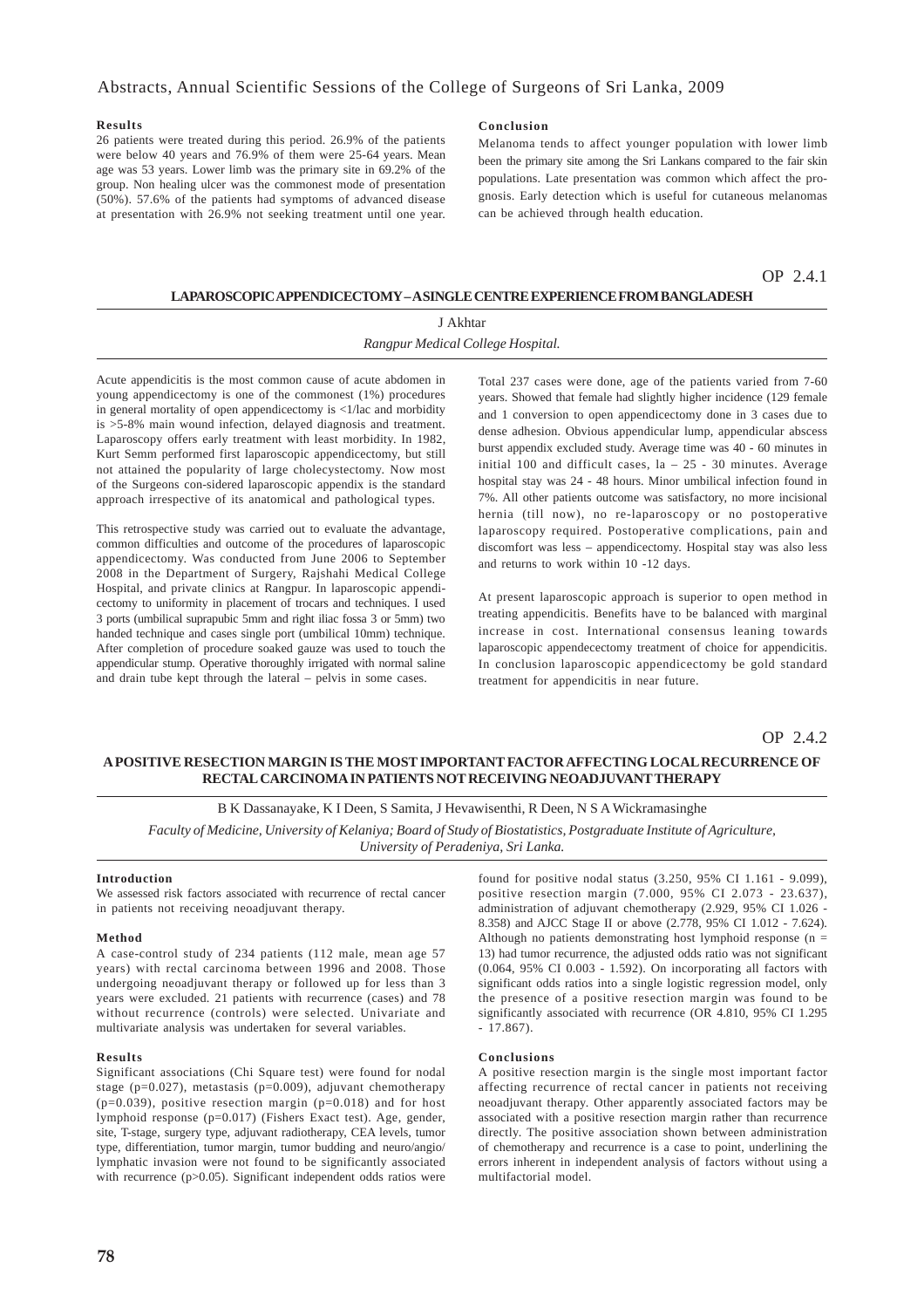### OP 2.4.3

### **THE IMPACT OF DYNAMIC MRI ON DIAGNOSIS AND MANAGEMENT OF PATIENTS WITH DIFFICULTY IN EVACUATION OF STOOLS**

### K C Ratnatunga, R Nardyasamy, R Siriwardena, R Prasad, K I Deen

*The University of Kelaniya Surgical Unit; North Colombo Teaching Hospital; Department of Radiology, Apollo Hospital,*

*Colombo, Sri Lanka.*

### **Introduction**

Dynamic MRI offers a high yield of anatomical and pathophysiological data. This study assesses the usefulness of dynamic pelvic MRI in diagnosis and its impact on management of patients with difficulty in evacuation of stools.

#### **Material and methods**

Fifteen patients with difficulty in evacuation of stools were selected sequentially from a colo-rectal clinic. A pre-MRI diagnosis was made based on clinical assessment and endoscopy. All patients underwent T2-weighted dynamic pelvic MRI using water-based rectal contrast. Saggital image sequences mapping the pelvis during rest, strain and evacuation, were obtained. The images were analysed to detect anatomical, mechanical and functional problems related to the pelvis and evacuation of stools. The pre-MRI diagnosis and management plan was compared with the diagnosis and management plan post-MRI.

### **Results**

Fifteen patients comprised 73% (n=11) females and 27% (n=4) males, with mean age of 50.5 years (SD=20.3 years). Dynamic MR imaging resulted in pre-MRI diagnosis being confirmed without change in 7%  $(n=1)$  of cases while previously undetected pathology was detected in 93% (n=14); posterior pelvic compartment weakness  $(n=5)$ , anterior pelvic compartment weakness  $(n=1)$ , utero-vaginal prolapse (n=5), cystocoele (n=3), rectocoele (n=1), enterocoele (n=1), poor anal canal relaxation (n=1) and pelvic floor muscular dyssynergia (n=2). This resulted in a change in the definitive diagnosis of 93% (n=14) of cases and a change in management plan in 67% (n=10). An error in MR diagnosis was seen in one case.

#### **Conclusions**

Dynamic MRI in patients with difficulty in evacuation of stools yields significant information resulting in change in surgical diagnosis and management.

OP 2.4.4

### **SYNCHRONOUS LESIONS OF COLORECTAL CANCER**

M I M De Zoysa, A Abayadeera, S N Pathirage

*Department of Surgery, Faculty of Medicine, University of Colombo, Sri Lanka.*

### **Introduction**

This study was conducted to assess the incidence of synchronous lesions in our patients with colorectal cancer and to study the histopathological features of these lesions.

### **Methods:**

A retrospective study was conducted at professorial surgical unit of NHSL. Study population was all patients who had undergone surgery for colorectal cancers from January 2005 to December 2008. All histopathological reports of the study population were reviewed. Sites of synchronous lesion, grade, stage of tumor, gross configuration were studied. SPSS 15 was used to analyze data.

#### **Results**

Sixty one patients had operations for colorectal carcinoma during

the study period. Of them, 5 (8%) had synchronous malignant lesions. Four of them had only 2 lesions and one had three lesions. All malignant lesions were adenocarcinomas. In two patients both tumours were in same grade while other patients had tumours in different grades. In 4 patients both lesions were polypoidal. The other patient had an ulcer and a polyp. Tumour stages of the synchronous lesions differed from one another in all patients.

#### **Discussion and conclusion**

The incidence of synchronous lesion in our study population was 8%. Gross configuration of the tumour and tumour grade were the same in most cases. However, the tumour stage of the synchronous lesions was different in all cases.

OP 2.4.5

### **SYNCHRONOUS COLORECTAL LIVER METASTASIS IN SRI LANKANS IS DIFFERENT TO THE WEST**

### R C Siriwardana, R Wijesooriya, S K Kumarage, K I Deen

### **Introduction**

Synchronous liver metastasis may be present up to 25% of patients with colorectal cancer according to western literature. Of these 15-20% is resectable. No data are available in Sri Lankan patients.

#### **Methods**

From 1997 to 2009, 438 patients (median age 53 years, range 29-78, male 60%) with diagnosed colorectal cancer were studied. Demographic data, tumor characteristics and presence of liver metastasis were analyzed by computed tomogram and intra operative examination.

### **Results**

Thirty four patients  $(8\%)$  had synchronous liver metastasis. 31%  $(n=10)$ Involved right lobe,  $26\%$  (n=9) involved left lobe and 43% (n=15) involved both lobes of the liver. The primary tumor was located in upper rectum and sigmoid in 35.3% (n=155), lower rectum 33.5%  $(n=147)$ , right colon 11.6%  $(n=51)$  and left colon 4.8%  $(n=21)$ .

No significant difference was seen in primary tumour location and T (T2-17%, T3-60%, T4-23% vs. T2-17% T3-53%, T4-22%, P>0.05) stage between patients with and without metastases. In those with metastases, a significantly lower number had N0 (30% vs. 57%,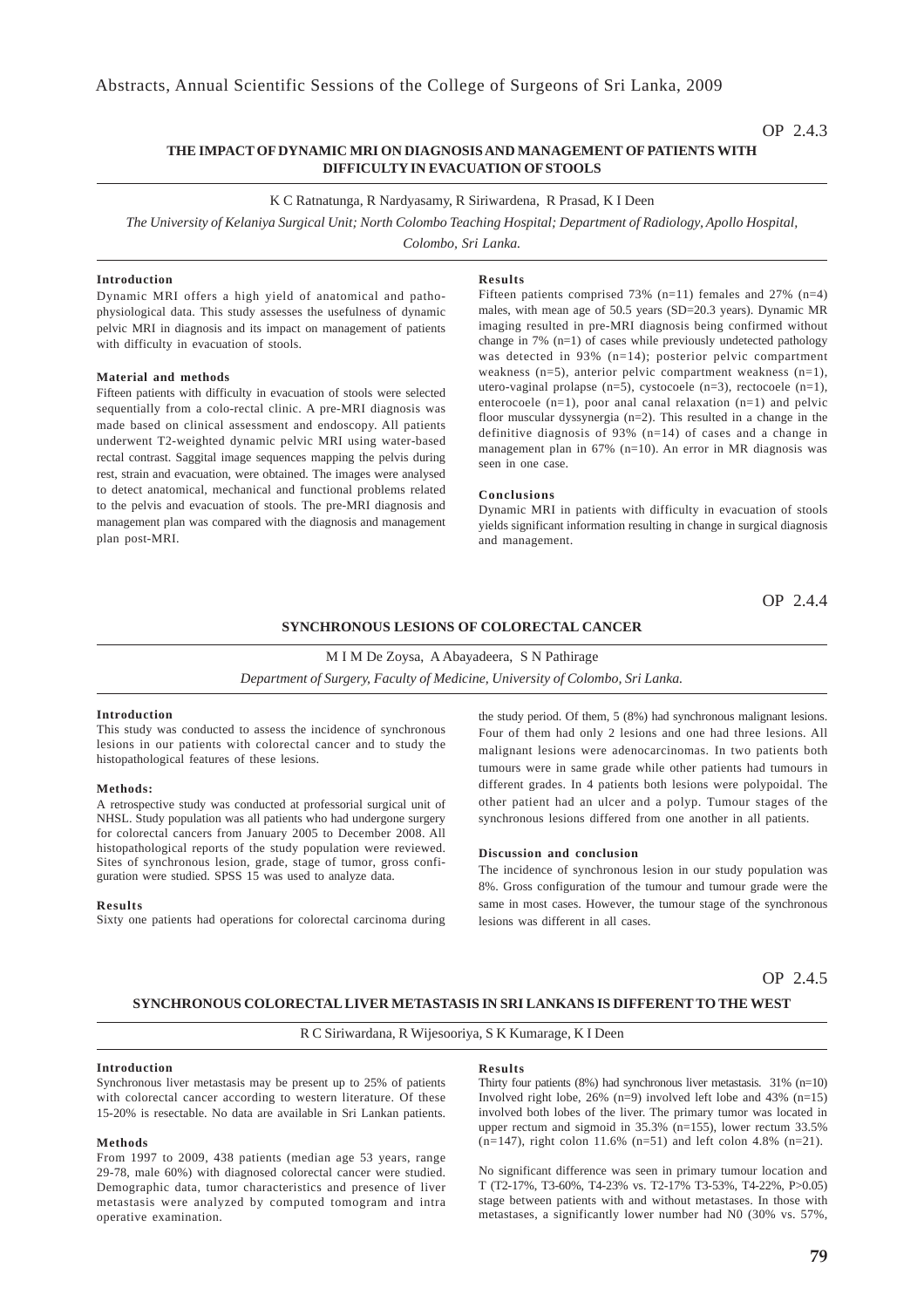$p= 0.007$ ) and higher number had N2 (40% vs. 19%,  $p=0.004$ ) nodes. Significantly higher number of patients had CEA above 10ng/ml (60% vs. 30.5%, p=0.001). Vascular invasion was higher in the metastatic group  $(36\% \text{ vs. } 12\% \text{ p}=0.001)$ . Seven of 34 (21%) patients underwent liver resection.

### **Conclusion**

The incidence of synchronous liver metastasis was less than the reported western data. High CEA levels, vascular invasion and advanced N stage positively correlate with synchronous liver metastasis.

OP 2.4.6

## **LOCAL INVASION OF COLORECTAL CANCER AND SPREAD TO REGIONAL LYMPH NODES AT THE TIME OF SURGERY**

### M I M De Zoysa, A Abayadeera, S N Pathirage

*Department of Surgery, Faculty of Medicine, University of Colombo, Sri Lanka.*

#### **Introduction**

Colorectal cancers are the fourth commonest malignancy in Sri Lanka. This study was conducted to assess the extent of local invasion and spread to regional lymph nodes at the time of surgery.

#### **Methods**

Retrospective study was conducted at professorial surgical unit of NHSL. Pathology reports and BHTs of all patients with histological diagnosis of colorectal cancer admitted to the unit from January 2005 to December 2008 were studied. Data were analyzed using descriptive statistics.

#### **Results**

Of the 88 patients studied 51%, 21%, 14%, 11%, 3% had cancers in rectum, sigmoid colon, ascending colon, transverse colon and descending colon. Of the rectal tumours 10% invades only upto submucosa (T1), 19% invades upto muscularis propria (T2), 57%

invades upto subserosa (T3), in 14% tumour directly invades other structures or perforate visceral peritoneum (T4).

There were no T1 stages in colonic cancers. In sigmoid colonic cancers 21% were in T2, 50% were in T3 and 29% were in T4. In rest of the colonic cancers 5% were in T2, 68% in T3 and 27% in T4 stage.

38% rectal cancers and 52% colonic cancers had no lymph nodes metastasis. 52% of rectal cancers and 33% of colonic cancers had metastasized to less than 3 lymph nodes. 10% of rectal cancers and 15% of colonic cancers had metastasized to more than 4 lymph nodes.

#### **Discussion and conclusion**

At the time of presentation/surgery rectal tumours have a less local invasion compared to colonic tumours. Rectal cancers appear to metastasise to regional lymph nodes at an earlier stage of local invasion than colonic cancers.

OP 2.5.1

### **MINIMAL ACCESS TO MEDIASTINUM**

### K B Galketiya, P C A Ratnatunga, A B Wickramanayake

*Department of Surgery, Faculty of Medicine, University of Peradeniya, Peradeniya, Sri Lanka.*

### **Introduction**

Mediastinum is accessed by lateral thoracotomy or median sternotomy for diagnostic and therapeutic purposes. Minimal access procedures will reduce the morbidity of the open surgical wound, but studies are necessary to assess its safety and feasibility.

2009 in teaching hospitals Karapitiya and Peradeniya were analyzed retrospectively.

### **Results**

A total number of 33 patients were analyzed. Results were shown in the following table.

### **Material and methods**

Results of minimal access for seven procedures from 2004 to

| Procedure                                                                         | $\mathbf n$    | Position<br>of patient   | Site of<br>Camera port | Working<br>ports | Average<br>duration                       | Blood<br>loss            | IC<br>tube               | Conversion |
|-----------------------------------------------------------------------------------|----------------|--------------------------|------------------------|------------------|-------------------------------------------|--------------------------|--------------------------|------------|
| Mediastinal Lymph<br>node biopsy                                                  | $\overline{c}$ | Supine                   | Axilla                 | 2                | $30 \text{ min}$                          | $\overline{\phantom{a}}$ | $\overline{\phantom{0}}$ |            |
| Mediastinal mass biopsy                                                           | $\mathfrak{2}$ | Supine                   | Axilla                 | $\overline{c}$   | $30 \text{ min}$                          |                          | -                        |            |
| Thoracic sympathectomy                                                            | $\overline{4}$ | Semi prone               | 5th ICS                | $\overline{c}$   | $30 \text{ min}$                          | $\overline{\phantom{a}}$ | $\overline{\phantom{0}}$ |            |
| Thymectomy                                                                        | 1              | Supine                   | Axilla                 | 3                | 3 hrs                                     | 200ml                    | $^{+}$                   | -          |
| Thoracic Laparoscopic<br>Oesophagectomy<br>(+ Neck incision)                      | 4              | Semi prone<br>$+$ Supine | 5th ICS<br>Thoracic    | 2                | $2.5$ hrs<br>(total)<br>$6 \text{ hrs}$ ) | 200ml                    | $^{+}$                   | -          |
| Thoracoscopic mobilization of<br>oesophagus<br>$+$ Laparotomy $(+$ Neck incision) | 8              | Semi prone<br>$+$ Supine | 5th ICS                | $\overline{c}$   | $2.5$ hrs<br>(total 4 hrs)                | 200ml                    | $^{+}$                   | -          |
| Laparoscopic Transhiatal<br>oesophagectomy<br>(+ Neck incision)                   | $\mathfrak{2}$ | Supine                   | No chest<br>ports      | -                | 5 hrs                                     | 500 <sub>ml</sub>        | $^{+}$                   | -          |

#### **Discussions and conclusions**

The procedures reviewed can be performed safely. The time taken for procedures with less dissection may match or be shorter than the open procedures. However, in oesophagectomy time taken is higher than for an open procedure.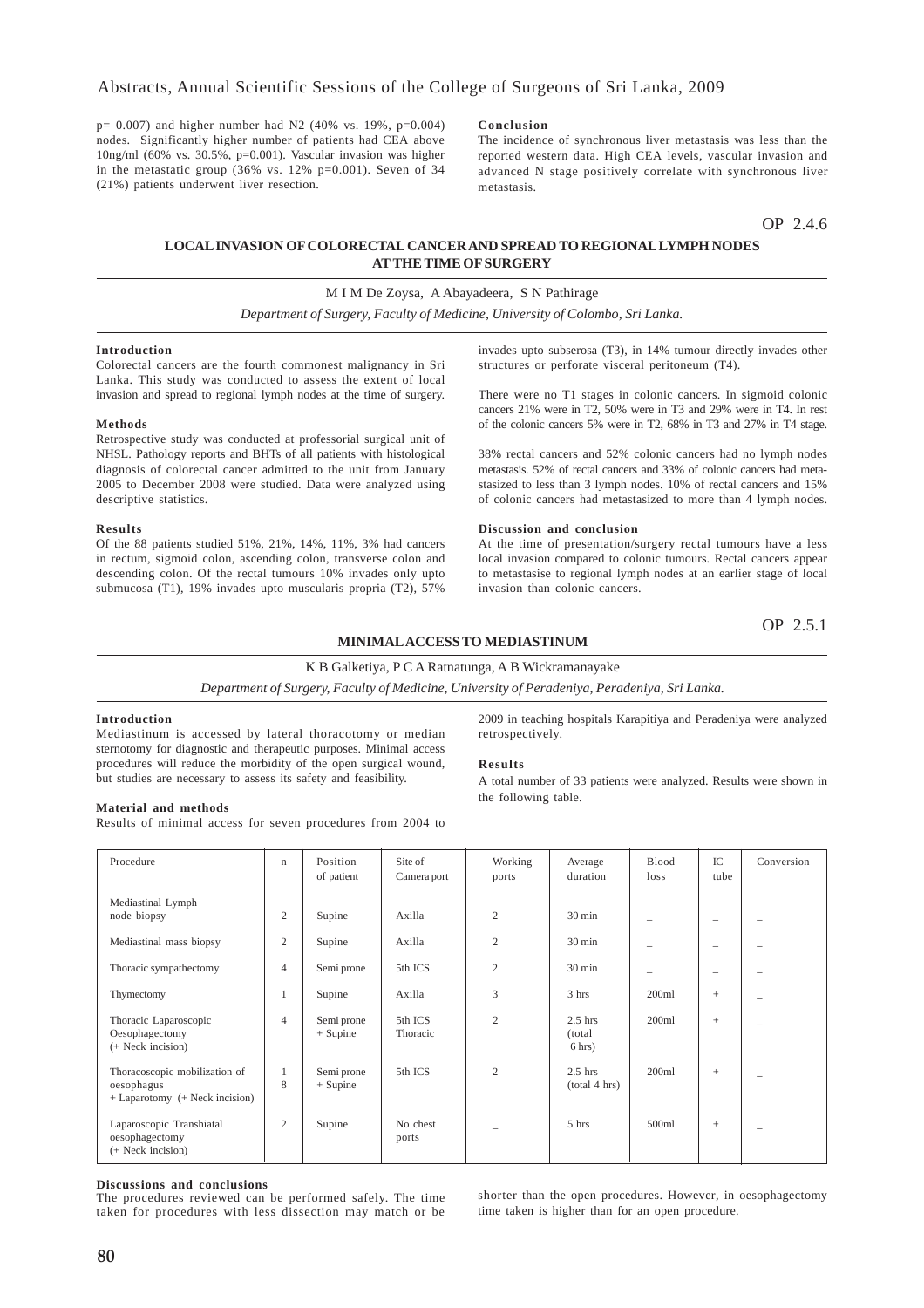### **THE PATTERN OF INFECTIONS PRESENTING TO A THORACIC SURGICAL UNIT**

Tolusha Harischandra, Dayani Jayasinghe, Niyomala Gunasekera

*Chest Hospital (Teaching) Welisara, Sri Lanka.*

#### **Introduction**

Infections account for a considerable work load in a thoracic surgical unit. Our aim was to look at the pattern of thoracic surgical infections and highlight important management strategies.

### **Material and methods**

Admissions from 20th April to 28th June 2009 were retrospectively reviewed to include all chest infections. Out-patient referrals were excluded.

### **Results**

During ten weeks 100 admissions were made and 53% were thoracic infections. There were 44 (83%) males; the mean age was 42 (range 7-72) years. Presentations were: empyema 24 (45.3%), pleural effusion 9 (17%), pneumonia 6 (11.3%), mycetoma 6  $(11.3\%)$ , lung abscess 3  $(5.6\%)$ , post pneumonectomy space infection 3 (5.6%), localized bronchiectasis (1) and mediastinal tuberculous lymp-hadenopathy (1). Tuberculosis (TB) was the

causative factor in 19 (35.8%); non-tuberculous primary infections in 18 (33.9%) blast/gunshot injury in 8 (15.1%), infection after intercostals tube (ICT) insertion in 4 (7.5%) bronchial obstruction from tumour in 2 (3.8%) and infected haemothoraces following blunt trauma (1) and snakebite (1). Treatment was by ICT insertion 23 (43.49%), needle aspiration 9 (17%), antibiotics alone 9 (17%) embolisation for mycetomas 6 (11.3%), decortication 2 (3.8%), onco-surgical treatment 2 (3.8%) lobectomy 1 and video assisted thoracoscopic surgery 1. Incomplete lung expansion was seen in 7 (13.2%) after ICT insertion for TB empyemas. The mortality (non operative) was 1 (1.8%) for severe sepsis.

### **Discussion and conclusion**

TB remains an important cause of thoracic infections. The distinction between TB effusions and empyemas is important to decide between needle aspiration versus ICT insertion to prevent permanent lung collapse.

OP 2.5.3

### **SAFE TIME TO MOBILIZE PATIENTS AFTER SPINAL ANAESTHESIA**

S N Pathirage, G D S R Wijerathne, A Abayadeera,

*Department of Surgery, Faculty of Medicine, University of Colombo, Sri Lanka.*

### **Introduction**

Knowing the correct timing to mobilize patients following spinal anaesthesia is necessary to prevent complications both due to delayed as well as too early mobilization.

#### **Methods**

Prospective study was conducted at NHSL over a period of 3 months commencing from December 2008 to assess the time taken for recovery of motor power and proprioception following spinal anaesthesia. Random sample of patients undergoing spinal anaesthesia for hernia repair were studied. Patient's age, weight, height, level of injection (spinal) and volume of bupivacaine used were recorded. Patients were assessed every 30 minutes from the time of administration of spinal anaesthesia until full recovery of motor function and proprioception and the time of recovery was recorded.

### **Results**

70 males participated in the study, the ages ranging from 16 to 76 years.

By the end of 5 hours 78.1% had fully recovered motor function (Bromage score  $= 0$ ) and 88.6% had recovered proprioception. By the end of 5.5 hours 100% of the patients had fully recovered in both motor function and proprioception.

Even after full recovery 65.7% of the patients felt unable to walk, the commonest reason being heaviness of legs (71.7%) followed by pain at the site of surgery (41.3%).

#### **Discussion and conclusion**

It is safe to mobilize patients after 6 hours following spinal anaesthesia. Optimum post-operative pain management would also help in early mobilization.

OP 2.5.4

### *METHICILLIN RESISTANT STAPHYLOCOCCUS AUREUS* **(MRSA) CARRIER STATE IN PATIENTS AWAITING CARDIAC SURGERY**

N P Senanayake, P Chandrasiri *National Hospital of Sri Lanka.*

### **Objectives**

1. To determine the *Methicillin sensitive Staphylococcus aureus* (MSSA) and *Methicillin resistant Staphylococcus* aureus (MRSA) carrier state among patients awaiting major cardiac surgery at the National Hospital of Sri Lanka (NHSL).

2. To determine the antibiotic susceptibility pattern of these isolates.

#### **Method**

This prospective study was conducted on 524 consecutive patients who were awaiting major cardiac surgery at the NHSL, from August 2006 to April 2007.

All the patients were screened for *Staphylococcus aureus* nasal, axillary and inguinal carriage 2-4 days after admission to the hospital (median = 3 days). Surgery was performed approximately two weeks after screening.

The isolates were analyzed with regard to their methicillin susceptibility and the antibiotic sensitivity patterns.

#### **Results**

Out of the patients screened for carrier state 182 patients were positive for both MSS A/MRSA (34.73%). This included 140 MSSA (76.92%) and 42 MRSA (23.07%).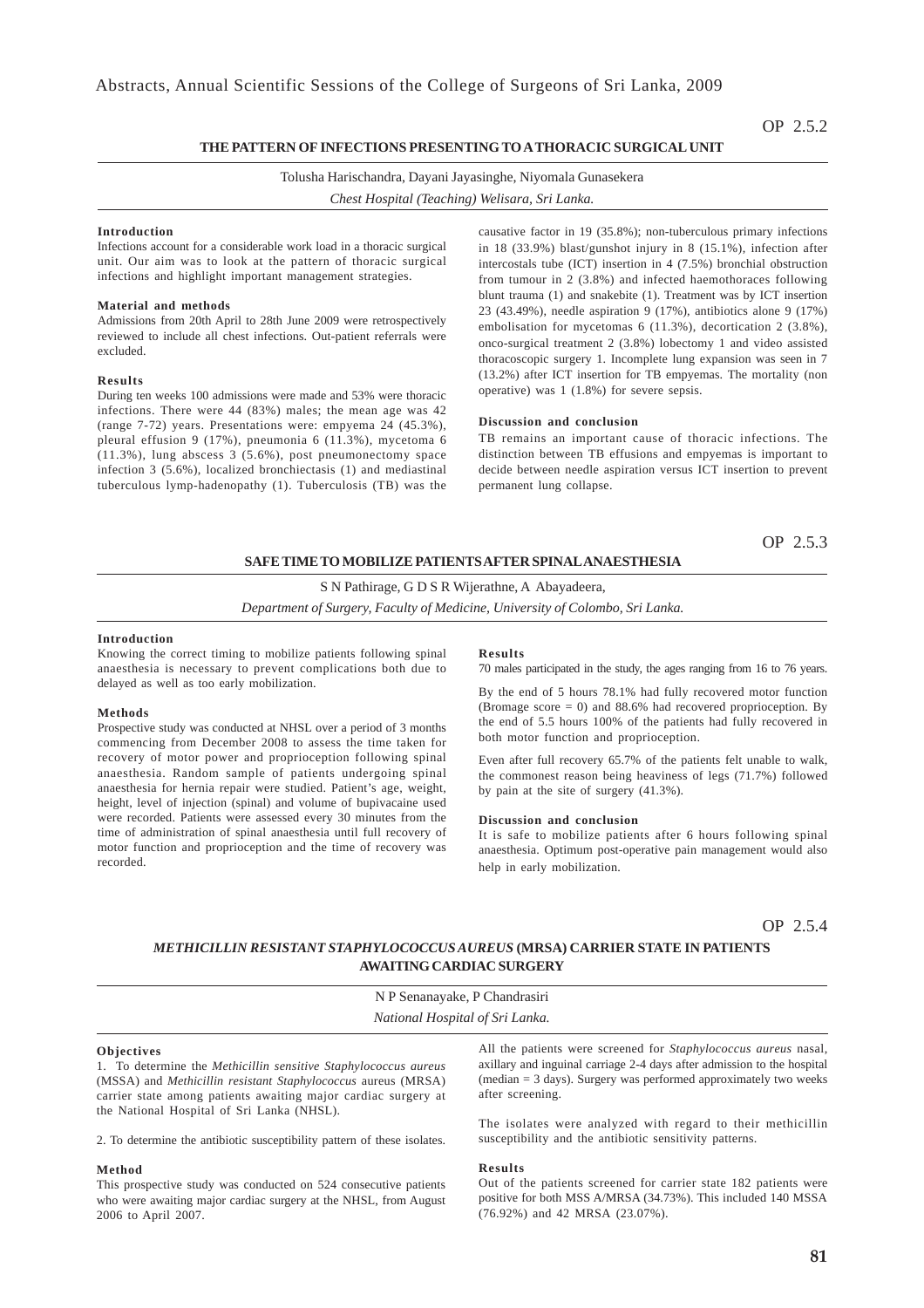Majority of the MRSA isolates showed ABST patterns compatible with hospital acquired MRSA infections, which were resistant to most anti-staphylococcal antibiotics. Resistance rates to Cotrimoxazole, Erythromycin, Clinda-mycin, Gentamycin and Fusidic acid were 90%, 93%, 73%, 82% and 28% respectively.

### **Conclusion**

As majority of MRSA strains showed hospital acquired MRSA pattern, the patients who were colonized with these strains would have acquired the organism after admission or during their previous admissions to hospital. This emphasizes the importance of minimization of pre-operative stay of patients who are undergoing major surgical procedures.

OP 2.5.5

### **DISTRIBUTION OF ATHEROMA IN THE ASCENDING AORTA AND ITS RELEVANCE DURING CORONARY ARTERY BYPASS SURGERY**

Sujeeth Suvarna, Jan Stygall, Stan Newman

*The Heart and UCL Hospitals, Centre for Behavioural Sciences UCL, London, United Kingdom.*

#### **Introduction**

Detecting the distribution of atheroma in the ascending aorta during surgery helps to minimise plaque disruption and possible cerebral injury during coronary artery bypass grafting surgery (CABG). We review our units intraoperative experience using the Epiaortic Ultrasound (EAU) imaging technique.

### **Material and methods**

We retrospectively analysed the EAU findings of 154 patients undergoing CABG from February 2001 to December 2004. The ascending aorta was screened in three segments: - Proximal, Middle and Distal, starting from the annulus to the base of the innominate artery.

### **Results**

Atheroma distribution in the ascending aorta using EAU was as follows: Proximal segment 47/154; 31%, Middle 67/154; 44%, and Distal 53/154; 34%. The extent of overlap between detection of atheroma at the mid and proximal sites of the ascending aorta by EAU indicated that in 24 (36%) of the 67 cases where atheroma was found in the mid segment it was not detected in the proximal segment. A comparison between the proximal and distal sites showed 43% (23/53) instances of distal atheroma were not detected proximally and 36% (17/47) cases of proximal atheroma were not found to have atheroma distally.

### **Discussion and conclusions**

This study showed that the mid segment of the ascending aorta yielded the greatest incidence of atheroma followed by the distal and proximal segment. These findings are important since aortic cannulation, application of cardioplegia line, cross-clamping of aorta and application of side-clamps for top-end anastomosis are usually done in the middle and distal segment of the ascending aorta. These findings help the surgeon to plan and minimise any cerebral complication.

OP 2.5.6

### **THE CARDIOTHORACIC APPROACH TO CHILDHOOD RENAL TUMOURS EXTENDING IN TO THE INFERIOR VENA CAVA AND CARDIAC CHAMBERS**

### Tolusha Harischandra, Richard Firmin, Giles Peek, Kamini Yadav, Richard Stewart

*Department of Cardiothoracic Surgery, University Hospitals of Leicester NHS Trust, UK. Department of Paediatric Surgery, Queen's Medical Centre Nottingham, UK.*

### **Introduction**

Childhood renal tumours extending though the inferior vena cava, into the right atrium and right ventricle is a therapeutic challenge. They pose a high risk due to their potential for tumour embolism as well as the complexity of the surgery required. We review our experience with regard to the cardiothoracic approach to these tumours.

### **Material and methods**

We identified all patients under 16 years who had undergone surgery for cavoatrial extensions of renal tumours from June 1986 to June 2009. Their case records and/or microfilm copies were retrieved and the required data reviewed retrospectively.

#### **Results**

Over the past 23 years, eight patients were identified with a mean

age of 6.2 years (range 1.8- 15.6) and male to female ratio 1:1. There were six Wilms' tumours, one rhabdoid tumour and one clear cell carcinoma. Four had caval and four had cardiac extensions of the tumour. All underwent median sternotomy and laparotomy – seven as a single and one as a two-staged procedure. Four underwent cardiopulmonary bypass and two also needed deep hypothermic circulatory arrest. Three patients had intrao-perative transoesophageal echocardiography. The in-hospital mortality was 0 and overall survival rate 62.5%.

#### **Discussion and conclusions**

This is a very rare group of patients. Complete resection with minimal surgical trauma is the aim of treatment. Surgery is planned after imaging establishes the level of vascular invasion and performed in anticipation of cardiac surgery in a cardiothoracic theatre by both cardiothoracic and paediatric surgical teams.

#### **MANAGEMENT OF ADULT FACIAL BURNS; EVALUATION OF OUTCOME IN FIFTY BURN SURVIVORS, PRELIMINARY RESULTS OF AN ONGOING STUDY** OP 2.6.1

M K P Karunadasa , K A C K Kannangara, C Perera

*Burns and Reconstructive Surgical Unit, National Hospital, Sri Lanka.*

### **Introduction**

Facial skin is unique and contains complex musculature, and receives a rich blood supply with a remarkable potential for spontaneous healing. The face is an area where the effects of burning are most evident to the exterior. This causes problems of individual identity, expressions, and psychosocial effects. Deformities due to scarring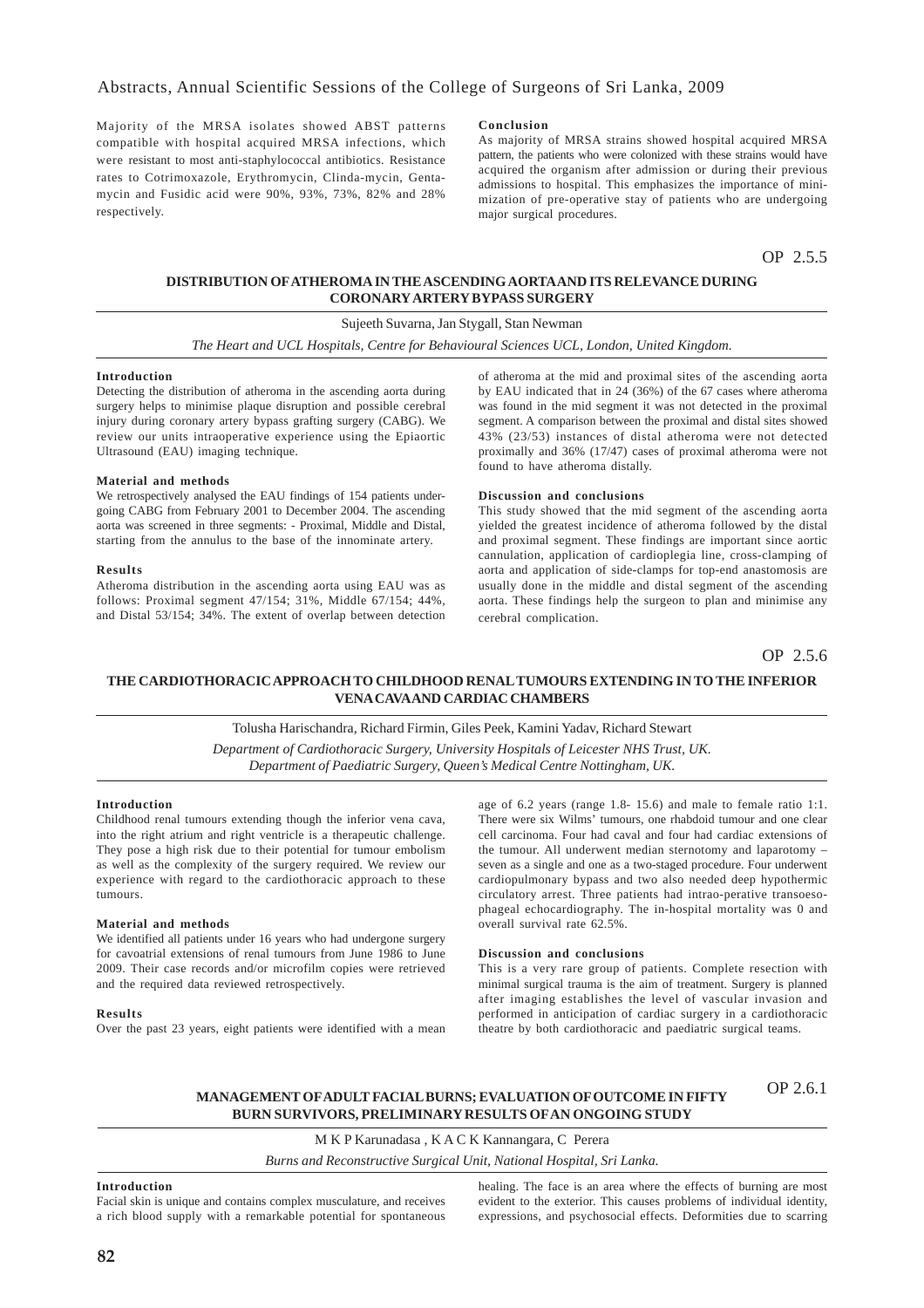involving eye lids, nose and mouth lead to a functional debility. Management involves a multidisciplinary approach involving plastic surgeon, therapists, nurses and psychologist.

#### **Material and methods**

We present fifty consecutive facial burn survivors managed and rehabilitated at Burns and Reconstructive Surgical Unit. The unit protocol is conservative manage-ment using moist ointment of 1% Povidone iodine with liquid paraffin (2: 1) and exposure. In addition, we shave scalp and facial hair, splint the neck using soft cervical collar, and avoid a head or neck pillow. Tangential excision and split skin grafts in aesthetic subunits were performed in 12%, which were deep burns that do not heal in 3 weeks. Pressure therapy was used for scar management. All patients were followed up for scar status according to the Vancouver scale.

#### **Results**

The follow up period was two months to one year, only 6% of the patients developed scar contractures that needed revision. The mean Vancouver scar was 4. All survivors were attending their work and 92% of survivors were participated in community social activities.

### **Conclusion**

Management of facial burns using moist ointment and exposure is an effective method. Physical and psychosocial therapy is essential in successful rehabilitation.

OP 2.6.3

### **SURGICAL RESTORATION OF RESIDUAL FOOT DEFORMITIES FOLLOWING SCIATIC NERVE INJURY WITH TIBIALIS POSTERIOR TENDON TRANSFER**

Gayan Ekanayake, V Perera, D Dissanayaka *Plastic Surgery Unit, National Hospital of Sri Lanka.*

#### **Objectives**

The transfer of the tibialis posterior tendon to the paralysed tendons on the anterior aspect of the ankle not only restores the function of the paralyzed muscles, but also removes the deforming force on the medial aspect of the foot. In this study, we evaluated patients who underwent tibialis posterior tendon transfer for the treatment of residual foot deformities.

#### **Methods**

The study included 15 male patients mean age 23 years, who underwent tibialis posterior tendon transfer for residual foot deformities following sciatic nerve injury. The mean duration of paralysis was 18 months. The mean preoperative drop foot rate was 80%. Big toe plantar flexion was 20%. All toes in plantar flexion were 33%. The tibialis posterior tendon was first detached from its insertion and carried proximally on the crural midline, then transferred to the dorsum of the foot through the circumtibial

route, was attached to the tibialis anterior tendon, and the other to the extensor hallucis longus, extensor digitorum. longus, and peroneus tertius tendons depending in the patient requirement. The results were evaluated according the criteria of Carayon et al. The mean follow-up was 4 months.

### **Results**

The postoperative active dorsiflexion was seen in 11 patients. Two patients had good dorsiflexion of big toe. Four patients had good dorsiflexion of all toes. The results were excellent in three feet (20%) good in six feet (40%), moderate in four feet (27%) and poor in two feet (13%).

### **Conclusion**

Tibialis posterior tendon transfer in drop foot yields highly successful results in the restoration of active dorsiflexion, inversion and prevention of flexion deformity in the toes.

OP 2.6.2

### **DORSAL METACARPAL ARTERY FLAP – A VERSATILE FLAP TO RECONSTRUCT PROXIMAL SOFT TISSUE DEFECTS OF FINGERS**

M K P Karunadasa , T S Beneragama, D A Dissanayake, D Perera *Plastic and Reconstructive Surgical Unit, National Hospital of Sri Lanka.*

#### **Introduction**

Soft tissue cover of the traumatized hand is vital in preservation of denuded tendons bones, and neuro-vascular bundles as well as for immediate or staged reconstruction of these, which is necessary for a functional, supple hand. A distally based cutaneous flap was raised from dorsal aspect of the intermetacarpal space oriented along the long axis of the hand. The flap perfusion is based on a retrograde flow through the dorsal intermetacarpal arteries. The flap could be islanded over the Doppler detected perforator. The flap could be rotated almost 180° according to the site and shape of the defect.

### **Material and method**

Our series comprises eight cases covering soft tissue defects of index, middle, ring and little fingers over both palmar and dorsal aspects. Flap dimensions ranged from 1.5 - 2 cm in with and 5.5 - 8 cm in length and the flap was raised from proximal to distal direction preserving paratenon over the extensor tendons. In all cases donor site was closed primarily without a skin graft. The cause of the injury in six patients (75%) was trauma and in two patients (25%) was low voltage electric burns.

#### **Results**

Seven flaps survived without complications, one patient had a wound infection and necrosis of distal half of the flap.

### **Conclusion**

These flaps are versatile and reliable for resurfacing of soft tissue defects of the dorsum of proximal phalanges, proximal interphalangeal joint and the palmar defects of proximal phalanges without significant donor morbidity.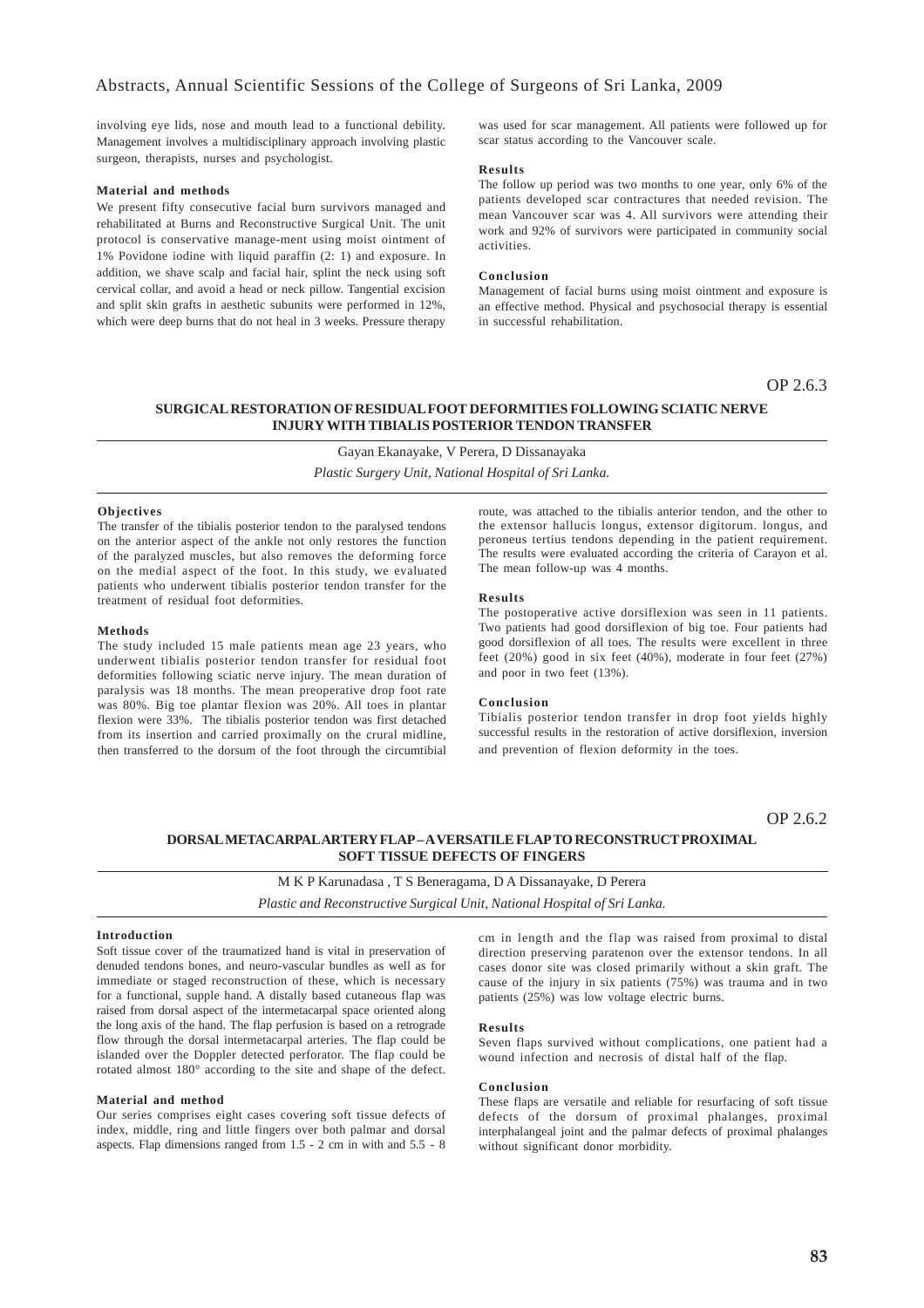### **EARLY TENDON TRANSFER AND EARLY ACTIVE MOBILIZATION FOR RADIAL NERVE INJURY**

### T S Beneragama

*Plastic and Reconstructive Surgical Unit, National Hospital of Sri Lanka.*

#### **Introduction**

Injury to the radial nerve results in considerable impairment of hand function. Radial nerve reconstruction may take months to recover and the outcome is unpredictable. Early post-operative active mobilization results in a similar outcome to immobilization in cast for 4-6 weeks. The aim of this study was to assess recovery time and hand function following early tendon transfer and early mobilization.

### **Material and method**

A retrospective study of 16 patients with isolated radial nerve injury treated exclusively by tendon transfer without nerve repair was performed from April 2006 to March 2009. Mobilization for tendon transfer rehabilitation was commenced one week after surgery.

#### **Results**

Fifteen males (94%) with a median age of 22 years (18- 34) had radial nerve injury. The average recovery time and return to work was 8 weeks after tendon transfer. Transfer insertion pull out during early post-operative mobilization was not seen in fifteen patients. Median follow up was 8 months (3-12). One patient required a revision procedure after 6 months due to stretching of the repair.

### **Discussion and conclusion**

Early tendon transfer and early post-operative active mobilization is safe, reestablishes active movement and enhances hand function. Early tendon transfer instead of radial nerve repair reduces the morbidity of splinting and facilitates early return to work.

OP 2.6.5

### **FUNCTIONAL RESTORATION OF ELBOW USING SPINAL ACCESSORY NERVE TO MUSCULOCUTANEOUS NERVE IN ADULT BRACHIAL PLEXUS INJURY**

S Rajasabapathy, H Venkataramani, Gayan Ekanayake

*Ganga Hospital, Coimbatore, India.*

### **Introduction**

Between 1999 and 2007, 22 nerve transfers were performed using a graft between a branch of the accessory nerve and musculocutaneous nerve to restore the flexion of the elbow in patients with traumatic brachial plexus injuries. A retrospective study was conducted, including statistical evaluation of the following preand intraoperative parameters in 19 patients: 1) time interval between injury and surgery, 2) length of the nerve graft used to connect the accessory and musculocutaneous nerves, 3) elbow flexion with MRC grading .

#### **Methods**

All the patients are preoperatively assessd clinically and confirmed with nerve conduction testing. Non progressing recovery and nerve conduction is used to select the patients who need surgical exploration. All spinal accessory nerves are coapted using sural nerve grafts.

The postoperative follow-up interval ranged from 23 to 119 months. Majority were male (20) all had global brachial plexus injuries. Useful reinnervation of the biceps muscle was achieved in 14 (73.6%) patients. Reinnervation of the musculocutaneous nerve was demonstrated in all of the patients. Three (16%) patients had undergone surgery after nine months. The average graft length was 22cm. Five had very good elbow function (MRC>3). Nine had fair improvement (MRC=3). Five could not demonstrate useful elbow flexion.

### **Conclusions**

Our series show that useful elbow flexion can be restored using spinal accessory nerve transfer to musculo-cutaneous nerve. Although the results are better with shorter grafts longer grafts are also producing useful clinical results.

OP 2.6.6

### **RECONSTRUCTION OF TOTAL ABDOMINAL WALL DEFECT WITH AN EXTENDED ANTEROLATERAL THIGH FLAP**

### M K P Karunadasa, G N S Ekanayaka, T S Beneragama, D Perera

*Plastic and Reconstructive Surgical Unit, National Hospital of Sri Lanka.*

### **Introduction**

Reconstruction of large full thickness anterior abdominal wall defect is a challenge to the reconstructive surgeon, and life saving for the patient. The aim of the procedure is to provide adequate cover for the abdominal viscera with functional stability.

### **Material and methods**

We report this patient, a 19 year old soldier with a large full thickness anterior abdominal wall defect following a blast injury. He underwent an extended right hemicolectomy. An end ileostomy and a colostomy was located in the right and left hypochrondia respectively, just below the costal margin. His whole anterior abdominal wall was reconstructed using a single stage pedicle extended anterolateral thigh flap. The defect extended from the xiphisternum to the pubic symphysis and almost up to the lateral abdominal walls. Dimensions of the flap were  $30 \times 20$  cm which is

**84**

the largest reported in the literature. The flap was harvested as a composite flap including the fascia lata on the right lateral circumflex femoral vascular pedicle with an 180° arc of rotation. Donor defect was covered with a meshed split skin graft.

### **Results**

The entire flap survived. A minor wound dehiscence occurred adjacent to the ileostomy, which was managed with secondary suturing.

#### **Discussion and conclusion**

After a follow up of six months he was able to walk and stand straight without a hernia. The extended anterolateral thigh flap can be used in reconstruction of large anterior abdominal wall defects providing a stable neo-abdominal wall.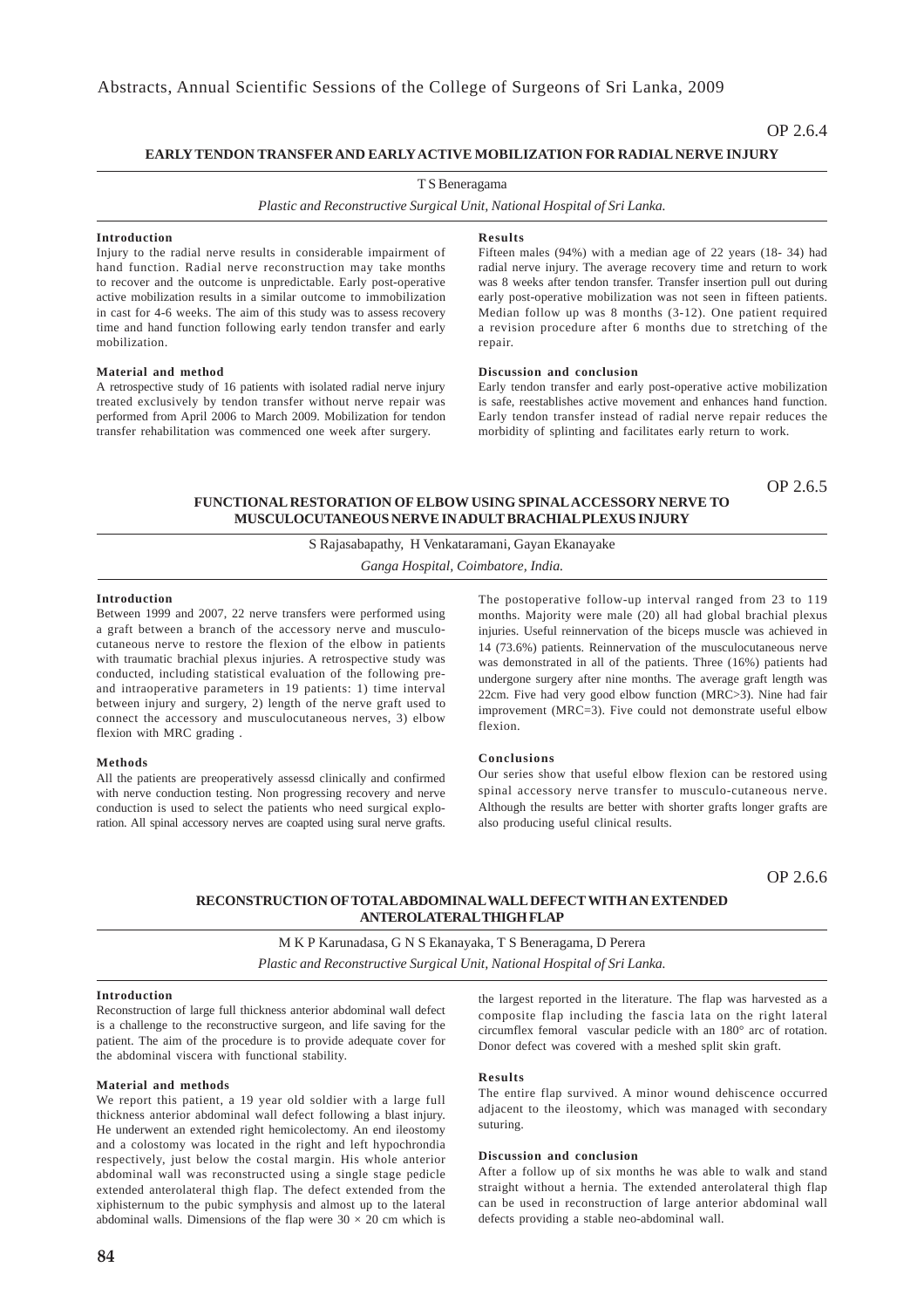### **DOES THE SIZE OF GOITRE AFFECT THE OCCURRENCE OF POST OPERATIVE COMPLICATIONS?**

R Fernando, D M S M Bandara, M D S Renuka, D Wickramaratne, N Atulugama, B Dassnayake, K Rathnatunge, D Wadasinghe, N Rupasinghe

*North Colombo Teaching Hospital, Sri Lanka.*

### **Introduction**

Total thyroidectomy is a common surgical procedure performed in the many general surgical units. Hypocalcaemia and change of voice are two common complications. Risk factors for hypo-calcaemia after thyroidectomy include Graves's disease, malignancy, recurrent surgery and type of surgical procedure performed. This study was designed to assess impact of goitre size on above complications.

#### **Method**

All patients who underwent total thyroidectomy by single surgeon in the university surgical unit from June 2005 to May 2009 were divided into control and study groups. The control group and study groups consisted of patients who had not developed post-operative hypocalcaemia and/or hoarseness of voice and vice versa respectively. Patients with malignancy and graves disease and recurrent goitre were excluded from the study. Significance of differences in goitre size (weight) between those who had above complications and those who had not were assessed using Student's t test. The relevant data were obtained from thyroid data base.

#### **Results**

102 patients were eligible for the study. Fourteen patients developed hypocalcaemia {12 (11.7%) – temporary, 2 (1.96%) permanent}. Eight patients developed hoarseness following surgery{temporary – 7  $(6.86\%)$ , permanent  $-1$ }. The control group had mean thyroid weight of 91.78 g. There were no significant differences in mean thyroid weight between control group and patients with hypocalcaemia (mean  $103.57g - p > 0.05$ ) and patients with hoarseness (mean  $103.88g - p > 0.05$ ). There was significant difference in thyroid weight (195g p<0.05) in patients with permanent hoarseness of voice.

#### **Conclusion**

There is no significant difference in thyroid weight between patients with post-operative hypocalcaemia and hoarseness and those without complications. The size of goitre does appear to influence the occurrence of post operat ive permanent hoarseness.

### OP 3.1.2

### **VARIATIONS IN THE SURGICAL APPROACH FOR COSMETICALLY UNACCEPTABLE CLINICALLY UNILATERAL BENIGN GOITRE AMONG SURGEONS; IS THERE A NEED FOR CONCENSUS?**

R T Rupasinghe, J A S B Jayasundara, R P N Samarasekera, W M M de Silva

*University Surgical Unit, Colombo South Teaching Hospital, Sri Lanka.*

#### **Introduction**

In many regions of the world, total thyroidectomy (TT) is now considered as an appropriate surgical option for benign multinodular goitre involving both lobes. But practice differs among surgeons when it comes to management of cosmetically unacceptable clinically unilateral benign goitre (CUCUBG). Conventional approach is to perform a unilateral thyroid lobectomy. However, some patients would return with a mass in the opposite lobe which may need re-do surgery later in life. Re-do surgery is associated with increased risk of complications such as recurrent laryngeal nerve injury (RLNI) and hypoparathyroidism. Guidelines do not address this issue specifically. Therefore we decided to study the views, practices and perceptions of surgeons in Sri Lanka, who perform thyroid surgery with regards to the best approach for CUCUBG.

#### **Material and methods**

Data were collected using a questionnaire filled by surgeons who perform thyroidectomies. An index case was given of a patient with CUCUBG with added sonographic evidence of small nodules in

contralateral side, and responses regarding their management were collected.

#### **Results**

51 (44.3%) surgeons responded and 27 (52.9%) decided on near total or TT. Rest performed lobectomy or subtotal thyroidectomy. The surgeons who decided on lobectomy or subtotal thyroidectomy justified their decision because of avoidance of lifelong thyroid replacement, reduced risk of post-op hypoparathyroidism and RLNI.

Technical difficulty and other complications associated with revision surgery and possible malignant risk of the remaining lobe made the rest to decide on near total or TT.

#### **Discussion and conclusion**

There is variability in surgical management of CUCUBG. There is a need to have more studies and specific guidelines to have a consensus among surgeons.

# OP 3.1.3 **AUTO IMMUNE THYROIDITIS – A DESCRIPTIVE SUDY**

K K Vithanage, A A Pathirana

*University Surgical Unit, Colombo South Teaching Hospital, Kalubowila, Sri Lanka.*

#### **Introduction**

Autoimmune thyroiditis (AIT) is the commonest autoimmune disorder affecting 2% of females worldwide. Descriptive studies of AIT in Sri Lanka are sparse.

#### **Objective**

To study biochemical, morphological and cytological features and immune markers in autoimmune thyroiditis.

### **Methodology**

A database with diagnosed cases of AIT, of a single surgical unit was analyzed. Diagnosis was by cytology and/or measurement of thyroid autoantibodies – anti thyroid peroxidase (TPO) and antithyroglobulin (TG). Thyroid morphology and functional status was assessed by ultrasound scans (USS) and serum TSH levels respectively.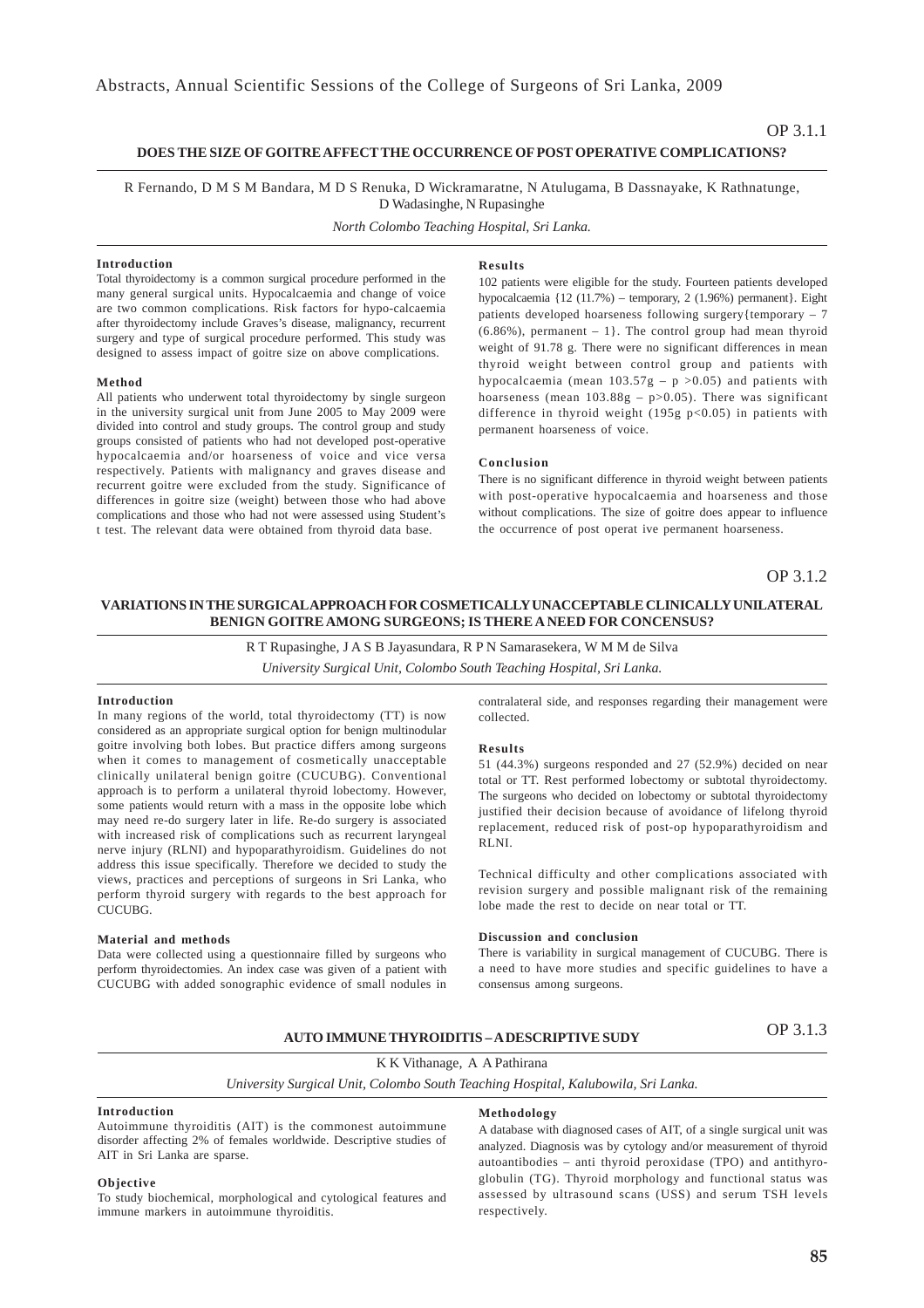### Abstracts, Annual Scientific Sessions of the College of Surgeons of Sri Lanka, 2009

### **Results**

The mean age was 39.8 years with a female to male ratio of 15:1. Fifty five patients underwent FNAC and 93% had positive cytology for AIT. Thyroid autoantibodies were assayed in 48 subjects, and TPO and TG levels were high in 89.6% and 64.2% respectively. In patients with a positive cytology, TPO and TG were positive in 85.7% and 58.8% respectively. In those with elevated antibody levels, FNAC was positive in 89%. USS was done in 49 patients and the results were – diffuse enlargement 51%, solitary nodule 8%, multi nodular 32%, normal 8%. TSH level was high in 63%.

#### **Discussion**

AIT was common in females in the late thirties. Although the typical presentation is known to be diffuse enlargement, a significant proportion of this group had nodular goiters. A majority had elevated TSH indicating a tendency to develop hypothyroidism. TPO was a better indicator than TG making it the serum marker of choice when investigating. A positive cytology had a high correlation with elevated TPO levels, and being an invasive investigation, could be recommended when thyroid autoantibodies are not available.

OP 3.1.4

### **THE CONCORDANCE BETWEEN THE CLINICAL FINDING AND ULRASOUND SCAN FINDING IN CLINICALLY SOLITARY THYROID NODULES**

### A A S P Amarasinghe, Newton Jayawardane

*North Colombo Teaching Hospital, Ragama.*

#### **Introduction**

Thyroid lumps are a common surgical condition presenting to our surgical clinics. Conventionally nodular goiters are divided in to solitary and multinodular goiters depending on the number of clinically palpable lumps. The objective of this study was to evaluate the accuracy of clinical assessment of solitary thyroid nodules by means of ultrasonography of the thyroid gland.

#### **Material and methods**

All patients with clinically demonstrable solitary thyroid lumps attending our clinic during a one year period were assessed with their ultrasonographic evaluation reports of the thyroid gland. Clinical assessment was done by a consultant surgeon. Patients with clinically solitary nodules were sent for ultrasonographic evaluation which was done by a consultant radiologist.

### **Results**

• Total number of patients included  $= 25$ 

- Number of solitary thyroid nodules confirmed by ultrasound  $scan = 9$
- Size of smallest clinically palpable thyroid lump  $-12 \times 9$  mm
- Size of smallest ultrasonically detected lump  $-1.2 \times 1.8$  mm

### **Discussion and conclusion**

Our observed concordance between the clinical and ultrasound findings in clinically solitary thyroid nodule was 9/25 ie. 36%. Literature quotes, 33-50% of clinically solitary thyroid nodules can be confirmed by ultrasound scan and nodules less than 10 mm are insensitive for palpation. We conclude that our findings are in keeping with available statistics and highlight the necessity of performing an ultrasound scan of the thyroid gland on all patients with clinically solitary thyroid nodules.

### OP 3.1.5

### **PRELIMINARY REPORT ON ASSESSMENT OF THYROID VOLUME IN ADULT SRI LANKANS**

 R Fernando, D M S M Bandara, A de Silva, M D Renuka, N Atulugama *North Colombo Teaching Hospital, Sri Lanka.*

### **Introduction**

Different thyroid volumes have been reported from different parts of the world. This is influenced by factors such as deficiency of iodine, ethnicity etc. The ultrasound is the investigation of choice in the assessment of thyroid size (volume), as the clinical palpation has low sensitivity. This study envisages an accurate assessment of thyroid volume using an ultrasound scan and developing a reference value for thyroid volume.

#### **Method**

Inward patients of the university surgical unit for problems other than thyroid disorders and patients' bystanders were assessed initially with a proforma. All individuals without any clinical or ultrasound evidence of thyroid disease were included in the study. Pregnant women, lactating women, acute or chronically ill patients, children (age ≤12 years) were also excluded. Subjects were selected randomly. Thyroid ultrasound scan was done by consultant radiologist in the supine position with neck extension using 7.5 MHz linear probe on patients selected. Thyroid volumes were assessed using ellipsoid formula. Statistically calculated target is 90 subjects (60 males and 30 females).

#### **Results**

60 subjects (39 males and 21 females) with mean age of 32 and 43 respectively were assessed. Mean thyroid volumes were 8.918 (D=2.584, range 4.81-16.35) and 6.62 (SD=1.54, range 2.96-9.32) for male and females respectively. There was significant difference in volume of between genders (p<0.001). There were no significant differences in volume of left and right thyroid lobes (p>0.05). There was no significant correlation with height, weight and BMI.

### **Conclusion**

Reference values of thyroid volume are 8.918±5.168 and 6.62±3.09 for males and females respectively. The development of reference volume for thyroid for Sri Lankans with further island wide study of large sample is envisaged.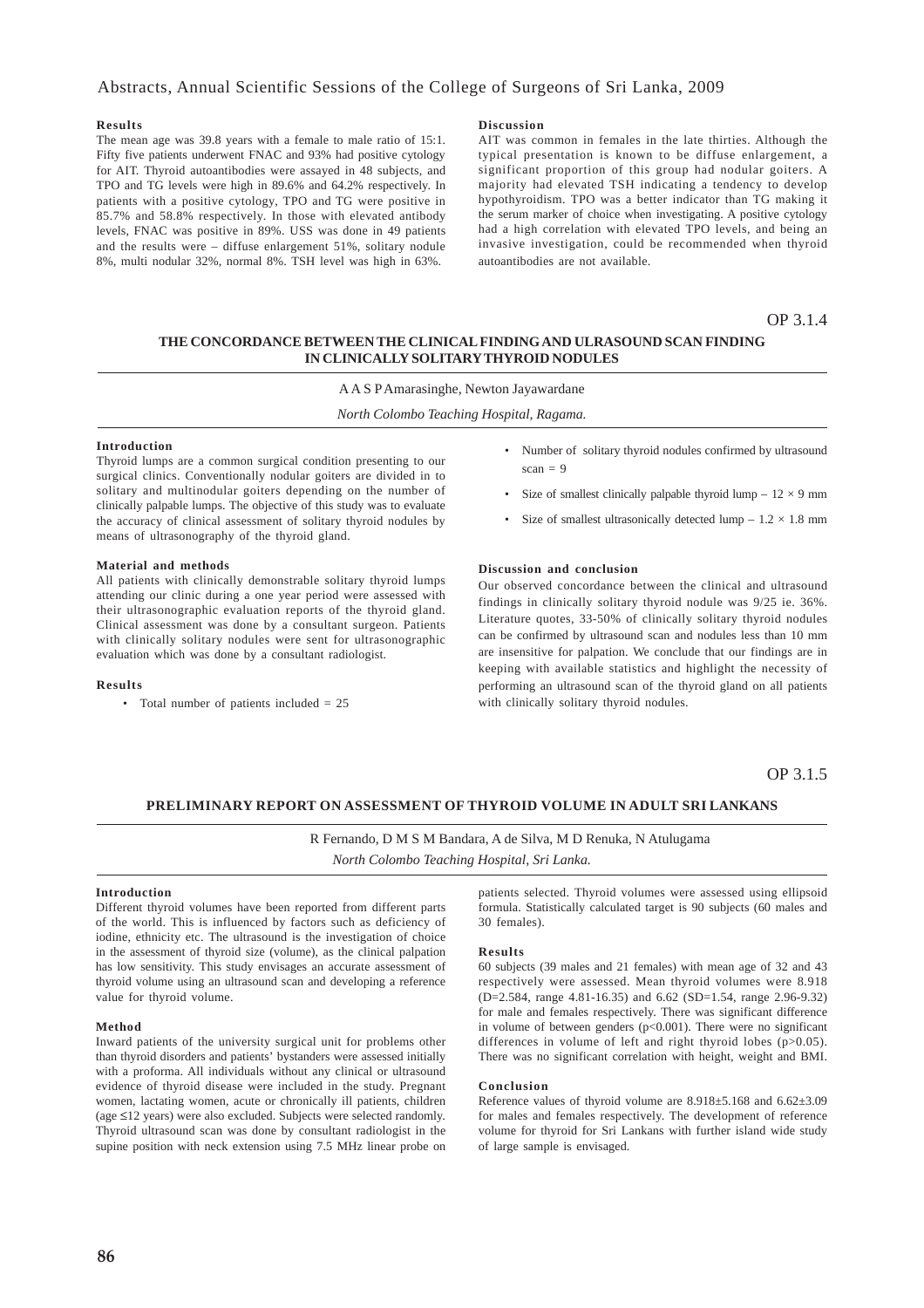### OP 3.1.6

### **CLINICAL PRESENTATION, DEMOGRAPHIC DETAILS OF PATIENTS WITH HYPOTHYROIDISM ATTENDING TO NCTH, RAGAMA**

P D M Pathiraja, W A T M Perera, M H J Ariyaratne, A A N Nishad, D M I S Alahakone

### **Introduction**

Hypothyroidism is a common endocrine disorder commonly manifests as a slowing in physical and mental activity but may be asymptomatic. The frequency of hypothyroidism, goiters and thyroid nodules increases with age. Symptoms and signs of this disease are often subtle and neither sensitive nor specific. Our objective was to describe the clinical presentation, demographic details of patients with hypothyroidism.

### **Material and methods**

A retrospective study was carried out at University Surgical Unit from November 2008 to May 2009. All the patients diagnosed to have hypothyroidism by clinically and biochemically were included consecutively.

### **Results**

There were 62 patients (93.5% females) mean age 50.6 (SD 13.4) and mean weight 57.8 kg (SD 12.4). 61.3% were known

patients, 83.9% patients had fatigue, 51.6% had carpal tunnel syndrome (CTS), 51.6% had weight gain and 32.3% had a goiter (95% confidence interval  $0.20 -0.45$ ). There were significant associations between presence of a goiter with fatigue (P-0.017), weight gain (P-0.046). All underwent FNAC and 68.2% had colloid goitre, 19.4% had thyroiditis. 27 (42.9%) already undergone thyroidectomy and 23.1% were malignant (66.7% were follicular carcinoma). Post-operative thyroxin was given to 92.3% of patients but 16% was defaulted. 61% of patients defaulted as they believe "they feel well".

### **Discussion and conclusions**

The study demonstrates the female predominance of hypothyroidism and main complaints were fatigue and CTS. A significant proportion of patients had goitre and fatigue and weight gain were significantly associated with goitre.

OP 3.2.1

### **POST-OPERATIVE QUALITY OF LIFE ASSESSMENT IN SCOLIOSIS PATIENTS USING THE SCOLIOSIS RESEARCH SOCIETY-22 (SRS-22) QUESTIONNAIRE**

Yasas B Jayasinghe, T Gobyshanger, J Gunatheepan, O N L P Dharmarathna, M V Perera

### **Introduction**

Adolescent Idiopathic Scoliosis is a deformity that affects ones self image and confidence. Surgery is offered when the Cobb angle is more than 45° based on its likelihood of progression. Objective of this study is to evaluate the health related quality of life in patients who had undergone surgical correction of scoliosis.

### **Methods**

Using Scoliosis Research Society-22 (SRS-22) patient questionnaire, a prospective evaluation was done among 22 patients operated in our unit over the past three years with a minimum follow up of one year. The SRS-22 questionnaire consists of 22 questions and is separated into 5 domains; function/activity, pain, self-perceived image, mental health, and satisfaction with treatment.

#### **Results**

There were 15 females and 8 males. The age of the patients ranged from twelve to twenty eight years, with a mean age of 18.4 +/- 3.5. The mean pre-operative Cobb angle was 68.6 and post-operative Cobb angle was 35.8. The average curve correction was 58.5%. The overall coefficient of the questionnaire was 0.88. Coefficients for individual domains were as follows: function/activity-0.70; post-perative pain-0.80; self-image-0.80; mental health-0.88; and satisfaction-1. The SRS-22 scores were highest for the satisfaction domains and lowest for the functional domains.

#### **Conclusion**

Patients were satisfied with the outcome of their operation. Although pain was common post-operatively, the intensity of the pain was minimal. The amount of curve correction correlated with the quality of life after operation.

OP 3.2.2

### **ARTHROSCOPIC AIDED MANAGEMENT OF FRACTURES AROUND THE KNEE**

### M S Dhillon

*Dept of Orthopaedic Surgery, Sports Medicine Clinic, Dept of Physical Medicine and Rehabilitation, Post Graduate Institute of Medical Education and Research, Chandigarh, India.*

Over a 5 year period, 2 patella fractures, 24 tibial condyle fractures and 31 tibial spine avulsions were managed by arthroscopic aided fixation. Tibial condyle fractures chosen were specifically Schatzker 1, 2 and 3 lateral condyle fractures (20 of 24), while 1 medial condyle and 3 minimally displaced bicondylar fractures were scoped and fixed percutaneously. The scope was used to evaluate the fracture and the meniscus, the joint was lavaged, and after reducing the fracture, this was checked by image intensifier. Depressed

fractures need elevation and grafting. The extra-articular fracture was then stabilized with plates using minimally invasive methods. All avulsed tibial spines were reduced with help of ACL jigs, stabilized by k-wires and fixed with screws; this was supplemented in comminuted fractures by sutures. Both patellar fractures were fixed by screws after arthrosscopic aided reduction. All patients were mobilized with support within 48 hours.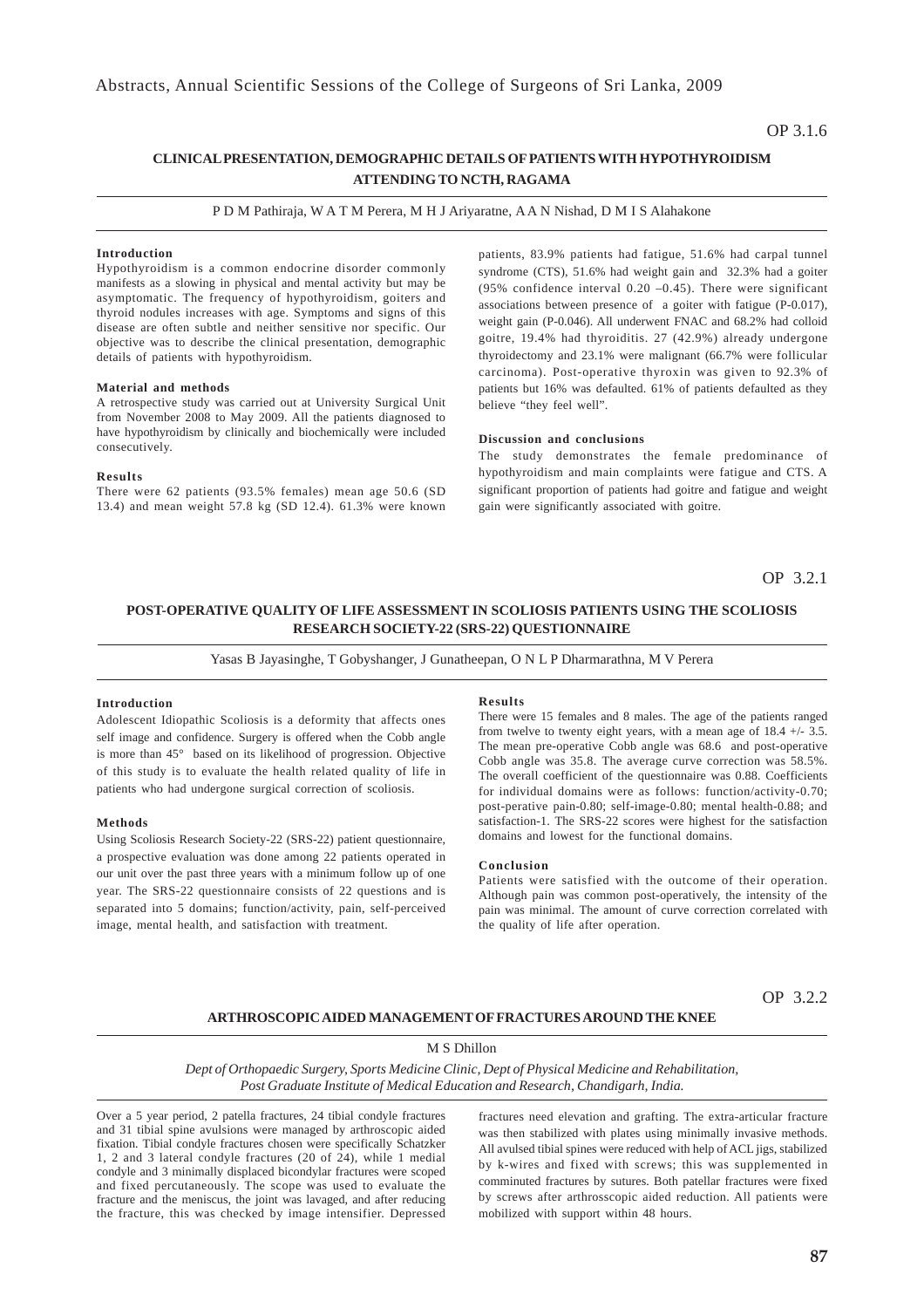Arthroscopic aided fracture management has some potential complications. Special expertise and equipment are needed, it increases OT time and could lead to fluid extravasation and neurovascular insult. The aim of this combination procedure is stable fixation by minimally invasive methods; this reduces surgical insult, improves articular surface visualization, allows management of concomitant meniscal problems, and patients can be rapidly mobilized. Case selection is extremely important for a good result. Transverse patellar fractures with minimal displacement are ideal; all kinds of tibial spine avulsions, except for neglected cases, can be managed by this method. Bicondylar tibial fractures may need special aids for reduction.

## OP 3.2.3

### **CLUB FOOT – EXPERIENCE FROM EASTERN SRI LANKA**

# G Surendrakumar, A Ilankumaran, K Madhavan, K Sundarakumar, R Gnanasekeram, V Swarnakumar

*Teaching Hospital, Batticaloa.*

#### **Introduction**

The aetiology of congenital idiopathic club foot is speculative and unclear. We encounter large number of patients with club foot.

#### **Objectives**

To know about the distribution of club foot in Eastern Sri Lanka. To find any association with antenatal or birth history. To assess the referral system of such babies.

#### **Method**

Records of patients with club foot treated at unit for the past five years were analysed. Their gender, ethnicity, antenatal history and state at diagnosis are some of the factors analysed.

#### **Results**

There were 208 babies treated and 71% (n=158) were males. Around 59% (n=122) were Muslims and the rest Tamils. Both limbs were affected in 122, right alone in 62 and left alone in 24.

Forty two percent (n=88) were referred within one week and total of 150 within one month. Medical professionals referred 166 (85%) and 24 by self.

186 babies had uneventful antenatal period and 146 were born by normal vaginal delivery.

Only 10 had affected siblings. Only 2 are from (dizygotic) twin pregnancy. Siblings are not affected in them.

### **Conclusion**

Club foot is a common condition in Eastern Sri Lanka and Muslims are affected the most. Male children and bilateral disease are common features. There is a delay in referral of about 58% of children. Medical professionals are the leading group in referring the babies.

OP 3.2.4

### **DOES TIMING MATTER IN INTRAMEDULLARY NAILING OF COMPOUND FRACTURE OF FEMUR**

### Yasas B Jayasinghe, V Abeysuriya, K A L A Kularatne, M V Perera

### **Introduction**

Outcome of delayed IM nailing of compound fractures prior to wound healing was assessed.

#### **Methods**

Eighty patients treated with IM nailing [Group A, (20) immediate; Group B, (32) after 1-3 weeks with unhealed wound; Group C, (28) after wound healing] were prospectively evaluated. Post-operative outcomes assessed clinically and radiologically.

#### **Results**

All were treated by initial and subsequent wound debridement. In Group A, (male:15, female:5, mean age 28.3 years), 7 (35%) were classified as Gustillo type I,  $8(40%)$  as type II and  $5(25%)$  as type III. IM nailing done within 6 hours of injury. Group B, (male:25, female:7, mean age 31.2 years) 9 (29%) had type I injury; 12 (38%) type II and 11 (34%) type III. Average wound debridements

up to IM nailing were 3-6. IM nailing done with well granulating wound. Group C, (male:22, female:6, mean age 32.4 years) 5 (18%) had type I injuries; 14 (50%) type II; and 9 (32%) type III. Average wound debridements were 6-10. IM nailing done after complete wound healing.

Average time to union in groups A, B and C were 3.8, 4.1 and 3.7 months respectively. There were 2 early soft-tissue infections in Groups A and B, whilst 1 deep infection in Group C. There were no nonunions or malunions. The 3 groups had no significant differences in the incidence of infection, malunion, nonunion or the time to union.

#### **Conclusion**

The data suggests that IM nailing is an effective treatment for compound fractures of femur, regardless of Gustillo grading and time of intervention.

### OP 3.2.5

### **E-REFERRAL IN ORTHOPAEDICS – BENEFITING PATIENTS AND THE SYSTEM**

R P R Premadasa, W M N C Wijesinghe, R E Wickramarachchi, S A D V R Senaratne, B L Perera, Pradeep Fernando

### **Introduction**

The orthopaedic unit at TH Ragama is the referral centre for three large hospitals. Every week, patients are transferred or referred for further management/advice at inconvenience to the patient and cost to the hospital. An e-mail link between two units is easily set up at minimal cost as a route for telemedicine.

#### **Objectives**

- 1) To test the feasibility of assessing patients with acute trauma at a distant site by using the internet.
- 2) To assess the benefit of such a system in the reduction of patient movement between hospitals.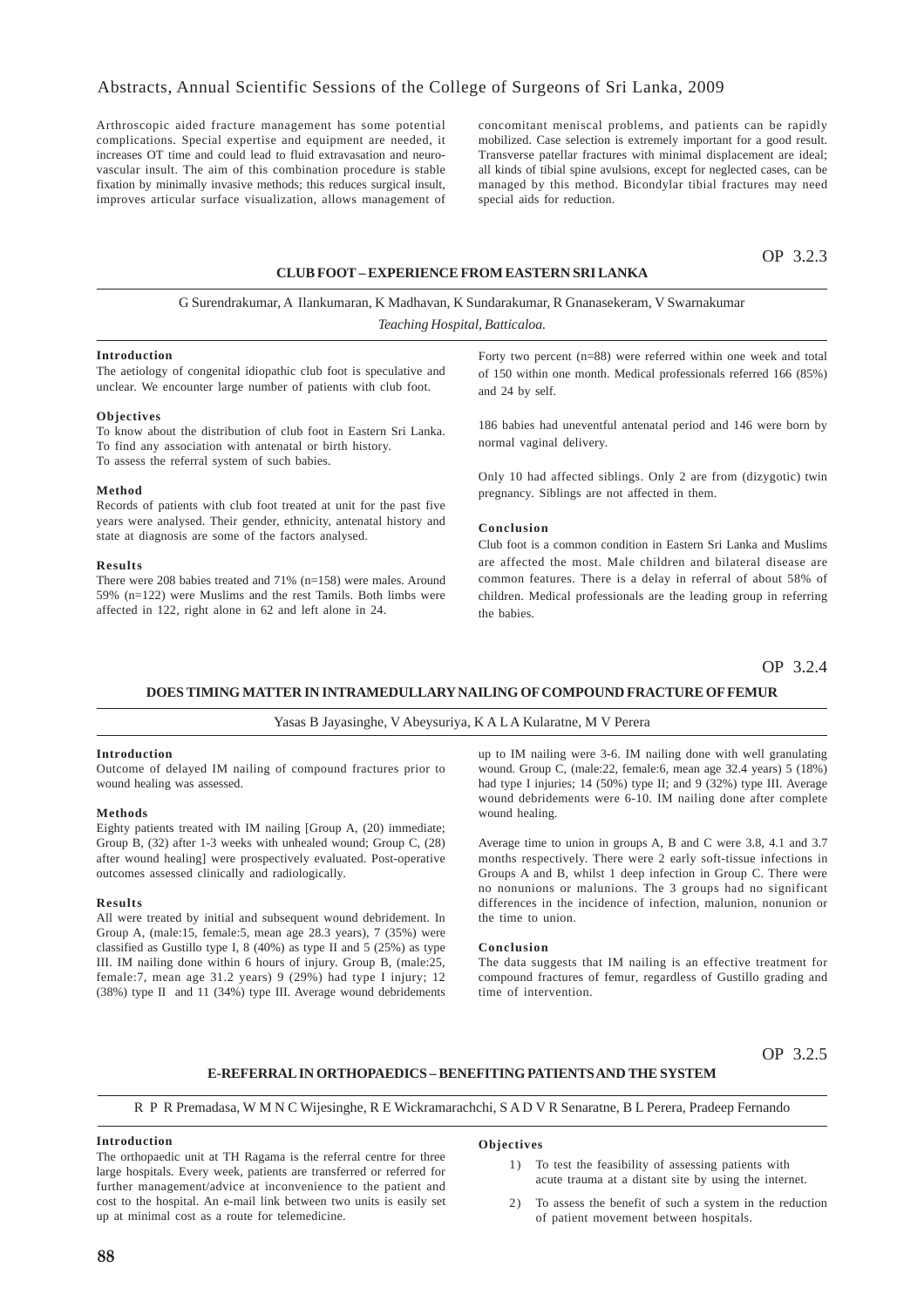### **Method**

A unit in DGH-Gampaha served as the referring unit. A template was used. History, management, digital photographs of the X-rays, and where necessary, the wounds were e-mailed with SMS notification.

Inclusion criteria – Trauma patients requiring orthopaedic opinion.

Exclusion criteria – Patients whom the surgeon feels require immediate transfer and those with concomitant injury meriting transfer.

### **Results**

From 1st March to 31st May, 33 patients were referred (in 17

batches). Management satisfactory in 13 (39 %). Minor corrections advised in 10 (30 %).

Four of these (12%), were planned for review in the clinic. Immediate transfer recommended in 7 (21%). Date for surgery in 2 (6 %). Maximum delay in obtaining an opinion was 12 hours (overnight). Overall, 26 (78%) patients were saved a 4 hour trip. An estimated 12 ambulance journeys with 3-4 staff members were saved.

#### **Conclusions**

- 1) Electronic referral in orthopaedics is feasible.
- 2) It reduces inconvenience to patients.
- 3) The hospital saves time and money.

### OP 3.2.6

### **ATRAUMATIC OSTEONECROSIS OF THE HEAD OF THE FEMUR – A TERTIARY CENTER EXPERIENCE**

### Y B Jayasinghe, T Gobyshanger, V Abeysuria, R E Wickramarachchi, M V Perera

#### **Introduction**

The purpose of the study was to define the clinical, demographic and radiographic patterns of atraumatic osteonecrosis of the head of the femur at presentation and to report the outcome of treatment.

#### **Methods**

Twenty five consecutive patients treated for atraumatic osteonecrosis of the head of the femur between January 2008 to May 2009 were recruited. The clinical, demographic and radiographic patterns were evaluated. Ethical clearance granted. No conflict of interest.

### **Results**

There were 07 males and 18 females (23 to 76 years, mean age 43.3 years). Ninety percent had a history of corticosteroid use. Alcohol abuse, post renal transplant and coagulopathies were accounted for 8%, 4% and 4% as the causative factor. Seventy four percent had concomitant involvement of other large joints, with 13% presenting initially with hip symptoms. 74% had a disease that affected the immune system; majority of them had systemic lupus erythematosus.

Twenty percent of the symptomatic hips treated non-operatively had a successful clinical outcome at a mean of two years. The hips that remained severely symptomatic for three months were treated with Core decompression (65%) or Total Hip Arthroplasty (35%). 79% of the hips treated with Core decompression and 90% of Total Hip Arthroplasty, had a good or excellent clinical outcome.

### **Conclusions**

Atraumatic osteonecrosis of the head of the femur predominantly affects women and in our study it was associated with corticosteroid use. Treatment options should be tailor made for the patients, considering their clinical and radiological presentations.

OP 3.3.1

### **AN ALTERNATIVE RECONSTRUCTION FOLLOWING PANCREATICO DUODENECTOMY TO IMPROVE THE POST-OPERATIVE OUTCOME**

### R S Hendahewa, M Amal Priyantha, I De Zoysa

### **Introduction**

Pancreatico-duodenectomy (Whipple's surgery) is the procedure of choice for tumours in the pancreas and the periampullary region. The procedure continues to carry a high morbidity and mortality (5-15%). The most important morbidities being pancreatic fistula (15-30%) and bile reflux. We have used a divided Roux loop technique reconstruction with a view of improving the postoperative outcome.

### **Methods**

We prospectively reviewed 17 pancreatico-duodenectomy procedures evaluating them for complications especially for pancreatic fistula and bile reflux. All the cases were done by the same surgeon using a divided Roux-en-Y loop (end to end 2 layer pancreatico-jejunal anastomosis, separate gastro jejunal reconstruction and a side to

side jejuno-jejunal anastomosis. We compared our results with the available international data after classic Whipples surgery.

#### **Results**

There were no instances of pancreatic fistula or biliary reflux in patients who had divided Roux-en-Y recon-struction. The mean operating time was 5 1/2 hrs. Mean operative blood loss was 800 ml.One patient had wound infection (5%). There was no operative mortality  $(0\%)$ .

#### **Conclusions**

The divided Roux-en-Y pancreatic reconstruction following pancreatico duodenectomy procedure may significantly decrease the incidence of pancreatic fistula, bile reflux and the postoperative mortality.

OP 3.3.2

### **IS IT USEFUL AND SAFE TO CREATE A GASTRIC ACCESS LOOP TO RETAIN ACCESS TO THE HEPATICOJEJUNOSTOMY ANASTOMOSIS FOLLOWING RECONSTRUCTIVE SURGERY FOR IATROGENIC BILE DUCT INJURIES?**

J A S B Jayasundara, B M P Mohan, A A Pathirana, W M M De Silva *University Surgical Unit, Colombo South Teaching Hospital, Sri Lanka.*

### **Introduction**

Anastomotic site (AS) stricture is the most frequent complication of hepaticojejunostomy (HJ) which is the reconstructive procedure performed for iatrogenic bile duct injuries. Revision surgery for management of such stricture carries a significant morbidity. Retention of access to the AS helps to treat such strictures by minimal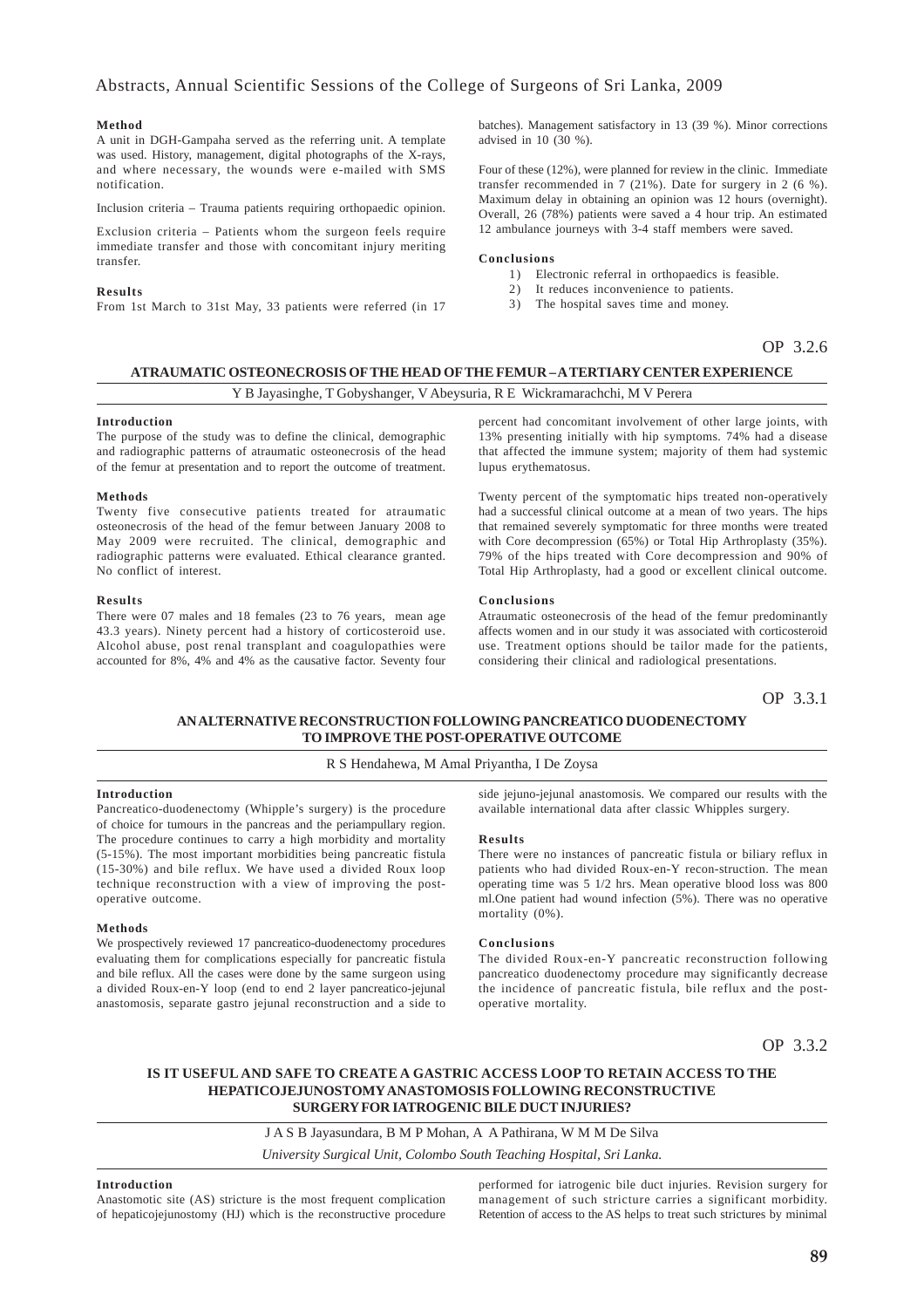access techniques and reduces the need for open surgery. This study aims to investigate the accessibility, efficacy, safety, morbidity related to and outcome of gastric access loop (GAL).

### **Method**

Twenty-two consecutive patients following HJ (including two revision HJs and a re-revision HJ) with GAL from July 2005 to June 2009 were assessed for clinical, biochemical, radiological and endoscopic evidence of AS occlusion and need for intervention. Morbidity related to GAL was assessed by dyspepsia disability score (DDS).

### **Results**

Mean follow up was 24.2 months (range 1-47). Two patients

developed cholangitis at 4th and 22nd months after HJ and had successful endotherapy via the GAL. First underwent stricture dilation with stenting and the second had balloon sweeping for hepaticodocholithiasis. They remain well at 23rd and 21st months following intervention. Based on DDS none of the patients had symptomatic dyspepsia affecting daily activities.

### **Conclusions**

GAL is useful in the management of HJ in settings with minimal facilities and expertise for radiological manipulations via transhepatic/jejunal routes. GAL is accessible and safe for stricture dilatation and other endotherapeutic procedures with no associated morbidity.

OP 3.3.3

### **PANCREATICOGASTROSTOMY – A SAFE ALTERNATIVE TO PANCREATICO-JEJUNOSTOMY AFTER PANCREATICODUODENECTOMY**

M S M Rizny

### **Introduction**

Following pancreaticoduodenectomy (PD) traditionally, the pancreatic remnant is anastomosed to the jejunum using a variety of techniques. Leak rates of pancreatic anastomosis range from 7- 20% and accounts for nearly half the deaths following PD. Pancreaticogastrostomy (PG) has gained favour in the recent past as an alternative to PJ.

### **Objective**

To assess the feasibility and outcome of PG in patients undergoing PD.

### **Methodology**

A retrospective analysis of patient records and follow up data on 18 consecutive patients who had PG following PD was done. Patient demographics, the primary pathology, extent of resection, evidence of leakage at PG site clinically, biochemically (drain Amylase 5-6 day) and radiologically (gastrograffin study, 6-8 days) and other PG anastomosis related complications were assessed. All patients received post-operative Octreotide.

#### **Results**

Mean age was 47.9 (range 19-74). Majority of PD were done for pancreatic head neoplasms (n=9) and peria-mpullary carcinoma (n=7). Two patients had significant upper gastrointestinal haemorrhage which settled with infusion of proton pump inhibitors. Two deaths occurred, one who had a complete SMV replacement and a resultant pseudo-aneurysm rupture one month after surgery, and the other, an elderly male who had cardio-vascular complications and died on the 2nd post op day (post mortem con-firmed an intact PG). None of the patients showed clinical, bio chemical or radiological evidence of leakage at PG.

#### **Conclusion**

PG is a safe method of reconstruction and can be performed in PD for varying indications, with acceptable levels of peri-operative complications related to the anastomosis.

OP 3.3.4

### **MANAGEMENT OF NON RESECTABLE HEPATOCELLULAR CARCINOMA (HCC) AND CHOLANGIOCARCINOMA BY SELECTIVE INTERNAL RADIATION THERAPY (SIRT)**

Nishantha Mendis, Yulia Tychinskaya, Richard Stubbs

*Wakefield Clinic, Wakefield Hospital, Wellington.*

### **Background**

Treatment options for non-resectable HCC and peripheral cholangiocarcinoma are very limited because neither are particularly responsive to currently available systemic chemotherapy and whole liver radiation is poorly tolerated. SIRT is of potential value in these tumours because high dose radiation can be delivered to even multifocal tumours with minimal serious damage to surrounding liver.

### **Patients and methods**

In the last 10 years, SIRT has been given to 20 patients with HCC and 7 patients with peripheral cholangio-carcinoma. Ages have ranged from 31 to 78 years (median 59). 12 HCC patients had underlying liver disease but none were Childs C patients. Tumours were multiple in many patients and varied in size from 2 to 20 cm. SIRT was administered on a single occasion in 25 patients and on

two occasions in 2 patients, either via a percutaneously or surgically placed hepatic artery catheter.

#### **Results**

One patient died of SIRT induced liver failure (after retreatment). 9 patients treated for HCC either (a) did not respond or (b) died before recovering from the SIRT. Median survival of the 9 who gained no obvious benefit was 2.9 months (1.3 - 8.1) and 11 months (4.8-116) for the 11 who did. Two patients with cholangiocarcinoma gained no obvious benefit and survived for 1.7 and 6 months respectively. Five patients appeared to gain benefit with median survival of 9 months (6-14.5).

#### **Conclusion**

Therapeutic benefit can be expected from SIRT in over 50% of patients with HCC and peripheral cholangio-carcinoma. This is sometimes very dramatic and well maintained.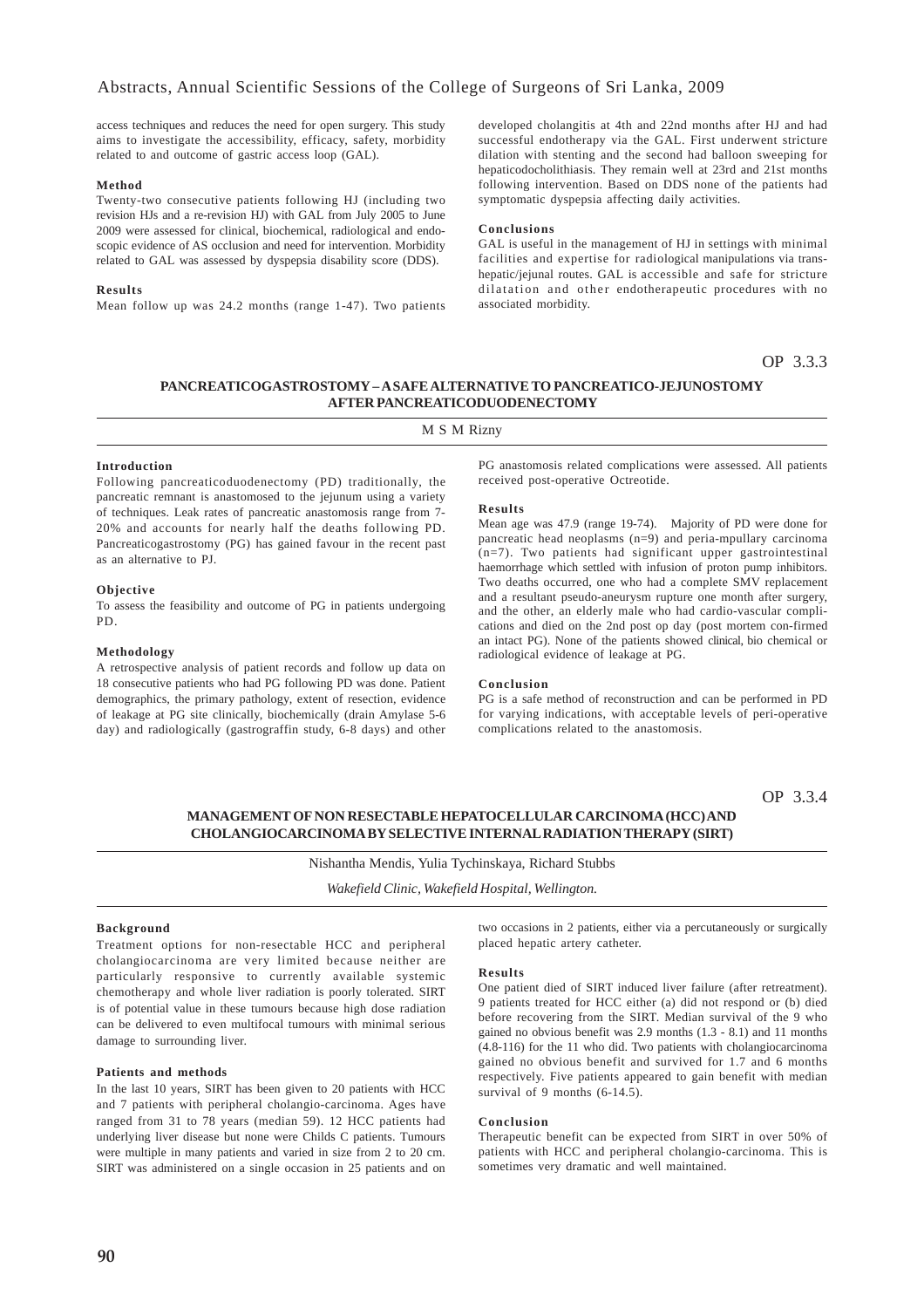## OP 3.3.5

### **PRINGLES MANEUVER VERSUS SELECTIVE VASCULAR EXCLUSION IN MAJOR HEPATECTOMIES – IS THERE A DIFFERENCE IN OUTCOME?**

C Wijesurendere, A A Pathirana, T Wijeratne, F H D S Silva

*University Surgical Unit, Colombo South Teaching Hospital, Sri Lanka.*

### **Introduction**

Intra-operative blood loss (IBL) is an important factor which determines the outcome of major hepatic resections. Main determinants of blood loss are the method of tran-section and vascular control. Many methods are available to achieve vascular control during transection of the parenchyma. Of these, intermittent Pringle maneuver (IPM) and Selective Hepatic Vascular Exclusion (SHVE) are widely adopted. IPM being technically less demanding can be per-formed by surgeons with limited experience in liver surgery. While some studies have shown SHVE to be superior, there are others which have not shown a difference in outcome.

#### **Material and methods**

A total of 19 patients underwent major hepatectomies (resection of 3 or more anatomical segments) at the University Surgical Unit, Colombo South Teaching Hospital from October 2003 to June 2009. A comparative retrospective study was done to analyze the IBL, total operative time (TOT) and immediate outcome.

Thirteen underwent IPM and the others SHVE. All selected patients had non-cirrhotic livers with normal liver function tests preoperatively. The parenchymal transection was done by Kelly clamp crushing technique.

### **Results**

The mean age of the two groups were 50y (SHVE) and 39.2y (IPM) (p=0.42). The ASA was similar in both groups. Mean IBL was 641.7 ml and 802.3 ml in the SHVE and IPM groups respectively (p=0.92). Average TOT was 4.75 hr (SHVE) and 4.69 hr (IPM)  $(p=0.52)$ . There was neither in hospital mortality nor significant morbidity in both groups, except for a death on day 2 from myocardial infarction in the IPM group.

### **Discussion and conclusion**

The results obtained from this study shows that vascular control achieved from IPM is of equivalence to SHVE, with regards to IBL, TOT and immediate outcome in major hepatectomies.

OP 3.3.6

### **GYRUS PLASMA KINETIC BIPOLAR COAGULATION DEVICE – A NOVEL TOOL FOR LIVER PARENCHYMAL RESECTION IN CIRRHOTIC PATIENTS**

### Ruwan Wijesuriya, Jeremy Tan, Andrew Mitchell, Luc Delriviriere

*Departments of Surgical Transplant, Sir Charles Gairdner Hospital, Western Australia.*

### **Background**

Liver parenchymal resection in cirrhotic patients is associated with greater blood loss and higher morbidity. The aim of this study was to evaluate usefulness of the Gyrus plasma kinetic coagulater in liver parenchymal resection in cirrhotic patients.

#### **Patients and methods**

Liver resections were performed in 44 patients using Gyrus plasma kinetic coagulator.

Blood transfusion requirement, operating time, duration of hospital stay and major complications were evaluated in 9 patients with histologically confirmed cirrhosis (7 males, 2 females, median age 54 years, range 45-74 years) were compared with 35 patients without cirrhosis (22 males, 13 females, median age 57 years, range 24-87 years).

#### **Results**

There was no difference in median operating time cirrhosis [- 240 mins (range 90-300) vs controls - 245 mins (range 135-540), p>0.05]; requirement of perioperative blood transfusions [cirrhosis  $-$  2/9 vs controls  $-$  14/35, p $>$ 0.05]; and median duration of hospital stay [cirrhosis - 8 days (range 4-34) vs controls - 9 days (range 4-50), p>0.05] in patients with cirrhosis compared with patients without cirrhosis. There were no deaths in both groups. None of the patients with cirrhosis had post-operative biliary leaks. Four biliary leakes were observed in non cirrhotic patients initially before the settings of the Gyrus was optimized.

#### **Conclusions**

Gyrus plasma kinetic coagulation device is a novel instrument for hepatic parenchymal transection in liver resection, which can be safely used in cirrhotic patients without added mortality and morbidity.

OP 3.4.1

### **WHERE IS THE DEEP INGUINAL RING (DIR)?**

G A L Niroshana, B C M Wimalachandra, K P N G Ranasinghe, B Balagobi, D J Anthony, RW Jayasekara *Department of Anatomy, Faculty of Medicine, University of Colombo, Sri Lanka.*

### **Introduction**

Anatomy of the inguinal canal is an area where under-graduate and postgraduate students are frequently questioned in both anatomy and surgery. Yet, the site of the deep inguinal ring (DIR) is still controversial among clinicians as well as in textbooks. Out of 105 textbooks on anatomy and surgery, 32 described the DIR at the mid inguinal point (MIP), 46 at the mid point of the inguinal ligament (MIL) and 27 included no description of the location of the DIR. The objective of this study is to identify the site of the

DIR and its relationship to the MIP and MIL.

#### **Materials and methods**

Fifty one inguinal regions (24 males, 27 females) with no inguinal herniae were dissected and the distance from the anterior superior iliac spine (ASIS) to the medial border of the DIR, pubic turbercle (PT) and pubic symphysis (PS) were measured in millimeters using a calibrated metal vernier caliper. The statistical comparisons were done using paired t-test, carried out with SPSS, version 15.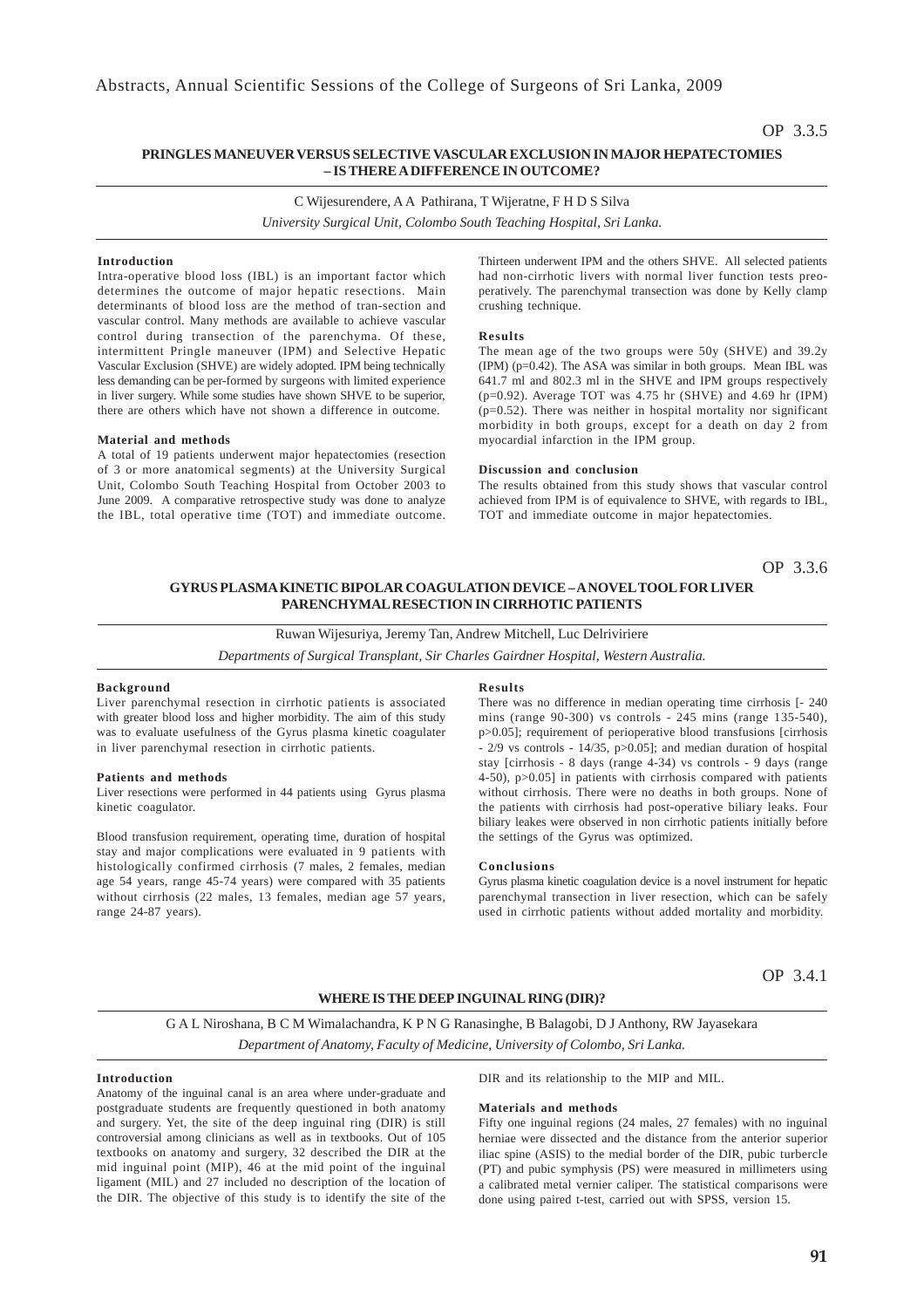### **Results**

The study showed that the MIP and MIL are significantly different landmarks (P<0.001). The position of the DIR was also significantly different from the MIL  $(P<0.001)$ , but the DIR is not significantly different from the MIP  $(P=0.7)$ .

### **Discussion and conclusion**

This study shows the MIP as a more accurate landmark to surface mark the DIR. Thus we believe, using the MIP as the basis for the occlusion test, the clinical differentiation between direct and indirect inguinal herniae can be improved.

OP 3.4.2

### **PRIMARY WOUND DEBRIDEMENT IN WAR SURGERY; IS THE NON-CONTRACTILITY TO DIATHERMY ARELIABLE PARAMETER TO JUDGE THE VIABILITY OF MUSCLE TISSUE?**

K M K Somaratne, H M T W Seneviratne, K J Senanayake, K B J R Dayananda, K P Gabadage *Army Base Hospital, Palaly; Teaching Hospital Karapitiya; University of Rajarata, Mihintale; Medical Corps, Sri Lanka Army; Peradeniya Veterinary Teaching Hospital.*

### **Introduction**

All war injuries are caused by high velocity projectiles and the wounds are essentially contaminated with variable degree of lateral tissue destruction. Primary wound debridement (PWD) is done to remove all debri and devitalized tissue thus preventing the setting on of infections.

Contraction of muscle fibres to diathermy current is one artesian used to judge the viability of muscle tissue. We intend to test the viability of this method.

#### **Methodology**

Sample – 100 conseative battle casualities admitted at Army Base Hospital, Palaly from 22nd June 2009 onwards with high velocity bullet and shrapnel injuries to limbs.

#### **Exclusion criteria**

- 1. Mine blast injury
- 2. Low velocity bullet injury (landing bullets)

PWD way performed under general anaesthesia and all the obviously

devitalized tissues were excised. On muscle tissue 05 areas which were non contractile to diathermy current were marked with 2/0 back silk stitches and wounds were dressed with normal saline only. At 48 hrs wounds were re-examined wound anaesthesia and the 5 areas previously marked with stitches were tested for the reparse for diathermy.

### **Results**

Same areas of muscle tissue which were not contractive to diathermy at PWD were contracting at 48 hrs. This ranged from 1/3 (20%) to 3/5 (60%) with a mean of 2.1 (42%).

The demarcation between healthy and devifolized tissue was well evident at 48 hrs.

### **Conclusion**

Non contractility to diathermy stimulation may not be a reliable indication of muscle tissue vitality of PWD.

48 hrs wound debridement is essential because it offers the best demarcation of devitalized tissue.

OP 3.4.3

### **ANATOMICAL RELATIONS BETWEEN CUTANEOUS VEINS AND NERVES AT THE CUBITAL FOSSA**

K P N G Ranasinghe, B C M Wimalachandra, B Balagobi, G A L Niroshana, D J Anthony, R W Jayasekara *Department of Anatomy, Faculty of Medicine, University of Colombo, Sri Lanka.*

#### **Introduction**

Injury to cutaneous nerves during venepuncture can result in the complex regional pain syndrome (CRPS) type II. A sound knowledge on the intimate relationship between the nerves and veins at sites of venepuncture could be useful in preventing the above complication.

### **Material and methods**

The positional relationships between superficial veins and nerves

### **Results**

Table 1. Relationships of the LCNF

were examined in 50 cubital fossae. The course of the medial cutaneous nerve of the forearm (MCNF) and the lateral cutaneous nerve of the forearm (LCNF) in relation to the veins were recorded. A vein and a nerve in a single fascial sheath were regarded as "closely related". We also observed whether these nerves crossed superficial or deep to any specific veins as the risk for CRPS is higher when a nerve crossed superficial to a vein.

|             | Crossed a vein  |             |  | Closely related to a vein |                 |  |
|-------------|-----------------|-------------|--|---------------------------|-----------------|--|
|             | Yes - $31(62%)$ |             |  |                           | Yes - $33(66%)$ |  |
|             | $No - 19(28%)$  |             |  |                           | $No - 17(34%)$  |  |
| Vein        | Deep            | Superficial |  | Vein                      | Number          |  |
|             | $30(60\%)$      | $1(2\%)$    |  |                           |                 |  |
| <b>CV</b>   | 17 (34%)        |             |  | CV                        | $25(50\%)$      |  |
| <b>MCV</b>  | 6(12%)          | 1(2%)       |  |                           |                 |  |
| <b>MCBV</b> | 6(12%)          |             |  |                           |                 |  |
| <b>MVF</b>  | 1(2%)           |             |  | <b>MVF</b>                | 8(16%)          |  |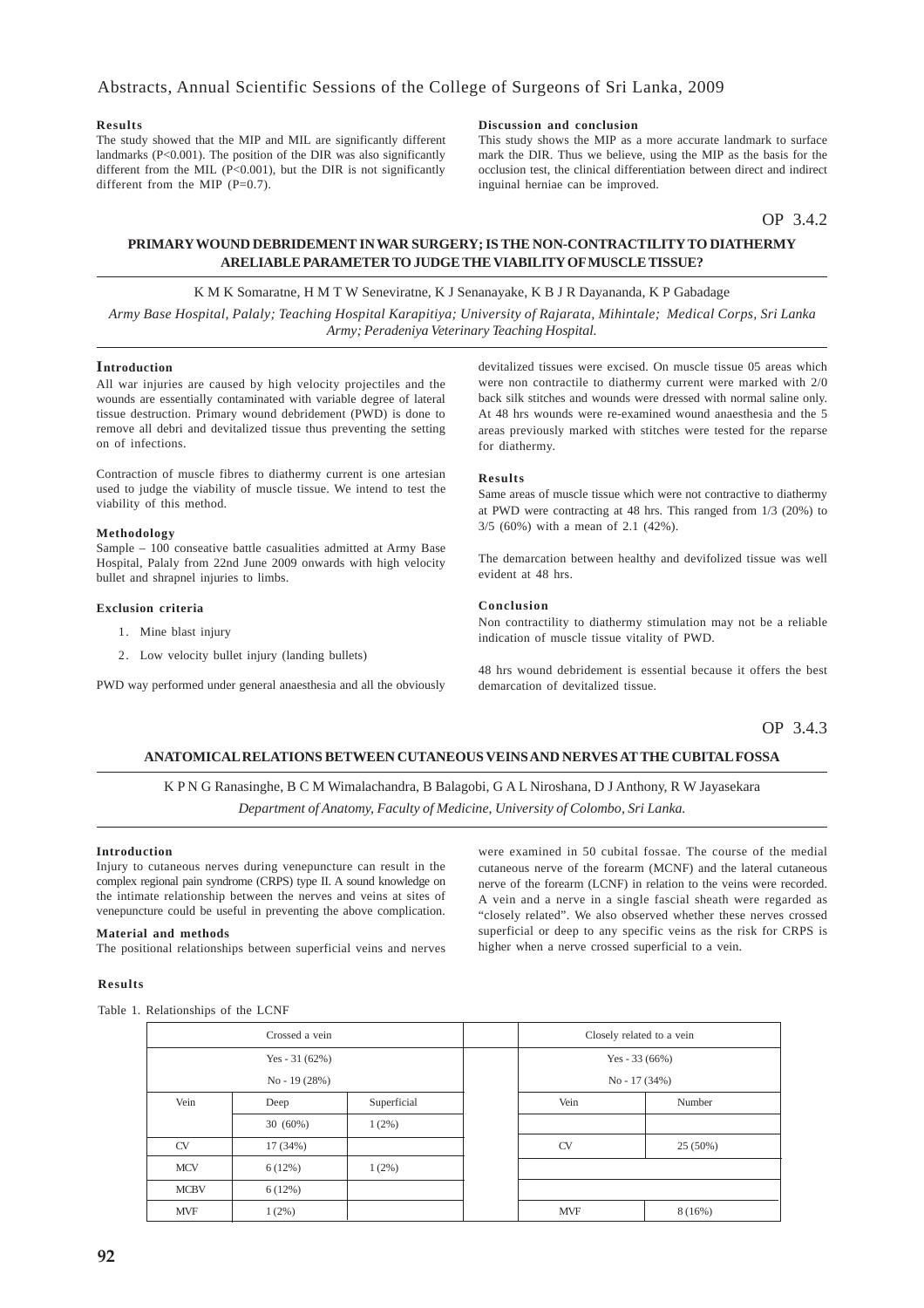### Abstracts, Annual Scientific Sessions of the College of Surgeons of Sri Lanka, 2009

### Table 2. Relationships of the MCNF

CV-cephalic vein, BV- basilic vein, MCV- median cephalic vein, MBV-median basilic vein, MCBV-median cubital vein, MVF-median vein of forearm

|             | Crossed a vein  |             |  | Closely related to a vein |                |  |
|-------------|-----------------|-------------|--|---------------------------|----------------|--|
|             | Yes - $42(84%)$ |             |  | Yes - $3(46%)$            |                |  |
|             | $No - 8(16%)$   |             |  |                           | $No - 27(54%)$ |  |
| Vein        | Deep            | Superficial |  | Vein                      | Number         |  |
|             | 26(52%)         | 16(32%)     |  |                           |                |  |
| <b>BV</b>   | $5(10\%)$       | 2(4%)       |  | <b>BV</b>                 | 21 (42%)       |  |
| <b>MBV</b>  | 7(14%)          | 7(14%)      |  |                           |                |  |
| <b>MCBV</b> | 14(28%)         | 6(12%)      |  |                           |                |  |
| <b>MVF</b>  |                 | $1(2\%)$    |  | <b>MVF</b>                | 2(4%)          |  |



### **Conclusion**

The anatomical relations between cutaneous veins and nerves widely vary and while no single area is suitable for all individuals, avoiding the CV, BV, MBV and the medial half of the MCBV as first choices for venepuncture at the cubital fossae minimises the risk of damage to the superficial nerves.

OP 3.4.4

### **FIRST SRI LANKAN SERIES OF OPEN BARIATRIC SURGERY**

### R S Hendahewa, U Dalpathadu, K Nanayakkara

#### **Introduction**

Morbid obesity is defined as the BMI of >40 or 35 with cormorbid illnesses. Conservative medical treatments generally fail to sustain weight loss, leaving bariatric surgery the only effective way of reducing the excess weight. Surgical principal involves either restrictive (sleeve gastrectomy, gastric banding) or bypass (Rouxen Y gastric bypass, Duodenal switch) procedures which can be done as laparoscopic or by open means.

#### **Method**

We prospectively reviewed our 14 cases of open bariatric procedures which included 12 gastric bypasses and 2 sleeve gastrectomies over a period of 18 months. The mean follow up was 9 months (18-3 months). Their weight reduction, comorbid illnessess and post-operative complications (wound infection, deep vein thrombosis, vomiting and chest infections) were analysed and compared with the internationally available data.

#### **Results**

The mean age was 44.5 years (28-51), there were 13 (92%) females and one male (8%). The reduction in the excess weight was 61% after 18 months, 47% after 6 months and 30% after 3 months. Two patients (16%) had post-operative vomiting which settled with conservative measures. There were no significant postoperative complications and the mean hospital stay was 9 days. Two diabetic patients (14%) were able to stop their oral hypoglycaemics 1 year after the bariatric procedure and 1 (8%) who had amenorrhoea due to polycystic ovarian disease started her cycles 2 months after the surgery.

### **Conclusions**

Our results were comparable with international figures and the open procedure is as effective as the available standard laparoscopic figures except for the post-operative hospital stay.

OP 3.4.5

### **THE VALUE OF RE-LOOK LAPAROTOMY IN WAR TRAUMA SITUTATIONS**

K M K Somaratne, H M T W Seneviratne, K J Senanayake, K P Gabadage *Army Base Hospital, Palaly; Teaching Hospital, Karapitiya; University of Rajarata, Mihintale; Veterinary Teaching Hospital, Peradeniya.*

### **Introduction**

In battle causalities multiple penetrating injuries of the abdomen due to bullets or shrapnel is common.

In exploratory laparotomy done for these injuries there is a high possibility of missing hollow organ penetrations due to two reasons.

- 1. Shear multiplicity of penetrations.
- 2. Under the pressure of heavy casualty influx the time that could be devoted for each laparotomy is limited.

Under pressure of these challenges we tested the viability of a

novel approach at the Army Base Hospital, Palaly by doing a 48 hrs re-exploratory laparotomy with the purpose of finding missed hollow organ penetrations.

### **Method**

In 48 patients with multiple shrapnel injuries of the abdomen seen at the Army Base Hospital, Palaly from 8th July 2008 onwards, we performed a re-exploratory laparo-tomy in 48 hrs with the purpose of finding any missed perforations at of the primary exploratory laparotomy.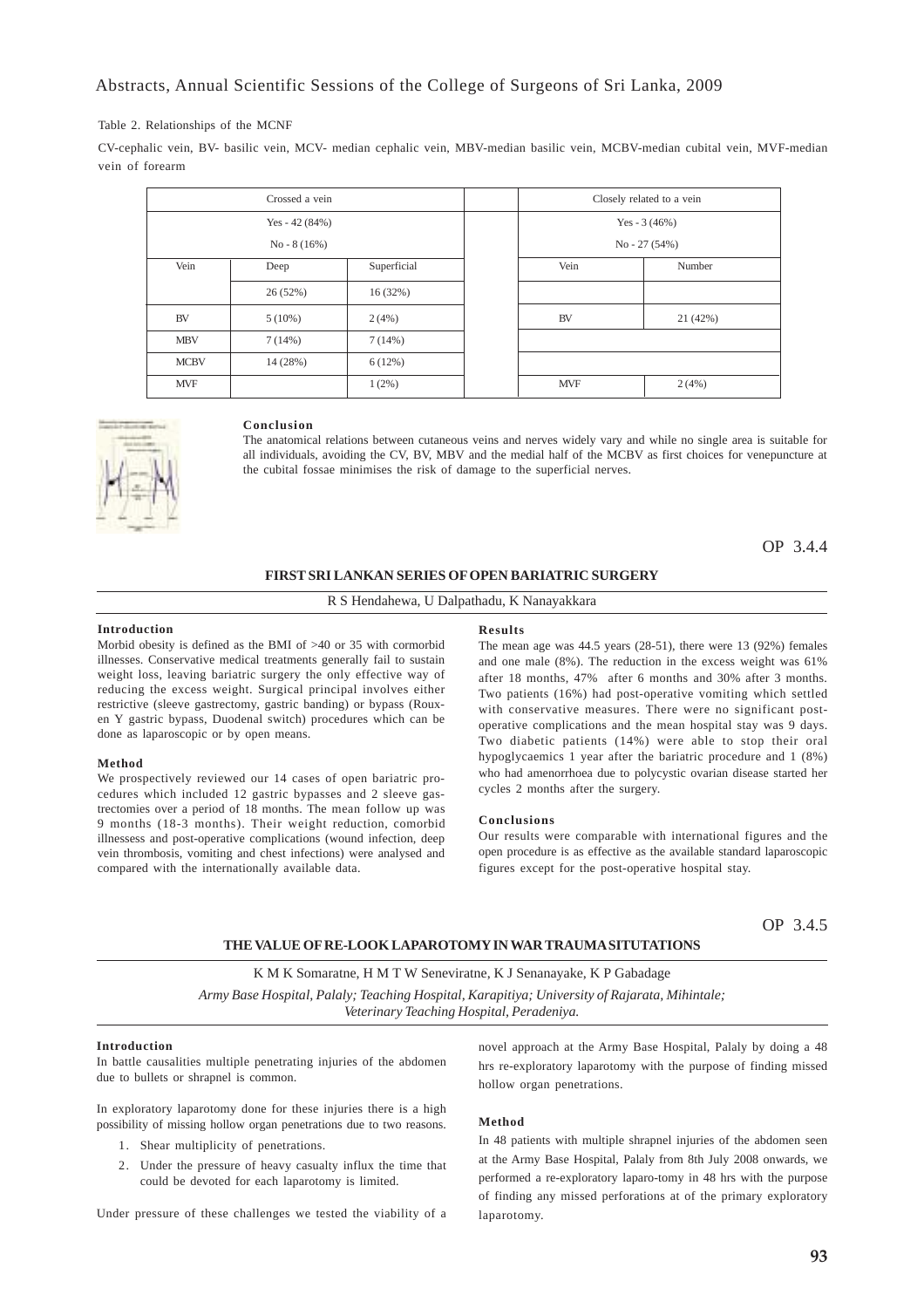#### **Results**

In 9 patients out of a total of 84 (10.7%) we found missed perforations. All 84 patients made a full recovery.

### **Conclusions**

In 10.7% cases a missed perforation was found and without the 48 hrs

re-exploration these patients might have developed severe complications of peritonitis and sepsis. Therefore 48 hrs reexploratory laparotomy may be a useful and a viable option in war surgery.

#### **VARIATIONS OF THE PUBIC BRANCH OF THE INFERIOR EPIGASTRIC ARTERY – AN ANATOMICAL STUDY IN SRI LANKAN CADAVERS** OP 3.4.6

### B C M Wimalachandra, G A L Niroshana, K P N G Ranasinghe, B Balagobi, D J Anthony, R W Jayasekara.

*Department of Anatomy, Faculty of Medicine, University of Colombo, Sri Lanka.*

#### **Introduction**

The pubic branch (PB) of the inferior epigastric artery (IEA) becomes important in a variety of clinical situations. It is susceptible to injury during the reduction of a femoral hernia and during dissection of the Bogros space and stapling of the mesh onto the Cooper's ligament in endoscopic total extraperitoneal inguinal hernioplasty. It also constitutes a hazard for orthopaedic surgeons during the anterior approach to the acetabulum. The purpose of this study is to describe the common variations that exist in this artery in the Sri Lankan population.

### **Material and methods**

The inguinal region was dissected in 50 hemipelvises, and the number of pubic branches and the course of the pubic branches were recorded. An aberrant obturator artery was defined as the PB replacing the obturator artery (OA) by passing over the superior pubic ramus. A corona mortis was defined as an anastomosis between the PB and the OA, which did not replace the OA.

In 9 (36%) cadavers the number of arteries differed between the two sides. In 14 (56%) cadavers the course of PB as described above differed between the two sides.

#### **Results**

Table 1. The number of pubic branches

| Number of pubic branches | Incidence  |
|--------------------------|------------|
| Single                   | $30(60\%)$ |
| Double                   | 14 (28%)   |
| More than 2              | $1(2\%)$   |
| Absent                   | $5(10\%)$  |

Table 2. The course of the pubic branch

| Course of the pubic branch | Incidence  |
|----------------------------|------------|
| Aberrant obturator artery  | $10(16\%)$ |
| Corona mortis              | 8 (13%)    |
| Towards pubic symphysis    | 37 (61%)   |
| Other                      | $6(10\%)$  |

### **Conclusion**

Variations of the pubic branch of the inferior epigastric artery are common and these have important implications during surgeries involving the inguinal area. The significant bilateral differences in the course and number of branches of the PB has important implications in total extraperitoneal inguinal.

## OP 3.5.1

#### **A PATIENT FRIENDLY METHOD OF MANAGING VENOUS ULCERS – A RANDOMIZED CONTROLLED TRIAL**

### P D S Kawiratne, A Kumara, R A Y Rupasinghe, A A Pathirana

*University Surgical Unit, Colombo South Teaching Hospital, Kalubowila, Sri Lanka.*

#### **Introduction**

Management of chronic venous ulcers is a significant burden to the healthcare system. Sustained graduated compression bandaging (SGCB) is an accepted treatment method. This requires weekly application by a trained healthcare worker. An alternative method using multi layered/multi level elasticated tubular stocking (MLETS) using Tubigrip® was found to be as effective in healing these ulcers in a study done by us.

#### **Objective**

To compare the cost, comfort and compliance of SGCB with MLETS.

#### **Methodology**

This is an ongoing randomized controlled trial. Forty patients with venous ulcers attending the ulcer clinic at Colombo South Teaching Hospital were randomized to undergo either SGCB or MLETS at weekly intervals until the ulcer healed or up to 15 weeks. Discomfort during application and wearing the bandage/stocking, adverse reactions, and cost and time taken to apply the dressings were recorded.

**Results** – 34 patients completed the study.

|                                                                        | $SGCB (n=17)$ | $MLETS (n=17)$ |
|------------------------------------------------------------------------|---------------|----------------|
| Discomfort due to dressing                                             |               |                |
| Allergic reactions (itching/rash/erythema)                             |               |                |
| Bleeding                                                               |               |                |
| Periulcer maceration                                                   | 6             |                |
| Oedema                                                                 | 4             |                |
| Average monthly cost (Rs)                                              | 1300          | 1000           |
| Ability to apply by self after demonstration                           |               | 17             |
| Average time taken to apply dressings by a healthcare worker (minutes) | 10            |                |

#### **Conclusion**

The number of patients with adverse reactions and discomfort observed in MLETS group was lower. MLETS was also noted to be cheaper and self applicable by the patients.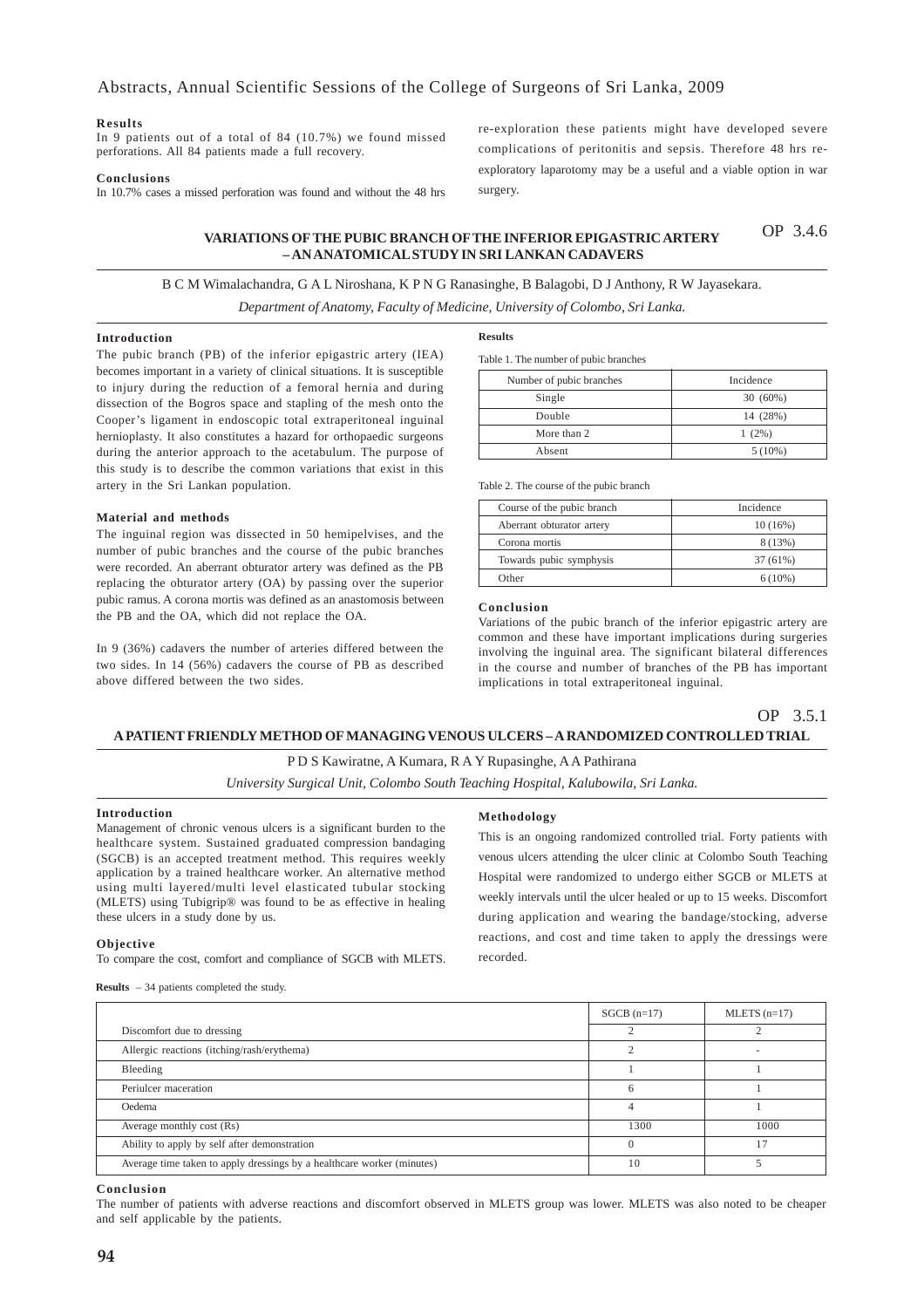### **LIVE DONOR RENAL TRANSPLANTATION IN SRI LANKA – OUTCOME AT ONE YEAR**

C W Weerasinghe, L N Seneviratne, M R N Cassim, A B Yatawatta , D M U P Dissanayake, S Sriskantha, T D Goonarathne, D D P Withanage, S Heyanthuduwe, E S Wijewickrama, R Lanrolle, R Sheriff, A Abeydeera, S M Wijeyaratne

*Department of Urology, National Hospital of Sri Lanka; University Surgical Unit, Faculty of Medicine Colombo, Sri Lanka; Depatment of Medicine, Faculty of Medicine Colombo, Sri Lanka.*

### **Background**

Chronic haemodialysis is not provided by the state at present leading to 80% mortality at one year. Although transplantation is the only alternative its results are viewed with pessimism in Sri Lanka.

### **Patients and methods**

A total of 154 consecutive renal transplantations from January 2007 were studied using a prospectively entered computerized database. Primary outcome measures are patient survival rate and the graft survival rate calculated using Kaplan-Meier curves. 24 were lost to follow up.

### **Results**

The median follow up time was 12 months. Median age for recipients and donors were 41 and 38 years respectively. Males accounted for

81%. 96 (62.33%) transplants involved non-related donors. The median HLA mismatch score was 2 while the median ischaemic time was 56 minutes.

Patient survival at one, six and twelve months were 98%, 95% and 92% respectively. Causes for the deaths were pneumonia 7/10 (70%), septicaemia 2/10 (20%), cerebrovascular accident 1(10%).

Graft survival at one, six and twelve months was 98%, 94% and 89% respectively. Haemodialysis dependency at one year is 3/130 (1.94%). 12/130 (7.79%) are on occasional heamodialysis. There were 32/130 (20.77%) acute rejections.

#### **Conclusion**

One year outcome after live donor renal transplantation in Sri Lanka is satisfactory.

### OP 3.5.3

### **ASSESSSMENT OF KNOWLEDGE ON PREVENTION OF DIABETIC FOOT DISEASE AMONG NURSES**

D M S M Bandara, R Fernando, M D S Renuka

*North Colombo Teaching Hospital, Sri Lanka.*

### **Introduction**

49-85% of all diabetic foot related problems are preventable through combination of good foot care provided by a multi-disciplinary team and appropriate education for both patients and healthcare providers. One of the reasons for poor outcome of foot complications include lack of awareness of foot care issues among patients and health care providers alike; Our objective was to assess knowledge of nurses in the prevention of diabetic foot disease.

### **Method**

A cross sectional study of nurses working in the Teaching Hospital, Ragama was undertaken to assess the knowledge on prevention of diabetic foot ulceration using a self completed questionnaire. Cluster sampling was done until required sample size of 210 was achieved. The question-naire included multiple choice questions on different topics. Total score of 100 was given for the questionnaire. Mean score for (out of 100) each question was also calculated to assess different areas of knowledge separately.

#### **Results**

Average score for the sample was 65.5. The score was less than 50 in 23% (49) of the sample.34.7% had a score between 50 and 75. 41% had a score above 75. Majority (96.8%) knew that diabetic foot ulceration can be prevented proper glycaemic control, education and foot care. Mean score for risk factors for diabetic foot ulceration was 68.2. Mean scores for knowledge on callosities, foot infections and foot ulceration were 62.4, 62.6 and 63.7 respectively. Mean score for knowledge on diabetic neuropathic foot was 52.1. Mean scores for foot care and nail cutting in a diabetic patient were 85.4 and 68.8.

#### **Conclusion**

 96.8% of sample were aware that diabetic foot ulceration could be prevented. Detailed knowledge required for prevention of diabetic foot ulceration was not satisfactory in the majority of the sample.

### OP 3.5.4

### **OUTCOME OF ARTERIAL INJURIES – EXPERIENCE IN A PERIPHERAL CENTRE**

B N L Munasinghe, S H N Priyantha, M B R Hasantha, R C K Sirisena *Surgical Unit, General Hospital of Ampara, Sri Lanka.*

### **Introduction**

Early intervention is deemed necessary in vascular injuries not only to save a limb but to prevent dreadful complications as reperfusion syndrome. This study evaluates the outcome of patients presented to a peripheral centre with general surgical facilities.

### **Patients and methods**

Ten patients (all males: median age 26 years, range 2.5 - 40 years) who presented to the surgical unit of Ampara General Hospital, Sri Lanka, from June 2008 to June 2009, were included in a prospective study. The objectives were; (i) to identify mode of arterial injury (ii) type of revascularization and (iii) outcome of the patient.

#### **Results**

Six (60%) were following road traffic accidents, while others presented due to; stab injury (1; 10%), accidental cut (1; 10%) or trap gun injury (2; 20%). Patients presented after a mean duration of 3.8 hours (SD 3.4) following the trauma to either brachial (2; 20%), radial (2; 20%), subclavian (1; 10%), femoral (2; 20%)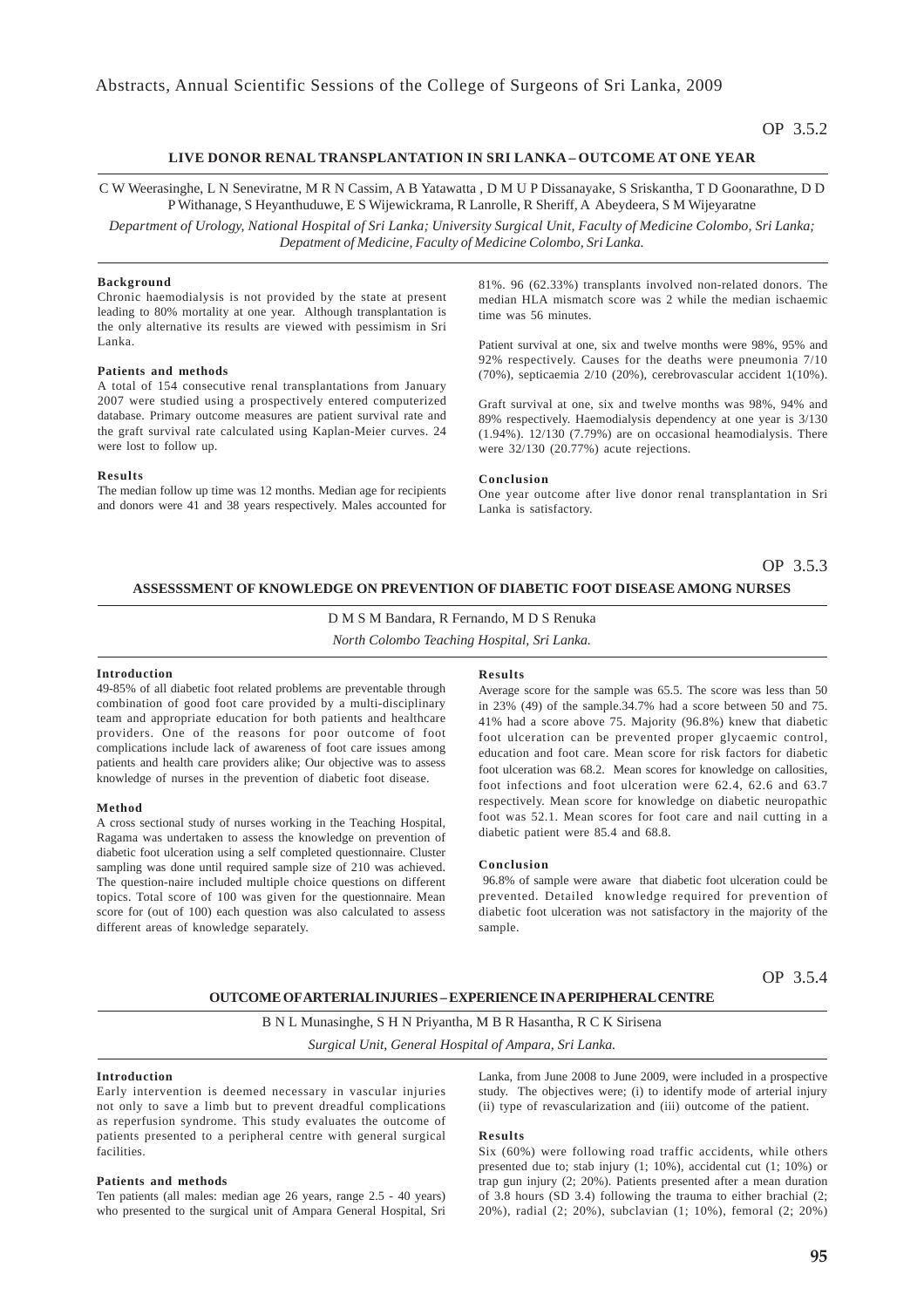popliteal (2; 20%) or anterior tibial artery (1; 10%). Arterial injury was a complete disruption (6; 60%), partial cut (1; 10%) or thrombosis with intimal tear (3; 30%). Revascularizations were within 2 hours of admission; end to end anastomoses (6; 60%), reverse saphenous vein grafts (RSVG) (3; 30%). Limb salvage was achieved in 9 (90%) patients, as 1 (10%) needed above knee

amputation due to muscle necrosis on admission. One (10%) patient developed reperfusion syndrome.

### **Conclusion**

This study highlights that a 90% limb salvage rate could be achieved in the periphery with general surgical facilities.

OP 3.5.5

### **PREDICTORS OF EARLY OUTCOME ON GRAFT SURVIVAL AFTER LIVE DONOR RENAL TRANSPLANTATION – THREE YEAR EXPERIENCE**

L N Seneviratne, C W Weerasinghe, M R N Cassim, A B Yatawatta, D M U P Dissanayake, D D P Withanage, S Heyanthuduwe, E S Wijewickrama, R Lanrolle, R Sheriff, A Abeydeera, S M Wijeyaratne

*Department of Urology, National Hospital of Sri Lanka; University Surgical Unit, Faculty of Medicine Colombo; Depatment of Medicine, Faculty of Medicine, Colombo, Sri Lanka.*

### **Introduction**

Short and long term graft survival following renal transplantation depends on numerous pre- and post-transplant variables. The objective of our study was to find the predictors of graft survival.

### **Material and methodology**

154 consecutive renal transplants from January 2007 to May 2009 were studied using a prospectively entered computerized database. Data was analyzed to asses the relationship of recipients age, donor relationship, age of transplanted kidney, duration of pre-transplant dialysis, HLA mismatch and acute rejection to graft survival.

#### **Results**

The mean follow up was 12.8 months (2-30 months). 13 (8.4%) graft failed (GF). There were 10 deaths (mean graft survival - 2.1 months) and 3 chronic allograft nephropathy with dialysis dependency (mean graft survival - 8 months). The mean age of recipient was 41 years (17-68). GF according to recipients age was

not statistically significant [< 30y - 4/32 (12.5%), 31-40y - 4/43 (9.3%), 41-50 3/36 (8.3%), >50y - 2/45 (4.4%)]. Mean donor age was 38 years (20-60). The GF among the age of the transplanted kidney was also not significant [20-29y-3/39  $(7.6\%), 30-39y-4/47$   $(8.5\%), 40-49y-5/36$   $(13.8\%), >50y-1/32$ (3.1%)]. The GF were not significant among nonrelated to related donors. [7/ 96 (7.2%) vs. 6/58 (10.3%)]. GF showed significant relationship (p=0.02) with the duration of pretransplant dialysis (<6 month- 4/73 (5.4%), 6-12 months 2/52 (3.8%), >12 months 7/39 (17.3%)]. GF among the HLA mismatch were also significant (p=0.03) [<50%- 3/81 (3.7%), >50%-10/73 (13.6%)]. Out of 34 acute rejections 12 accounted for GF (35.2%).

#### **Conclusion**

Pre transplant dialysis more than 1 year, HLA mismatch >50% and acute rejection have to be considered as strong predictors for graft failure. Relationship of donor to recipient, donor and recipient age have no impact on graft survival.

OP 3.5.6

### **A NOVEL METHOD OF GRADUATED COMPRESSION TO MANAGE VENOUS ULCERS – A RANDOMIZED CONTROLLED TRIAL**

### P D S Kawiratne, A Kumara, R A Y Rupasinghe, A A Pathirana

*University Surgical Unit, Colombo South Teaching Hospital, Kalubowila, Sri Lanka.*

### **Introduction**

Venous ulcers are a major cause of chronic wounds accounting for 70-90% of lower limb ulcers. The established method of treating these ulcers is by application of a three/four layered sustained graded compression bandage (SGCB), weekly. By applying an elasticated tubular stocking as multiple/multi level layers (MLETS), this graded compression could be achieved.

#### **Methodology**

This is an ongoing randomized clinical trial. Forty patients with venous ulcers attending the ulcer clinic at Colombo South Teaching Hospital were randomized to undergo either SGCB or MLETS. Patients with ABPIO.9, deep venous insufficiency and pregnancy were excluded. One group of patients (n=20) were treated with SGCB. The other group (n=20) was treated with MLETS using Tubigrip® as 3, 2, and 1 layer up to the ankle, mid calf, and knee respectively. Dressings were applied by a trained wound care nurse. Surface area of the ulcer was traced initially and weekly, up to either 15 weeks or until the ulcer healed.

### **Objective**

To observe the efficacy of SGCB and ETS in healing venous ulcers.

**Results**  $-$  Thirty four patients completed the study. The ulcer size was used to stratify the groups  $( $500 \text{ mm}^2$ )$ .

| Results                                           | $ETS (n=17)$                 | $GCB (n=17)$             |       |
|---------------------------------------------------|------------------------------|--------------------------|-------|
| Mean age (years)                                  |                              | 57.3                     | 55.8  |
| Mean duration of ulcer prior to treatment (weeks) | 176                          | 190                      |       |
| Co-morbidities (Diabetes, CRF)                    | $\overline{4}$               | $\overline{4}$           |       |
| Completely healed ulcers                          | $<$ 500 mm <sup>2</sup> (n=) | 3                        | 3     |
|                                                   | $>500$ mm <sup>2</sup> (n=)  | $\mathfrak{D}$           |       |
|                                                   | Total                        | $\overline{\phantom{0}}$ | 4     |
| Ulcers with evidence of healing                   |                              | 15                       | 14    |
| Rate of healing (mm <sup>J</sup> Vweek)           |                              | 50.36                    | 36.74 |

#### **Conclusion**

In this group of patients MLETS was found to be as effective as SGCB in healing venous ulcers. A larger patient group is needed to find a statistical significance.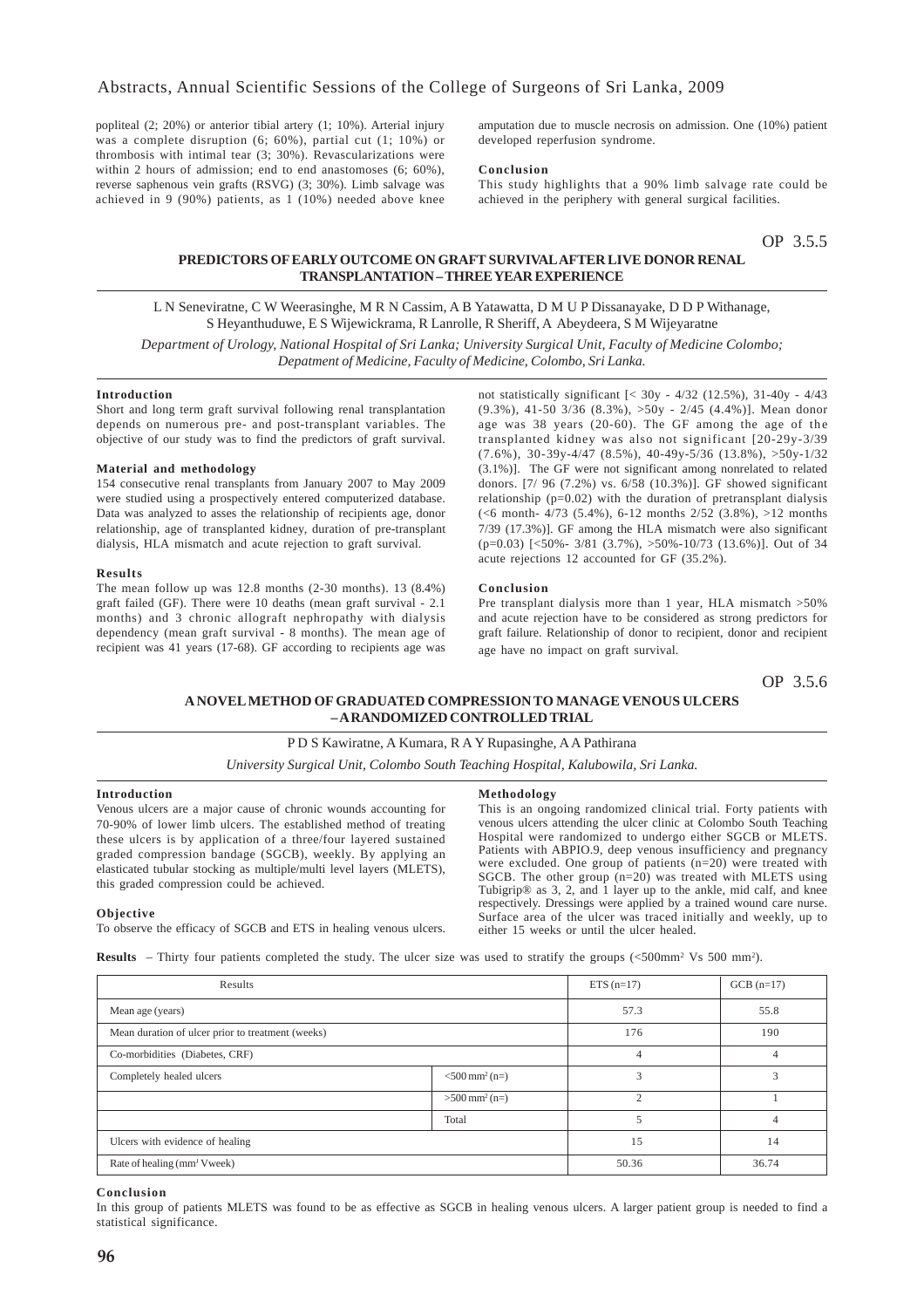### **THE ROLE OF FLEXIBLE SIGMOIDOSCOPY IN THE EVALUATION OF BLEEDING PER RECTUM**

### A S A Abeyewardene, R S Hendahewa, D N Samarasekera

### **Introduction**

Routine flexible sigmoidoscopy is standard in patients presenting with fresh painless bleeding per rectum, even if an obvious cause is seen on proctoscopy. This is to prevent a synchronous proximal pathology such as carcinoma, polyp or diverticular disease going undetected. However, routine flexible sigmoidoscopy has led to many negative sigmoidoscopies.

#### **Method**

A retrospective analysis of 409 consecutive patients presenting with painless fresh bleeding per rectum over a period of 2 years to a single surgical clinic in a tertiary care hospital was carried out. All the patients underwent digital rectal examination, proctoscopy and flexible sigmoidoscopy.

#### **Results**

Mean age at presentation was 50 (range,14- 93)years. 129 of them

were <40 years of age, while 280 were >40 years of age. Male:female  $= 1.6:1.$  349 patients had haemorrhoids only. 16 patients had malignant lesions, while 8 had a benign lesion (i.e. polyps, ulcers). 24 patients had inflammatory bowel disease and 2 had diverticular disease. 3 patients had polyps as well as haemorrhoids while 1 patient had a benign rectal ulcer and haemorrhoids. All patients who had haemorrhoids as well as another pathology were >40 years.

### **Conclusions**

Our study shows that flexible sigmoidoscopy is of value only in those over the age of 40 years. Those who are less than 40 years who are diagnosed to have a lesion on clinical examination and proctoscopy may be treated for the same without further endoscopy.

PP 2

### **A PROSPECTIVE ANALYSIS OF SEVENTY CONSECUTIVE CONGENITAL EXRENAL EAR ANOMALIES IN CHILDREN IN A PAEDIATRIC PLASTIC SURGICAL UNIT**

W Y Abeywickrama, R Gunasekara<sup>1</sup>, S Yasaswardana<sup>1</sup>, DC de Silva<sup>2</sup> 1  *Lady Ridgeway Hospital for Children (LRH)* and 2 *Faculty of Medicine, University of Kelaniya.*

### **Introduction**

Congenital ear anomalies cause cosmetic handicaps and may be associated with deafness and other problems. Surgeries are intended to improve function and appearance. Identification of syndromic cases enables further investigations and genetic counseling. No data is available regarding ear anomalies in Sri Lanka. Study objectives were to describe the patterns of congenital ear deformities referred for surgery and to identify syndromic cases.

### **Material and methods**

Seventy consecutive new referrals to the plastic surgical unit in the LRH, Colombo between October 2008 and March 2009 were included. All had a general examination, photographs to document facial features and ear anomalies and recording of antenatal and family histories.

### **Results**

The cases consisted of 40 (57%) boys and the mean age at

presentation was 25.7 months (males–32.3, females–20.7). Ear anomalies were bilateral in 22 (31%), right sided in 30 (43%) and left sided in 18 (26%). The commonest referral were for microtia  $[27 (39%)$  of cases], cleft ear lobes  $[15 (21%)]$ , pre-auricular tags [15 (21%)], constricted ear  $[4 (6%)]$  and prominent ear  $[4 (6%)]$ . Syndrome diagnoses included Treacher-Collins and Goldenhar syndrome.

### **Discussion and conclusions**

Both major and minor ear anomalies requiring surgical correction are getting referred to Paediatric plastic surgery. This pattern of referrals with a high percentage of major ear anomalies requiring complex surgeries (e.g. microtia) predicts a significant load for the plastic surgery unit. Early referral is required to assess the need of further investigations for hearing and other anomalies and possible syndrome identification.

### **RISK FACTORS IN CARCINOMA OF THE BREAST**

PP 3

Kanishka de Silva<sup>1</sup>, H A Amaratunga<sup>2</sup>, S P M Peiris<sup>1</sup>, Anoma de Silva<sup>1</sup>, H Perera<sup>1</sup>, S Herath<sup>1</sup> *1 Onco-Surgical Unit, Teaching Hospital Kandy, 2 Department of Anatomy, University of Peradeniya, Sri Lanka.*

### **Introduction**

The objective of this study was to analyze some of the major risk factors present in patients diagnosed with carcinoma of the breast.

### **Materials and methods**

To achieve this 643 patient records spanning over a period of 5 years were studied.

#### **Results**

All but two patients were females. Highest number of cases was seen in the age range of 40 to 60, 413 cases (64%). The 30 to 40 age group had 87 patients (13.5%) and 228 patients were in the 40 to 50 age group (35.4%) while the 50 to 60 age group had 185 patients (28.7%). The median age for menarche was 13 and 14, while the commonest age range for menopause was 45 to 55. Active menstrual cycles were seen in 307 patients (48%). Mean

range for estrogen exposure was 30 to 40 years. Of the patients with children 89.2% had breast fed their infants. The average number of children was 3. A positive family history of breast carcinoma was seen in 55 patients (8.5%). Hormonal contraceptives have been used by 112 patients (17.4%). Hormonal replacement therapy has been used by only 14 patients.

### **Discussion and conclusions**

In conclusion, breast carcinoma case load is highest in the 40 to 60 year age group while the 5th decade holds the most number of cases. Mean age for menarche and menopause appear to be similar to that of the normal Sri Lankan population. A considerable number of patients with breast carcinoma appear to be having an active menstrual cycle and therefore still has reproductive capacity. Hormonal contraceptive usage and hormonal replacement therapy appears to be minimal in this population.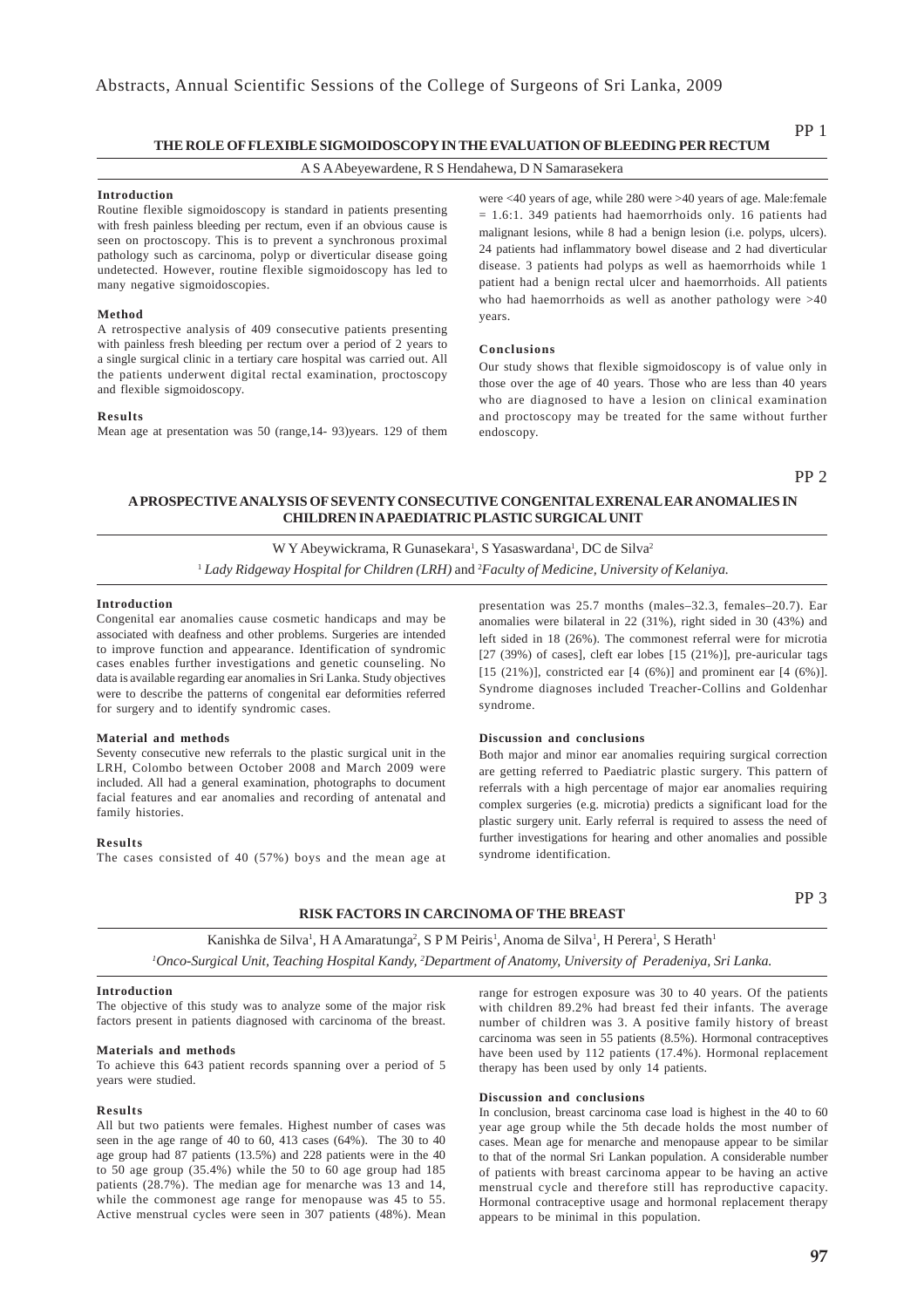### **MULTIPLE INSULINOMAS, A RARE CLINICAL PROBLEM – A POSSIBLE CASE OF OCCULT MEN I**

R Fernando, D M S M Bandara, S Sancheav, M D S Renuka

*North Colombo Teaching Hospital, Sri Lanka.*

### **Introduction**

Insulinomas are the most commonly found functioning endocrine tumor of pancreas. The incidence of insulinomas is rare. They are benign in most cases (85-99%), are single (93-98%). There is slight female preponderance with mean age of occurrence at 45 years. MEN I should be suspected when the lesion is multiple. Approximately 4% to 10% of patients with hyperinsulinism will have MEN I. Pre-operative and intra-operative localization of insulinomas are necessary for successful surgical removal.

#### **Case report**

A 22-year old university student with recurrent hypoglycaemia was found to have an insulinoma after investigations. Pre-operative axial computed tomography localized single tumor (1.5×1.5×0.8cm) in the body of pancreas. She was referred for surgery to the University Surgical Unit, Ragama. In view of small size of the tumor intra-operative ultrasound was arranged. On surgical exploration intra-operative ultrasound localized the tumor which was enucleated. Repeat intra operative ultra-sonography revealed no residual disease. However, palpation of the rest of the pancreas localized a second lesion (1.5×1.3×0.8cm) in the body of pancreas with 2 cm of enucleated lesion. Since tumor was also small and well circumscribed, it was enucleated. Patient made a complete recovery. Screening for MEN I was done. Biochemical investigations revealed marginally elevated prolactin and elevated parathyroid hormone. However, imaging with computed tomography of brain and parathyroid scintigraphy were normal. As patient was asymptomatic and she did not wish to proceed with further investigations or invasive procedures, she is being followed up in the clinic every 6 months.

#### **Conclusion**

This case highlights a rare clinical problem of multiple insulinomas and also importance of intra operative palpation. This patient has several features suggestive of MEN I which remains occult at present.

PP5

### **ASSESSMENT OF PROBLEMS IN PREVENTING DIABETIC FOOT ULCERATION: ARE WE SATISFIED WITH PATIENTS' HEALTH EDUCATION?**

D M S M Bandara, S P Welgama, S Godavithanage, M B M M Hemanthi, S Wijesooriya

*General Surgical Unit, Teaching Hospital. Kandy, Sri Lanka.*

### **Introduction**

Foot ulceration, sepsis and amputation are potentially preventable by the simplest techniques of education and care. The objective was to assess the problems in prevention of diabetic foot ulceration by assessing etiological factors, patients' knowledge on diabetes and foot care and their practice of foot care.

#### **Method**

128 consecutive patients admitted to General Surgical Unit, General Hospital Kandy due to diabetic foot problems during 6 months from November of 2005 to April 2006 were included in the study. All patients were interviewed and clinical examination done to get relevant data.

#### **Results**

The study consisted of 128 patients (M:F=1.2:1) with mean age of 57.7. Education level of patients varies from grades1-5 (30.7%), grades 5-12 (58.7%). Fifty patients (43.8%) had duration of diabetes

0-5 years. Others had duration more than 5 years. Only 70 (55%) patients were attending monthly clinic regularly. 36 patients (28%) had neuropathy. 9 patients (7%) had peripheral vascular disease. 41 patients (40%) knew that diabetes has multiple organ involvement. 57 patients (44%) knew that wounds heal poorly and can become serious in diabetics. Only 50 patients (39%) knew that proper foot care is very important. 49 patients (38%) knew that good glycemic control can prevent diabetic complications. 54 patients (42%) were wearing foot wares. 45 patients (35%) have had cut nails. Only twenty four patients (18.7%) did daily inspection of feet. In 37 patients (29%) ulceration was due to minor preventable trauma.

#### **Conclusion**

The knowledge of diabetes and foot care is unsatisfactory in significant number of patients. Only a minority of patients undertake daily foot care. Improvements in awareness of diabetes and value of foot care is required.

PP6

### **RETROSPECTIVE ANALYSIS OF THE HISTOPATHOLOGICAL SPECTRUM OF TRANS URETHRAL RESECTION OF PROSTATE**

H G W A P L Bandara, A U B Pethiyagoda, N V I Ratnatunga, R N Waduge, R T A W Gunewardena

*Department of Surgery, Faculty of Medicine, University of Peradeniya; Department of Pathology, Faculty of Medicine, University of Peradeniya.*

### **Introduction**

Histological changes evident on Trans Urethra! Resection of Prostate (TURP) might give us understanding of the progressive underlying pathological changes of the prostate in symptomatic patients.

### **Material and methods**

A retrospective observational study was conducted to assess the varied, histopathological outcome of TURP specimens. The study included all TURP's performed at Teaching Hospital Peradeniya between 2005 and 2009. Histopathological evaluation was done to find out the occurrence of Benign Prostatic Hyperplasia (BPH), prostate carcinoma, Intra Prostatic Inflammation (Acute, Acute on chronic and Chronic), foci of squamous metaplasia, prostatic intra epithelial neoplasm (PIN) and prostatic urethritis.

### **Results**

Sample included 418 cases with a mean age of 67.5 (SD=10.5) years. From the sample 338 (80.86%) specimens had evidence of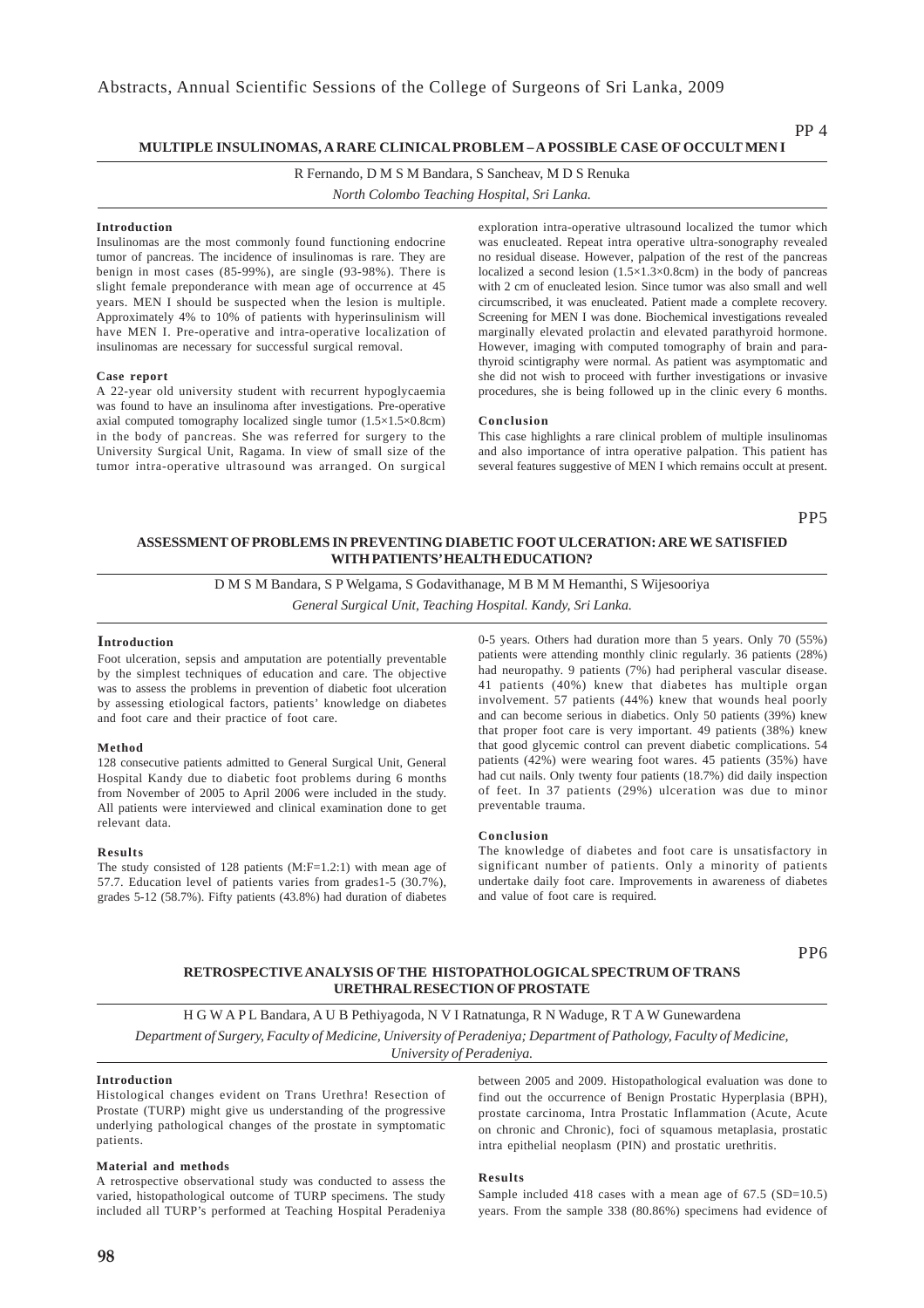BPH, 64 (15.31%) had prostate adenocarcinoma and 12 (2.9%) had both BPH and prostate carcinoma together. In the cancer group 12.5% had unfavorable Gleason's score (8-10). Acute prostatitis and acute on chronic prostatitis were evident in 13 (3.1%) and 58 (13.87%) respectively. Chronic prostatitis was evident in 178 (42.6%) of specimens. Foci of squamous metaplasia were evident in 46 (11%) specimens. There was a significant positive correlation of the occurrence of chronic prostatitis  $(p < 0.00)$  and squamous metaplasia ( $p=0.02$ ) with BPH. PIN and prostatic

urethritis were found to be evident in 6 (1.4%) and 62 (14.6%) of specimens respectively.

### **Discussion and conclusion**

Benign prostatic hyperplasia was the most frequent histopathological outcome. The occurrences of chronic prostatitis and squamous metaplasia have a greater tendency to be associated with BPH. Thus chronic inflammation and metaplasia could be important in the pathogenesis and progression of BPH.

### PP 7

### **DOES THE MEASURMENT OF TESTICULAR SIZE VALUABLE IN THE EVALUATION OF MALE SUBFERTILITY?**

S Rosairo<sup>1</sup>, A U B Pethiyagoda<sup>1</sup>, H G W A P L Bandara<sup>1</sup>, Y M S P Y Bandara<sup>1</sup>, S B M A Bandaranayake<sup>2</sup> <sup>1</sup>Department of Surgery, Faculty of Medicine, University of Peradeniya, <sup>2</sup>Teaching Hospital Peradeniya.

### **Introduction**

Measurement of testicular size is important in the evaluation of subfertile men, since the spermatogenetic region of the testis occupies major portion of the testicular volume.

#### **Material and method**

Scrotal sonography was performed in 70 subfertile males attended to the Genito Urinary clinic Teaching Hospital Peradeniya from January 2006 to May 2009. Ultrasonic testicular volume was calculated using three measurements (length, width and depth) and the formula of an ellipsoid. The study group categorized into azoospermic and oligospermic subjects. Their testicular volume was compared with the testicular volume of age compatible equal number of fertile males. Trans Rectal Ultrasound Scan was performed in the subjects with azoospermia to exclude any obstruction to the seminal fluid pathway.

#### **Results**

In the azoospermic group the mean right testicular volume was 6.8 cm<sup>3</sup> and left testicular volume was 6.3 cm<sup>3</sup>. Oligospermic group had the mean of  $7.0 \text{ cm}^3$  for the right testis and  $7.3 \text{ cm}^3$  for the left testis. In the control group the mean volume was 11.3 cm<sup>3</sup> and 10.9 cm3 for the right and left testis respectively. Both group of subfertile males had a statistically significant smaller testis compared to fertile group (p <0.001). There was no correlation of the ultrasonic testicular volume with seminal fluid volume, total sperm count or percentage of motile sperms in the ejaculate.

#### **Discussion and conclusion**

Ultrasonic testicular volume of subfertile men has a smaller value compared to fertile men. The study shows that a simple measurement of testicular volume is a valuable parameter in the evaluation of male subfertility.

### **LAPAROSCOPIC APPROACH FOR RECURRENT INGUINAL HERNIA REPAIR**

PP 8

### B G N Rathnasena, L A K De Silva, S A P Ranjith *National Hospital of Sri Lanka.*

### **Introduction**

Laparoscopic repair for inguinal hernia is being increa-singly practiced worldwide because of its benefits. Our objective was to assess the success of laparoscopic approach for recurrent inguinal hernias.

#### **Methodology**

Patients who had undergone laparoscopic approach for recurrent inguinal hernia during the past one and half years were assessed and followed-up.

#### **Results**

Out of the 18 patients, 14 (78%) had conventional surgery once and 4 (22%) had twice previously. 13 (72%) of them had direct and 5 (28%) had indirect. 12 (67%) underwent TAPP and (33%) underwent TEP repair. An average time of 90 min was taken. All the patients were mobilized approximately 6 hours postoperatively.

Simple analgesics like Paracetamol and NSAIDs were adequate for 15 (83%). 10 (56%) were discharged on day 1and 2 while 8 (44%) on day 3 and 4 due to their medical problems. Only 17 out of 18 turned up for the follow-up.12 (70%) didn't have any complication while 4 (24%) had haematoma formation during the first three weeks which resolved in three months time. Only 1 (6%) had unilateral re-recurrence following laparoscopic bilateral recurrent inguinal hernia repair. All followed up patients started their normal day to day activities in an average of 3 to 4 days time and returned to normal work within 2 weeks.

### **Conclusion**

Laparoscopic inguinal hernia repair seems to be a safe procedure with early mobilization, minimum pain, shorter hospital stay and early return to work.

### PP 9

### **CLINICAL ASSESMENT VS IMAGING IN DIAGNOSIS AND MANAGEMENT OF ABDOMINAL TRAUMA**

### O N L P Dharmaratne, H B Wijesinghe, R Muthuthar, P A N Lochani, K Alagaratnam, C K Pathirana

### **Introduction**

Decision making in abdominal trauma on conservative or surgical management is crucial. This study assessed the pattern of usage of ultrasound scan (USS) and CT scan in patients with abdominal trauma and how it assisted in diagnosis and management.

### **Methodology**

A retrospective review was conducted of 146 patients with evidence

of abdominal trauma, treated at Accident Service of National Hospital of Sri Lanka over 2 months.

#### **Results**

146 cases of abdominal trauma were identified after screening 4000 bed head tickets. USS were performed in 136. 127 were ordered on admission and the rest after observation. Positive findings were revealed in (10.24%) of the former and (55.56%) of the latter.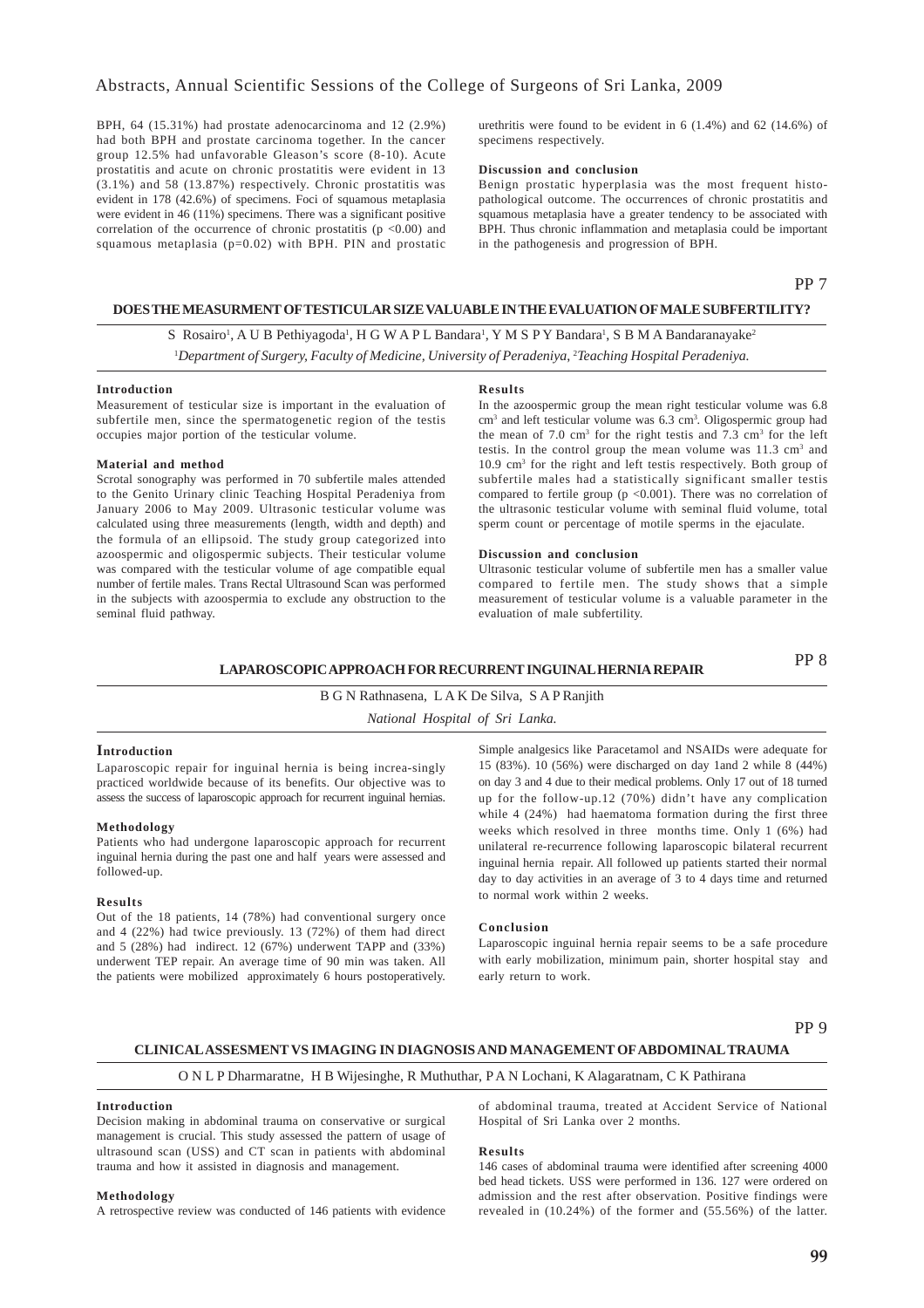### Abstracts, Annual Scientific Sessions of the College of Surgeons of Sri Lanka, 2009

USS were ordered due to abdominal pain (8.8%), abdominal tenderness (28.4%), haematuria (2.7%), injury to groin/ genitalia (1.4%), injury to chest/ pelvis/ spine (24.3%), multiple trauma (6.1%), and pregnancy (3.4%). 24.3% were ordered without symptoms of abdominal trauma. 51.4% cases had normal abdominal examination findings. CT abdomen was performed in 4.4%. 2.9% had positive USS and CT findings while 1.4% had negative USS and CT findings. 87.5% cases were managed conservatively and 12.5% underwent exploratory laparotomy. The decision to perform laparotomy in 5.14% was based on clinical

evaluation. In 2.2% of them USS was not done, while the other 2.94% had normal USS findings.

### **Conclusion**

Majority of USS performed in abdominal trauma were normal. USS requested following observation were more likely to show positive findings. We recommend that radiological investigations ordered following abdominal trauma should be done after observation and monitoring.

PP 10

### **INGUINAL NODAL FIBROSIS; IS IT DUE TO BARE FOOT WALKING?**

### D M S N B Dissanayake, C J G Galappaththy, N Ratnatunga, C Ratnatunga

*Departments of Anatomy, Pathology and Surgery, University of Peradeniya.*

### **Introduction**

Hyperkeratosis and fissuring of soles consequent to bare foot walking would provide portals of entry to lymphatics of the lower limb leading to inguinal lymphadenopathy. The objective of this study was to ascertain inguinal nodal damage in Sri Lankan adults and its possible causes.

#### **Patients and methods**

The sentinel node of the lower limb and the plantar skin samples were harvested from the same limb of 18 cadavers (age range 56-95, sex ratio M:F=11:9). Inguinal nodal histology was performed in all the lymph nodes.

The control samples (n=13) of lymph nodes and tissues from lung, brain, muscle, and liver were studied to establish the validity of the inguinal nodal histology. A two sample t test was performed for sole thicknesses falling under grade 1 and 2 nodal fibrosis.

#### **Results**

All 18 sentinel nodes showed grade 3 architectural damage, fibrosis of grade 1or 2 without evidence of infection. Seventeen out of 18 nodes showed polarizing inorganic particles inside the histiocytes of the nodes while control tissues did not reveal such matter.

There was no significant difference between the sole thicknesses (macroscopic and microscopic) in grade 1 and 2 nodal fibrosis (microscopic p=0.147 and macroscopic p=0.631).

#### **Discussion and conclusion**

The nodal fibrosis without evidence of infection in all nodes is significant. Polarizing particles found in the inguinal nodes could be the causative agent. Further evaluation of the nature of the polarizing particles is planned.

PP 11

### **LATERAL INTERNAL ANAL SPHINCTEROTOMY FOR CHRONIC ANAL FISSURES: A SINGLE UNIT EXPERIENCE**

### C J G Galappaththy, T G A Priyantha

### *Gastroenterology Unit, Teaching Hospital, Kandy, Sri Lanka.*

### **Introduction**

Lateral Internal Anal Sphincterotomy (LIAS) has replaced the manual anal dilatation as the traditional surgical treatment method for anal fissures. There are numerous data on LIAS for chronic anal fissure in western countries. But in Sri Lanka these data are scarce.

#### **Method**

We did a retrospective mail based study. The study group comprised of patients from our unit who under went LIAS for anal fissure when conservative management failed. There were 50 patients undergoing LIAS from January 2004 to January 2008. We manage to contact 35 of them. A self administered pre tested questionnaire consisting three questions on relief of symptoms after surgery, patient's satisfaction (on four point scale) and recurrence of symptoms was mailed to them.

#### **Results**

Out of the eligible subjects 72% (25/35) were females while 28 %

(10/35) were males. We received 24 responses (67%). After the LIAS overall response was 96% (23/24). The response for males and females were 100% (6/6) and 94% (17/18) respectively. The recurrence rate was 12.5 per 100 persons per year. Eighty percent were (19/24) satisfied [83% (5/6) males and 78% (14/18) females] with the procedure.

### **Discussion**

Although equal sex ratio has been observed among the patients undergoing LIAS in other studies, a significant female dominance was seen in our study group. The recurrence rate was comparable to the other published data.

### **Conclusion**

LIAS has a very good overall response and patient's satisfaction for anal fissures when conservative management fails. There is a female preponderance in our patients.

PP 12

### **PROGRESSION TO CRITICAL LIMB ISCHAEMIA (CLI): THE ROLE OF KNOWN RISK FACTORS IN A POPULATION WITH PERIPHERAL ARTERIAL OCCLUSIVE DISEASE (PAOD)**

C W Weerasinghe, T D Gooneratne, M R N Cassim, D D P Withanage, S Sriskantha, D M U P Dissanayake, S M Wijeyaratne

1 *University Surgical Unit, Faculty of Medicine, Colombo, Sri Lanka.*

### **Introduction**

Smoking, age, male sex, diabetes, hypertension and hypercholesterolemia are known risk factors for PAOD. However, the relative contribution from each/combination of these in the progression to CLI needing revas-cularization or amputation is not clear.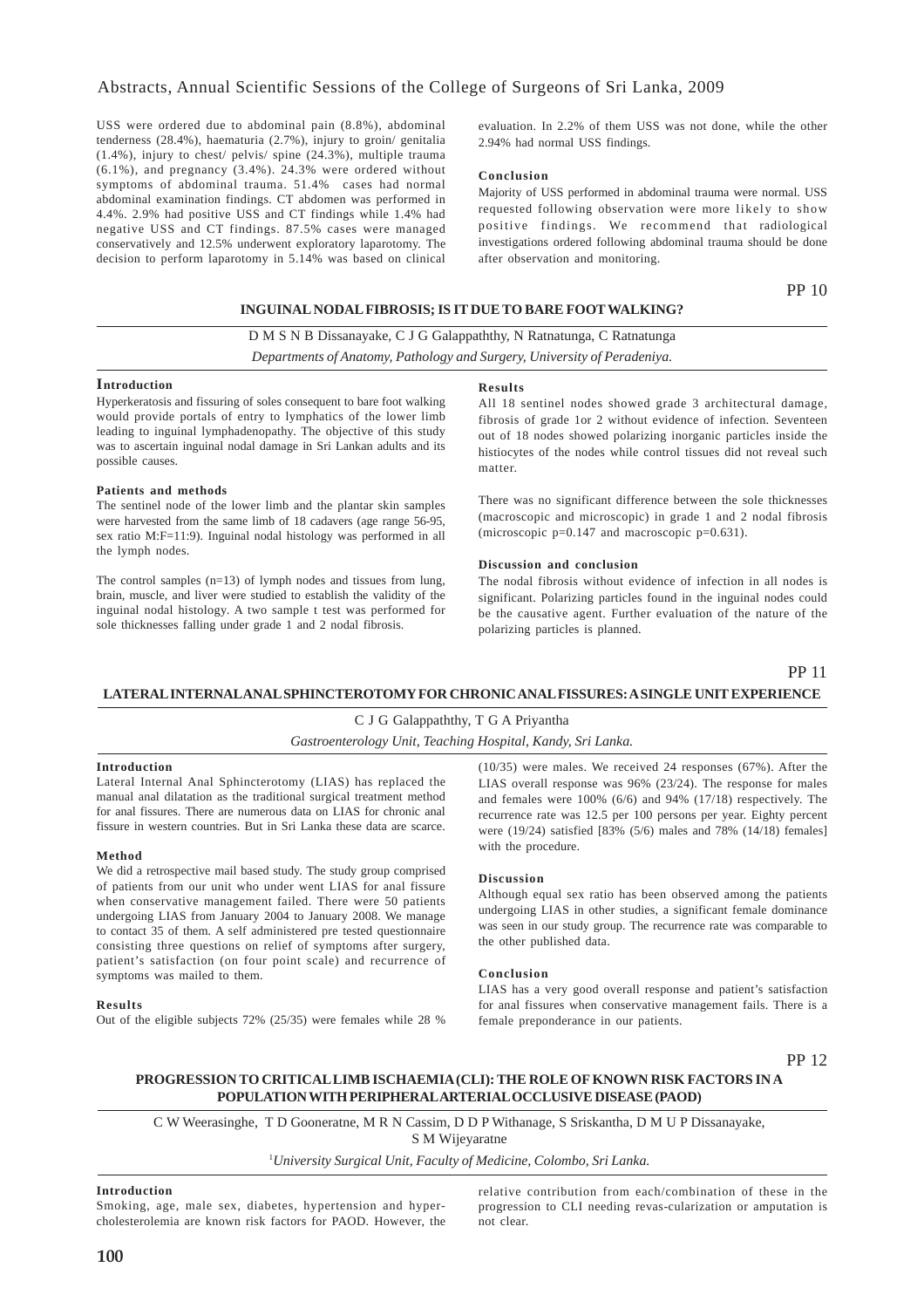### Abstracts, Annual Scientific Sessions of the College of Surgeons of Sri Lanka, 2009

### **Method**

Data from a computerized database with 357 consecutive patients with PAOD presenting to the University Surgical Unit in Colombo from 2006 - 2009 were analyzed. 230 with CLI requiring surgical intervention (SG) were compared with others (NSG). Age, gender, impact of smoking, hypertension, diabetes mellitus and hyper-cholesterolemia were studied in isolation and in combinations.

### **Results**

Age [median: SG (61yrs) v NSG (60yrs)], male sex [SG (76%) v NSG (81%)], presence of diabetes mellitus (OR-0.93), hypertension (OR-1.3) and hypercholes-terolemia (OR-1.32) (all p> 0.05) were similar in the two groups 145 (40.6%) were current smokers. A smoking-onset age ≤16yrs was noted in 10.6% and consumption of  $\geq 20$  pack years noted among 60.8%.

Current smokers were at significant risk of a CLI needing intervention. (OR-2.056; CI (1.195-3.539); p=0.0088). In the multiple logistic regression model adjusted for confounding variables, smoking-onset age ≤16 years was an independent association. (OR-2.52; (CI 1.035-4.942); p<0.05). Moreover, those who are both diabetic and smoking are at a significant risk of CLI (OR-4.94; CI 2.34-7.321;  $p < 0.05$ ).

### **Conclusions**

Among individual risk factors current smokers had a significant effect on the severity of the disease requiring intervention. Early commencement of smoking is an independent predictor of CLI among PAOD patients. Smoking and DM in combination has a 5 fold risk.

### PP 13

### **TOTAL HIP REPLACEMENT (THR) – OUR EXPERIENCE AT THE TEACHING HOSPITAL, PERADENIYA**

H M C Herath, C L B Boopitiya, H J Suraweera, U R B Bandara, A S N Jayarathne *Orthopaedic Unit, Teaching Hospital, Peradeniya, Sri Lanka.*

#### **Introduction**

Total hip arthroplasty is performed to restore function of painful, structurally defective hip joints. It improves quality of life by relieving joint pain, providing motion with stabitility and correcting disabling limb deformity. The cementless implants, specially, are known to give excellent results. The objectives of this study are to analyze demographic data, clinical presentation and outcome of THR performed during the last three years.

#### **Method**

A retrospective analysis of THRs performed since 2006 was done.

#### **Results**

Fifty nine (59) THRs were performed during this period. Only 39 patients attended the follow-up clinic on our request. There were 22 (56%) females and 17 (44%) males. The average age was 48.6 years. Seventy one percent of patients had been managed medically more than 2.3 years before the option of joint replacement was offered. The clinical presentations were pain in the hip 33 (84%) and hip pain with antalgic gait 22 (56%). Primary osteoarthritis (OA) of the hip was seen in 20 (51%) and 19 (49%) had secondary OA due toavascular necrosis (AVN) of the head of femur 14 (35%), fracture dislocation 2 (0.055), perthes disease 1 (0.0255) and rheumatoid arthritis 2 (0.055). Thirty one subjects (79%) were independent, four were in the period . of rehabilitation, three had hip pain and an antalgic gait and one patient had afood drop.

#### **Conclusions**

THR is necessary at an early stage of the disease when medical treatment fails. Early surgery gives better results. A cause should be found for the AVN. The procedure has good patient satisfaction and free of life long multiple drug therapy.

### **SPINOPELVIC RECONSTRUCTION FOLLOWING TOTAL SACRECTOMY**

# B M S Udagedara, J A L A Jayasinghe, R G Pallawala, K de Silva, W A H A Perera

# **Abstract**

Surgical excision remains the principle mode of treatment for sacral tumors. Partial excision of sacrum (excision below S2) does not have any major problem of post-operative mobilization of the patient. Total excision however, poses a major issues regarding mobilization of the patient particularly walking with or without weight bearing on lower limbs. Therefore spino-pelvic reconstruction following total sacrectomy remains a major surgical challenge as many spinal surgeons are not very conversant with the techniques involved. We report such a case of spino-pelvic reconstruction following total sacrectomy on a 29-year old lady who had sacral chordoma involving S1-S4.

#### **Case history**

A 29-year old lady was referred by oncological surgeon to the

orthopaedic clinic with lower back ache and right sided sciatica. 3D reconstruction CT films showed a large neoplasm involving S1-S4 sacral segments. Total sacrectomy was done from posterior approach by the oncological surgeon. Sacral nerve roots 1 and 2 on the left side and S1 root on the right side were preserved. Subsequently spinopelvic reconstruction was done by the orthopaedic team following a technique similar to that used by Galveston combined with posterior lumbar segmental fixation using implants of USS (Universal Spine System). Histology confirmed the diagnosis of chordoma. The patient was mobilized partial to full weight bearing over few months during the post-operative period and now she is able to walk without any walking aid. Case discussion includes surgical technique and management of post-operative complications.

PP 15

PP 14

**HEPATECTOMY FOR BENIGN LESIONS – A DESCRIPTIVE STUDY**

J A S B Jayasundara, A A Pathirana, T Wijeratne, K K Wijenayake

*University Surgical Unit, Colombo South Teaching Hospital, Sri Lanka.*

### **Introduction**

Hepatectomy is a complex major surgery carrying a significant morbidity and mortality. It is indicated for benign lesions when symptomatic and/or pre-malignant.

### **Objective**

To analyze the indications, outcome and histology of hepatectomy performed for benign lesions in a tertiary referral centre.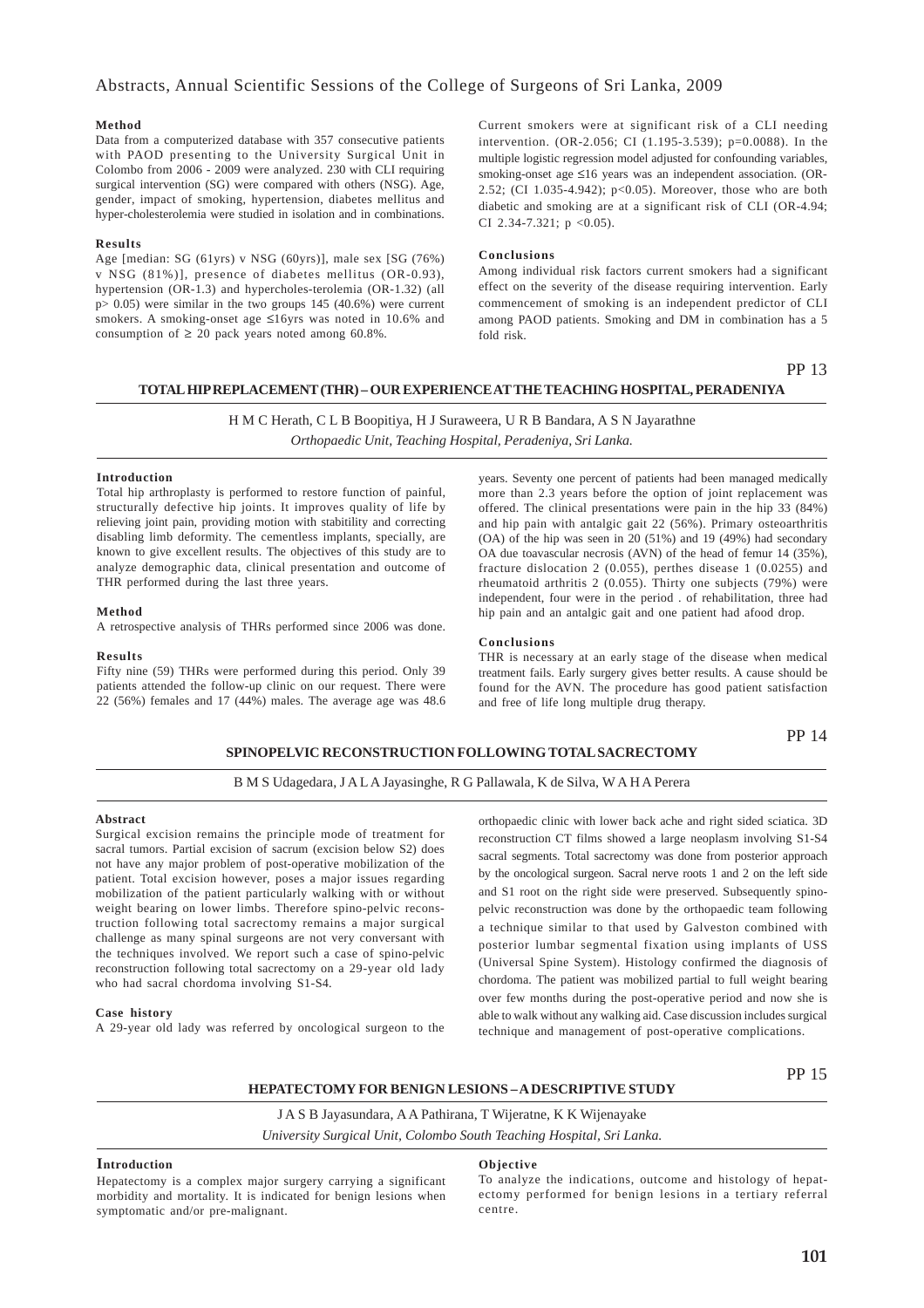### **Material and methods**

Fifty patients underwent hepatectomies from January 2002 to May 2009. Seventeen of them had a benign histology, who were analyzed with regards to indication (symptomatic, suspected malignancy), type of resection, outcome and histology.

### **Results**

Six patients had a clinical indication due to symptoms (Pain - 2, bleeding - 2, recurrent jaundice - 1, conjoint twins - 1). The other 11 had lesions suspicious of malignancy on computerized tomography (CT). Nine of the above were suspected of having primary hepatocellular carcinomas with non-cirrhotic livers and normal alpha feto proteins. The other two had lesions suspected of colorectal metastases. Three patients underwent major hepatectomies (resection of 3 or more segments). There were neither 30 day

mortalities nor significant morbidities, except for the conjoint twins who died the next day. The histologies were – simple cysts (2), biliary cystadenoma, hepatic adenomas (2) and haemangiomas (9). Out of 11 patients suspected of having malignancy, 9 had haemangiomas.

### **Discussion and conclusions**

Outcome of hepatic resections for benign lesions was satisfactory. A high rate of misdiagnosis of haemangiomas (where surgery is not indicated) as malignancies are noteworthy. The possible reasons for these were poor interpretation and quality of CT imaging and equivocal cytology reports. This could have been avoided with the availability of triple-phase CT, MRI and performance of corebiopsies in suspicious lesions.

### PP 16

PP 17

### **RARE INFECTION OF THE HAND; A CASE OF TUBERCULOUS TENOSYNOVITIS**

# M K P Karunadasa, G N S Ekanayake, S Wijemanne, D A Dissanayaka.

*Plastic and Reconstructive Surgical Unit, National Hospital of Sri Lanka.*

### **Introduction**

Tuberculous tenosynovitis of the hand is a very rare infection in current medical practice constituting 1% of skeletal tuberculosis.

### **Material and method**

A 29-year old farmer came with inability to flex the middle finger of the left hand for six months with a scar on the palm and a central opening of a potential sinus over the third metacarpal head. The history begins ten months back; he developed a painful lump in the palm, followed by intermittent swelling and discharge and has undergone surgical drainage prior to referral to our clinic. Sinogram revealed irregular walled sinus tract extending proximally to forearm and the ultrasonography was inconclusive. His erythrocyte sedimentation rate, blood counts, chest radiograph were normal and sputum were negative for acid fast bacilli. A sinus tract of 17 cm was excised containing, pale yellow creamy material. Both

flexor tendons were absent from zone 11 to distal forearm and the tract was in continuity with the identifiable ends of the tendons.

### **Results**

Histology confirmed the diagnosis of caseous tuberculous tenosynovitis. Antituberculous chemotherapy was followed and the reconstruction of flexor tendons were performed in stages; insertion of a silicone tendon spacer followed by contra lateral Palmaris longus tendon graft.

#### **Conclusion**

Surgical debridement, followed by antituberculous therapy is effective in chronic caseous tuberculous tenosynovitis of flexor tendons. Staged tendon reconstruction provides a functional hand in these cases. Awareness of a rare manifestation of a common disease can offer the patient with correct management in a specialist center.

### **VASCULARISED BONE TRANSFER FOR METACARPAL BONE RECONSTRUCTION FOLLOWING TUMOUR RESECTION**

M K P Karunadasa, T S Beneragama, D Perera *Plastic and Reconstructive Surgical Unit, National Hospital of Sri Lanka.*

### **Introduction**

Tumours or tumour-like conditions in metacarpal bones are rare. Adequate tumour resection and boney reconstruction is essential to preserve the function of the hand.

### **Material and methods**

A vascularised unicortical bone was harvested from the ipsilateral radius perfused on the reversed flow of the radial artery to reconstruct metacarpal bone loss in two patients. The first patient was a fifty year old male with an osteoclastoma of thumb metacarpal of the dominant hand. Following resection of the tumour, it was reconstructed with a 4.2 cm length bone segment. The second patient was a 23-year old female, with a recurrent, symptomatic aneurismal bone cyst involving the entire fifth metacarpal of the non-dominant hand. A 4 cm length vascularised bone graft was used for reconstruction. In both cases, less than 40% of the cross sectional area of the radius was harvested for the required length without compromising the strength of the radius. In both occasions the bone graft was fixed distally and proximally using 'K' wires for a period of eight weeks.

### **Results**

Viability of the bone grafts were confirmed by radiology based on the plain radiographic appearance. Recovery was uneventful and donor morbidity was negligible. Both patients have been followed up for eight months and have regained near normal hand function and free of tumour recurrence.

### **Discussion and conclusion**

Reverse radial artery osseous flap is a versatile flap in reconstruction of the entire metacarpal in order to preserve the hand function.

### **A RARE FORM OF CHEMICAL BURN, TWO CASES OF WHITE PHOSPHORUS BURN**

PP 18

M K P Karunadasa, W Y Abeywickrama, C Perera *Burns and Reconstructive Surgical Unit, National Hospital, Sri Lanka.*

### **Introduction**

Chemical burns account for 5% of the total number of burn patients managed at the Burns and Reconstructive Surgical Unit of National Hospital, Sri Lanka in 2008. White phosphorus burns are a rare form of chemical burns, which cause deep burns and potentially lethal. White phosphorus is a combustible chemical used in war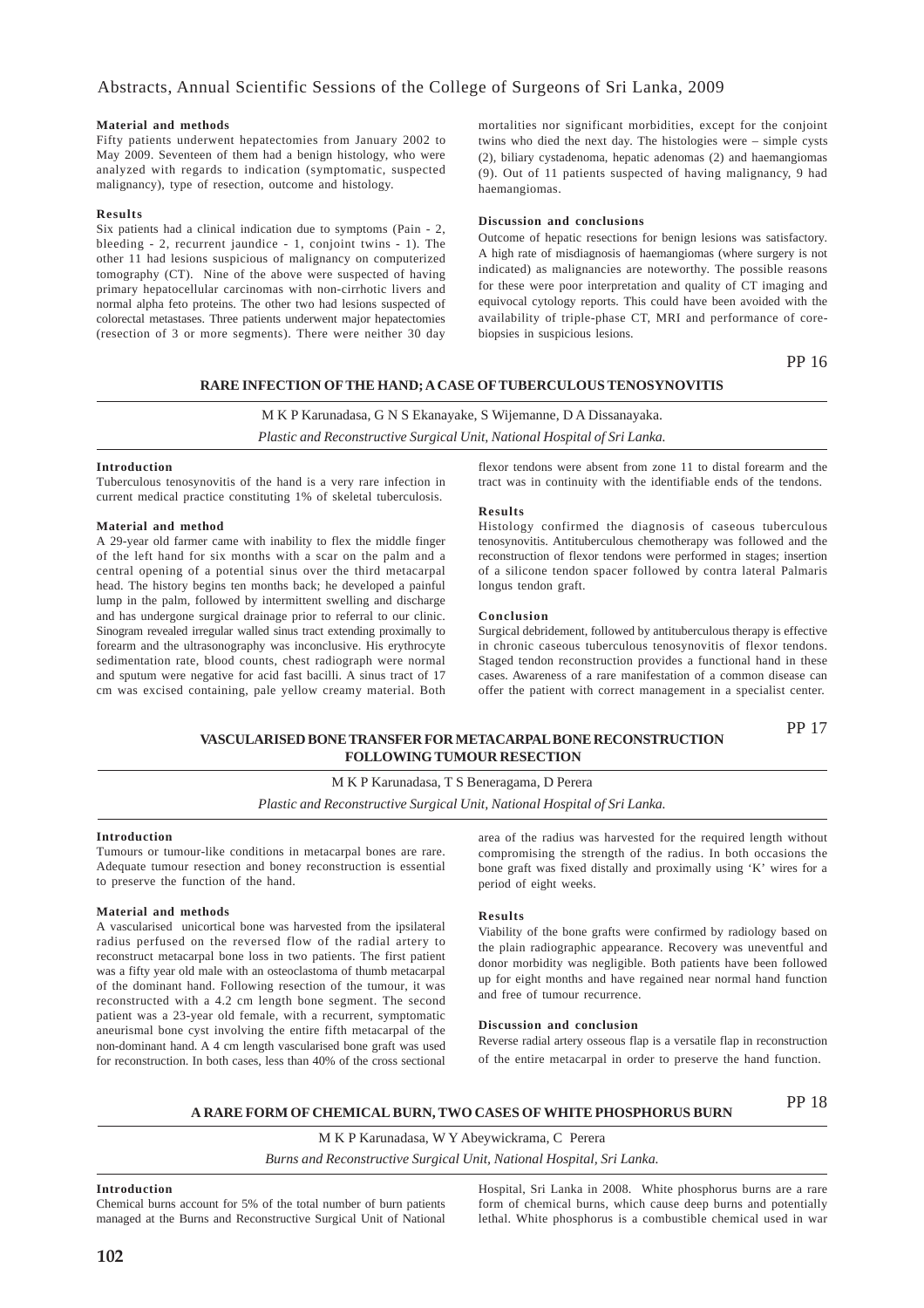fare, fireworks and agriculture. It ignites itself on exposure to air emitting significant amount of heat. It is highly lipolytic and penetrate deep in to tissue causing systemic effects particularly hypocalcaemia. The burn on the skin is progressive as long as oxygen is available.

#### **Material and methods**

We present two cases of white phosphorus burn in soldiers. The two soldiers were burnt following a rocket propelled grenade blast injury. The total burn surface areas involved were 36% and 17%. Igniting white phosphorus particles were seen and removed from the burn wounds at the initial wound debridement done by our unit.

### **Results**

Both patients had local burn wound infection, but did not develop hypocalcaemia. The wounds were managed with excision and grafting. Both patients were successfully rehabilitated and having full functional capacity without any deformities and contractures at one year follow up. The average Vancouver score were 7 and 6 respectively.

### **Conclusion**

It is important to be aware of the proper first aid and definitive treatment; keeping the wound moist always including the transport, adequate wound debridement, and general systemic management of these patients, in a specialized unit to minimize morbidity and mortality.

### **RISK FACTORS IN BREAST CARCINOMA**

PP 19

### M M N A Marasinghe, W A T M Perera, P D M Pathiraja, M H J Ariyaratne, D M I S Alahakone

### **Introduction**

The well known risk factors for breast carcinoma, varies depending on the ethnicity, geographical factors, genetical and environmental factors. This study was designed to identify the pattern of prevalence of risk factors in Sri Lankan women, with diagnosed breast cancer.

#### **Material and methods**

This was a retrospective and descriptive study. Inclusion criteria comprises with all the patients diagnosed to have carcinoma of the breast by Triple Assessment, from 2006 to 2009, consecutively, presented to the University Surgical Unit. The data were obtained from the breast cancer data base.

### **Results**

The whole sample was females, suffering from clinically proven breast carcinoma. Out of total number of 110 patients, 18 (16.4%) were nulliparous women and 22 (20%) were taking oral contraceptive pills for more than five years. Incidences of other risk factors were relatively low.

#### **Discussion and conclusions**

Use of oral contraceptive pills for more than five years and nulliparity has been recognized as the most frequent contributing factors for breast carcinoma in this Sri Lankan study.

PP 20

### **PREDICTIVE VALUE OF C-REACTIVE PROTEIN AND ALVARADO SCORE IN DIAGNOSING ACUTE APPENDICITIS**

M M N A Marasinghe, R Siriwardana, S K Kumarage, M D S Renuka, S J D Wickramarathne N S Atulugama

### **Introduction**

Appendectomy is one of the commonest operations. No diagnostic modality gives 100% accurate diagnosis. False positive rates range between 15-25%. Combination of C-reactive protein (CRP) white cell count (WBC) and Alvarado score (AS) may increase the diagnostic accuracy.

### **Methods**

A total of 58 patients (27 males, mean age of 23 years), underwent appendicectomy from March 2009 to July 2009 were selected. Serum CRP and Alvarado score (AS) was assessed pre-operatively. During the surgery anatomical position and severity of appendicitis were assessed. Histological findings were documented.

#### **Results**

Forty four patients (75%) had histologically proven appendicitis. Of that 31% (n=18) were retrocaecal and 36% (n=21) were pelvic in position.

CRP (>6mg/dl) alone had 92.5% positive predictive value and 61% negative predictive value. But Alvarado score  $(>=7)$  had a positive predictive value 78.5%. Combination of the two parameters gives 92% of positive predictive value and a negative predictive value close to 100%.

Mean AS of retrocaecal (7.72) and pelvic (7.74) appendix was not different ( $p=0.93$ ). Mean CRP of suppurated appendix (41.78) and gangrenous appendix (64.13) has no significant difference (p=0.103).

### **Conclusion**

When taken alone CRP has the highest sensitivity but with low specificity. Combination of Alvarado score and CRP will predict a positive diagnosis of appendicitis with a 92% degree of precision.

PP 21

### **ENDOVASCULAR MANAGEMENT OF POST TRAUMATIC DISSECTION, CAUSING SIGNIFICANT STENOSIS OF THE LEFT COMMON CAROTID ARTERY – A CASE REPORT**

L P Paranahewa, A N Wijewardena *National Hospital of Sri Lanka.*

### **Objective**

To describe a case of post traumatic dissection of the left common carotid artery causing significant stenosis treated successfully by endovascular stenting.

piece of wood penetrating in to the L/side of the neck following a fall on to a bush.

He had no active bleeding and wound exploration detected the wooden foreign body between the L/ internal jugular vein and common carotid artery with 1 cm contusion and suspected advential injury in the common carotid artery.

### **Method**

43-year old male was transferred to the National Hospital with a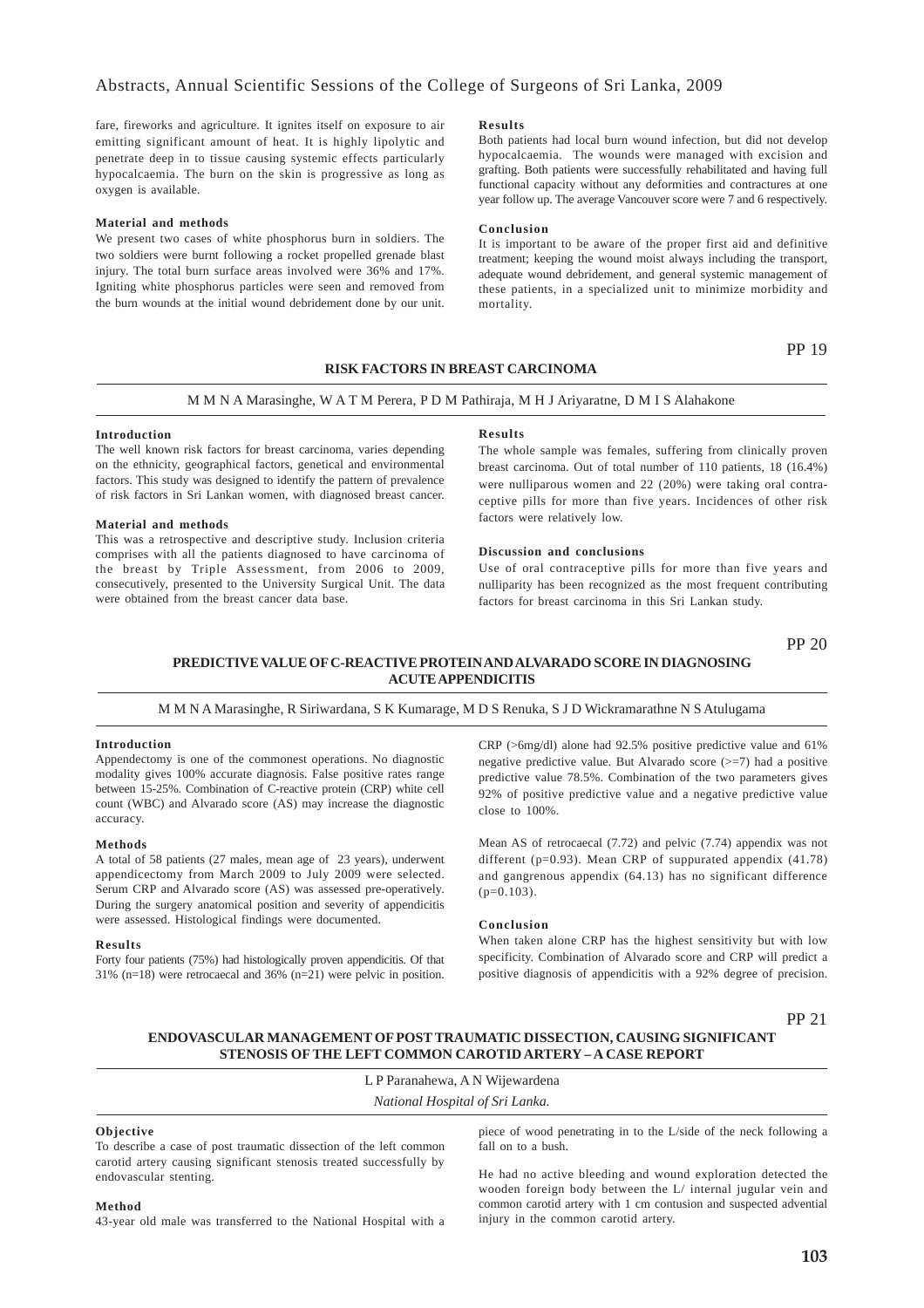CT angiogram demonstrated a filling defect in the L/ CCA. USS and Doppler demonstrated fusiform dilatation of the vessel with a dissection and rupture of the intima with free folds of the intimal flap causing 80% stenosis of the lumen.

After confirming the diagnosis by DSA, a 8 mm  $\times$  5 cm self expanding covered (haemoban) stent was placed across the dilatation and stenosis followed by balloon dilation using a 8 mm  $\times$  4 cm balloon. Satisfactory dilatation of the narrowed segment and

restoration of the normal vessel diameter was achieved with no endoleak. Post procedure follow-up Doppler showed normal flow in the L/CCA.

### **Conclusion**

Dissection of the common carotid artery causing dilatation and significant stenosis by ruptured intimal flap can be treated successfully by endovascular stenting as described by this patient.

### PP 22

### **GROSS CONFIGURATION AND HISTOLOGICAL GRADING OF COLORECTAL CANCER**

M I M De Zoysa, A Abayadeera, S N Pathirage *Department of Surgery, Faculty of Medicine, University of Colombo, Sri Lanka.*

### **Introduction**

Gross configuration of colo-rectal cancers include polypoidal growths, ulcers and circumferential tumours. This study was conducted to assess whether there is a difference in tumour grade in different gross configurations.

### **Methods**

Study was conducted retrospectively. All patients with histological diagnosis of colorectal cancer operated at professorial surgical unit of NHSL from January 2005 to December 2008 were studied. Data collected from endoscopy reports, pathology reports and BHTs of patients. Data were analyzed using descriptive statistics and SPSS 15 was used. Chi-square test was used to study the associations.

### **Results**

Of the 61 patients operated 59%(36) had polypoidal tumours,

21% (13) had ulcers and 20% (12) had circum-ferential tumours. There were 12 fully differentiated, 21 moderately and 2 poorly differentiated polyps. Of the 13 ulcers 6 were well differentiated, 6 moderately and 1 fully differentiated. Five out of 12 circumferential tumours were well differentiated and others were moderately differentiated.

There was no statistically significant association between tumour grade and gross configuration of the tumour ( $p > 0.05$ ).

### **Discussion and conclusion**

In the study population commonest gross configuration of tumour was polypoidal followed by ulcers and circumferential growths. There was no statistically significant difference in histological grade between different gross configurations of colorectal cancers.

### **QUALITY AND USABILITY OF INFORMATION AVAILABLE TO PATIENTS IN THE INTERNET ON LAPAROSCOPIC CHOLECYSTECTOMY** PP 23

### M I M De Zoysa<sup>1</sup>, S N Pathirage1, H S B Piyaratne<sup>2</sup>

1 *Department of Surgery, Faculty of Medicine, University of Colombo, Sri Lanka.* 2 *Department of Pathology, Faculty of Medicine, University of Colombo, Sri Lanka.*

### **Introduction**

Laparoscopic cholecystectomy is a commonly performed minimal invasive surgery. Patients' usage of internet to find information on surgery and related issues is increasing. Aim of this study is to review information available to public on internet about laparoscopic cholecystectomy.

### **Methods**

This study was conducted in June 2009 using Google® and Yahoo® search engines and four most popular browsers Internet Explorer, Firefox, Google Chrome and Opera. Internet was searched using the term "Laparoscopic cholecystectomy". First fifty websites in both search engines were reviewed using validated online LIDA instrument. Accessibility and usability of websites and reliability of information were given marks out of 100 according to validated criteria. Contents were assessed using structured pre-tested checklist. Data were analyzed using SPSS 15.

### **Results**

Google gave 24 (48%) and Yahoo gave 26 (52%) out of first 50 websites of search results which can be used by patients. Ninety nine percent of them worked in all four browsers. Total of 50 web sites identified, belonging to Private institutions (46%), Group of physician/society (26%), government (20%) and other (8%). Fifty four percent had accessibility score between 50-74 and 46% had more than 75.

Reliability of the content was less than 50 in 36%, 50-74 in 56% and more than 75 in 8%. Contents mentioned in the web sites include what is cholecystectomy (84%), indications (78%), anaesthesia related details (58%), prognosis (58%), advantages (76%), complications (92%) and other treatment options (70% ).

#### **Discussion and conclusion**

Only 50% of the web search results can be used by patients to get information on laparoscopic cholecystectomy. Contents of the web sites were satisfactory whereas reliability of information is average.

PP 24

**DIAGNOSING CARPAL TUNNEL SYNDROME – CLINICAL CRITERIA**

### P D M Pathiraja, M H J Ariyaratne, A A N Nishad, W A T M Perera, N A S Wickramasinghe

### **Introduction**

Carpal tunnel syndrome (CTS) is a constellation of symptoms associated with compression of the median nerve at wrist. Documentation of neurophysiologic abnormalities in the median nerve is helpful to establish the diagnosing CTS. Study was carried out from April 2008 to April 2009 from patients attending the Professorial Surgical Unit NCTH Ragama.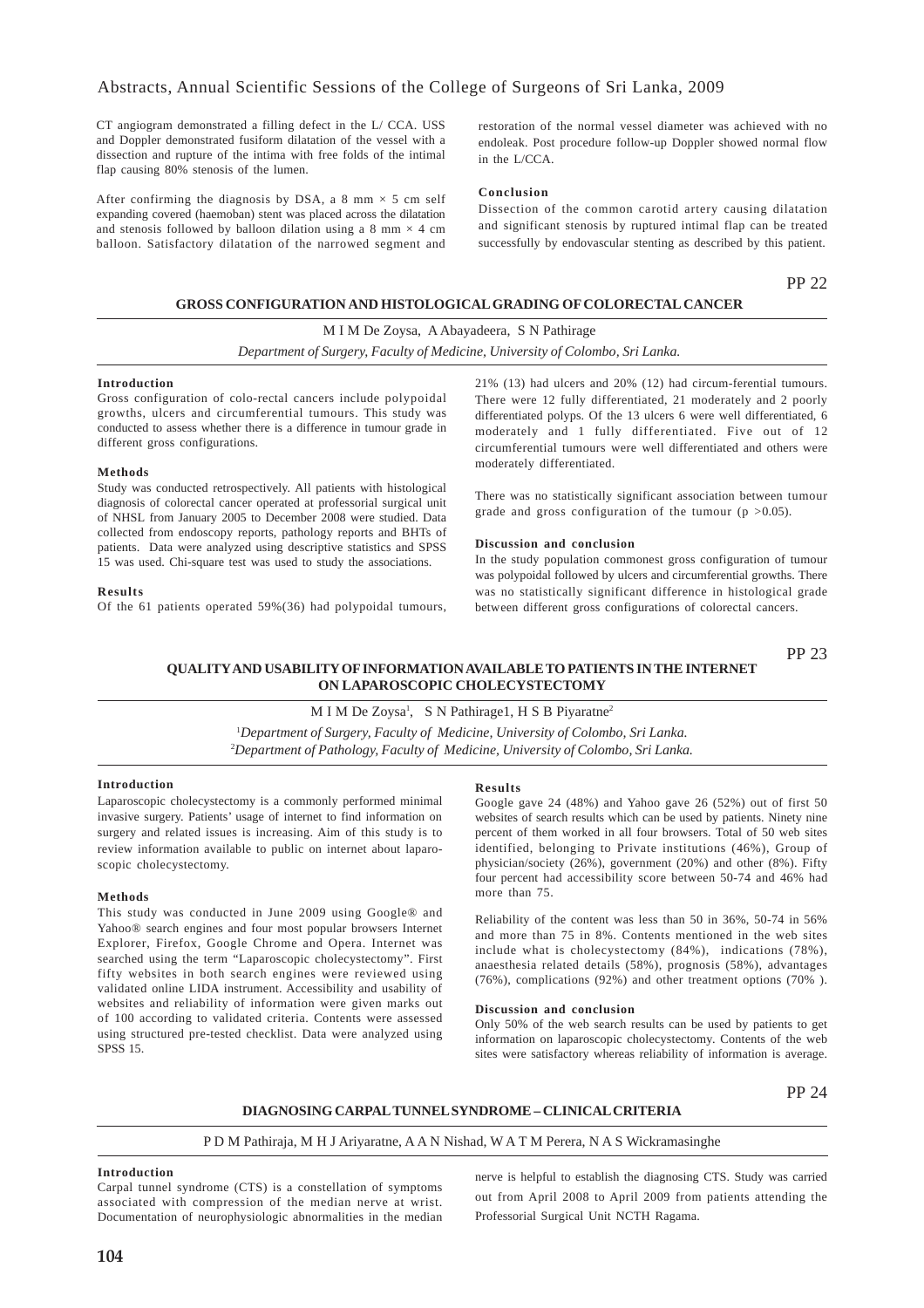### **Material and methods**

A prospective cross-sectional study was carried out on clinically diagnosed patients with CTS. Clinical assessment was done with a pre tested interviewer administrated questionnaire and clinical examination.

### **Results**

Sampling consist of 152 patients, mean age was 45 (SD - 11%) and 144 females and 8 males. There were 120 (78.9%) patients with CTS more prominent in left hand and 132 (86.8%) in right hand,101 patients had bilateral CTS (65%). According to nerve conduction studies sensitivity of the clinical diagnosis of right hand CTS is 99.9% and specificity is 66.7%.

Sensitivity of burning sensation of hand (78.1%), numbness of the fingers (96.9%), radiation to upper arm (68.8%), worsening of symptoms at night (90.6%), Phalen test (68.8%), Tinnel test (56.4%) and Dercan test (71.9%). According to our study hypothyroidism (p-0.904), arthritis (p-0.492), diabetes mellitus (p-0.487) were not significantly associated with CTS. Most of them have unknown aetiology.

### **Discussion and conclusions**

Females were affected more with CTS and right hand was mostly affected. Numbness of the fingers, burning sensation, worsening symptoms at night, Phalen and Dercan tests have given a good positive prediction.

PP 25

### **HISTOLOGICAL TYPES OF BREAST CARCINOMA REPORTED ATTHE UNIVERSITY SURGICAL UNIT, RAGAMA IN LAST THREE YEARS**

### P D M Pathiraja, M H J Ariyaratne, W A T M Perera, G N Rupasinghe, A A N Nishad

### **Introduction**

The World Health Organization classification of breast tumours organizes both benign and malignant lesions by histological pattern. Invasiveness is a key determinant in the prognosis and treatment of malignancy. Infiltrating ductal carcinoma is the most commonly diagnosed breast tumor and has no specific histological characteristics other than invasion. Therefore we wanted to describe the histological pattern of breast carcinoma in recent years.

### **Methods and materials**

A retrospective study was conducted and data was obtained by the breast cancer data base. Patients diagnosed to have carcinoma of the breast by Triple Assessment, from 2006 to 2009 were included consecutively.

#### **Results**

There were 110 patients. According to histology, Infiltrating ductal carcinoma 79.1%, Infiltrating lobular carcinoma 7.3%, Ductal carcinoma in situ 5.5%, Lobular carcinoma in situ 1.8%, other types 6.4%. Fine needle aspiration (FNAC) revealed ductal carcinoma 83.1%, Lobular carcinoma 9.1%, others 7.3%. Most of the tumour size were between 2-5 cm (54.5%), 5-10 cm were 30.1% and <2 cm were 10.1% and tumour appeared in upper lateral quadrant in 59.1%, upper medial 19.1%, lower lateral 16.4%.

### **Conclusions**

The study demonstrates that most common histological type of breast carcinoma were infiltrating type of duct carcinoma and at the presentation most of the tumors were 2-5 cm in size and located in upper lateral quadrant.

PP 26

### **A STUDY ON THE INCIDENCE OF HISTOLOGICAL SUBTYPES OF OESOPHAGEAL CARCINOMA AMONG PATIENTS ADMITTED TO THE NATIONAL HOSPITAL OF SRI LANKA**

### M I C Perera, G D S R Wijerathne, D S Liyanarachchi

*National Hospital, Colombo, Sri Lanka.*

### **Introduction**

.

Oesophageal carcinoma has the third highest incidence among all malignancies in Sri Lanka, commonest histology being squamous cell carcinoma. Middle third of the oesophagus is the commonest site. Recent data from Western countries and a few recent Sri Lankan studies have shown a rising incidence of adenocarcinoma, while some recent Sri Lankan studies have shown evidence to the contrary.

National Hospital being the biggest tertiary care centre of the country yielded a substantial sample compromising of patients from all areas of the country.

### **Material and methods**

Histopathology reports of all (316) patients who underwent upper gastrointestinal endoscopic biopsies at the National Hospital during the period between 1st January 2005 to 31st December 2008 were analysed retrospectively.

### **Results**

Study population (316) included 192 (60.8%) males and 124 (39.2%) females, mean age being 59.6 years. Out of all the lesions analysed 10.4% were in the upper, 14.4% in the middle and 52.2% in the lower one third of the oesophagus; 23% were in the GOJ. More than half (55.4%) of the patients had oesophageal carcinoma; 55.7% of all males and 54.8% of all females. A total of 175 carcinomas were detected, out of which 126 (72.0%) were squamous cell (SC) and 49 (28.0%) were adenocarcinoma (AC). In contrast to the usual findings on histopathology, most of the lower third tumours were SC (64.1%).

#### **Discussion and conclusion**

The commonest type of oesophageal carcinoma was SC involving the lower third of the oesophagus. Studies done in different centres seem to show different trends. Further island wide studies will therefore be necessary to evaluate any change in the histopathological trend in the island as well as any possible geographical variation.

#### PP 27 **MODE OF PRESENTATION AND CLINICAL TUMOR STAGING IN BREAST CARCINOMA**

### W A T M Perera, P D M Pathiraja, M H J Ariyaratne, M M N A Marasinghe, W A L Dilesha

### **Introduction**

There is no national breast cancer screening programme yet in Sri Lanka. Hence the people seek medical attention depending on

their own findings (symptoms). This study was designed to assess the various modes of presentation and the clinical tumor staging at presentation.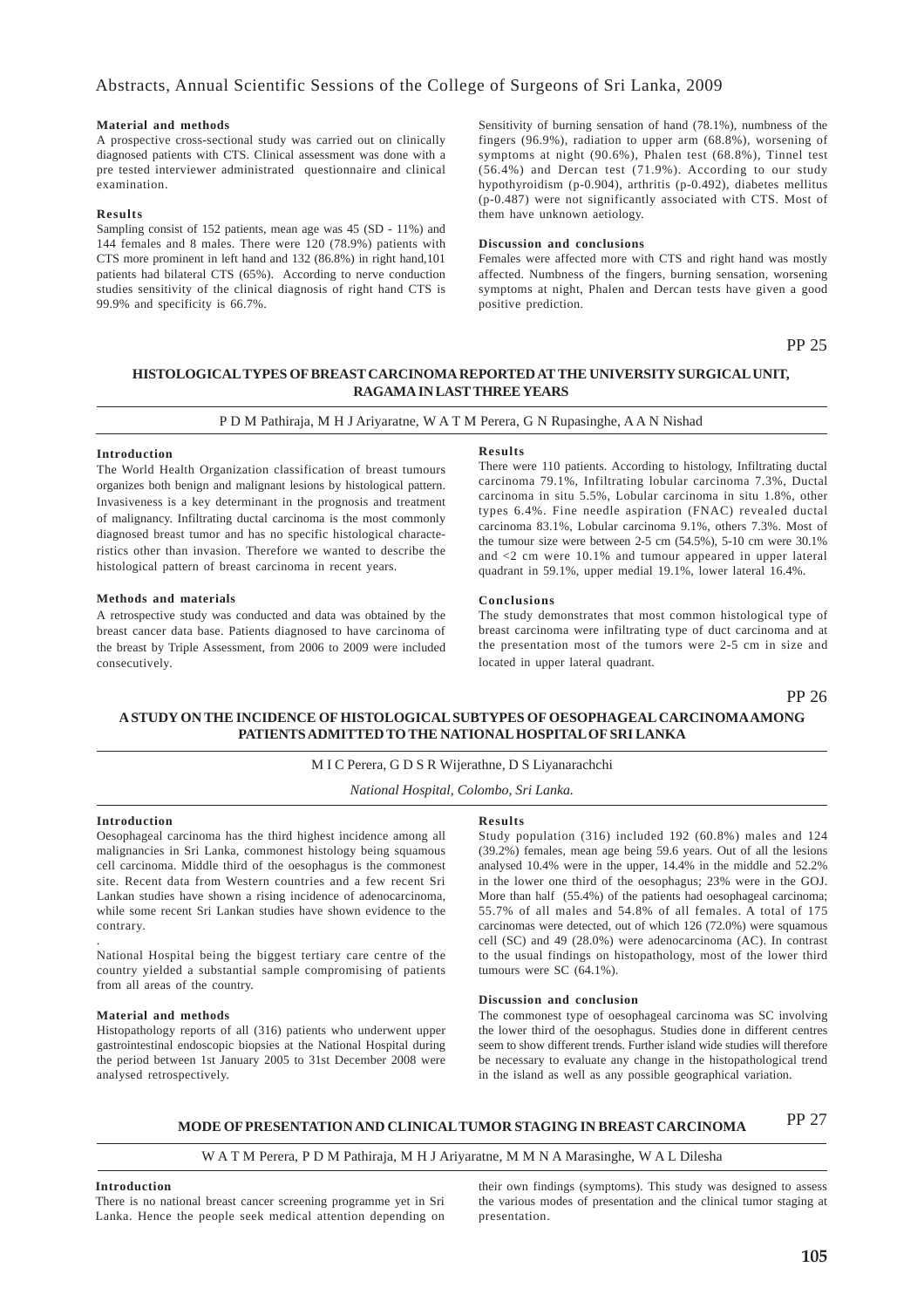### Abstracts, Annual Scientific Sessions of the College of Surgeons of Sri Lanka, 2009

### **Material and methods**

Women with breast carcinoma, confirmed by triple assessment were considered in inclusion criteria, who presented to the Professorial Surgical Unit, from 2006 to 2009.

Study was conducted retrospectively and data were collected from the breast cancer data base, University Surgical Unit.

### **Results**

110 women with diagnosed breast cancer were included. Some presented with accidental finding of a lump 40 (40.9%), breast

pain 22 (20%), and the rest with other symptoms. Out of all 82 (74.5%) had never practiced self breast examination.

Out of the women who did not practice self breast examination, 63 (77.2%) had either T3 or T4 disease.

### **Discussion and conclusions**

The women who had failed to examine their breasts, ended up with large tumors (>5cm) or advanced disease, that carries a poor prognosis. Hence self breast examination is strongly recommended, and should be promoted in a greater extent, than the present practice.

### PP 28

### **RISK FACTORS FOR ROAD TRAFFIC ACCIDENTS**

#### W A T M Perera, P D M Pathiraja, M H J Ariyaratne, M M N A Marasinghe, L T Maduranga

#### **Introduction**

A significant proportion of the casualty admissions are due to road traffic accidents, resulting mortality, morbidity and disability, allowing patients to suffer, cutting down human working hours, while it's being an immense health burden.

Our objective was to find out the contributory factors for road traffic accidents in the intention of primary prevention.

#### **Material and methods**

In this descriptive study, we have included consecutive 110 patients presented to the University Casualty Surgical Unit from January

2009 to April 2009. Data were collected via an interviewer administered questionnaire.

#### **Results**

Out of all accidents 65 (63.6%) have occurred during office hours, 19 (17.6%) were under the influence of alcohol and 96 (88.3%) have slept only for <4 hours in the previous night.

#### **Discussion and conclusions**

There is apparently significant relationship with lack of sleep and road traffic accidents, while it's being a major contributory factor. Proper mass education programme is needed for the prevention.

PP 29

### **HAND SEWN SMALL BOWEL REPAIR AND ANASTOMOSIS; ITS CONVENIENCE IN PENETRATING ABDOMINAL TRAUMA**

Keerthi Rajapaksha<sup>1</sup>, Dhammika Sirisena<sup>2</sup>, Anura Wijesinghe<sup>3</sup>, Kithsiri Senanayaka

1 *National Hospital, Colombo; Teaching Hospital, Anuradhapura; General Hospital, Trincomalee; Faculty of Medical Sciences, Rajarata University, Sri Lanka.*

### **Introduction**

Small bowel is commonly injured in penetrating abdominal trauma. Hand sewn anastomosis and repair is commonly done to treat these injuries. It is cost effective.

Several studies show less complication rates too. Despite controversies stapler devices are used to repair and anastomose bowel in trauma patients. We have limited access to these costly devices.

### **Method**

Retrospective analysis of 16 patients suffering small bowel trauma following penetrating injuries treated at Surgical Unit B, Teaching Hospital, Anuradhapura during a 6 month period from 15 April 2008 was done in view of intra-abdominal complications. Leaks, anastomotic fistulae and intra abdominal abscess were considered

as specific intra abdominal complications. Entero-colic anastoses were excluded.

#### **Results**

Causes High velocity penetrating injury – 15  $Stab = 01$ 

More than 3 injuries were found in 11 (18.75%) patients. Eight (50%) patients underwent resection and anastomosis. Rest (50%) underwent debridement and primary repair. None of the patients had intra-abdominal complications.

#### **Conclusion**

Hand sewn anastomosis can be carried out effectively with a minimal cost and minimal complications in abdominal trauma patients. But long term complications related to adhesions and strictures should be assessed.

PP 30

**AN AUDIT OF CONGENITAL DIAPHRAGMATIC HERNIA AND EVENTRATION**

U A R S Ranawake, A K Lamahewage

*Lady Ridgeway Hospital for Children, Colombo.*

### **Introduction**

Diaphragmatic hernia (CDH) and eventration has a worldwide incidence of 1 per 3-5 000 live births. Evidence shows outcome depends on multiple parameters.

### **Material and methods**

Retrospective descriptive analysis of the clinical records was made.

### **Results**

Analysis of perinatal events, anatomy of the defects, peri-operative events and outcome in patients admitted to one paediatric surgical unit over a nine month period was made.

Of the 11 CDH, 8 survived. All 4 with diaphragmatic eventrations survived. Two were born preterm. Four had low birth weight. Ten were normal vaginal deliveries. One had severe cardiac anomaly.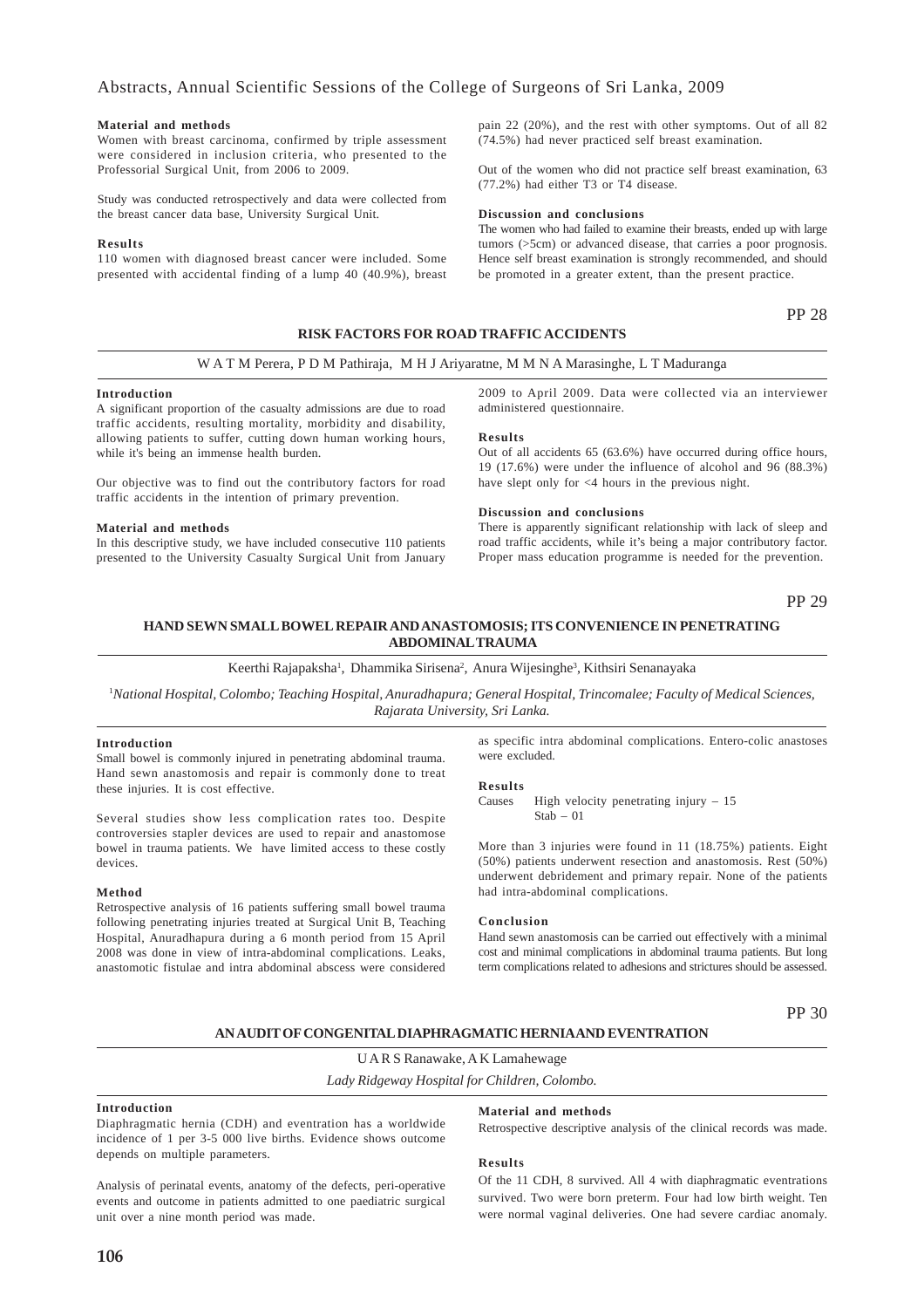On transfer, three were being ventilated. Surgery was performed after initial stabilization.

Pre-operatively all were given intravenous prophylactic antibiotics,

**Hernial contents**

|       | Spleen, small and large bowel | Stomach | Liver | Malrotation of gut | Mortality |
|-------|-------------------------------|---------|-------|--------------------|-----------|
| L/CDH |                               |         |       |                    |           |
| R/CDH |                               |         |       |                    |           |

Three L/ CDH had post-operative complications: 1 sepsis, 2 cardiac arrythmias. All survivors were extubated within 3 days. All except one was fed enterally within 48 hours of surgery.

Three CDH were discharged within 1 week and 2 within 2 weeks of surgery. All 3 eventrations were sent home within 1 week. All survivors were found thriving well on clinic review.

### **Discussion and conclusion**

In majority of cases (72.7%) the incidence of CDH was on the left side on par with world-wide figures (70-80%) Our audit found 8 (72.7%). Pre-operative ventilatory irregularities and septic events were associated with higher morbidity. Overall postoperative survival rate of 80% was recorded.

PP 31

### **AN AUDIT OF NEONATAL MAJOR SURGERIES IN A PAEDIATRIC SURGICAL UNIT**

U A R S Ranawaka, A K Lamahewage *Lady Ridgeway Hospital for Children, Sri Lanka.*

### **Introduction**

An analytical audit of major neonatal surgical procedures, their mode of presentation, associated anomalies, peri-operative events and outcome was performed in one paediatric surgical unit over a nine month period.

#### **Material and methods**

Retrospective analysis of data obtained from clinical records was made.

### **Results**

Total number of surgeries: 56.

## **Colostomy creation for anorectal anomalies**

**Total- 11** (Imperforate anus – 9, Vestibular anus – 2)

### *Associated anomalies;*

| Cardiac defects                   | Major-2, Minor-9 |
|-----------------------------------|------------------|
| Tracheo-oesophageal fistula (TOF) |                  |
| Renal anomalies                   |                  |
| Associated syndromes              |                  |

Peri-operatively 1 developed sepsis and another had wound infection. Number survived – 9.

### **Duodenal atresia – 8**

All presented with bilious vomiting. *Associated anaomalies;* Three with Down's syndrome and 1 with triple atresia. Number survived – 7.

**Laparotomy for 8 jejunal atresias and 1 malrotation of midgut** All presented with bilious vomiting. None had associated anomalies. Peri-operatively 1 had DIC and another developed sepsis. Number survived  $-7$ .

**Tracheo- oesophageal fistula;** TOF–8, pure oesophageal atresia–1 Six presented with drooling of saliva from mouth and 2 had respiratory distress. *Associated anomalies;* two with cardiac defects, 2 with Down's syndrome, 1 with triple atresia. Perioperatively 2 developed sepsis. One had DIC. Two developed anastomotic leak. Number survived – 5.

### **Congenital diaphragmatic hernia; Total – 11**

All were admitted with varying degrees of respiratory distress. Three had severe congenital heart lesions. Stomach and liver in hernia contents; stomach was found in 4 left sided CDH. Liver was found in 3 right sided CDH. Number survived – 8.

### **Vesicostomy creation – 4**

All had posterior urethral valves with renal failure. None had other anomalies. All four survived.

### **Exomphlous minor repair – 2**

One had prune belly syndrome. Both survived.

#### **Ectopia vesicae – 1**

He had no associated anomalies. Post-operatively the wound broke down. He is awaiting staged reconstruction.

### **Pyloromyotomy – 1**

He was diagnosed on investigation for vomiting. Now he is thriving well.

#### **Discussion and conclusion**

Out of 53 neonates who underwent surgery, there were 42 survivors. Thirty had associated anomalies. Most with perioperative complications had an associated congenital aetiology.

PP 32

### **SPLEEN PRESERVING SURGERY FOR A LARGE CYST OF THE SPLEEN INVOLVING THE HILUM; A NEW SURGICAL TECHNIQUE**

K Sairam, R S Hendahewa, D N Samarasekara

*University Surgical Unit, National Hospital of Sri Lanka, Colombo.*

#### **Objective**

To describe a case of a large splenic cyst involving the hilum successfully treated by spleen conservation surgery.

**Introduction**

Large true splenic cysts are very rare and congenital in origin.

They are usually asymptomatic despite the size. Nevertheless there is a major risk of traumatic rupture and life threatening haemorrhage. Splenectomy is the recommended treatment for such large cysts involving the hilum. However, due to major post operative septic complications, spleen conservation is always preferred. Also, splenectomy may be fatal in patients chronically exposed to malaria parasites. A 26-year old female who presented

vitamin K and ranitidine. Those with CDH were given sildenafil. Eight left and 3 right sided CDH and, 2 left and 2 right sided eventrations were diagnosed.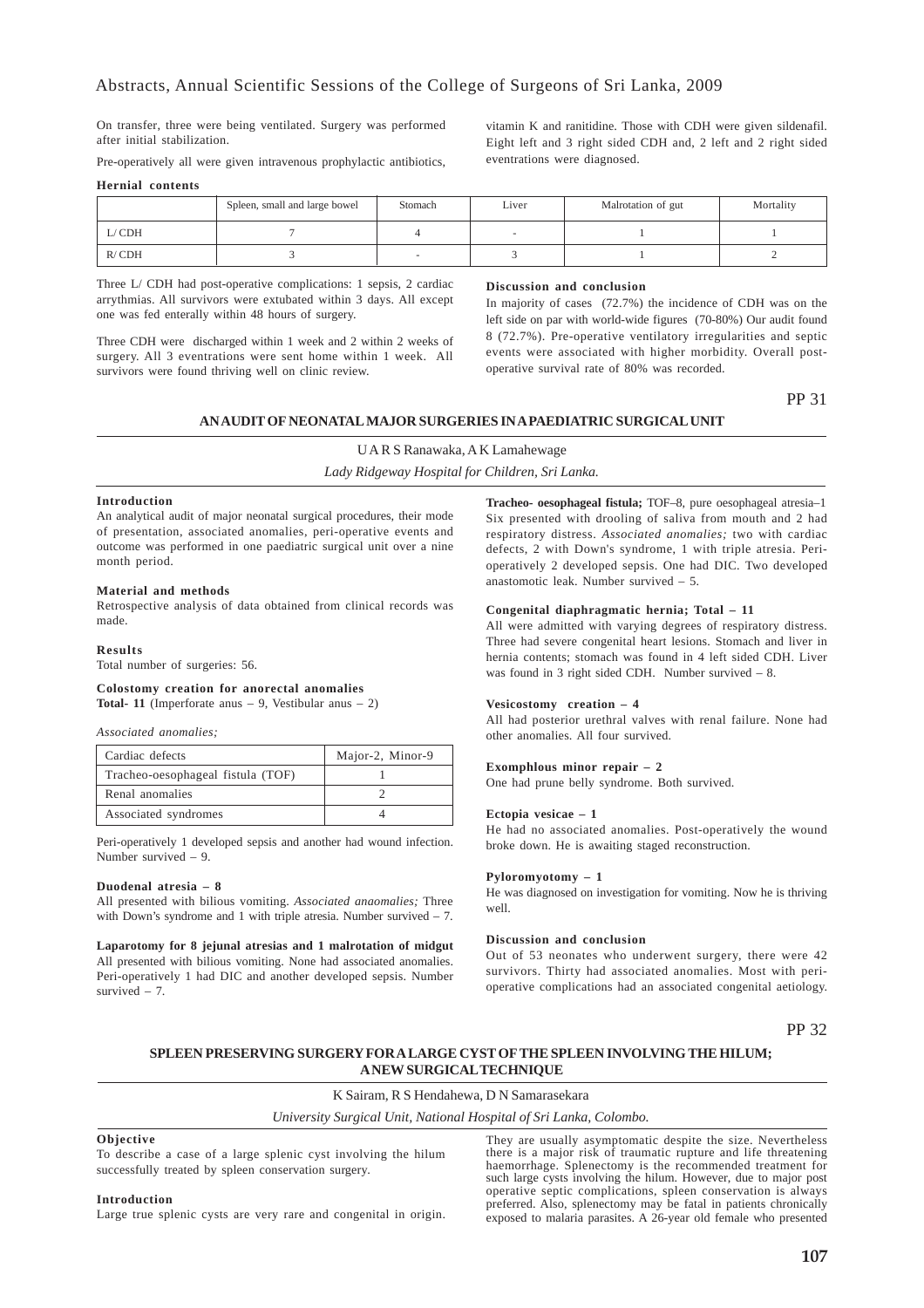with a large splenic cyst was successfully treated by spleen conservation surgery using a new technique.

#### **Procedure**

Spleen with the cyst was mobilized and aspirated. The cyst wall was incised anteriorly avoiding hilar vessels. The cyst wall was everted over the splenic tissue and the hilum, and sutured together (as in Jaboulay's procedure for hydrocelectomy) using non-absorbable

sutures. Then it was replaced in left hypochondrium and the everted cyst wall was anchored to left dome of diaphragm (ie splenoplexy) to prevent volvulus/torsion.

### **Conclusion**

This simple technique is useful in preserving the spleen when large cysts are involving the splenic hilum and hilar vessels. To our knowledge this is the first such procedure that has been carried out.

### **PERI-OPERTIVE CHOLANGIOGRAPHY: WHAT DOES IT CONTRIBUTE?**

PP 33

R P N Samarasekara<sup>1</sup>, Wijeratne<sup>1</sup>, A A Pathirana<sup>1</sup>, H Ahamed<sup>2</sup>, A Nazaar<sup>2</sup>, F H D S Silva<sup>1</sup> 1 *University Surgical Unit, Colombo South Teaching Hospital, Sri Lanka.* 2 *Freemantle Hospital, Western Australia.*

### **Introduction**

Laparoscopic cholecystectomy (LC) is the gold standard for symptomatic gallstone disease. The incidence of bile duct injuries (BDI) with LC is high compared to open cholecystectomy, which is attributed mainly to defi-ciencies in surgical competence and unidentified biliary tract anomalies. Moreover, asymptomatic CBD stones that are missed in preoperative imaging or biochemical tests, can give rise to problems later. Some centers have addressed this by performing mandatory peroperative cholangiography (POC), which has shown to reduce BDIs and complications by unidentified stones.

#### **Objective**

To analyze the average time for POC, results, interventions based on them and procedure related complications in a cohort of patients undergoing LC.

#### **Material and methods**

A descriptive study was done at a teaching hospital in Western Australia, where the unit policy was to perform POC on all patients.

Additional time taken for POC was noted. POC findings were categorized in to normal and abnormal (anatomical or filling defects). Patients with abnormal POC requiring unplanned interventions were assessed.

#### **Results**

There were 8 failures out of 348 patients undergoing POC. Three (0.88%) had biliary tract anomalies. There were 224 (65.9%) patients with normal biochemical parameters (ALP, Bilirubin). Fourteen (6.25%) of these had filling defects in the common bile duct at POC. Ten required unplanned interventions which included laparoscopic/open CBD exploration, post-operative ERCP or close follow-up. Average time for POC was 12 minutes. There were no POC related complications nor BDIs.

### **Discussion and conclusion**

POC is an investigation which can be performed with minimal increase in the operating time. Mandatory POC probably contributed to the significantly low incidence of BDI and a better outcome from LC.

PP 34

### **ANATOMICAL VARIATIONS OF CYSTIC ARTERY AMONG SRI LANKANS**

Kithsiri J Senanayake<sup>1</sup>, Anuradha Jayathilake<sup>1</sup>, Keerthi Rajapaksha<sup>2</sup>

<sup>1</sup>Department of Surgery, Faculty of Medicine, Rajarata University of Sri Lanka, <sup>2</sup>National Hospital Colombo.

### **Introduction**

Anatomical variations of cystic artery are well documented. Variations could be in number, size, position and the site of the origin of arteries. All variations are important to recognize during both endoscopic and open surgeries to prevent inadvertent arterial damage. The pattern of the variations of cystic artery may be different in each ethnic community. Data on Sri Lankans in this regard is minimal. The aim of this study is to delineate topographical anatomy of cystic artery among Sri Lankans.

### **Materials and method**

Porta heaptis and the free edge of the lesser omentum were dissected in ten formalin fixed cadavers of both sexes. The age was ranging from 42-70 years. The dissections were done meticulously using a hand lense. Hepatic artery and the bile duct were traced carefully up to the porta hepatis. Any arterial branch that supplies the gallbladder was considered as cystic artery. The size, number, position and the site of origin were noted.

#### **Results**

Two cadavers had double cystic arteries (20%). Therefore the topography of twelve cystic arteries was studied. Average length of cystic artery is 35 mm (SD4.1). Eight arteries (66%) originated from right hepatic artery and two from the left hepatic artery (16.6%). One artery originated from gastro-duodenal artery and it was adhered to common bile duct. Another originated from superior pancreaticoduodenal artery. Later two were found out side the callot's triangle.

#### **Conclusion**

Variations of cystic artery in Sri Lankans are common. Although the sample number is small the presence of variations in this cohort is significant.

### **A CASE REPORT: DUODENOCOLIC FISTULA**

PP 35

#### **Introduction**

Benign duodenoclic fistulas are very rare and only 25 cases have been reported in the literature till 1960. Duodenal ulcers are the commonest cause and only 11 have been reported worldwide. We present the first case reported in Sri Lanka.

#### **Case presentation**

A 63-year old female, presented with abdominal pain, maelena and loose stool. She was completely well till two months ago, when she developed abdominal pain and dark tarry stool. Her bowel habit then changed to loose stool, she had lost weight and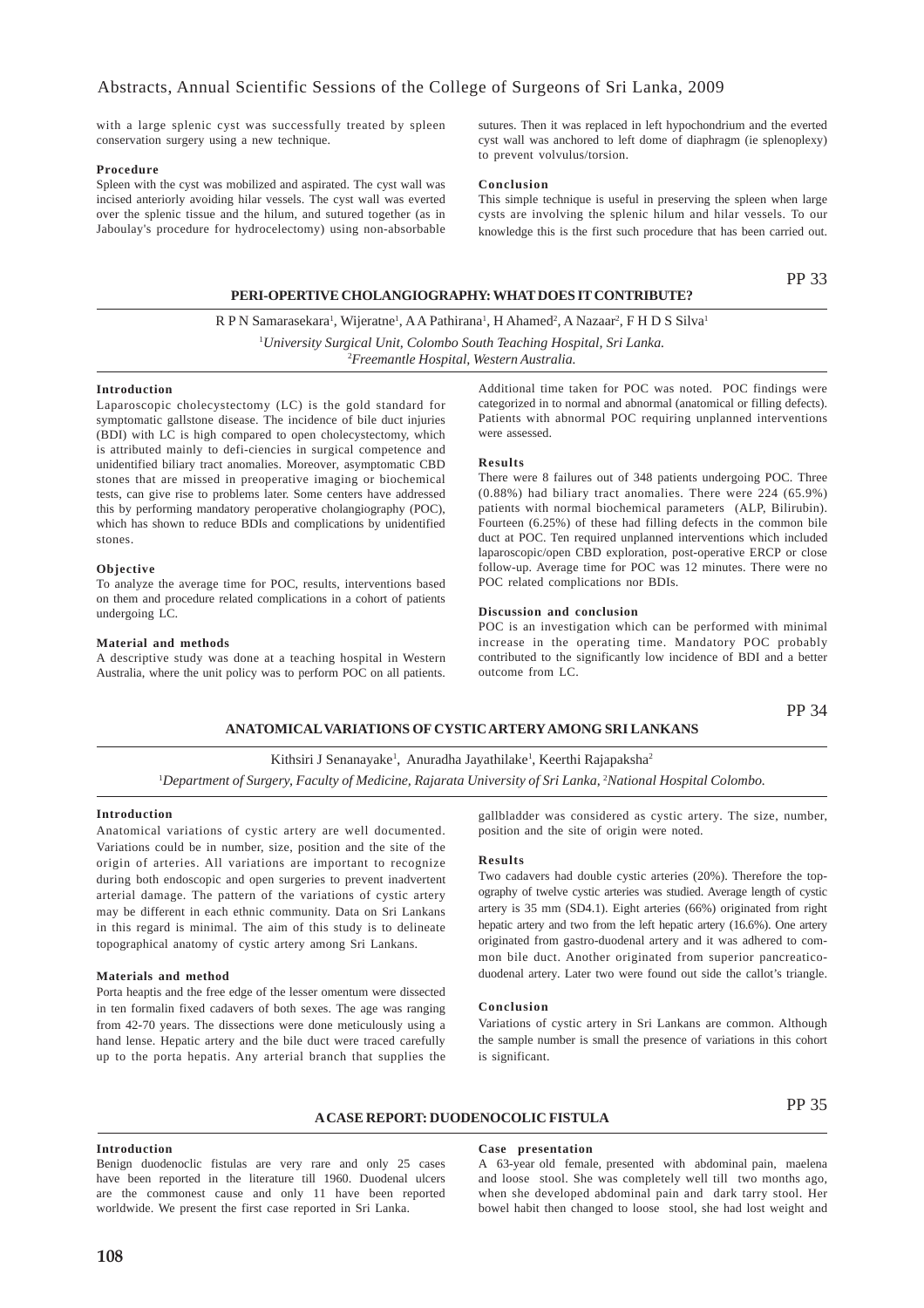her appetite. On examination she was pale. Her haemoglobin was 5.6, which was microcytic and hypochromic. Blood picture confirmed a severe iron deficiency anaemia. She had low potassium, sodium and albumin levels. An upper gastrointestinal endoscopy showed pangastritis, the antrum and D1 were distorted and odematous, and D2 showed an ulcer with contact bleeding. Biopsies taken showed chronic antral helicobacter gastritis, tissue from an ulcer and surprisingly colonic tissue. ACT scan and a barium follow through confirmed the presence of a duodenocolic fistula.

The patient is currently being treated with triple therapy to heal the ulcer, while surgical treatment is being planned if conservative management fails.

### **Discussion**

Benign duodenocolic fistula are very rare and this is the first reported case in Sri Lanka. It is an important diagnosis to make in developing countries where proton pump inhibitor treatment is not as widely used as in developed countries.

### **RECURRENT SPONTANEOUS PNEUMOTHORAX – A VATS APPROACH**

PP 36

Thilan Buwaneka Walgamage, Sujeeth Harischandra Suvarna *Apollo Lanka Hospitals, Colombo-05, Sri Lanka.*

#### **Introduction**

Open thoracotomy treatment of recurrent spontaneous pneumothorax carries a higher risk of morbidity especially in the elderly patients with associated co-morbid factors. We report a case of recurrent spontaneous pneumothorax in an elderly patient who was treated using video assisted thoracoscopy (VATS) procedure.

### **Material and method**

Patient underwent left VATS apical bullectomy followed by plerodesis using three 10 mm port incision. Using a ETS-Flex 35 mm (Ethicon endo-surgery) blue stappler gun the left apical diseased portion of the lung was resected. The pleural cavity was washed using sterile water and lung checked for any air leak. The apical, lateral parietal pleura was scraped using a mesh upto the diaphgram and the lung was fully inflated with two drains (Apical and Basal). The wound was then closed in layers once hemaostasis was secured.

# **Results**

Patient discharged on 5th post-operative day and reviewedin 2 weeks time with chest X-ray showing fully expanded lungs and patient was symptom free. He has returned to his normal activities in 2 weeks time.

#### **Discussion and conclusion**

Diagnostic and therapeutic procedures done by VATS are now well established. Improvements in endoscopic instruments and the introduction of the video-assisted technology have led to the widespread application of this technique. The advantages of VATS include less invasive access, shorter hospital stay and less postoperative pain. The major role of VATS in diagnostic procedures is now well established. The need for diagnostic open-lung biopsies in a patient with undiagnosed generalized or localized lung disease is well achieved with VATS lung biopsy.

PP 37

### **EFFECT OF PRE-OPERATIVE RENAL DYSFUNCTION (RD) ON LONG TERM CLINICAL OUTCOME AFTER PERIPHERAL ARTERY BYPASS GRAFT (PABG) SURGERY**

C W Weerasinghe, M R N Cassim, T D Gooneratne, D D P Withanage, S Sriskantha, S M Wijeyaratne *University Surgical Unit, Faculty of Medicine, Colombo, Sri Lanka.*

#### **Introduction**

Renal dysfunction (RD) is a marker of poor prognosis in peripheral arterial occlusive disease. The influence of RD in a Sri Lankan cohort undergoing PABG was studied.

### **Methodology**

77 patients with documented pre-operative serum creatinine who underwent PABG were studied with regards to all cause mortality and major amputation rates. Those with a pre-operative serum creatinine above the reference range were compared with the rest.

### **Results**

25 with RD were compared with the remaining (NRD) 52. Age (RD v NRD;  $p=0.76$ ), male sex (NRD vs RD;  $p=1.00$ ), diabetes (RD vs NRD;  $p=0.997$ ), hypertension (NRD vs RD;  $p=0.801$ ), smoking (NRD vs RD; p=1.00) type of bypass (NRD v RD; p=0.98 ) were similar in the two groups.

At discharge, RD group had a positive association with poor graft patency (OR-1.08; CI (0.46-2.57);  $p>0.05$ ) and increased mortality (OR-1.37; CI (0.27-7.05); p>0.05). Elevated serum creatinine was not associated with increased risk of amputation at discharge (OR-0.90; CI (0.31-2.62); p>0.05).

At median follow up of 17 months, in the multiple logistic regression model adjusted for confounding variables mortality (OR-4.3; CI  $(1.386-9.25)$ ; p=0.009) was significantly more in RD. There was a trend towards more amputations (OR -3.1; CI (0.98 - 6.14); p=0.08).

### **Conclusions**

Elevated serum creatinine is an independent risk factor for increased mortality and there is a trend towards greater limb loss in those undergoing PABG.

PP 38

### **PROSPECTIVE COMPARATIVE STUDY ON EFFECTIVENESS OF IRRIGATION WITH NORMAL SALINE ALONE IN MANAGEMENT OF TRAUMATIC WOUNDS AS OPPOSED TO HYDROGEN PEROXIDE WITH N. SALINE**

### Indika Weerasinghe, Janakan Shanmugaratnam

### **Introduction**

In the management of traumatic wounds, irrigation with various kinds of fluids including antiseptics are employed. However, there are concerns about their actual efficacy.

### **Method**

Among 2 groups of patients ( A – Normal saline alone, B – Hydrogen peroxide with N. saline) with wounds that were initially in dirty

infected state, the percentages of wounds which later became healthy with granulation tissue formation, at the end of 3 weeks were compared. The status of wounds whether healthy or not was decided by a blinded observer.

#### **Result**

From group A (n=73; sex: males 56%, female 44%; age: median 36 years, range 12-56 years) 93 % of wounds were healthy with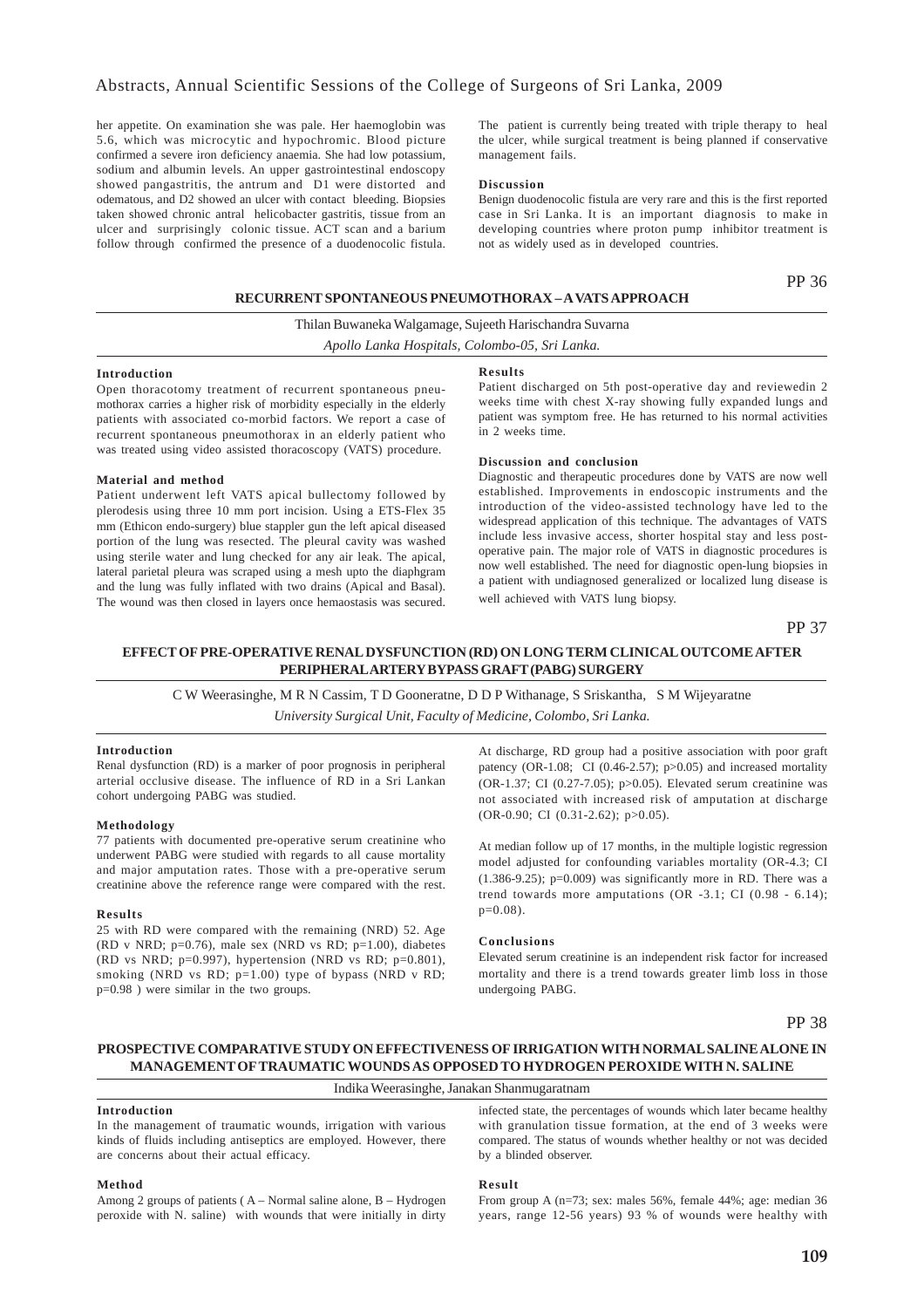granulation tissue formation whereas from Group B (n=67; sex: males 52 %, female 48%; age: median 37 years, range 14-59 years) it was only 57% ( $p < 0.001$ ).

### **Conclusion**

Usage of normal saline as an irrigative fluid is superior to that of

hydrogen peroxide in management of dirty infected traumatic wounds. N. saline is effective not only in clearance of infection but also in enhancement of formation of granulation tissue. The histotoxicity caused by hydrogen peroxide may be deleterious. Further study is recommended.

### **ABDOMINAL ULTRASONOGRAPHY IN OBSTRUCTIVE JAUNDICE**

S Rosairo, M C Wettasinghe

*Department of Surgery, Faculty of Medicine, University of Peradeniya, Sri Lanka.*

### **Introduction**

Ultrasonography is a non-invasive, widely accessible imaging method which is considered as an accurate method of assessing obstructive jaundice. The objective of this study was to evaluate the accuracy of abdominal ultrasonography in defining the site and the cause of obstruction, in suspected obstructive jaundice in an institution where advanced imaging modalities like computerized tomography (CT) and magnetic resonance imaging (MRI) are not available.

### **Material and method**

This prospective observational study was carried out at Teaching Hospital, Peradeniya over a period of 3 years. Seventy six patients who were suspected of having obstructive jaundice on clinical and biochemical parameters were included and their abdominal ultrasonographic findings were recorded. Results were compared with final diagnosis obtained by endoscopic retrograde cholangiopancreatography (ERCP), laparotomy or biopsy.

#### **Results**

Ultrasonography correctly established presence of obstructive jaundice in all 76 cases. With regard to the site of obstruction ultrasonography correctly identified the site with 100% sensitivity and 100% specificity. Malignant causes were commoner than benign

causes (73.68% vs 26.32%). Ultrasonography diagnosed malignant etiology in 94.94% and identified 95% of benign etiology. The table indicates the sensitivity and specificity of ultrasound diagnosis of each cause.

|                              | Sensitivity<br>(% ) | Specificity<br>(%) |
|------------------------------|---------------------|--------------------|
| Cholangiocarcinoma (15)      | 93.33               | 100                |
| Periampullary carcinoma (21) | 71.43               | 96.36              |
| Pancreatic carcinoma (14)    | 85.71               | 96.82              |
| Gall bladder carcinoma (6)   | 100                 | 100                |
| Calculi (12)                 | 91.67               | 100                |
| Chronic pancreatitis (8)     | 100                 | 100                |

### **Discussion and conclusion**

The high sensitivity and specificity of this non-invasive study suggests that it can be used as a reliable imaging tool in the evaluation of obstructive jaundice.

PP 40

PP 39

### **IS THERE A DIFFERENCE IN FISTULA FAILURE BETWEEN 10 MM AND 15 MM LENGTH RADIO-CEPHALIC ARTERIO-VENOUS FISTULA CREATED FOR HAEMODIALYSIS, IN RELATION TO SHORT TERM OUTCOME?**

### M C Wettasinghe, M D Lamawansa, S Rosairo, S I Nagaraja

*Department of Surgery, Faculty of Medicine, University of Peradeniya, Sri Lanka. Teaching Hospital, Peradeniya, Sri Lanka.*

#### **Introduction**

In current practice the length of radio-cephalic arterio-venous fistula (AVF) created for haemodialysis varies from 5-15 mm. However, both narrow and wide fistula develop complications related to the length of the fistula itself. There are no published reports on ideal length of Radio-cephalic fistula. Our objective was to determine whether there is a difference between 10 mm and 15 mm radiocephalic AVF created for haemodialysis.

#### **Material and method**

This is a prospective, double blind, randomized study. Fourty patients requiring creation of AVF were randomized to have either a 10 mm or 15 mm long fistula. Suitability of blood vessels of upper limb was assessed clinically and by duplex scanning. Fistula maturation was assessed using duplex scanning in the first three months. Two died during the follow up and one did not attend for follow up.

#### **Results**

Table shows the results at the end of 3 months.

|                               | $10 \text{ mm} (n=19)$ | $15 \text{ mm}$ (n=18) | p value |
|-------------------------------|------------------------|------------------------|---------|
| Pre-operative duplex scanning |                        |                        |         |
| o Mean arterial diameter (mm) | $2.30+/-0.41$          | $2.41 + (-0.43)$       | 0.519   |
| o Mean venous diameter (mm)   | $2.33 - 0.38$          | $2.12 + (-0.39)$       | 0.098   |
| Early Failures (n=ll)         | 6(31.6%)               | 5(27.7%)               | 0.80    |
| Functioning fistula           | 13                     | 13                     |         |
| Peak systolic velocity (cm/s) | $256.9+/-49.1$         | $282.3 + (-59.9)$      | 0.249   |

The effect of diabetes mellitus on fistula failure was significant ( $p = 0.002$ ).

#### **Discussion and conclusion**

The present study didn't show a significant difference in the short term outcome between 10 mm and 15 mm long radio-cephalic AVF, created for haemodialysis.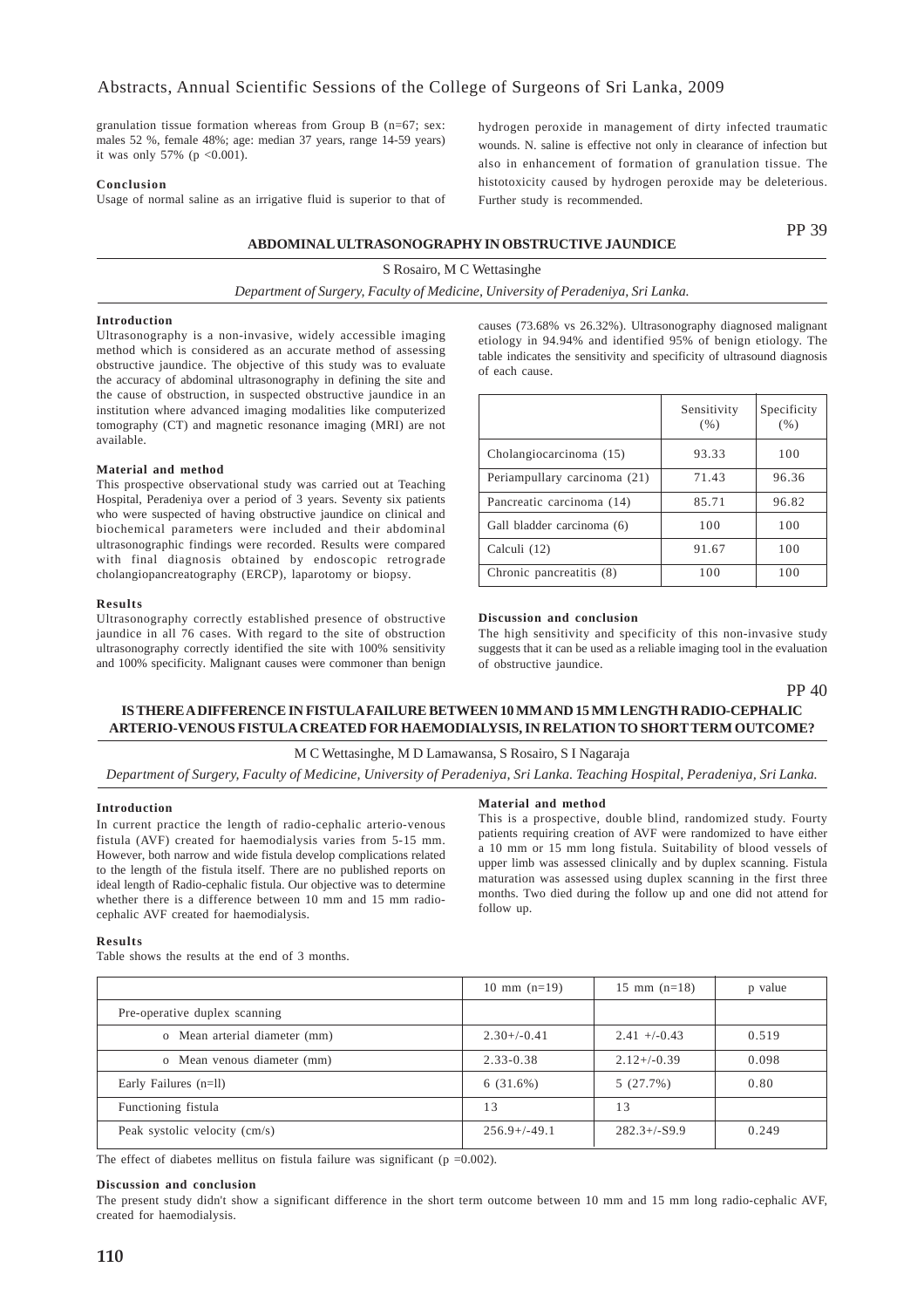#### **CHANGING PATTERN OF COLORECTAL MALIGNANCIES: A RETROSPECTIVE STUDY** PP 41

### K B Galketiya, A B Wickramanayake, H T Welegedara

*Department of Surgery, Faculty of Medicine, University of Peradeniya, Peradeniya, Sri Lanka.*

#### **Introduction**

Colorectal carcinoma is a common gastrointestinal malignancy seen in Sri Lanka. So it is important to study the changing pattern of colorectal carcinoma related to age, gender, clinical presentation and site of the lesion.

#### **Material and methods**

Results of patients presented with colorectal malignancies reveled during lower gastro intestinal endoscopy from 1992 to 1995 and from 2005 to 2008 were analyzed retrospectively.

#### **Results**

During the period of 1992 to 1995, colorectal malignancies were found in 33 patients. Of them 55% (n=18) were males and 45% (n=15) were females. Mean age was 60±14 years. Commonest presentation was bleeding per rectum (54%). Carcinoma in rectum was reveled in 49% (n=16), carcinoma in sigmoid colon in 36%

(n=12), carcinoma in transverse colon in 9% (n=3), carcinoma in ascending colon and caecum were reveled 3% (n=1) respectively.

During the period of 2005 to 2008, colorectal malignancies were found in 41 patients. Of them 41% (n=17) were males and 59% (n=24) were females. Mean age was 58±14 years. Commonest presentation was bleeding per rectum (44%). Carcinoma in rectum were reveled in 66% (n=27), carcinoma in sigmoid colon in 15%  $(n=6)$ , carcinoma in caecum 12%  $(n=5)$  and in ascending colon 7% (n=3). Carcinomas of transverse colon were not found during this period.

#### **Discussions and conclusions**

There is no change in the mean age, the clinical presentation and the site of colorectal malignancies during these 2 periods of 10 year interval. The result shows, that females have a greater tendency to present with colorectal carcinoma than males and higher occurrence of carcinoma in rectum during recent observed period.

### PP 42 **DISEASE RELATED KNOWLEDGE IN INFLAMMATORY BOWEL DISEASE (IBD): EXPERIENCE FROM A TERTIARY CARE CENTER**

N S Wijekoon, D Subasinghe, D N Samarasekera, N M M Navarathna

*University Surgical Unit, National Hospital of Sri Lanka.*

### **Introduction**

Disease related knowledge plays a critical role in facilitating patients' acceptance of their diagnosis and compliance for active participation in treatment of IBD. The disease related knowledge in patients with IBD in South East Asia has not being documented before. Therefore the aim was to analyze areas of deficit in knowledge for future education programmes.

#### **Methods**

Analysis of disease related knowledge of patients with ulcerative colitis and Crohn's disease attending outpatient gastroenterology clinics of a tertiary care hospital was assessed using validated questionnaire.

#### **Results**

There were 184 patients (female=101) with a mean age of 44.2 years (range 20-78). 83.2% (n=153) had UC. The mean duration of the IBD was 8.17 years (range 1- 28), and 33.7% (n=62) of patients had IBD for over 10 years. The mean crohn's and colitis knowledge (CCKNOW) questionnaire score was 6.86.

The majority were aware that sulfasalazine can be used to reduce exacerbations (68.5%) and being symptom-free for a long time does not mean IBD is cured (73.9%). There was no statistical significant difference in the knowledge between genders but the level of education showed a significant difference. Only 14.1% of patients were aware that prolonged IBD is a risk factor for colorectal cancer and regarding importance of proper colorectal cancer screening. 9.2% of population was aware about restorative proctocolectomy.

#### **Conclusions**

Our study showed that there is lack of knowledge regarding colorectal cancer risk and surgical interventions. There was no significant difference in the knowledge scores between genders but there was significant association between educational level.

PP 43

### **OUTCOME OF THE CORRECTIVE SURGERY FOR HIRSCHSPRUNG DISEASE – A SINGLE UNIT'S EXPERIENCE**

S R Wijerathne, M Samarasinghe, R Dias

*University Paediatric Surgery Unit, Lady Ridgeway Hospital for Children.*

#### **Introduction**

Hirschsprung disease is a disorder with minimal mortality but still can cause significant morbidity if mismanaged.

Our aim was to describe the mode of presentation, and to evaluate post-operative level of continence and the level of parent satisfaction regarding the outcome.

#### **Material and methods**

All patients who underwent corrective surgery for Hirschsprung disease at our unit from 01.01.04 to 31.08.08 were studied retrospectively. Parent satisfaction was assessed using a scale marked from zero to five, five marks being highest level of satisfaction.

#### **Results**

The total number of surgeries done was 30, which included 26 (86.6%) males and 4 (13.3%) females. The response rate for retrospective data collection was 86.6%.

Nineteen (57.7%) presented with failure in passing meconium in first 24 hours. Other modes of presentations included chronic constipation (11=31.4%), intestinal obstruction (7=20%), enterocolitis  $(1=2.9\%)$ , abdominal distension  $(28=80\%)$  and vomiting (15=42.9%) with the latter two overlapping with others. The age of presentation ranged from day 1 to 90 days with a mean of 11 days.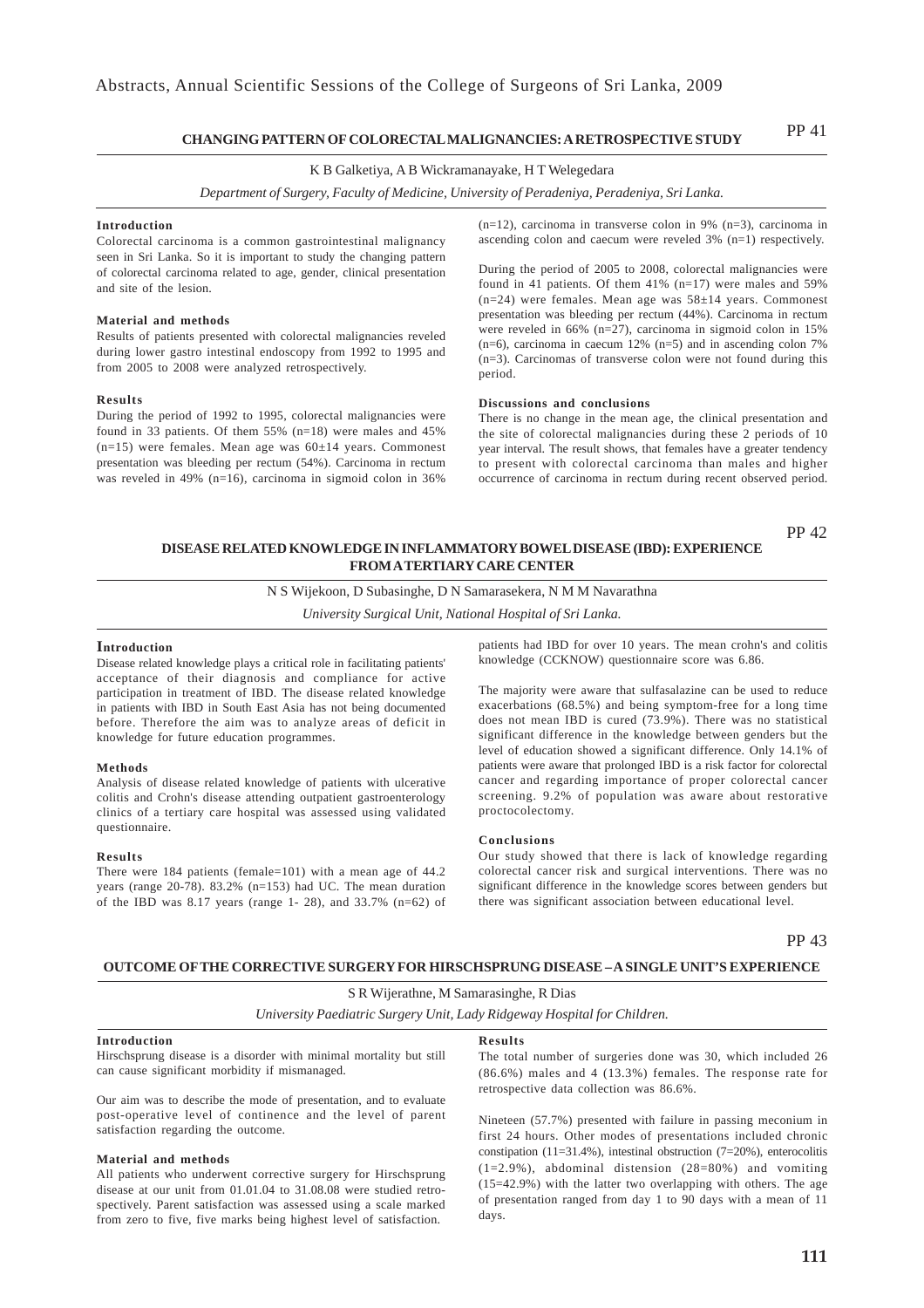All patients underwent Swenson's pull through operation. Following surgery, 20 (76.9%) achieved voluntary bowel movements. Soiling was still a problem in 18 (69.2%), but only 4 (15.4%) were having major degree of soiling.

There were no recorded side effects of the surgery. In the scale

quantifying parent satisfaction, 14 (53.8%) parents were highly satisfied and 8 (30.8%) were satisfied.

### **Discussion and conclusions**

In our unit, the outcomes of corrective surgery for Hirschsprung disease are satisfactory, with a good parent satisfaction rate.

### PP 44

### **THE OUTCOME OF KASAI OPERATION FOR BILIARY ATRESIA – A SINGLE UNIT'S EXPERIENCE**

S R Wijerathne, D T Kariyawasam, M Samarasinghe, R Dias

*University Peadiatric Surgical Unit, Lady Ridgeway Hospital for Children*.

### **Introduction**

Biliary atresia is a rare congenital disorder with a lethal outcome unless timely treated. Kasai portoenterostomy is the most commonly used corrective surgery for this.

Our aim was to assess the medium term outcome in terms of survival rates, status of post-operative liver function in those who have survived and post-operative complications.

### **Material and methods**

All patients who were operated for biliary atresia from 01.01.04 to 31.08.08 at our unit were retrospectively studied.

#### **Results**

The number of surgeries done was 31, which included 12 (38.7%) males and 19 (61.3%) females. The response rate for retrospective data collection was 22 (71%). The follow up period extended from 6 months 18 days to 4 years 10 months with a

mean of 2 years 9 months. The mean age of presentation to paediatric surgeon was 8 weeks (range 2 weeks to 130 weeks) with 13 (40.9%) being operated at 8-12 weeks of age. From the responders, 12 (54.5%) were surviving. Age of the survivors ranged from 11 months to 59 months with a mean of 36 months. From these survivors 4 (33.3%) had grade A, 5 (41.7%) had grade B and 2 (16.7%) had grade C liver function status according to the Child-Plough score. Age at death ranged from 9 months to 45 months with a mean of 23 months. Cirrhotic changes were present in 23 (74.2%) patients at the time of the surgery. The commonest post-operative complication was cholangitis (40.9%).

#### **Discussion and conclusions**

The Kasai operation does not give very promising results. Therefore developing facilities for liver transplantation among this population should be considered.

### **VENOUS ARRANGEMENT AT THE CUBITAL FOSSA IN RELATION TO THE BRACHIAL ARTERY**

B Balagobi, K P N G Ranasinghe, B C M Wimalachandra, G A L Niroshana, D J Anthony, R W Jayasekara *Department of Anatomy, Faculty of Medicine, University of Colombo, Sri Lanka.*

### **Introduction**

The cubital fossa (CF) is the commonest site used for venepuncture. Inadvertent injury to the deeply seated brachial artery (BA) during venepuncture has been reported. The venous arrangement at the CF and their relations vary among different populations. The objective of this study is to describe a safe region for venepuncture at the CF for the Sri Lankan population.

### **Method**

We examined the venous arrangement and their relationship to the BA in 50 cubital fossae. The venous arrangement was classified according to five types. In type I, a thick median vein of forearm (MVF) joined both the cephalic vein (CV) and basilic vein (BV) by dividing in to a median cephalic vein and median basilic vein (MBV) respectively. Type IIa had a median cubital vein (MCBV) joining the CV to BV. In type IIb, a prominent MCBV joined the MVF, which itself connected the CV and BV.

Type III showed the absence or poor development of the CV, while the MVF joined the BV. The absence of any communication between the CV and BV was classified as type IV.

### **Results**

| Type     | Incidence     |
|----------|---------------|
| Type I   | 14 (28%)      |
| Type IIa | 11(22%)       |
| Type IIb | $(16\%)$<br>8 |
| Type III | $(10\%)$<br>5 |
| Type IV  | $(12\%)$<br>6 |
| Other    | (12%)<br>6    |

On every occasion a MCBV was present, the medial half of it was directly above the BA. On 12 out of 14 occasions a MBV was present; it was directly above the BA.

### **Conclusions**

The incidence of various types of venous arrangements at the CF in Sri Lankans shows a marked difference in comparison to other populations. The risk of injury to the BA at the CF can be minimised by avoiding the medial half of the MCBV and MBV as first choices during venepuncture.